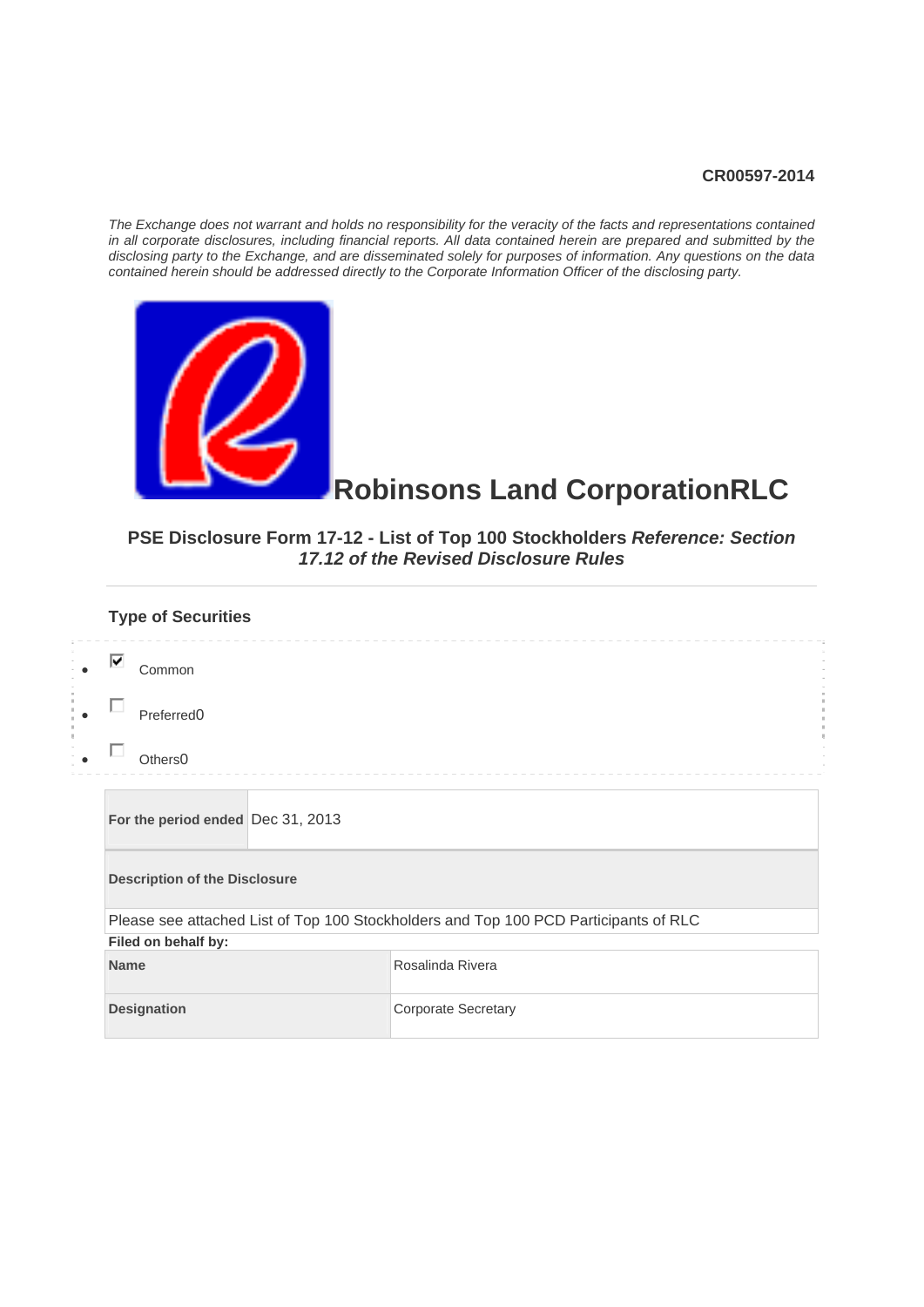#### **BPI STOCK TRANSFER OFFICE ROBINSONS LAND CORPORATION TOP 100 STOCKHOLDERS**

|                           |                                       |                                                        | יש ו                      | <b>TAR STOCKTOLDERS</b><br>AS OF DECEMBER 31, 2013 |                                            |                        |                               |
|---------------------------|---------------------------------------|--------------------------------------------------------|---------------------------|----------------------------------------------------|--------------------------------------------|------------------------|-------------------------------|
| <b>RANK</b><br>$\,$ 1     | <b>STOCKHOLDER NUMBER</b><br>10003137 | <b>STOCKHOLDER NAME</b><br>J. G. SUMMIT HOLDINGS, INC. | <b>NATIONALITY</b><br>FIL | <b>CERTIFICATE CLASS</b><br>U                      | <b>OUTSTANDING SHARES</b><br>2,496,114,787 | PERCENTAGE<br>60.9725% | <b>TOTAL</b><br>2,496,114,787 |
|                           |                                       | 29/F GALLERIA CORPORATE CTR.                           |                           |                                                    |                                            |                        |                               |
|                           |                                       |                                                        |                           |                                                    |                                            |                        |                               |
|                           |                                       | EDSA COR. ORTIGAS AVE.                                 |                           |                                                    |                                            |                        |                               |
|                           |                                       | MANDALUYONG CITY                                       |                           |                                                    |                                            |                        |                               |
|                           |                                       |                                                        |                           |                                                    |                                            |                        |                               |
| $\mathbf 2$               | 16012118                              | PCD NOMINEE CORPORATION (NON-FILIPINO)                 | <b>NOF</b>                | U                                                  | 1,061,568,375                              | 25.9309%               | 1,061,568,375                 |
|                           |                                       | 37/F THE ENTERPRISE CENTER TOWER 1,                    |                           |                                                    |                                            |                        |                               |
|                           |                                       | COR. PASEO DE ROXAS, AYALA AVENUE,                     |                           |                                                    |                                            |                        |                               |
|                           |                                       | MAKATI CITY                                            |                           |                                                    |                                            |                        |                               |
|                           |                                       |                                                        |                           |                                                    |                                            |                        |                               |
|                           | 16012119                              |                                                        | ${\sf FIL}$               | $\sf U$                                            |                                            | 12.2530%               | 501,618,284                   |
| 3                         |                                       | PCD NOMINEE CORPORATION (FILIPINO)                     |                           |                                                    | 501,618,284                                |                        |                               |
|                           |                                       | 37/F THE ENTERPRISE CENTER TOWER 1,                    |                           |                                                    |                                            |                        |                               |
|                           |                                       | COR. PASEO DE ROXAS, AYALA AVENUE                      |                           |                                                    |                                            |                        |                               |
|                           |                                       | MAKATI CITY                                            |                           |                                                    |                                            |                        |                               |
|                           |                                       |                                                        |                           |                                                    |                                            |                        |                               |
| $\ensuremath{\mathsf{4}}$ | 25003905                              | ELIZABETH YU                                           | FIL.                      | U                                                  | 8,737,200                                  | 0.2134%                | 8,737,200                     |
|                           |                                       | 517 BUENDIA AVENUE EXT.,                               |                           |                                                    |                                            |                        |                               |
|                           |                                       | MAKATI, METRO MANILA                                   |                           |                                                    |                                            |                        |                               |
|                           |                                       |                                                        |                           |                                                    |                                            |                        |                               |
|                           |                                       |                                                        |                           |                                                    |                                            |                        |                               |
|                           |                                       |                                                        |                           |                                                    |                                            |                        |                               |
| $\sf 5$                   | 07009702                              | JOHN GOKONGWEI JR.                                     | ${\sf FIL}$               | $\sf U$                                            | 8,124,721                                  | 0.1984%                | 8,124,721                     |
|                           |                                       | 44/F ROBINSONS EQUITABLE TOWER,                        |                           |                                                    |                                            |                        |                               |
|                           |                                       | ADB AVENUE CORNER POVEDA ST.,                          |                           |                                                    |                                            |                        |                               |
|                           |                                       | ORTIGAS CENTER, PASIG CITY                             |                           |                                                    |                                            |                        |                               |
|                           |                                       |                                                        |                           |                                                    |                                            |                        |                               |
| 6                         | 03018365                              | CEBU LIBERTY LUMBER                                    | ${\sf FIL}$               | $\sf U$                                            | 2,203,200                                  | 0.0538%                | 2,203,200                     |
|                           |                                       | 173 M.J. CUENCO AVENUE                                 |                           |                                                    |                                            |                        |                               |
|                           |                                       |                                                        |                           |                                                    |                                            |                        |                               |
|                           |                                       | CEBU CITY                                              |                           |                                                    |                                            |                        |                               |
|                           |                                       |                                                        |                           |                                                    |                                            |                        |                               |
|                           |                                       |                                                        |                           |                                                    |                                            |                        |                               |
| $\overline{\phantom{a}}$  | 07009708                              | JAMES L. GO                                            | ${\sf FIL}$               | U                                                  | 1,685,994                                  | 0.0411%                | 1,685,994                     |
|                           |                                       | 43/F ROBINSONS EQUITABLE TOWER,                        |                           |                                                    |                                            |                        |                               |
|                           |                                       | ADB AVENUE CORNER POVEDA ST.,                          |                           |                                                    |                                            |                        |                               |
|                           |                                       | ORTIGAS CENTER, PASIG CITY                             |                           |                                                    |                                            |                        |                               |
|                           |                                       |                                                        |                           |                                                    |                                            |                        |                               |
|                           |                                       |                                                        |                           |                                                    |                                            |                        |                               |
| 8                         | 07016023                              | ELIZABETH Y. GOKONGWEI AND/OR JOHN GOKONGWEI<br>JR.    | ${\sf FIL}$               | $\sf U$                                            | 988,000                                    | 0.0241%                | 988,000                       |
|                           |                                       | 43/F ROBINSONS EQUITABLE TOWER                         |                           |                                                    |                                            |                        |                               |
|                           |                                       | ADB AVE. COR POVEDA ROAD                               |                           |                                                    |                                            |                        |                               |
|                           |                                       | PASIG CITY                                             |                           |                                                    |                                            |                        |                               |
|                           |                                       |                                                        |                           |                                                    |                                            |                        |                               |
|                           |                                       |                                                        |                           |                                                    |                                            |                        |                               |
| 9                         | 17001996                              | QUALITY INVESTMENTS & SEC CORP                         | ${\sf FIL}$               | U                                                  | 904,200                                    | 0.0220%                | 904,200                       |
|                           |                                       | SUITE 1602, TYTANA PLAZA BLDG.                         |                           |                                                    |                                            |                        |                               |
|                           |                                       | ORIENTE ST. COR. PLAZA LORENZO                         |                           |                                                    |                                            |                        |                               |
|                           |                                       | BINONDO MANILA                                         |                           |                                                    |                                            |                        |                               |
|                           |                                       |                                                        |                           |                                                    |                                            |                        |                               |
| $10\,$                    | 13011076                              | ALBERTO MENDOZA AND/OR JEANIE MENDOZA                  | ${\sf FIL}$               | U                                                  | 532,800                                    | 0.0130%                | 532,800                       |
|                           |                                       | 1145 AGUILAR STREET                                    |                           |                                                    |                                            |                        |                               |
|                           |                                       |                                                        |                           |                                                    |                                            |                        |                               |
|                           |                                       | STA. CRUZ, METRO MANILA                                |                           |                                                    |                                            |                        |                               |
|                           |                                       |                                                        |                           |                                                    |                                            |                        |                               |
|                           |                                       |                                                        |                           |                                                    |                                            |                        |                               |
| $11\,$                    | 0700000004                            | ELIZABETH YU GOKONGWEI                                 | ${\sf FIL}$               | $\sf U$                                            | 499,500                                    | 0.0122%                | 499,500                       |
|                           |                                       | C/O GOKONGWEI BROTHERS FOUNDATION                      |                           |                                                    |                                            |                        |                               |
|                           |                                       | 44/F ROBINSONS EQUITABLE TOWER                         |                           |                                                    |                                            |                        |                               |
|                           |                                       | ADB AVENUE COR. POVEDA ST.                             |                           |                                                    |                                            |                        |                               |
|                           |                                       | PASIG CITY                                             |                           |                                                    |                                            |                        |                               |
|                           |                                       |                                                        |                           |                                                    |                                            |                        |                               |
| 12                        | 07009705                              | ROBINA YU GOKONGWEI                                    | FIL                       | $\sf U$                                            | 360,000                                    | 0.0087%                | 360,000                       |
|                           |                                       | 517 BUENDIA AVE EXT                                    |                           |                                                    |                                            |                        |                               |
|                           |                                       | 1200 MAKATI METRO MLA                                  |                           |                                                    |                                            |                        |                               |
|                           |                                       |                                                        |                           |                                                    |                                            |                        |                               |
|                           |                                       |                                                        |                           |                                                    |                                            |                        |                               |
| 13                        | 07016022                              | FREDERICK DY GO                                        | FIL.                      | U                                                  | 337,501                                    | 0.0082%                | 337,501                       |
|                           |                                       | 43/F ROBINSONS EQUITABLE TOWER                         |                           |                                                    |                                            |                        |                               |
|                           |                                       |                                                        |                           |                                                    |                                            |                        |                               |
|                           |                                       | ADB AVE. COR.POVEDA RD.,                               |                           |                                                    |                                            |                        |                               |
|                           |                                       | ORTIGAS CENTER, PASIG CITY                             |                           |                                                    |                                            |                        |                               |
|                           |                                       | 1605                                                   |                           |                                                    |                                            |                        |                               |
| 14                        | 21003475                              | SAMUEL C. UY                                           | ${\sf FIL}$               | $\sf U$                                            | 324,000                                    | 0.0079%                | 324,000                       |
|                           |                                       | C/O DIMDI CENTER                                       |                           |                                                    |                                            |                        |                               |
|                           |                                       | ASAJE II BLDG., SAN PEDRO ST.                          |                           |                                                    |                                            |                        |                               |
|                           |                                       | DAVAO CITY, 8000                                       |                           |                                                    |                                            |                        |                               |
|                           |                                       |                                                        |                           |                                                    |                                            |                        |                               |
|                           |                                       |                                                        |                           |                                                    |                                            |                        |                               |
| 15                        | 07016020                              | JOHN L. GOKONGWEI JR                                   | ${\sf FIL}$               | $\sf U$                                            | 300,000                                    | 0.0073%                | 300,000                       |
|                           |                                       | 43/F ROBINSONS EQUITABLE TOWER                         |                           |                                                    |                                            |                        |                               |
|                           |                                       | ADB AVE COR POVEDA ROAD                                |                           |                                                    |                                            |                        |                               |
|                           |                                       | PASIG CITY                                             |                           |                                                    |                                            |                        |                               |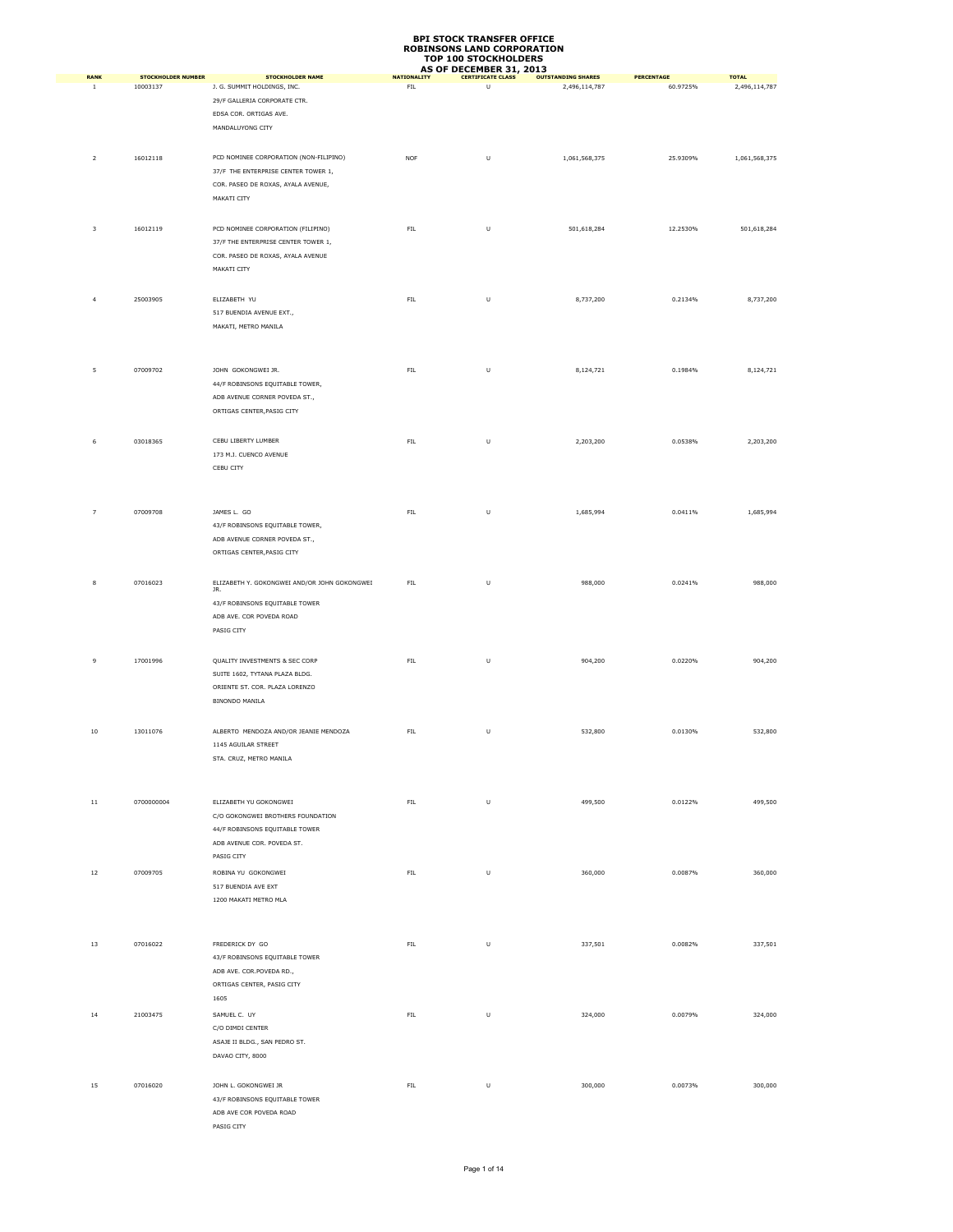| <b>RANK</b> | <b>STOCKHOLDER NUMBER</b> | <b>STOCKHOLDER NAME</b>                      | <b>NATIONALITY</b> | AS OF DECEMBER 31, 2013<br><b>CERTIFICATE CLASS</b> | <b>OUTSTANDING SHARES</b> | <b>PERCENTAGE</b> | <b>TOTAL</b> |
|-------------|---------------------------|----------------------------------------------|--------------------|-----------------------------------------------------|---------------------------|-------------------|--------------|
| 16          | 15004202                  | ONG TIONG                                    | ${\sf FIL}$        | $\sf U$                                             | 204,996                   | 0.0050%           | 204,996      |
|             |                           | CAGAYAN FIRST SUPERMART                      |                    |                                                     |                           |                   |              |
|             |                           | GONZAGA EXT., TUGUEGARAO                     |                    |                                                     |                           |                   |              |
|             |                           |                                              |                    |                                                     |                           |                   |              |
|             |                           | CAGAYAN                                      |                    |                                                     |                           |                   |              |
|             |                           |                                              |                    |                                                     |                           |                   |              |
| 17          | 07009704                  | LISA YU GOKONGWEI                            | ${\sf FIL}$        | $\sf U$                                             | 180,000                   | 0.0043%           | 180,000      |
|             |                           | 517 BUENDIA AVE EXT                          |                    |                                                     |                           |                   |              |
|             |                           | 1200 MAKATI METRO MLA                        |                    |                                                     |                           |                   |              |
|             |                           |                                              |                    |                                                     |                           |                   |              |
|             |                           |                                              |                    |                                                     |                           |                   |              |
|             |                           |                                              |                    |                                                     |                           |                   | 156,240      |
| $18\,$      | 06009348                  | FEBTC #103-00507                             | ${\sf FIL}$        | $\sf U$                                             | 156,240                   | 0.0038%           |              |
|             |                           | 8/F TBG OPERATIONS, FEBTC                    |                    |                                                     |                           |                   |              |
|             |                           | FEB CENTER, GIL PUYAT AVE.                   |                    |                                                     |                           |                   |              |
|             |                           | MAKATI CITY                                  |                    |                                                     |                           |                   |              |
|             |                           |                                              |                    |                                                     |                           |                   |              |
| 19          | 03018571                  | CHING TIONG KENG AND/OR CYNTHIA D. CHING     | FIL.               | $\sf U$                                             | 150,000                   | 0.0036%           | 150,000      |
|             |                           | 1656 DASMARINAS AVENUE                       |                    |                                                     |                           |                   |              |
|             |                           | DASMARINAS VILL., MAKATI CITY                |                    |                                                     |                           |                   |              |
|             |                           |                                              |                    |                                                     |                           |                   |              |
|             |                           |                                              |                    |                                                     |                           |                   |              |
|             |                           |                                              |                    |                                                     |                           |                   |              |
| 19          | 02013410                  | FRANCISCO L. BENEDICTO                       | ${\sf FIL}$        | $\sf U$                                             | 150,000                   | 0.0036%           | 150,000      |
|             |                           | B.BENEDICTO & SONS., INC.                    |                    |                                                     |                           |                   |              |
|             |                           | 99-101 PLARIDEL ST. CEBU CITY                |                    |                                                     |                           |                   |              |
|             |                           |                                              |                    |                                                     |                           |                   |              |
|             |                           |                                              |                    |                                                     |                           |                   |              |
|             |                           | ARTHUR C. UY                                 |                    |                                                     |                           |                   |              |
| $20\,$      | 21003474                  |                                              | ${\sf FIL}$        | $\cup$                                              | 144,000                   | 0.0035%           | 144,000      |
|             |                           | C/O DIMDI CENTER                             |                    |                                                     |                           |                   |              |
|             |                           | ASAJE II BLDG., SAN PEDRO ST.                |                    |                                                     |                           |                   |              |
|             |                           | DAVAO CITY, 8000                             |                    |                                                     |                           |                   |              |
|             |                           |                                              |                    |                                                     |                           |                   |              |
| $_{\rm 21}$ | 13011099                  | CATALINO MACARAIG JR AND/OR ARACELI MACARAIG | ${\sf FIL}$        | $\sf U$                                             | 140,000                   | 0.0034%           | 140,000      |
|             |                           | 47 CABILDO ST                                |                    |                                                     |                           |                   |              |
|             |                           | URDANETA VILLAGE                             |                    |                                                     |                           |                   |              |
|             |                           |                                              |                    |                                                     |                           |                   |              |
|             |                           | MAKATI, METRO MANILA                         |                    |                                                     |                           |                   |              |
|             |                           |                                              |                    |                                                     |                           |                   |              |
|             |                           |                                              |                    | $\sf U$                                             |                           | 0.0033%           |              |
| 22          | 20008908                  | JOLLY TING                                   | ${\sf FIL}$        |                                                     | 136,800                   |                   | 136,800      |
|             |                           | 3933 RAMON MAGSAYSAY BLVD                    |                    |                                                     |                           |                   |              |
|             |                           | STA MESA, MANILA                             |                    |                                                     |                           |                   |              |
|             |                           |                                              |                    |                                                     |                           |                   |              |
|             |                           |                                              |                    |                                                     |                           |                   |              |
| 23          | 03018314                  | CHING TIONG KENG                             | ${\sf FIL}$        | $\cup$                                              | 133,200                   | 0.0032%           | 133,200      |
|             |                           | 1656 DASMARINAS AVENUE                       |                    |                                                     |                           |                   |              |
|             |                           | DASMARINAS VILL., MAKATI CITY                |                    |                                                     |                           |                   |              |
|             |                           |                                              |                    |                                                     |                           |                   |              |
|             |                           |                                              |                    |                                                     |                           |                   |              |
|             |                           |                                              |                    |                                                     |                           |                   |              |
| 24          | 20008795                  | ANTONIO S. TANJANGCO                         | FIL                | $\sf U$                                             | 126,599                   | 0.0030%           | 126,599      |
|             |                           | 542 ARQUIZA ST.,                             |                    |                                                     |                           |                   |              |
|             |                           | ERMITA, MANILA                               |                    |                                                     |                           |                   |              |
|             |                           |                                              |                    |                                                     |                           |                   |              |
|             |                           |                                              |                    |                                                     |                           |                   |              |
|             |                           |                                              |                    |                                                     |                           |                   |              |
| 25          | 07009721                  | G & L SECURITIES CO. INC.                    | ${\sf FIL}$        | $\sf U$                                             | 121,400                   | 0.0029%           | 121,400      |
|             |                           | UNIT 512-B LEE GARDENS TOWER-2,              |                    |                                                     |                           |                   |              |
|             |                           | SHAW BOULEVARD,                              |                    |                                                     |                           |                   |              |
|             |                           | MANDALUYONG CITY                             |                    |                                                     |                           |                   |              |
|             |                           |                                              |                    |                                                     |                           |                   |              |
| 26          | 03018330                  | FERDINAND CO AND/OR CHRISTOPHER CO           | ${\sf FIL}$        | $\sf U$                                             | 120,000                   | 0.0029%           | 120,000      |
|             |                           |                                              |                    |                                                     |                           |                   |              |
|             |                           | 250 IBUNA ST                                 |                    |                                                     |                           |                   |              |
|             |                           | SAN JUAN                                     |                    |                                                     |                           |                   |              |
|             |                           | METRO MANILA                                 |                    |                                                     |                           |                   |              |
|             |                           |                                              |                    |                                                     |                           |                   |              |
| 26          | 12010489                  | EDWIN B. LIM                                 | ${\sf FIL}$        | $\sf U$                                             | 120,000                   | 0.0029%           | 120,000      |
|             |                           | #102 E. RODRIGUEZ, LIBIS                     |                    |                                                     |                           |                   |              |
|             |                           | QUEZON CITY                                  |                    |                                                     |                           |                   |              |
|             |                           |                                              |                    |                                                     |                           |                   |              |
|             |                           |                                              |                    |                                                     |                           |                   |              |
|             |                           |                                              |                    |                                                     |                           |                   |              |
| 27          | 06008883                  | TERESITA FLORES                              | ${\sf FIL}$        | $\sf U$                                             | 108,000                   | 0.0026%           | 108,000      |
|             |                           | #35 PASEO EMILIO                             |                    |                                                     |                           |                   |              |
|             |                           | MARIA LUISA ESTATE PARK                      |                    |                                                     |                           |                   |              |
|             |                           | BANILAD, CEBU CITY                           |                    |                                                     |                           |                   |              |
|             |                           |                                              |                    |                                                     |                           |                   |              |
|             |                           |                                              |                    |                                                     |                           |                   |              |
| 28          | 03018452                  | VICKY L. CHAN                                | ${\sf FIL}$        | $\cup$                                              | 106,600                   | 0.0026%           | 106,600      |
|             |                           | 267 IBANEZ ST., LITTLE BAGUIO                |                    |                                                     |                           |                   |              |
|             |                           | SAN JUAN, METRO MANILA                       |                    |                                                     |                           |                   |              |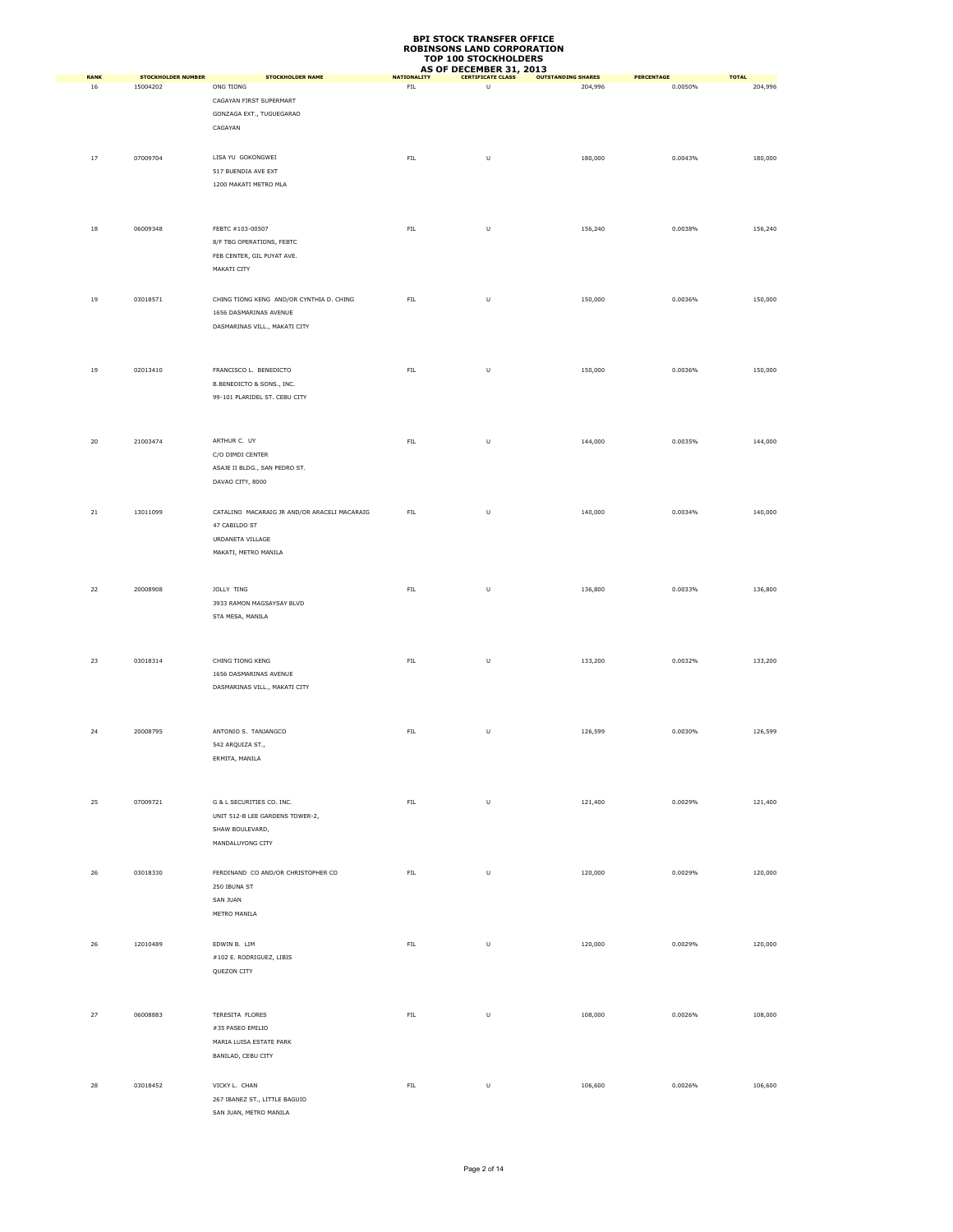|            | <b>STOCKHOLDER NUMBER</b> | <b>STOCKHOLDER NAME</b>                              |                          | AS OF DECEMBER 31, 2013       | <b>OUTSTANDING SHARES</b> |                              |                         |
|------------|---------------------------|------------------------------------------------------|--------------------------|-------------------------------|---------------------------|------------------------------|-------------------------|
| RANK<br>29 | 03018337                  | JAMES L. CHIONGBIAN                                  | <b>NATIONALITY</b><br>FL | <b>CERTIFICATE CLASS</b><br>U | 100,000                   | <b>PERCENTAGE</b><br>0.0024% | <b>TOTAL</b><br>100,000 |
|            |                           | EASTERN SHIPPING LINES BLDG.                         |                          |                               |                           |                              |                         |
|            |                           | ANDA CIRCLE, PORT AREA                               |                          |                               |                           |                              |                         |
|            |                           | MANILA                                               |                          |                               |                           |                              |                         |
|            |                           |                                                      |                          |                               |                           |                              |                         |
|            |                           |                                                      |                          |                               |                           |                              |                         |
| 29         | 12010488                  | JENNIFER C. LIM AND/OR JEFFREY C. LIM                | ${\sf FIL}$              | U                             | 100,000                   | 0.0024%                      | 100,000                 |
|            |                           | #41 PASEO EMILIO                                     |                          |                               |                           |                              |                         |
|            |                           | MARIA LUISA PARK                                     |                          |                               |                           |                              |                         |
|            |                           | BANILAD, CEBU CITY                                   |                          |                               |                           |                              |                         |
|            |                           |                                                      |                          |                               |                           |                              |                         |
|            |                           |                                                      |                          |                               |                           |                              |                         |
| 29         | 2100000003                | FRANCISCO ASALDO UY                                  | FL                       | U                             | 100,000                   | 0.0024%                      | 100,000                 |
|            |                           | 4507 EMMANUELLE ST., ITALIA 500                      |                          |                               |                           |                              |                         |
|            |                           | BF RESORT LAS PINAS                                  |                          |                               |                           |                              |                         |
|            |                           |                                                      |                          |                               |                           |                              |                         |
|            |                           |                                                      |                          |                               |                           |                              |                         |
| 30         | 16011697                  | CRISTINO L. PANLILIO                                 | ${\sf FIL}$              | U                             | 96,000                    | 0.0023%                      | 96,000                  |
|            |                           | ACROCITY I BUILDING                                  |                          |                               |                           |                              |                         |
|            |                           | NO. 1116 ANTIPOLO STREET                             |                          |                               |                           |                              |                         |
|            |                           | MAKATI CITY                                          |                          |                               |                           |                              |                         |
|            |                           |                                                      |                          |                               |                           |                              |                         |
|            |                           |                                                      |                          |                               |                           |                              |                         |
| 31         | 03018413                  | RAMON L. CHIU                                        | ${\sf FIL}$              | U                             | 90,285                    | 0.0022%                      | 90,285                  |
|            |                           | C/O B. BENEDICTO & SONS, INC.                        |                          |                               |                           |                              |                         |
|            |                           | 103 PLARIDEL STREET                                  |                          |                               |                           |                              |                         |
|            |                           | CEBU CITY                                            |                          |                               |                           |                              |                         |
|            |                           |                                                      |                          |                               |                           |                              |                         |
|            |                           |                                                      |                          |                               |                           |                              |                         |
| 32         | 18009089                  | R. COYIUTO SECURITIES, INC.                          | FIL                      | U                             | 82,000                    | 0.0020%                      | 82,000                  |
|            |                           | 5/F CORINTHIAN PLAZA                                 |                          |                               |                           |                              |                         |
|            |                           | 121 PASEO DE ROXAS                                   |                          |                               |                           |                              |                         |
|            |                           | LEGASPI VILLAGE, MAKATI CITY                         |                          |                               |                           |                              |                         |
|            |                           |                                                      |                          |                               |                           |                              |                         |
| 33         | 20008798                  | DENISA Y. TONG                                       | ${\sf FIL}$              | U                             | 81,000                    | 0.0019%                      | 81,000                  |
|            |                           | 798 HARVARD ST                                       |                          |                               |                           |                              |                         |
|            |                           |                                                      |                          |                               |                           |                              |                         |
|            |                           | MANDALUYONG                                          |                          |                               |                           |                              |                         |
|            |                           | METRO MANILA                                         |                          |                               |                           |                              |                         |
|            |                           |                                                      |                          |                               |                           |                              |                         |
| 34         | 17001936                  | TERESITA T. QUAZON                                   | ${\sf FIL}$              | U                             | 78,000                    | 0.0019%                      | 78,000                  |
|            |                           | 542 ARQUIZA                                          |                          |                               |                           |                              |                         |
|            |                           | ERMITA, MANILA                                       |                          |                               |                           |                              |                         |
|            |                           |                                                      |                          |                               |                           |                              |                         |
|            |                           |                                                      |                          |                               |                           |                              |                         |
|            |                           |                                                      |                          |                               |                           |                              |                         |
| 35         | 11002995                  | KHOON POI                                            | FL                       | U                             | 73,200                    | 0.0017%                      | 73,200                  |
|            |                           | 406 RIZAL AVE.,                                      |                          |                               |                           |                              |                         |
|            |                           | STA. CRUZ, MANILA                                    |                          |                               |                           |                              |                         |
|            |                           |                                                      |                          |                               |                           |                              |                         |
|            |                           |                                                      |                          |                               |                           |                              |                         |
| 36         | 04007384                  | ANANDRAM DARGANI                                     | ${\sf FIL}$              | U                             | 72,228                    | 0.0017%                      | 72,228                  |
|            |                           | 929 IDEAL ST.,                                       |                          |                               |                           |                              |                         |
|            |                           | MANDALUYONG, METRO MANILA                            |                          |                               |                           |                              |                         |
|            |                           |                                                      |                          |                               |                           |                              |                         |
|            |                           |                                                      |                          |                               |                           |                              |                         |
|            |                           |                                                      |                          |                               |                           |                              |                         |
| 37         | 1200000007                | SUSANA TAN LEE                                       | ${\sf FIL}$              | $\sf U$                       | 72,000                    | 0.0017%                      | 72,000                  |
|            |                           | 28 KENNEDY STREET, NORTH GREENHILLS,                 |                          |                               |                           |                              |                         |
|            |                           | SAN JUAN CITY                                        |                          |                               |                           |                              |                         |
|            |                           |                                                      |                          |                               |                           |                              |                         |
|            |                           |                                                      |                          |                               |                           |                              |                         |
| 37         | 0300000009                | DAPHNE AILEEN TAN CHUA                               | FL                       | $\sf U$                       | 72,000                    | 0.0017%                      | 72,000                  |
|            |                           |                                                      |                          |                               |                           |                              |                         |
|            |                           | 18 SHEFFIELD PLACE, MONTGOMERY PLACE, QUEZON<br>CITY |                          |                               |                           |                              |                         |
|            |                           |                                                      |                          |                               |                           |                              |                         |
|            |                           |                                                      |                          |                               |                           |                              |                         |
|            |                           |                                                      |                          |                               |                           |                              |                         |
|            |                           |                                                      |                          |                               |                           |                              |                         |
| 37         | 2000000006                | LILY ANN LIM TAN                                     | ${\sf FIL}$              | U                             | 72,000                    | 0.0017%                      | 72,000                  |
|            |                           | 30 KENNEDY STREET, NORTH GREENHILLS,                 |                          |                               |                           |                              |                         |
|            |                           | GREENHILLS, SAN JUAN                                 |                          |                               |                           |                              |                         |
|            |                           |                                                      |                          |                               |                           |                              |                         |
|            |                           |                                                      |                          |                               |                           |                              |                         |
| 37         | 2000000007                | ELIZABETH LIM TAN                                    | AMN                      | $\sf U$                       | 72,000                    | 0.0017%                      | 72,000                  |
|            |                           | 6 LEHIGH COURT, PRINCETON, NEW JERSEY 08540,         |                          |                               |                           |                              |                         |
|            |                           | <b>USA</b>                                           |                          |                               |                           |                              |                         |
|            |                           |                                                      |                          |                               |                           |                              |                         |
|            |                           |                                                      |                          |                               |                           |                              |                         |
|            |                           |                                                      |                          |                               |                           |                              |                         |
| 37         | 2000000005                | GENEVIEVE LIM TAN                                    | FL                       | U                             | 72,000                    | 0.0017%                      | 72,000                  |
|            |                           |                                                      |                          |                               |                           |                              |                         |
|            |                           | H102 GALERIA DE MAGALLANES, MAGALLANES,              |                          |                               |                           |                              |                         |
|            |                           | MAKATI CITY 1232                                     |                          |                               |                           |                              |                         |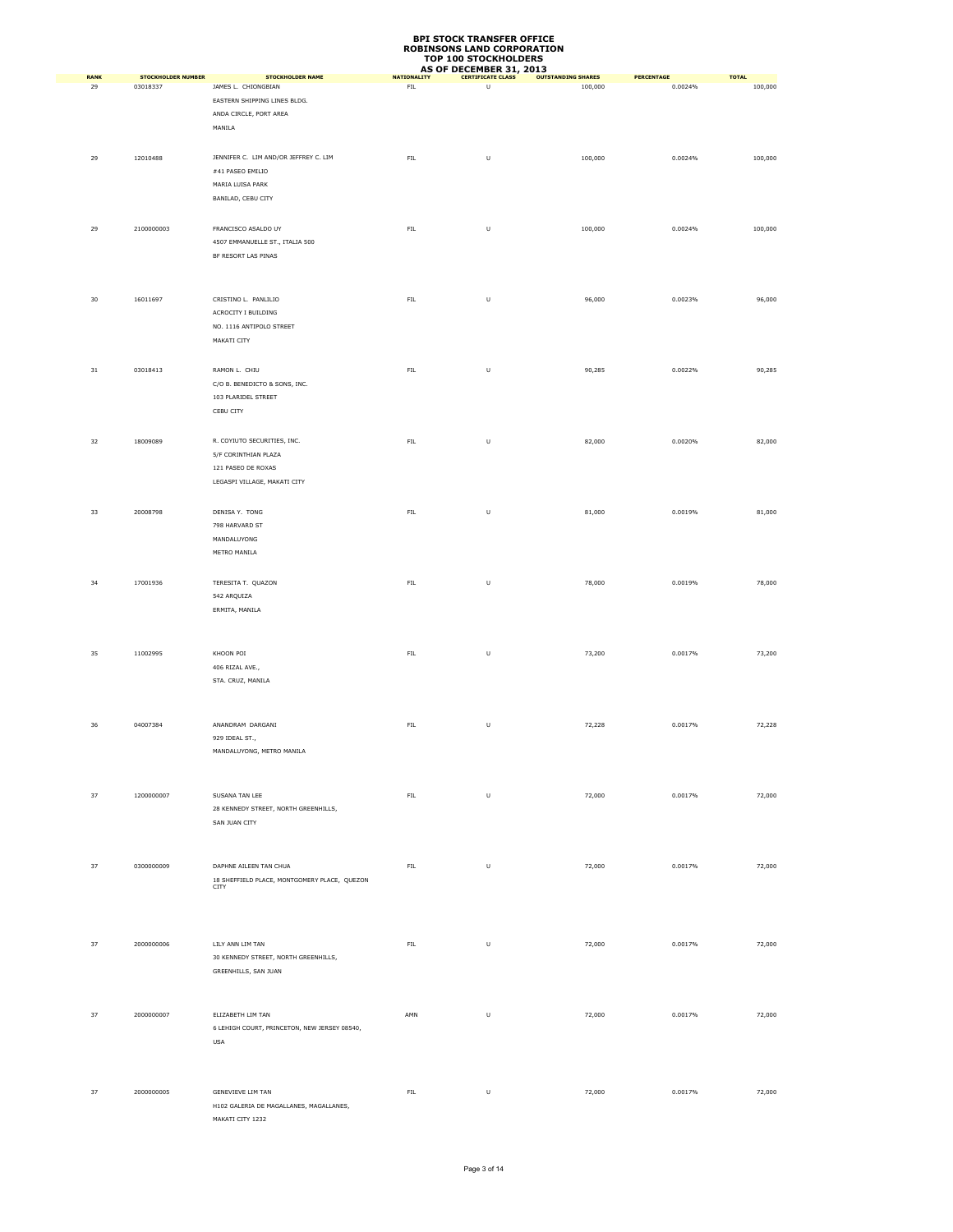| <b>BPI STOCK TRANSFER OFFICE</b>  |
|-----------------------------------|
| <b>ROBINSONS LAND CORPORATION</b> |
| <b>TOP 100 STOCKHOLDERS</b>       |
| <b>AS OF DECEMBER 31, 2013</b>    |

| <b>RANK</b> | <b>STOCKHOLDER NUMBER</b> | <b>STOCKHOLDER NAME</b>                           | <b>NATIONALITY</b> | AS OF DECEMBER 31, 2013<br><b>CERTIFICATE CLASS</b> | <b>OUTSTANDING SHARES</b> | <b>PERCENTAGE</b> | <b>TOTAL</b> |
|-------------|---------------------------|---------------------------------------------------|--------------------|-----------------------------------------------------|---------------------------|-------------------|--------------|
|             | 03018364                  | JUANITO CUASON                                    | ${\sf FIL}$        | $\cup$                                              |                           | 0.0016%           |              |
| 38          |                           | KIM PIAN DRY GOODS, A. B. FERN                    |                    |                                                     | 68,617                    |                   | 68,617       |
|             |                           | DAGUPAN CITY                                      |                    |                                                     |                           |                   |              |
|             |                           |                                                   |                    |                                                     |                           |                   |              |
|             |                           |                                                   |                    |                                                     |                           |                   |              |
| 39          | 03018321                  | MICHAEL CHAN                                      | ${\sf FIL}$        | $\sf U$                                             | 65,000                    | 0.0015%           | 65,000       |
|             |                           | 22 DUHAT ROAD, NORTHERN HILLS                     |                    |                                                     |                           |                   |              |
|             |                           | MALABON                                           |                    |                                                     |                           |                   |              |
|             |                           |                                                   |                    |                                                     |                           |                   |              |
|             |                           |                                                   |                    |                                                     |                           |                   |              |
| $40\,$      | 22003825                  | TEOFILO VILLONCO JR.                              | ${\sf FIL}$        | U                                                   | 64,800                    | 0.0015%           | 64,800       |
|             |                           | 4/F SAVILLE BLDG                                  |                    |                                                     |                           |                   |              |
|             |                           | BUENDIA AVE COR PASEO DE ROXAS                    |                    |                                                     |                           |                   |              |
|             |                           | MAKATI METRO MANILA                               |                    |                                                     |                           |                   |              |
|             |                           |                                                   |                    |                                                     |                           |                   |              |
| 41          | 08007308                  | HAMAHATA TAKERO                                   | JAP                | U                                                   | 60,000                    | 0.0014%           | 60,000       |
|             |                           | C/O JUNTEC CORPORATION                            |                    |                                                     |                           |                   |              |
|             |                           | BLOCK 5 LOT 7, LIIP-PEZA,                         |                    |                                                     |                           |                   |              |
|             |                           | BO. MAMPLASAN, BINAN, LAGUNA                      |                    |                                                     |                           |                   |              |
|             |                           |                                                   |                    |                                                     |                           |                   |              |
| 42          | 1400000001                | ALFREDO Y. NGOCHUA<br>C/O LIBERTY LUMBER CO., INC | FIL.               | U                                                   | 54,000                    | 0.0013%           | 54,000       |
|             |                           | 171 M.J.CUENCO AVE.                               |                    |                                                     |                           |                   |              |
|             |                           | CEBU CITY                                         |                    |                                                     |                           |                   |              |
|             |                           |                                                   |                    |                                                     |                           |                   |              |
| 43          | 19000380                  | VICTOR GAN SY                                     | ${\sf FIL}$        | U                                                   | 50,000                    | 0.0012%           | 50,000       |
|             |                           | RM. 701-J STATE CENTER BLDG.                      |                    |                                                     |                           |                   |              |
|             |                           | 333 JUAN LUNA ST.                                 |                    |                                                     |                           |                   |              |
|             |                           | BINONDO, MANILA                                   |                    |                                                     |                           |                   |              |
|             |                           |                                                   |                    |                                                     |                           |                   |              |
| 43          | 04007499                  | DEE KWAN YAN AND/OR CHRISTINA DEE                 | ${\sf FIL}$        | $\cup$                                              | 50,000                    | 0.0012%           | 50,000       |
|             |                           | #1146 C. M. RECTO AVE.,                           |                    |                                                     |                           |                   |              |
|             |                           | MANILA                                            |                    |                                                     |                           |                   |              |
|             |                           |                                                   |                    |                                                     |                           |                   |              |
|             |                           |                                                   |                    |                                                     |                           |                   |              |
| 43          | 03021013                  | KAREN CHOA                                        | ${\sf FIL}$        | U                                                   | 50,000                    | 0.0012%           | 50,000       |
|             |                           | 1377 NARCISA RIZAL ST.                            |                    |                                                     |                           |                   |              |
|             |                           | TONDO, MANILA                                     |                    |                                                     |                           |                   |              |
|             |                           |                                                   |                    |                                                     |                           |                   |              |
|             |                           |                                                   |                    |                                                     |                           |                   |              |
| $44\,$      | 19016189                  | SABAS SUAREZ                                      | ${\sf FIL}$        | $\sf U$                                             | 49,200                    | 0.0012%           | 49,200       |
|             |                           | ALGICO COMPLEX,<br>LA GUARDIA EXTENSION,          |                    |                                                     |                           |                   |              |
|             |                           | LAHUG, CEBU CITY                                  |                    |                                                     |                           |                   |              |
|             |                           |                                                   |                    |                                                     |                           |                   |              |
| 45          | 11003006                  | LINDA ROSE NG KAWSEK                              | FIL.               | U                                                   | 48,600                    | 0.0011%           | 48,600       |
|             |                           | C/O MAKATI SUPERMART                              |                    |                                                     |                           |                   |              |
|             |                           | MAKATI COMMERCIAL CENTER                          |                    |                                                     |                           |                   |              |
|             |                           | 1200 MAKATI, METRO MANILA                         |                    |                                                     |                           |                   |              |
|             |                           |                                                   |                    |                                                     |                           |                   |              |
| 46          | 12010306                  | L. M. GARCIA & ASSOCIATES INC.                    | ${\sf FIL}$        | $\sf U$                                             | 48,000                    | 0.0011%           | 48,000       |
|             |                           | 1606-A TEKTITE TOWER                              |                    |                                                     |                           |                   |              |
|             |                           | EXCHANGE ROAD ORTIGAS CENTER                      |                    |                                                     |                           |                   |              |
|             |                           | PASIG, METRO MANILA                               |                    |                                                     |                           |                   |              |
|             |                           |                                                   |                    |                                                     |                           |                   |              |
| 46          | 03018404                  | ESTRELLA GO CO AND/OR FERDINAND CO                | ${\sf FIL}$        | U                                                   | 48,000                    | 0.0011%           | 48,000       |
|             |                           | 250 IBUNA ST                                      |                    |                                                     |                           |                   |              |
|             |                           | <b>SAN JUAN</b>                                   |                    |                                                     |                           |                   |              |
|             |                           | METRO MANILA                                      |                    |                                                     |                           |                   |              |
|             |                           |                                                   |                    |                                                     |                           |                   |              |
| 46          | 12010498                  | JANET CO LEY                                      | ${\sf FIL}$        | $\sf U$                                             | 48,000                    | 0.0011%           | 48,000       |
|             |                           | C/O LEY CONST. & DEV'T. CORP.                     |                    |                                                     |                           |                   |              |
|             |                           | 23-E PACIFIC STAR BLDG.,<br>SEN. GIL PUYAT AVENUE |                    |                                                     |                           |                   |              |
|             |                           | MAKATI CITY                                       |                    |                                                     |                           |                   |              |
|             |                           |                                                   |                    |                                                     |                           |                   |              |
| 46          | 14002598                  | PATRICK NGOCHUA<br>C/O CEBU LIBERTY               | ${\sf FIL}$        | $\sf U$                                             | 48,000                    | 0.0011%           | 48,000       |
|             |                           | LUMBER CO INC                                     |                    |                                                     |                           |                   |              |
|             |                           | 173 MJ CUENCO AVE                                 |                    |                                                     |                           |                   |              |
|             |                           | CEBU CITY                                         |                    |                                                     |                           |                   |              |
| 46          | 0700000006                | RODERICK M. GRACIA                                | ${\sf FIL}$        | U                                                   | 48,000                    | 0.0011%           | 48,000       |
|             |                           | 125 UNIVERSITY AVENUE,                            |                    |                                                     |                           |                   |              |
|             |                           | AYALA ALABANG VILLAGE,                            |                    |                                                     |                           |                   |              |
|             |                           | MUNTINLUPA CITY                                   |                    |                                                     |                           |                   |              |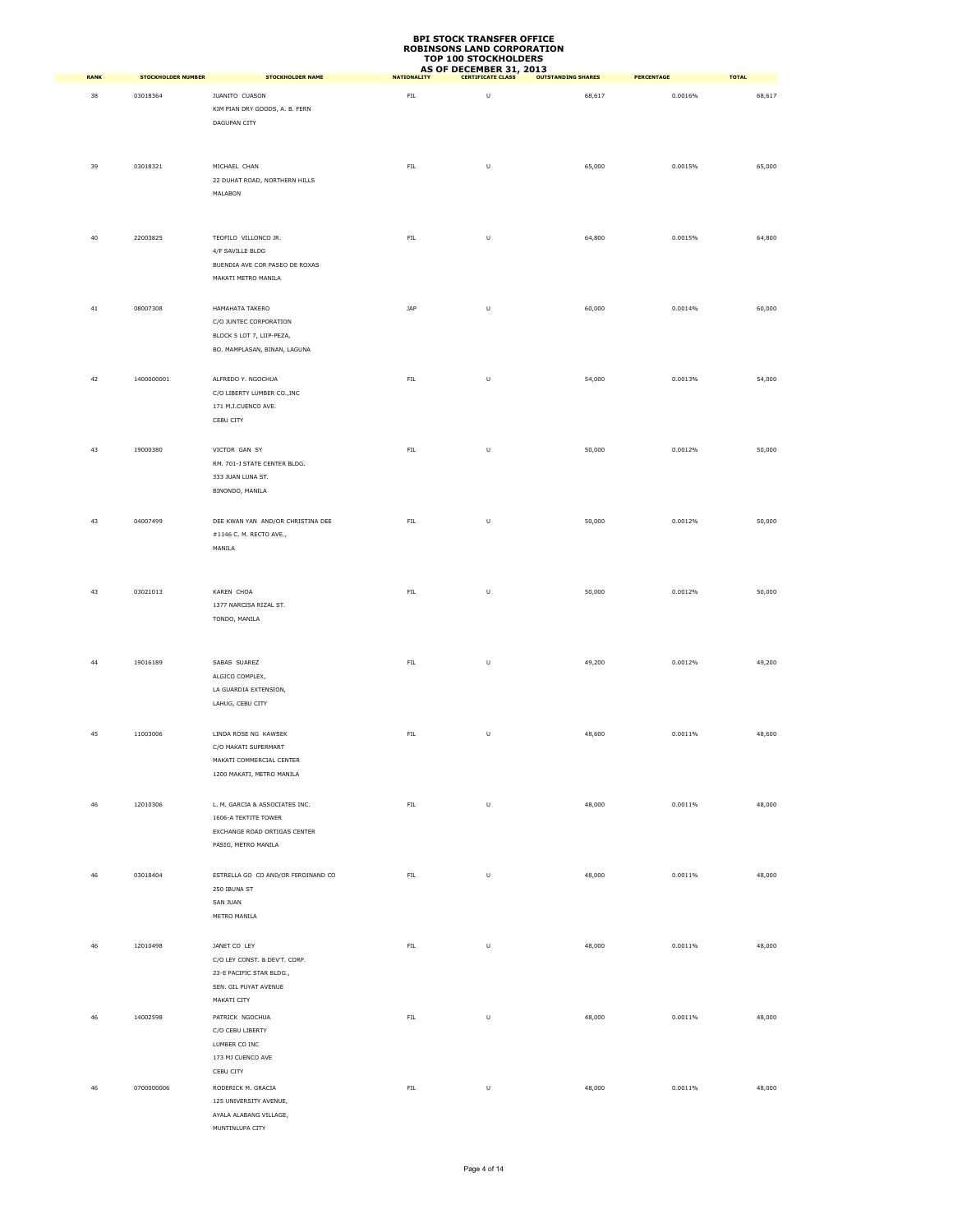|                   |                                         |                                                                                                                                     |                                   | AS OF DECEMBER 31, 2013       |                                     |                              |                        |
|-------------------|-----------------------------------------|-------------------------------------------------------------------------------------------------------------------------------------|-----------------------------------|-------------------------------|-------------------------------------|------------------------------|------------------------|
| <b>RANK</b><br>46 | <b>STOCKHOLDER NUMBER</b><br>1900000004 | <b>STOCKHOLDER NAME</b><br>BENILDA S. SANTOS<br>21 TIRAD PASS STREET,<br>AYALA HEIGHTS,<br>OLD BALARA, QUEZON CITY                  | <b>NATIONALITY</b><br>${\sf FIL}$ | <b>CERTIFICATE CLASS</b><br>U | <b>OUTSTANDING SHARES</b><br>48,000 | <b>PERCENTAGE</b><br>0.0011% | <b>TOTAL</b><br>48,000 |
| 46                | 25003924                                | SUSAN YAO<br>UNIT 20 INTERSTATE TOWNHOUSE<br>C. BENITEZ, QUEZON CITY                                                                | ${\sf FIL}$                       | U                             | 48,000                              | 0.0011%                      | 48,000                 |
| $\sqrt{46}$       | 21003473                                | ALEXANDER C. UY<br>C/O DIMDI CENTER<br>ASAJE II BLDG., SAN PEDRO ST.<br>DAVAO CITY, 8000                                            | FL                                | U                             | 48,000                              | 0.0011%                      | 48,000                 |
| 47                | 26000617                                | MANUEL B. ZAMORA JR.<br>34A PACIFIC PLAZA TOWERS, FOR BONIFACIO,<br><b>TAGUIG CITY</b>                                              | ${\sf FIL}$                       | U                             | 47,400                              | 0.0011%                      | 47,400                 |
| 48                | 07009735                                | BEBE YU GO<br>517 BUENDIA AVE. EXT.<br>MAKATI, METRO MANILA                                                                         | ${\sf FIL}$                       | U                             | 46,400                              | 0.0011%                      | 46,400                 |
| 49                | 03018549                                | DIANA Y. CHENG<br>RM 203 HANSTON BLDG<br>EMERALD AVENUE, ORTIGAS<br>PASIG, M.M.                                                     | ${\sf FIL}$                       | U                             | 45,000                              | 0.0010%                      | 45,000                 |
| 49                | 26000613                                | ELBERT ZOSA<br>C/O PCI CAPITAL CORPORATION<br>#1 PCIBANK TOWERS, MAKATI AVE<br>MAKATI CITY                                          | ${\sf FIL}$                       | U                             | 45,000                              | 0.0010%                      | 45,000                 |
| 50                | 26000604                                | ELIZABETH M. ZARATE<br>320 COUNTRY CLUB DR.,<br>AYALA ALABANG, MUNTINLUPA 1780                                                      | FIL.                              | U                             | 42,000                              | 0.0010%                      | 42,000                 |
| 50                | 07009720                                | DEBBIE C. GOH<br>669 MUELLE DE BINONDO<br>BINONDO, MANILA                                                                           | ${\sf FIL}$                       | U                             | 42,000                              | 0.0010%                      | 42,000                 |
| 51                | 08007205                                | SYLVESTER S.K. HUNG<br>S.C. JOHNSON, ESTRELLA STREET<br>MAKATI CITY                                                                 | <b>BRT</b>                        | U                             | 40,000                              | 0.0009%                      | 40,000                 |
| 51                | 07009851                                | ELIZABETH GOKONGWEI<br>517 SEN. GIL PUYAT<br>AVE., EXT., NORTH<br>FORBES, MAKATI CITY                                               | ${\sf FIL}$                       | U                             | 40,000                              | 0.0009%                      | 40,000                 |
| $51\,$            | 16007361                                | PAN-ASIA SECURITIES CORP.<br>RM. 910 TOWER ONE & EXCHANGE<br>PLAZA, AYALA TRIANGLE<br>AYALA AVENUE, MAKATI CITY                     | ${\sf FIL}$                       | $\sf U$                       | 40,000                              | 0.0009%                      | 40,000                 |
| 52                | 20008811                                | A. ANGEL S. TANJANGCO<br>542 ARQUIZA ST.,<br>ERMITA, MANILA                                                                         | FIL.                              | U                             | 38,500                              | 0.0009%                      | 38,500                 |
| 53                | 0200000001                              | VIVENCIO JOSE MA. F. BONIFACIO AND/OR MARIA<br>ADIEL S. BONIFACIO<br>39 SOLIVEN 3 EXTENSION,<br>LOYOLA GRAND VILLAS,<br>QUEZON CITY | ${\sf FIL}$                       | U                             | 38,000                              | 0.0009%                      | 38,000                 |
| 54                | 26000616                                | ELBERT M. ZOSA<br>#3 ACACIA STREET<br>VALLE VERDE III, PASIG CITY                                                                   | ${\sf FIL}$                       | U                             | 37,500                              | 0.0009%                      | 37,500                 |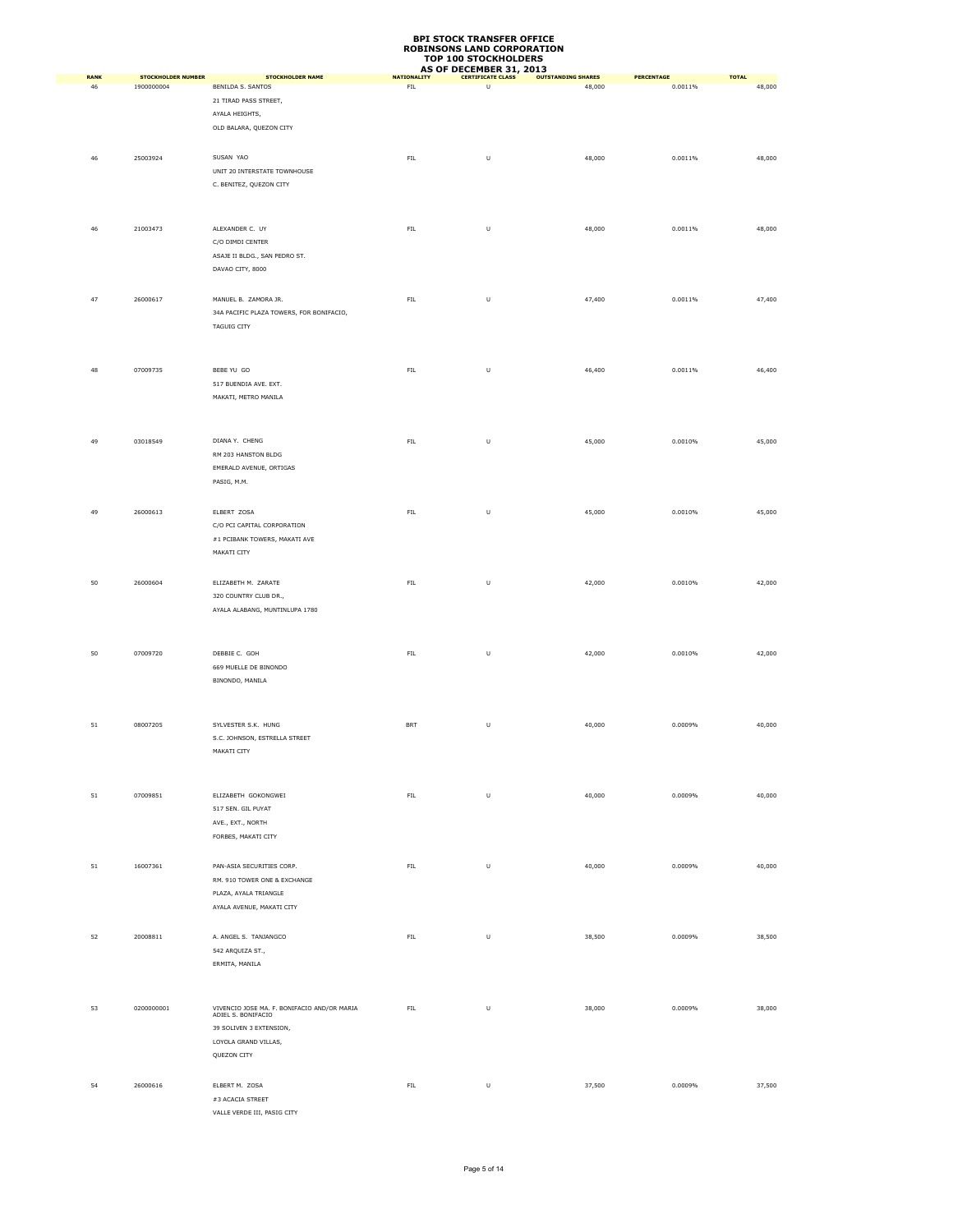| <b>RANK</b> | <b>STOCKHOLDER NUMBER</b> | <b>STOCKHOLDER NAME</b>                   | <b>NATIONALITY</b> | AS OF DECEMBER 31, 2013<br><b>CERTIFICATE CLASS</b> | <b>OUTSTANDING SHARES</b> | PERCENTAGE | <b>TOTAL</b> |
|-------------|---------------------------|-------------------------------------------|--------------------|-----------------------------------------------------|---------------------------|------------|--------------|
| 55          | 25003906                  | LUCIO YAN                                 | ${\sf FIL}$        | U                                                   | 36,000                    | 0.0008%    | 36,000       |
|             |                           | C/O ROWELL LITHOGRAPHY                    |                    |                                                     |                           |            |              |
|             |                           | LAON-LAAN ST., UGONG                      |                    |                                                     |                           |            |              |
|             |                           | PASIG, METRO MANILA                       |                    |                                                     |                           |            |              |
|             | 20008820                  | TAKASAGO TRADING CORP. INC.               | ${\sf FIL}$        |                                                     |                           |            |              |
| 55          |                           | $\#14$ SIMBAL ST.                         |                    | U                                                   | 36,000                    | 0.0008%    | 36,000       |
|             |                           | TALAYAN VILLAGE                           |                    |                                                     |                           |            |              |
|             |                           | QUEZON CITY                               |                    |                                                     |                           |            |              |
|             |                           |                                           |                    |                                                     |                           |            |              |
| 55          | 18009105                  | R.J. DEL PAN AND COMPANY                  | FL                 | U                                                   | 36,000                    | 0.0008%    | 36,000       |
|             |                           | 501 DON ALFONSO COND                      |                    |                                                     |                           |            |              |
|             |                           | U N AVENUE COR L GUERRERO ST              |                    |                                                     |                           |            |              |
|             |                           | ERMITA, MANILA                            |                    |                                                     |                           |            |              |
|             |                           |                                           |                    |                                                     |                           |            |              |
| 55          | 18009053                  | RENEE D. RUBIO<br>#29 CAULIFLOWER ST.     | ${\sf FIL}$        | $\sf U$                                             | 36,000                    | 0.0008%    | 36,000       |
|             |                           | VALLE VERDE V                             |                    |                                                     |                           |            |              |
|             |                           | PASIG CITY                                |                    |                                                     |                           |            |              |
|             |                           |                                           |                    |                                                     |                           |            |              |
| 55          | 03018312                  | ANTONIO COJUANGCO                         | ${\sf FIL}$        | U                                                   | 36,000                    | 0.0008%    | 36,000       |
|             |                           | R. COJUANGCO BLDG.                        |                    |                                                     |                           |            |              |
|             |                           | MAKATI AVENUE                             |                    |                                                     |                           |            |              |
|             |                           | 1200 MAKATI, METRO MANILA                 |                    |                                                     |                           |            |              |
|             |                           |                                           |                    |                                                     |                           |            |              |
| 55          | 03018315                  | ERNESTO CAYETANO                          | ${\sf FIL}$        | $\sf U$                                             | 36,000                    | 0.0008%    | 36,000       |
|             |                           | #12 CARMEN DE LUNA STREET                 |                    |                                                     |                           |            |              |
|             |                           | BF HOMES, PARANAQUE CITY                  |                    |                                                     |                           |            |              |
|             |                           |                                           |                    |                                                     |                           |            |              |
| 55          | 03018325                  | LIN LIN G. CHUNG                          | ${\sf FIL}$        | $\sf U$                                             | 36,000                    | 0.0008%    | 36,000       |
|             |                           | 8 ANAHAW ST                               |                    |                                                     |                           |            |              |
|             |                           | FORBES PARK, MAKATI                       |                    |                                                     |                           |            |              |
|             |                           | 1200 METRO MANILA                         |                    |                                                     |                           |            |              |
|             |                           |                                           |                    |                                                     |                           |            |              |
| 56          | 03018313                  | MIGUEL O. COJUANGCO                       | FIL                | U                                                   | 35,000                    | 0.0008%    | 35,000       |
|             |                           | 8F, R. COJUANGCO BLDG.                    |                    |                                                     |                           |            |              |
|             |                           | MAKATI AVE, MAKATI<br>1200 METRO MANILA   |                    |                                                     |                           |            |              |
|             |                           |                                           |                    |                                                     |                           |            |              |
| 57          | 13007947                  | EDMUNDO MADRAZO                           | ${\sf FIL}$        | U                                                   | 32,500                    | 0.0007%    | 32,500       |
|             |                           | DAO ST., JUNA SUBD.                       |                    |                                                     |                           |            |              |
|             |                           | MATINA, DAVAO CITY                        |                    |                                                     |                           |            |              |
|             |                           |                                           |                    |                                                     |                           |            |              |
|             |                           |                                           |                    |                                                     |                           |            |              |
| 58          | 1800000006                | RENEE D. RUBIO AND/OR CESAR A. RUBIO      | ${\sf FIL}$        | $\sf U$                                             | 32,400                    | 0.0007%    | 32,400       |
|             |                           | #29 CAULIFLOWER                           |                    |                                                     |                           |            |              |
|             |                           | VALLE VERDE 5, PASIG CITY                 |                    |                                                     |                           |            |              |
|             |                           |                                           |                    |                                                     |                           |            |              |
| 59          | 21003477                  | URBANCORP INVESTMENTS INC.                | FL                 | U                                                   | 31,500                    | 0.0007%    | 31,500       |
|             |                           | URBAN BANK SQUARE                         |                    |                                                     |                           |            |              |
|             |                           | URBAN AVENUE                              |                    |                                                     |                           |            |              |
|             |                           | 1200 MAKATI CITY                          |                    |                                                     |                           |            |              |
|             |                           |                                           |                    |                                                     |                           |            |              |
| 59          | 13011188                  | M.E. HOLDING CORPORATION                  | ${\sf FIL}$        | $\sf U$                                             | 31,500                    | 0.0007%    | 31,500       |
|             |                           | #28 SHAW BLVD.,                           |                    |                                                     |                           |            |              |
|             |                           | PASIG CITY                                |                    |                                                     |                           |            |              |
|             |                           |                                           |                    |                                                     |                           |            |              |
| 59          | 13011189                  | MERCURY GROUP OF COMP. INC.,              | ${\sf FIL}$        | U                                                   | 31,500                    | 0.0007%    | 31,500       |
|             |                           | #7 MERCURY AVE., CORNER                   |                    |                                                     |                           |            |              |
|             |                           | E. RODRIGUEZ JR., LIBIS                   |                    |                                                     |                           |            |              |
|             |                           | QUEZON CITY                               |                    |                                                     |                           |            |              |
|             |                           |                                           |                    |                                                     |                           |            |              |
| 60          | 08007041                  | HYDEE MANAGEMENT & RESOURCE CORPORATION   | ${\sf FIL}$        | U                                                   | 31,200                    | 0.0007%    | 31,200       |
|             |                           | 4/F YUCHENGCO TOWER,                      |                    |                                                     |                           |            |              |
|             |                           | 500 Q. PAREDES, BINONDO                   |                    |                                                     |                           |            |              |
|             |                           | MANILA                                    |                    |                                                     |                           |            |              |
|             |                           |                                           |                    |                                                     |                           |            |              |
| 61          | 08007076                  | HAO WEE<br>SUITE 2203B 22F TEKTITE TOWERS | ${\sf FIL}$        | $\sf U$                                             | 30,000                    | 0.0007%    | 30,000       |
|             |                           | TEKTITE ROAD, ORTIGAS CENTER              |                    |                                                     |                           |            |              |
|             |                           | PASIG CITY                                |                    |                                                     |                           |            |              |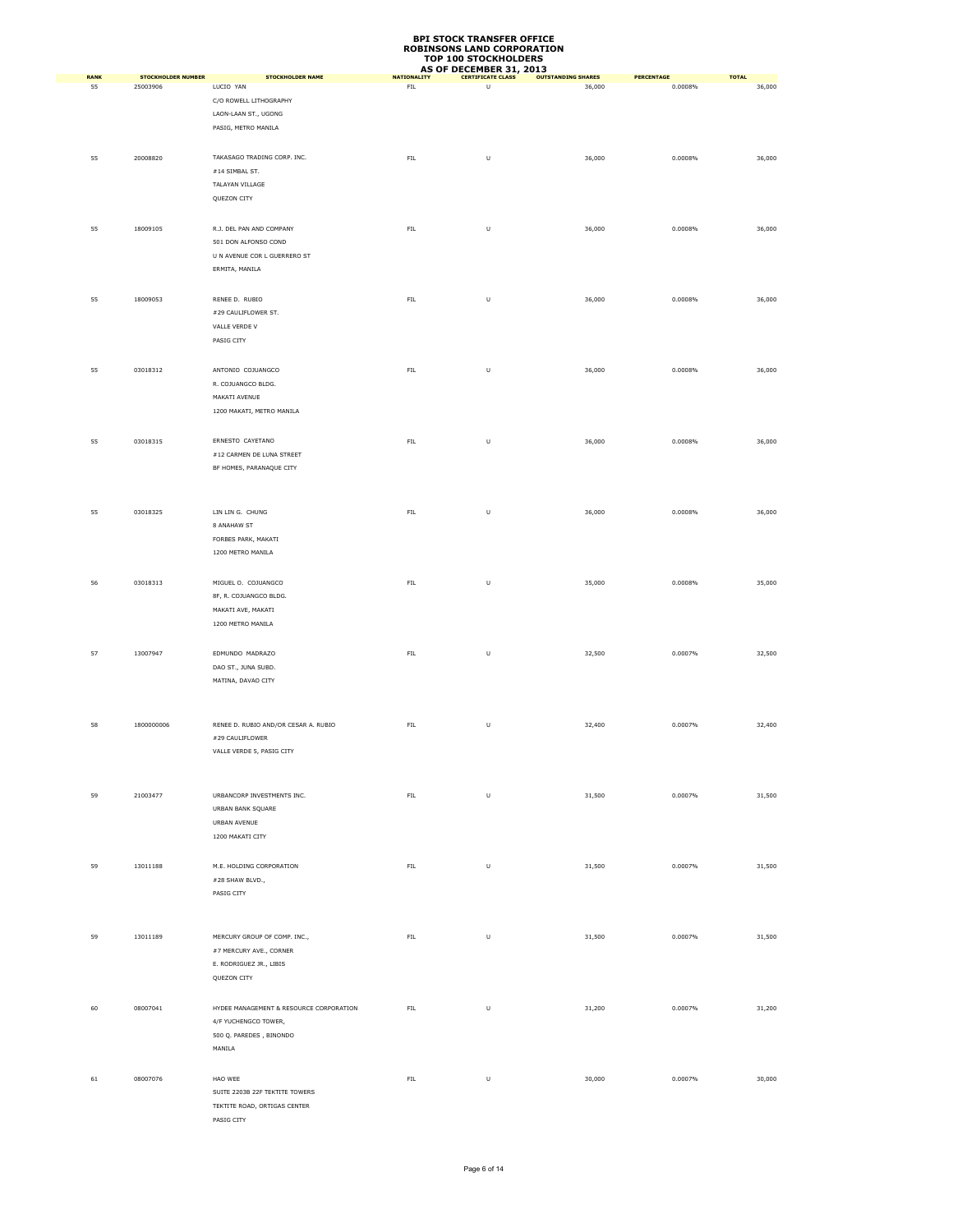|                   |                                       |                                                                                                                      |                                   | AS OF DECEMBER 31, 2013       |                                     |                              |                        |
|-------------------|---------------------------------------|----------------------------------------------------------------------------------------------------------------------|-----------------------------------|-------------------------------|-------------------------------------|------------------------------|------------------------|
| <b>RANK</b><br>61 | <b>STOCKHOLDER NUMBER</b><br>02008057 | <b>STOCKHOLDER NAME</b><br>BELSON SECURITIES, INC.<br>4TH FLR., BELSON HOUSE<br>#271 EDSA, MANDALUYONG CITY          | <b>NATIONALITY</b><br>${\sf FIL}$ | <b>CERTIFICATE CLASS</b><br>U | <b>OUTSTANDING SHARES</b><br>30,000 | <b>PERCENTAGE</b><br>0.0007% | <b>TOTAL</b><br>30,000 |
| 61                | 15005157                              | ONG KONG PO<br>88 SAN FRANCISCO ST.,<br>PASIG CITY                                                                   | FIL.                              | U                             | 30,000                              | 0.0007%                      | 30,000                 |
| 61                | 22005338                              | ERIC VILLAFRANCA AND/OR CECILIA CRUCENA<br>25 HONORATA ST.<br>PASAY CITY                                             | FL                                | U                             | 30,000                              | 0.0007%                      | 30,000                 |
| 62                | 18009064                              | CESAR A. RUBIO AND/OR FELICIDAD RUBIO<br>29 CAULIFLOWER STREET<br>VALLE VERDE 5<br>PASIG, METRO MANILA               | ${\sf FIL}$                       | U                             | 28,800                              | 0.0007%                      | 28,800                 |
| 62                | 12010318                              | NELSON LIM<br>65 10TH ST, MAGDALENA ROLLING<br>NEW MANILA, Q.C.                                                      | ${\sf FIL}$                       | U                             | 28,800                              | 0.0007%                      | 28,800                 |
| 63                | 21003495                              | UBP TA#210-50078-8<br>C/O LYDIA VERTUCIO, UNION BANK<br>PASAY ROAD, MAKATI<br>METRO MANILA                           | ${\sf FIL}$                       | U                             | 28,000                              | 0.0006%                      | 28,000                 |
| 64                | 26000608                              | JESUS F. ZARANDIN<br>12 LEO ST BEL AIR III<br>1200 MAKATI METRO MLA                                                  | ${\sf FIL}$                       | U                             | 26,400                              | 0.0006%                      | 26,400                 |
| 65                | 09003427                              | INDOSUEZ MLA A/C 10849<br>GF CORINTHIAN PLAZA<br>PASEO DE ROXAS<br>MAKATI, METRO MANILA                              | <b>BRT</b>                        | U                             | 26,000                              | 0.0006%                      | 26,000                 |
| 65                | 06009321                              | FRANCISCO ORTIGAS SEC., INC. A/C NO. 3633<br>ROOM 815 ORTIGAS BUILDING<br>ORTIGAS AVENUE, PASIG CITY                 | ${\sf FIL}$                       | U                             | 26,000                              | 0.0006%                      | 26,000                 |
| 66                | 09003418                              | INTRA-INVEST SECURITIES INC.<br>11/F ACT TOWER<br>135 SEN. GIL J. PUYAT AVENUE<br>SALCEDO VILLAGE, MAKATI CITY       | ${\sf FIL}$                       | U                             | 25,000                              | 0.0006%                      | 25,000                 |
| 66                | 23000957                              | WARD MANAGEMENT CORPORATION<br>SUITE 5, 2ND FLR., MIDLAND PLA<br>M. ADRIATICO ST. ERMITA<br>MANILA                   | FL                                | U                             | 25,000                              | 0.0006%                      | 25,000                 |
| 66                | 15004201                              | ORIENTRADE SECURITIES INC<br>4/F VERNIDA I CONDOMINIUM<br>120 AMORSOLO ST<br>LEGASPI VILLAGE, MAKATI<br>METRO MANILA | ${\sf FIL}$                       | $\sf U$                       | 25,000                              | 0.0006%                      | 25,000                 |
| 67                | 13011069                              | DANTE MORALES AND/OR MA LUISA MORALES<br>3 PILI AVE<br>1200 MAKATI, METRO MANILA                                     | ${\sf FIL}$                       | U                             | 24,000                              | 0.0005%                      | 24,000                 |
| 67                | 19016142                              | MURIEL SY<br>9 FRANCISCO ST.<br>CORINTHIAN GARDEN<br>QUEZON CITY                                                     | FIL.                              | $\sf U$                       | 24,000                              | 0.0005%                      | 24,000                 |
| 67                | 19016153                              | JULIO O. SY SR.<br>4F CORINTHIAN PLAZA<br>PASEO DE ROXAS<br>1200 MAKATI, METRO MANILA                                | ${\sf FIL}$                       | U                             | 24,000                              | 0.0005%                      | 24,000                 |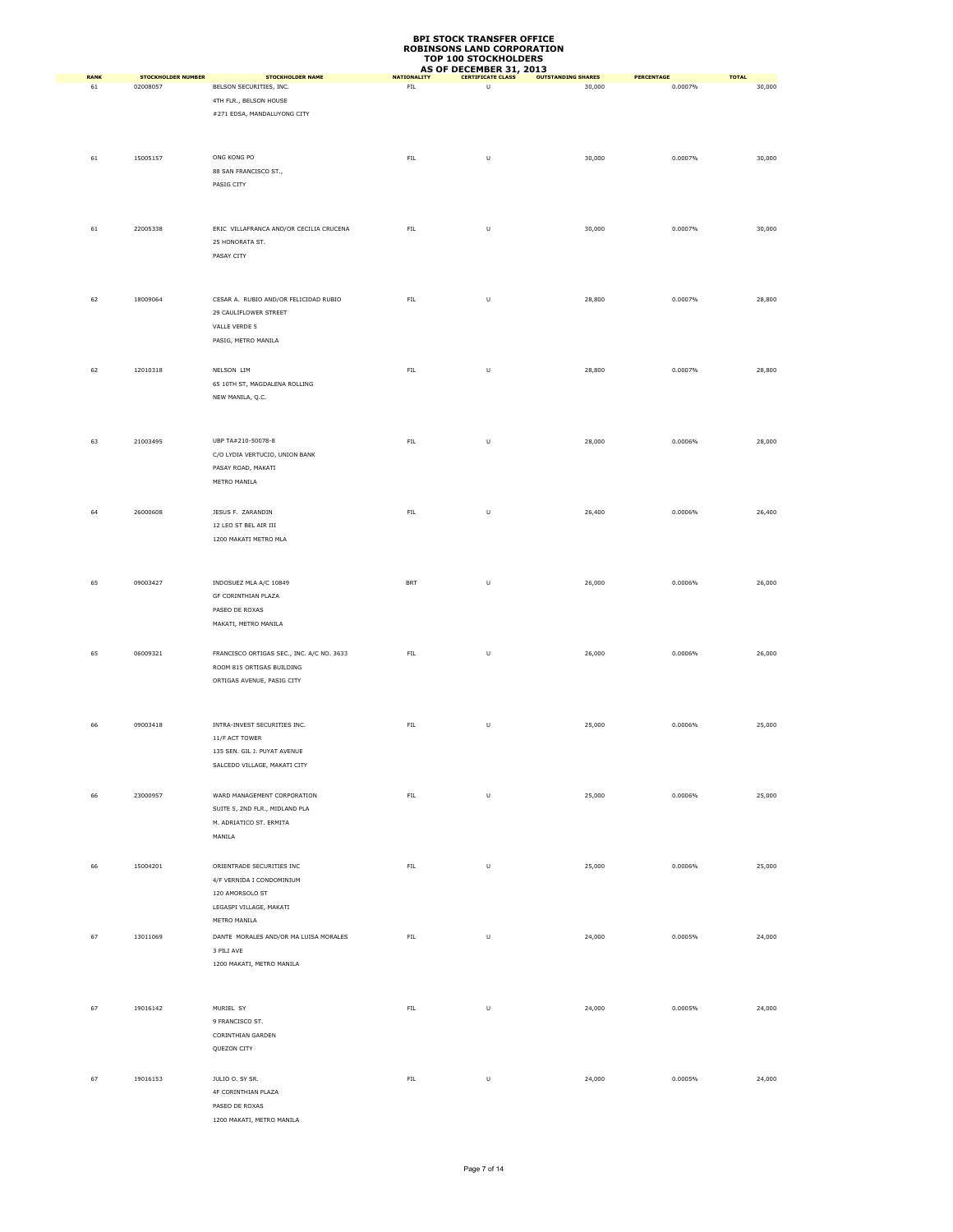| <b>RANK</b> | <b>STOCKHOLDER NUMBER</b> | <b>STOCKHOLDER NAME</b>          | <b>NATIONALITY</b> | AS OF DECEMBER 31, 2013<br><b>CERTIFICATE CLASS</b> | <b>OUTSTANDING SHARES</b> | <b>PERCENTAGE</b> | <b>TOTAL</b> |
|-------------|---------------------------|----------------------------------|--------------------|-----------------------------------------------------|---------------------------|-------------------|--------------|
| 67          | 25003868                  | PETER C. L. YU                   | ${\sf FIL}$        | U                                                   | 24,000                    | 0.0005%           | 24,000       |
|             |                           | #23 N DOMINGO ST.                |                    |                                                     |                           |                   |              |
|             |                           | QUEZON CITY                      |                    |                                                     |                           |                   |              |
|             |                           |                                  |                    |                                                     |                           |                   |              |
|             |                           |                                  |                    |                                                     |                           |                   |              |
| 67          | 25003883                  | ROMAN T. YAP                     | ${\sf FIL}$        | U                                                   | 24,000                    | 0.0005%           | 24,000       |
|             |                           | NO. 17 KENNEDY STREET            |                    |                                                     |                           |                   |              |
|             |                           | NORTH GREENHILLS                 |                    |                                                     |                           |                   |              |
|             |                           | SAN JUAN, METRO MANILA           |                    |                                                     |                           |                   |              |
|             |                           |                                  |                    |                                                     |                           |                   |              |
|             | 21003497                  | CECIL UNGCO                      |                    |                                                     |                           |                   |              |
| 67          |                           | #4 M. ALMEDA ST.                 | FL                 | U                                                   | 24,000                    | 0.0005%           | 24,000       |
|             |                           | PATEROS, TAGUIG                  |                    |                                                     |                           |                   |              |
|             |                           | METRO MANILA                     |                    |                                                     |                           |                   |              |
|             |                           |                                  |                    |                                                     |                           |                   |              |
|             |                           |                                  |                    |                                                     |                           |                   |              |
| 67          | 12010310                  | HONORIO REYES- LAO               | ${\sf FIL}$        | U                                                   | 24,000                    | 0.0005%           | 24,000       |
|             |                           | 10 DAMPOL STREET                 |                    |                                                     |                           |                   |              |
|             |                           | DAMAR VILLAGE, QUEZON CITY       |                    |                                                     |                           |                   |              |
|             |                           |                                  |                    |                                                     |                           |                   |              |
|             |                           |                                  |                    |                                                     |                           |                   |              |
| 67          | 03018298                  | MILAGROS CHENG                   | ${\sf FIL}$        | U                                                   | 24,000                    | 0.0005%           | 24,000       |
|             |                           | #21 ADAMS STREET                 |                    |                                                     |                           |                   |              |
|             |                           | <b>GREENHILLS WEST</b>           |                    |                                                     |                           |                   |              |
|             |                           | SAN JUAN, METRO MANILA           |                    |                                                     |                           |                   |              |
|             |                           |                                  |                    |                                                     |                           |                   |              |
| 67          | 03018391                  | RICARDO C. CASTRO                | ${\sf FIL}$        | U                                                   | 24,000                    | 0.0005%           | 24,000       |
|             |                           | $\#19$ JAGUAR ST.                |                    |                                                     |                           |                   |              |
|             |                           | FAIRVIEW PARK                    |                    |                                                     |                           |                   |              |
|             |                           | QUEZON CITY                      |                    |                                                     |                           |                   |              |
|             |                           |                                  |                    |                                                     |                           |                   |              |
| 67          | 03018512                  | CRISPA TEXTILES, INC.            | ${\sf FIL}$        | U                                                   | 24,000                    | 0.0005%           | 24,000       |
|             |                           | BO. CANIOGAN                     |                    |                                                     |                           |                   |              |
|             |                           | PASIG, METRO MANILA              |                    |                                                     |                           |                   |              |
|             |                           |                                  |                    |                                                     |                           |                   |              |
|             |                           |                                  |                    |                                                     |                           |                   |              |
| 68          | 05003105                  | EBC SECURITIES CORP.             | FIL.               | U                                                   | 22,800                    | 0.0005%           | 22,800       |
|             |                           | RM 401 EBC BLDG                  |                    |                                                     |                           |                   |              |
|             |                           | 262 JUAN LUNA ST                 |                    |                                                     |                           |                   |              |
|             |                           | BINONDO, MANILA                  |                    |                                                     |                           |                   |              |
|             |                           |                                  |                    |                                                     |                           |                   |              |
|             |                           |                                  |                    |                                                     |                           |                   |              |
| 69          | 23000948                  | WESTIN SECURITIES CORPORATION    | ${\sf FIL}$        | U                                                   | 22,600                    | 0.0005%           | 22,600       |
|             |                           | UNIT 614-616 PSE PLAZA TOWER 1   |                    |                                                     |                           |                   |              |
|             |                           | AYALA AVE. MAKATI CITY           |                    |                                                     |                           |                   |              |
|             |                           |                                  |                    |                                                     |                           |                   |              |
|             |                           |                                  |                    |                                                     |                           |                   |              |
| 70          | 14002599                  | SERGIO LLAMAS NARANJILLA JR.     | ${\sf FIL}$        | $\sf U$                                             | 22,500                    | 0.0005%           | 22,500       |
|             |                           | 135 MAGINHAWA SIKATUNA VILL      |                    |                                                     |                           |                   |              |
|             |                           | QUEZON CITY                      |                    |                                                     |                           |                   |              |
|             |                           |                                  |                    |                                                     |                           |                   |              |
|             |                           |                                  |                    |                                                     |                           |                   |              |
| $70\,$      | 12010352                  | AMADO P. LIM AND/OR HEIDE N. DY  | ${\sf FIL}$        | U                                                   | 22,500                    | 0.0005%           | 22,500       |
|             |                           | 115 INT. C WEST AVENUE           |                    |                                                     |                           |                   |              |
|             |                           | QUEZON CITY                      |                    |                                                     |                           |                   |              |
|             |                           |                                  |                    |                                                     |                           |                   |              |
|             |                           |                                  |                    |                                                     |                           |                   |              |
| $71\,$      | 20009009                  | JUANITO TAN AND/OR CHRISTINE TAN | ${\sf FIL}$        | $\sf U$                                             | 22,000                    | 0.0005%           | 22,000       |
|             |                           | #23 GREENMEADOWS AVE.            |                    |                                                     |                           |                   |              |
|             |                           | MURPHY, QUEZON CITY              |                    |                                                     |                           |                   |              |
|             |                           |                                  |                    |                                                     |                           |                   |              |
|             |                           |                                  |                    |                                                     |                           |                   |              |
| 72          | 1300000002                | SHAM H. MIRCHANDANI              | FIL.               | U                                                   | 21,325                    | 0.0005%           | 21,325       |
|             |                           | 314 MAKILING STREET              |                    |                                                     |                           |                   |              |
|             |                           | AYALA ALABANG VILLAGE            |                    |                                                     |                           |                   |              |
|             |                           | MUNTINLUPA CITY                  |                    |                                                     |                           |                   |              |
|             |                           |                                  |                    |                                                     |                           |                   |              |
|             |                           |                                  |                    |                                                     |                           |                   |              |
| 73          | 16029622                  | ESMERALDA G. PUNO                | ${\sf FIL}$        | U                                                   | 21,000                    | 0.0005%           | 21,000       |
|             |                           | C/O MR. JAIME PUNO               |                    |                                                     |                           |                   |              |
|             |                           | DYR-ALCANTARA, 704 PABLO         |                    |                                                     |                           |                   |              |
|             |                           | OCAMPO SR. ST., MANILA           |                    |                                                     |                           |                   |              |
|             |                           |                                  |                    |                                                     |                           |                   |              |
| 74          | 20008840                  | PACIFICO B. TACUB                | ${\sf FIL}$        | U                                                   | 20,669                    | 0.0005%           | 20,669       |
|             |                           | #135-R LOURDES DRIVE             |                    |                                                     |                           |                   |              |
|             |                           | 1500 SAN JUAN, METRO MANILA      |                    |                                                     |                           |                   |              |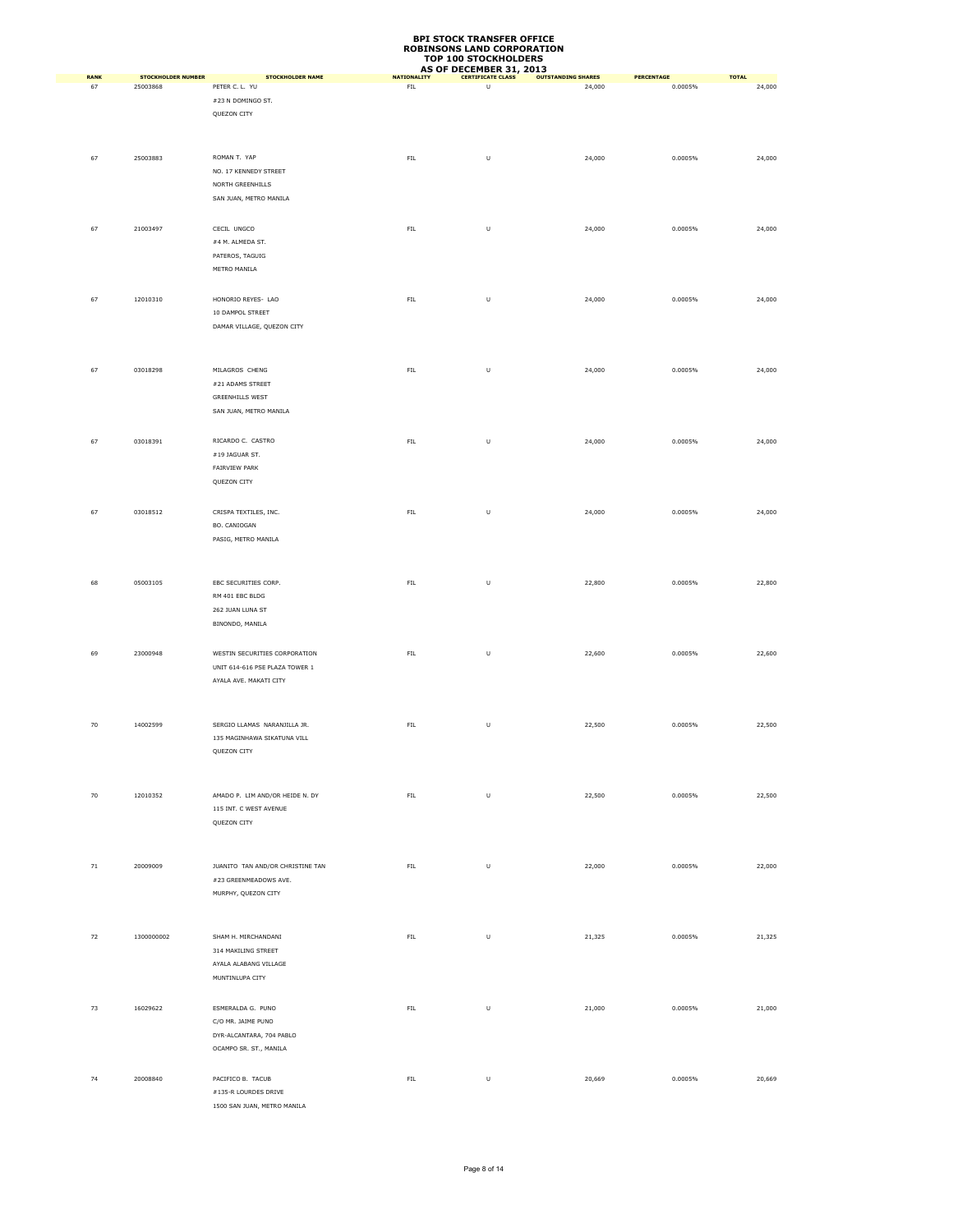|                   |                                       |                                              |                                   | <b>AS OF DECEMBER 31, 2013</b> |                                     |                       |                        |
|-------------------|---------------------------------------|----------------------------------------------|-----------------------------------|--------------------------------|-------------------------------------|-----------------------|------------------------|
| <b>RANK</b><br>75 | <b>STOCKHOLDER NUMBER</b><br>16011655 | <b>STOCKHOLDER NAME</b><br>HERNANDO B. PEREZ | <b>NATIONALITY</b><br>${\sf FIL}$ | <b>CERTIFICATE CLASS</b><br>U  | <b>OUTSTANDING SHARES</b><br>20,571 | PERCENTAGE<br>0.0005% | <b>TOTAL</b><br>20,571 |
|                   |                                       | 7 PELAYO ST                                  |                                   |                                |                                     |                       |                        |
|                   |                                       | QUEZON CITY                                  |                                   |                                |                                     |                       |                        |
|                   |                                       |                                              |                                   |                                |                                     |                       |                        |
|                   |                                       |                                              |                                   |                                |                                     |                       |                        |
|                   |                                       |                                              |                                   |                                |                                     |                       |                        |
| 76                | 18009090                              | R. NUBLA SECURITIES INC.                     | FL                                | U                              | 20,500                              | 0.0005%               | 20,500                 |
|                   |                                       | RM. 300 THIRD FLOOR                          |                                   |                                |                                     |                       |                        |
|                   |                                       | FIL-AM RESOURCES BUILDING                    |                                   |                                |                                     |                       |                        |
|                   |                                       | 231 JUAN LUNA STREET                         |                                   |                                |                                     |                       |                        |
|                   |                                       | BINONDO, MANILA                              |                                   |                                |                                     |                       |                        |
| 77                | 25003875                              | LOPE M. YUVIENCO                             | ${\sf FIL}$                       | U                              | 20,400                              | 0.0004%               | 20,400                 |
|                   |                                       | 4/F CITIBANK CENTRE                          |                                   |                                |                                     |                       |                        |
|                   |                                       | 8741 PASEO DE ROXAS                          |                                   |                                |                                     |                       |                        |
|                   |                                       | 1200 MAKATI, METRO MLA                       |                                   |                                |                                     |                       |                        |
|                   |                                       |                                              |                                   |                                |                                     |                       |                        |
|                   |                                       |                                              |                                   |                                |                                     |                       |                        |
| 78                | 25003939                              | ELVIS YOUNG                                  | FL                                | U                              | 20,000                              | 0.0004%               | 20,000                 |
|                   |                                       | #18, 9TH STREET                              |                                   |                                |                                     |                       |                        |
|                   |                                       | ROLLING HILLS, SUBD.                         |                                   |                                |                                     |                       |                        |
|                   |                                       | NEW MANILA, QUEZON CITY                      |                                   |                                |                                     |                       |                        |
|                   |                                       |                                              |                                   |                                |                                     |                       |                        |
| 78                | 20008883                              | <b>TSAI SZU</b>                              | FL                                | U                              | 20,000                              | 0.0004%               | 20,000                 |
|                   |                                       | 204 AURORA ST                                |                                   |                                |                                     |                       |                        |
|                   |                                       | SEAFRONT HOMES                               |                                   |                                |                                     |                       |                        |
|                   |                                       | ROXAS BLVD, PASAY CITY                       |                                   |                                |                                     |                       |                        |
|                   |                                       |                                              |                                   |                                |                                     |                       |                        |
|                   |                                       |                                              |                                   |                                |                                     |                       |                        |
| 78                | 16011750                              | PHIL ASIA LIFE ASSURANCE CORPORATION         | ${\sf FIL}$                       | U                              | 20,000                              | 0.0004%               | 20,000                 |
|                   |                                       | CHAMPACA II BUILDING                         |                                   |                                |                                     |                       |                        |
|                   |                                       | ALFARO ST., SALCEDO VILL.                    |                                   |                                |                                     |                       |                        |
|                   |                                       | MAKATI CITY                                  |                                   |                                |                                     |                       |                        |
|                   |                                       |                                              |                                   |                                |                                     |                       |                        |
| 78                | 13011265                              | ARACELI A. MACARAIG                          | FIL.                              | U                              | 20,000                              | 0.0004%               | 20,000                 |
|                   |                                       |                                              |                                   |                                |                                     |                       |                        |
|                   |                                       | 47 CABILDO ST.,                              |                                   |                                |                                     |                       |                        |
|                   |                                       | URDANETA VILLAGE                             |                                   |                                |                                     |                       |                        |
|                   |                                       | MAKATI CITY                                  |                                   |                                |                                     |                       |                        |
|                   |                                       |                                              |                                   |                                |                                     |                       |                        |
| 78                | 14002597                              | NG LENG                                      | ${\sf FIL}$                       | U                              | 20,000                              | 0.0004%               | 20,000                 |
|                   |                                       | 8252-C SUCAT RD                              |                                   |                                |                                     |                       |                        |
|                   |                                       | SUCAT PARANAQUE                              |                                   |                                |                                     |                       |                        |
|                   |                                       | METRO MANILA                                 |                                   |                                |                                     |                       |                        |
|                   |                                       |                                              |                                   |                                |                                     |                       |                        |
| 78                | 07009849                              | HOPE YU GOKONGWEI                            | ${\sf FIL}$                       | U                              | 20,000                              | 0.0004%               | 20,000                 |
|                   |                                       |                                              |                                   |                                |                                     |                       |                        |
|                   |                                       | 517 SEN. GIL PUYAT                           |                                   |                                |                                     |                       |                        |
|                   |                                       | AVE., EXT., NORTH                            |                                   |                                |                                     |                       |                        |
|                   |                                       | FORBES, MAKATI CITY                          |                                   |                                |                                     |                       |                        |
|                   |                                       |                                              |                                   |                                |                                     |                       |                        |
| 78                | 07009850                              | FAITH YU GOKONGWEI                           | ${\sf FIL}$                       | U                              | 20,000                              | 0.0004%               | 20,000                 |
|                   |                                       | 517 SEN. GIL PUYAT                           |                                   |                                |                                     |                       |                        |
|                   |                                       | AVE., EXT., NORTH                            |                                   |                                |                                     |                       |                        |
|                   |                                       | FORBES, MAKATI CITY                          |                                   |                                |                                     |                       |                        |
|                   |                                       |                                              |                                   |                                |                                     |                       |                        |
|                   |                                       |                                              |                                   |                                |                                     |                       |                        |
| 78                | 06009153                              | FEBTC #202-00043                             | ${\sf FIL}$                       | $\sf U$                        | 20,000                              | 0.0004%               | 20,000                 |
|                   |                                       | 8/F TBG OPERATIONS, FEBTC                    |                                   |                                |                                     |                       |                        |
|                   |                                       | FEB CENTER, GIL PUYAT AVE.                   |                                   |                                |                                     |                       |                        |
|                   |                                       | MAKATI CITY                                  |                                   |                                |                                     |                       |                        |
|                   |                                       |                                              |                                   |                                |                                     |                       |                        |
| 79                | 11002998                              | NENITA D. KAPCHAN                            | ${\sf FIL}$                       | $\sf U$                        | 19,800                              | 0.0004%               | 19,800                 |
|                   |                                       | 2994 KAKARONG ST.                            |                                   |                                |                                     |                       |                        |
|                   |                                       | MAKATI, METRO MANILA                         |                                   |                                |                                     |                       |                        |
|                   |                                       |                                              |                                   |                                |                                     |                       |                        |
|                   |                                       |                                              |                                   |                                |                                     |                       |                        |
|                   |                                       |                                              |                                   |                                |                                     |                       |                        |
| 80                | 15004196                              | ISIDRO ONG                                   | ${\sf FIL}$                       | U                              | 19,200                              | 0.0004%               | 19,200                 |
|                   |                                       | 433 SAN FERNANDO STREET                      |                                   |                                |                                     |                       |                        |
|                   |                                       | BINONDO, MANILA                              |                                   |                                |                                     |                       |                        |
|                   |                                       |                                              |                                   |                                |                                     |                       |                        |
|                   |                                       |                                              |                                   |                                |                                     |                       |                        |
| $^{\rm 81}$       | 20014705                              | ROSALINA LEE TIU                             | ${\sf FIL}$                       | U                              | 19,000                              | 0.0004%               | 19,000                 |
|                   |                                       | 7 FELIZA VILLAGE                             |                                   |                                |                                     |                       |                        |
|                   |                                       | SACRIS ROAD, CASUNTINGAN                     |                                   |                                |                                     |                       |                        |
|                   |                                       | MANDAUE CEBU                                 |                                   |                                |                                     |                       |                        |
|                   |                                       |                                              |                                   |                                |                                     |                       |                        |
|                   |                                       |                                              |                                   |                                |                                     |                       |                        |
| 82                | 1300000001                            | DOULATRAM MELWANI                            | IND                               | $\sf U$                        | 18,675                              | 0.0004%               | 18,675                 |
|                   |                                       | 10 SIQUIJOR STREET                           |                                   |                                |                                     |                       |                        |
|                   |                                       | CORNER PALAWAN, AYALA ALABANG                |                                   |                                |                                     |                       |                        |
|                   |                                       | MUNTINLUPA CITY                              |                                   |                                |                                     |                       |                        |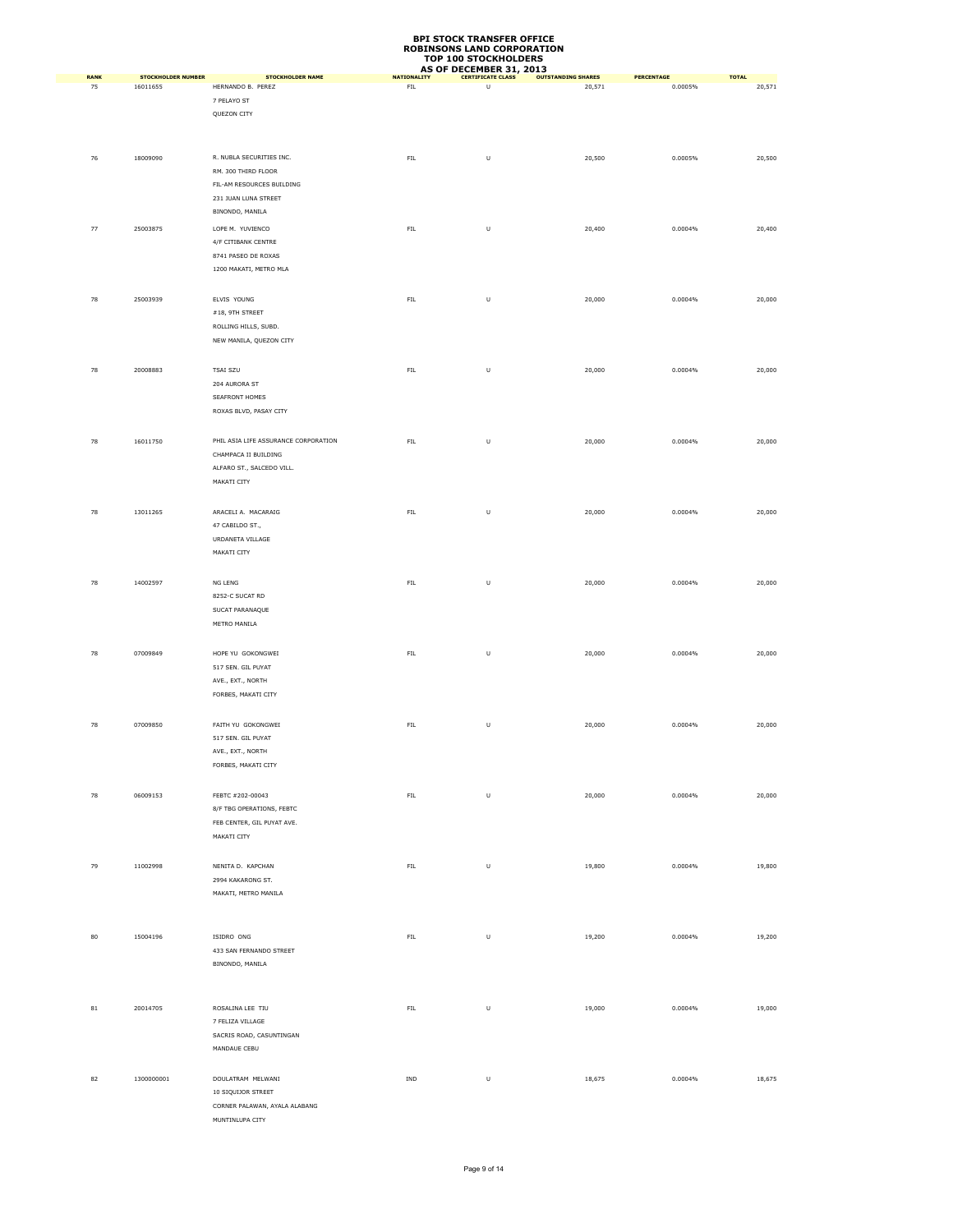| <b>RANK</b> | <b>STOCKHOLDER NUMBER</b> | <b>STOCKHOLDER NAME</b>                     | <b>NATIONALITY</b> | AS OF DECEMBER 31, 2013<br><b>CERTIFICATE CLASS</b> | <b>OUTSTANDING SHARES</b> | PERCENTAGE | <b>TOTAL</b> |
|-------------|---------------------------|---------------------------------------------|--------------------|-----------------------------------------------------|---------------------------|------------|--------------|
| 83          | 03018408                  | FELIPE CHAN                                 | ${\sf FIL}$        | U                                                   | 18,300                    | 0.0004%    | 18,300       |
|             |                           | #24 TAFT STREET,                            |                    |                                                     |                           |            |              |
|             |                           | WEST GREENHILLS                             |                    |                                                     |                           |            |              |
|             |                           | SAN JUAN, METRO MANILA                      |                    |                                                     |                           |            |              |
|             |                           |                                             |                    |                                                     |                           |            |              |
|             |                           |                                             |                    |                                                     |                           |            |              |
| 84          | 12010487                  | CHARLIE LIM                                 | ${\sf FIL}$        | U                                                   | 18,057                    | 0.0004%    | 18,057       |
|             |                           | #207 7TH AVENUE                             |                    |                                                     |                           |            |              |
|             |                           | COR. DEL MUNDO ST.                          |                    |                                                     |                           |            |              |
|             |                           | KALOOCAN CITY                               |                    |                                                     |                           |            |              |
|             |                           |                                             |                    |                                                     |                           |            |              |
| 84          | 04007439                  | ELADIO DELOS SANTOS                         | FIL                | U                                                   | 18,057                    | 0.0004%    | 18,057       |
|             |                           | CIIF MANAGEMENT CO INC.                     |                    |                                                     |                           |            |              |
|             |                           | 16 F UCPB BLDG.                             |                    |                                                     |                           |            |              |
|             |                           | MAKATI AVE.                                 |                    |                                                     |                           |            |              |
|             |                           | MAKATI, MM                                  |                    |                                                     |                           |            |              |
| 84          | 19016225                  | BRENDA SO                                   | ${\sf FIL}$        | $\cup$                                              | 18,057                    | 0.0004%    | 18,057       |
|             |                           | NEW PEOPLES LUMBER AND HARDWAR              |                    |                                                     |                           |            |              |
|             |                           | 008 OSIAS ST                                |                    |                                                     |                           |            |              |
|             |                           | SAN FERNANDO, LA UNION                      |                    |                                                     |                           |            |              |
|             |                           |                                             |                    |                                                     |                           |            |              |
| 85          | 19016255                  | CESAR A. SEVILLA                            | ${\sf FIL}$        | U                                                   | 18,000                    | 0.0004%    | 18,000       |
|             |                           | C/O PCI CAPITAL CORPORATION                 |                    |                                                     |                           |            |              |
|             |                           | #1 PCIBANK TOWERS                           |                    |                                                     |                           |            |              |
|             |                           | MAKATI AVENUE COR DELA COSTA                |                    |                                                     |                           |            |              |
|             |                           | MAKATI, METRO MANILA                        |                    |                                                     |                           |            |              |
| 85          | 19016258                  | SUN HUNG KAI SEC (PHIL) INC (A/C #RU002)    | ${\sf FIL}$        | U                                                   | 18,000                    | 0.0004%    | 18,000       |
|             |                           | 17F, BA LEPANTO BUILDING                    |                    |                                                     |                           |            |              |
|             |                           |                                             |                    |                                                     |                           |            |              |
|             |                           | 8747 PASEO DE ROXAS<br>MAKATI, METRO MANILA |                    |                                                     |                           |            |              |
|             |                           |                                             |                    |                                                     |                           |            |              |
|             |                           |                                             |                    |                                                     |                           |            |              |
| 85          | 14002576                  | CELINA NGOCHUA                              | FL                 | U                                                   | 18,000                    | 0.0004%    | 18,000       |
|             |                           | 517 BUENDIA AVE EXT                         |                    |                                                     |                           |            |              |
|             |                           | NORTH FORBES                                |                    |                                                     |                           |            |              |
|             |                           | 1200 MAKATI, METRO MANILA                   |                    |                                                     |                           |            |              |
|             |                           |                                             |                    |                                                     |                           |            |              |
| 85          | 12016168                  | MANUEL M. LOPEZ                             | ${\sf FIL}$        | U                                                   | 18,000                    | 0.0004%    | 18,000       |
|             |                           | 841 HARVARD ST., WACK WACK                  |                    |                                                     |                           |            |              |
|             |                           | SUBD., MANDALUYONG CITY                     |                    |                                                     |                           |            |              |
|             |                           |                                             |                    |                                                     |                           |            |              |
|             |                           |                                             |                    |                                                     |                           |            |              |
| 85          | 17001934                  | J. ANTONIO QUILA                            | ${\sf FIL}$        | U                                                   | 18,000                    | 0.0004%    | 18,000       |
|             |                           | 19 SATURN STREET, BEL AIR 2,                |                    |                                                     |                           |            |              |
|             |                           | MAKATI CITY 1208                            |                    |                                                     |                           |            |              |
|             |                           |                                             |                    |                                                     |                           |            |              |
|             |                           |                                             |                    |                                                     |                           |            |              |
| 85          | 07009692                  | MA. PAZ MADRIGAL GONZALES                   | FL                 | U                                                   | 18,000                    | 0.0004%    | 18,000       |
|             |                           | 133 CAMBRIDGE CIRCLE                        |                    |                                                     |                           |            |              |
|             |                           | NORTH FORBES PARK                           |                    |                                                     |                           |            |              |
|             |                           | MAKATI, METRO MANILA                        |                    |                                                     |                           |            |              |
|             |                           |                                             |                    |                                                     |                           |            |              |
| 85          | 07009758                  | MIGUELA SY GO                               | ${\sf FIL}$        | U                                                   | 18,000                    | 0.0004%    | 18,000       |
|             |                           | 15 GENERAL MALVAR STREET                    |                    |                                                     |                           |            |              |
|             |                           | KALOOKAN CITY                               |                    |                                                     |                           |            |              |
|             |                           |                                             |                    |                                                     |                           |            |              |
|             |                           |                                             |                    |                                                     |                           |            |              |
| 85          | 12010392                  | EDDIE LIM                                   | ${\sf FIL}$        | U                                                   | 18,000                    | 0.0004%    | 18,000       |
|             |                           | #15 FORDHAM ST.,                            |                    |                                                     |                           |            |              |
|             |                           | WHITE PLAINS                                |                    |                                                     |                           |            |              |
|             |                           | QUEZON CITY                                 |                    |                                                     |                           |            |              |
|             |                           |                                             |                    |                                                     |                           |            |              |
|             |                           |                                             |                    |                                                     |                           |            |              |
| 85          | 03018464                  | LILY L. CU                                  | FL                 | U                                                   | 18,000                    | 0.0004%    | 18,000       |
|             |                           | 501 JUAN LUNA ST.,                          |                    |                                                     |                           |            |              |
|             |                           | BINONDO, MANILA                             |                    |                                                     |                           |            |              |
|             |                           |                                             |                    |                                                     |                           |            |              |
|             |                           |                                             |                    |                                                     |                           |            |              |
| 85          | 03018473                  | CATHERINE CHOA                              | FIL.               | U                                                   | 18,000                    | 0.0004%    | 18,000       |
|             |                           | 3 PALMERA STREET, VALLE VERDE 4,            |                    |                                                     |                           |            |              |
|             |                           | PASIG CITY                                  |                    |                                                     |                           |            |              |
|             |                           |                                             |                    |                                                     |                           |            |              |
|             |                           |                                             |                    |                                                     |                           |            |              |
| 85          | 03018319                  | MODESTA CORDERO                             | ${\sf FIL}$        | $\cup$                                              | 18,000                    | 0.0004%    | 18,000       |
|             |                           | CORDERO JEWELRY STORE                       |                    |                                                     |                           |            |              |
|             |                           | NEW FARMER'S PLAZA, CUBAO                   |                    |                                                     |                           |            |              |
|             |                           | QUEZON CITY                                 |                    |                                                     |                           |            |              |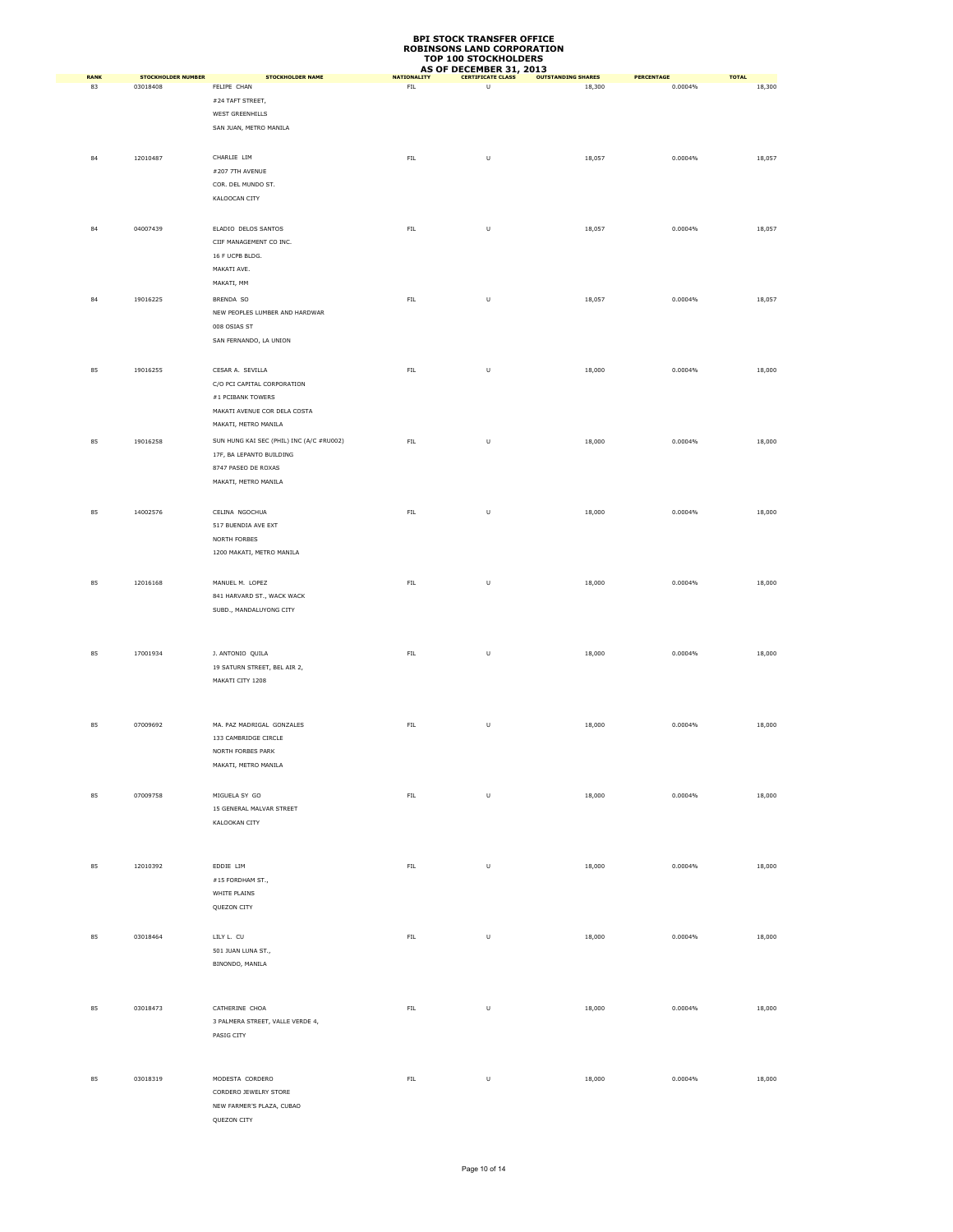| <b>RANK</b> | <b>STOCKHOLDER NUMBER</b> | <b>STOCKHOLDER NAME</b>                            | <b>NATIONALITY</b> | AS OF DECEMBER 31, 2013<br><b>CERTIFICATE CLASS</b> | <b>OUTSTANDING SHARES</b> | PERCENTAGE | <b>TOTAL</b> |
|-------------|---------------------------|----------------------------------------------------|--------------------|-----------------------------------------------------|---------------------------|------------|--------------|
| 85          | 03018355                  | THERESA CHUA                                       | ${\sf FIL}$        | U                                                   | 18,000                    | 0.0004%    | 18,000       |
|             |                           | 45 E RODRIGUEZ SR. AVENUE                          |                    |                                                     |                           |            |              |
|             |                           | QUEZON CITY                                        |                    |                                                     |                           |            |              |
|             |                           |                                                    |                    |                                                     |                           |            |              |
|             |                           |                                                    |                    |                                                     |                           |            |              |
| 85          | 02008117                  | TERESA BARRETTO                                    | FL                 | $\sf U$                                             | 18,000                    | 0.0004%    | 18,000       |
|             |                           | 3831 R DE SANTOS ST                                |                    |                                                     |                           |            |              |
|             |                           | SANTOL, STA MESA                                   |                    |                                                     |                           |            |              |
|             |                           | MANILA                                             |                    |                                                     |                           |            |              |
|             |                           |                                                    |                    |                                                     |                           |            |              |
| 85          | 02008074                  | JULIA P. BAUTISTA                                  | FL                 | $\sf U$                                             | 18,000                    | 0.0004%    | 18,000       |
|             |                           | #34 REGAL ST., VILLAGE EAST                        |                    |                                                     |                           |            |              |
|             |                           | IMELDA AVE., CAINTA, RIZAL                         |                    |                                                     |                           |            |              |
|             |                           |                                                    |                    |                                                     |                           |            |              |
|             |                           |                                                    |                    |                                                     |                           |            |              |
|             |                           | BERNICE Y. CUA                                     |                    |                                                     |                           |            |              |
| 86          | 03018304                  |                                                    | ${\sf FIL}$        | $\sf U$                                             | 17,600                    | 0.0004%    | 17,600       |
|             |                           | P O BOX 92<br>MANILA                               |                    |                                                     |                           |            |              |
|             |                           |                                                    |                    |                                                     |                           |            |              |
|             |                           |                                                    |                    |                                                     |                           |            |              |
|             |                           |                                                    |                    |                                                     |                           |            |              |
| 87          | 08007068                  | RAFAEL G. HECHANOVA AND/OR EUMELIA C.<br>HECHANOVA | ${\sf FIL}$        | $\sf U$                                             | 16,800                    | 0.0004%    | 16,800       |
|             |                           | 21 TANGUILE RD.,                                   |                    |                                                     |                           |            |              |
|             |                           | NORTH FORBES PARK,                                 |                    |                                                     |                           |            |              |
|             |                           | MAKATI CITY                                        |                    |                                                     |                           |            |              |
|             |                           |                                                    |                    |                                                     |                           |            |              |
| 87          | 25003897                  | ELVIS YOUNG AND/OR MARGARET YU                     | FL                 | $\sf U$                                             | 16,800                    | 0.0004%    | 16,800       |
|             |                           | # 18 9TH STREET                                    |                    |                                                     |                           |            |              |
|             |                           | NEW MANILA,                                        |                    |                                                     |                           |            |              |
|             |                           | QUEZON CITY                                        |                    |                                                     |                           |            |              |
|             |                           |                                                    |                    |                                                     |                           |            |              |
| 88          | 10003106                  | J. M. BARCELON & CO. INC.                          | ${\sf FIL}$        | $\sf U$                                             | 16,000                    | 0.0003%    | 16,000       |
|             |                           | UNIT 34 CASA NUEVA                                 |                    |                                                     |                           |            |              |
|             |                           | MANGA RD., NEW MANILA                              |                    |                                                     |                           |            |              |
|             |                           | QUEZON CITY                                        |                    |                                                     |                           |            |              |
|             |                           |                                                    |                    |                                                     |                           |            |              |
|             |                           |                                                    |                    |                                                     |                           |            |              |
| 89          | 04007347                  | DMT SECURITIES (PHILS.) INC.                       | ${\sf FIL}$        | $\sf U$                                             | 15,400                    | 0.0003%    | 15,400       |
|             |                           | 12/F L.V. LOCSIN BUILDING                          |                    |                                                     |                           |            |              |
|             |                           | 6752 AYALA AVENUE CORNER                           |                    |                                                     |                           |            |              |
|             |                           | MAKATI AVENUE, MAKATI CITY                         |                    |                                                     |                           |            |              |
|             |                           |                                                    |                    |                                                     |                           |            |              |
| 90          | 07009747                  | VICTOR Q. GARCIA                                   | FIL                | $\sf U$                                             | 15,200                    | 0.0003%    | 15,200       |
|             |                           | 6 6TH ST                                           |                    |                                                     |                           |            |              |
|             |                           | NEW MANILA                                         |                    |                                                     |                           |            |              |
|             |                           | QUEZON CITY                                        |                    |                                                     |                           |            |              |
|             |                           |                                                    |                    |                                                     |                           |            |              |
| 91          | 17002043                  | ESPERANZA U. QUA                                   | ${\sf FIL}$        | $\sf U$                                             | 15,000                    | 0.0003%    | 15,000       |
|             |                           | 149 PANAY AVE.,                                    |                    |                                                     |                           |            |              |
|             |                           | QUEZON CITY                                        |                    |                                                     |                           |            |              |
|             |                           |                                                    |                    |                                                     |                           |            |              |
|             |                           |                                                    |                    |                                                     |                           |            |              |
| 91          | 14002583                  | ALESSANDRO R. NADAL AND/OR VIRGINIA NADAL          | ${\sf FIL}$        | $\sf U$                                             | 15,000                    | 0.0003%    | 15,000       |
|             |                           | 50 BURGOS COMPOUND,                                |                    |                                                     |                           |            |              |
|             |                           | NEW YORK STREET, MERVILLE PARK,                    |                    |                                                     |                           |            |              |
|             |                           | PARAÑAQUE CITY                                     |                    |                                                     |                           |            |              |
|             |                           |                                                    |                    |                                                     |                           |            |              |
| 92          | 20008918                  | TORRANCE DEVELOPMENT CORPORATION                   | FL                 | $\sf U$                                             | 14,650                    | 0.0003%    | 14,650       |
|             |                           | 21 TIRAD PASS                                      |                    |                                                     |                           |            |              |
|             |                           | AYALA HEIGHTS                                      |                    |                                                     |                           |            |              |
|             |                           | QUEZON CITY                                        |                    |                                                     |                           |            |              |
|             |                           |                                                    |                    |                                                     |                           |            |              |
| 93          | 19016303                  | SUN HUNG KAI SEC (PHIL) INC (A/C #MA046)           | ${\sf FIL}$        | $\sf U$                                             | 14,400                    | 0.0003%    | 14,400       |
|             |                           | 17/F BA LEPANTO BLDG                               |                    |                                                     |                           |            |              |
|             |                           | 8747 PASEO DE ROXAS                                |                    |                                                     |                           |            |              |
|             |                           | MAKATI, M.M.                                       |                    |                                                     |                           |            |              |
|             |                           |                                                    |                    |                                                     |                           |            |              |
| 93          | 25003902                  | CONSUELO YSMAEL                                    | SPN                | $\sf U$                                             | 14,400                    | 0.0003%    | 14,400       |
|             |                           | 100-4TH STREET                                     |                    |                                                     |                           |            |              |
|             |                           | NEW MANILA                                         |                    |                                                     |                           |            |              |
|             |                           | QUEZON CITY                                        |                    |                                                     |                           |            |              |
|             |                           |                                                    |                    |                                                     |                           |            |              |
|             |                           |                                                    |                    |                                                     |                           |            |              |
| 93          | 18009049                  | MARY DE LEON RUFINO                                | FL                 | $\sf U$                                             | 14,400                    | 0.0003%    | 14,400       |
|             |                           | NATIVIDAD II BLDG, SORIA ST<br>LEGASPI VILLAGE     |                    |                                                     |                           |            |              |
|             |                           |                                                    |                    |                                                     |                           |            |              |
|             |                           | 1200 MAKATI METRO MANILA                           |                    |                                                     |                           |            |              |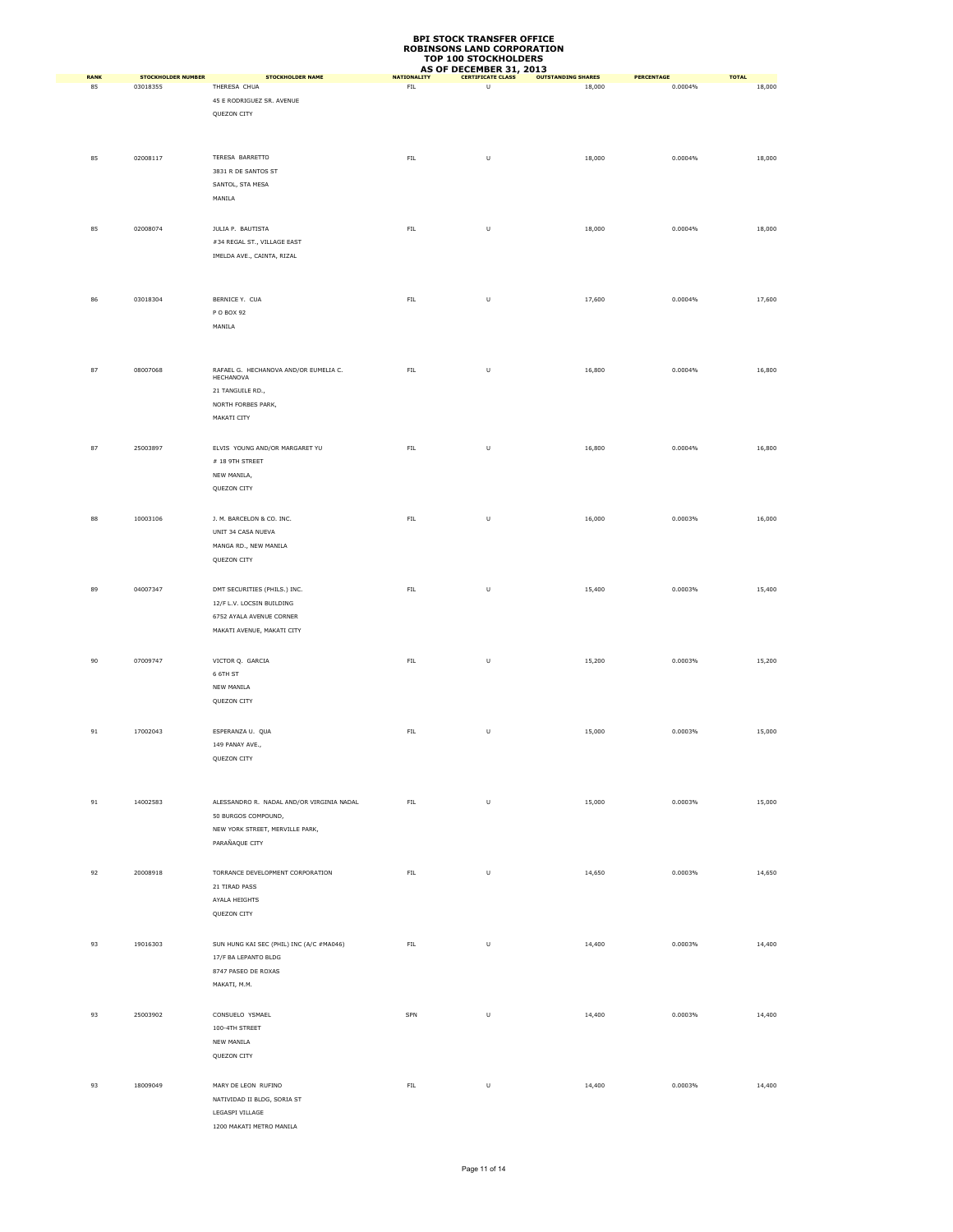| <b>RANK</b> | <b>STOCKHOLDER NUMBER</b> | <b>STOCKHOLDER NAME</b>                        | <b>NATIONALITY</b> | AS OF DECEMBER 31, 2013<br><b>CERTIFICATE CLASS</b> | <b>OUTSTANDING SHARES</b> | PERCENTAGE | <b>TOTAL</b> |
|-------------|---------------------------|------------------------------------------------|--------------------|-----------------------------------------------------|---------------------------|------------|--------------|
| 93          | 18009148                  | PROSERFINA M. RUMBAWA                          | ${\sf FIL}$        | U                                                   | 14,400                    | 0.0003%    | 14,400       |
|             |                           | 35 RIZAL ST                                    |                    |                                                     |                           |            |              |
|             |                           | SAN JUAN, METRO MANILA                         |                    |                                                     |                           |            |              |
|             |                           |                                                |                    |                                                     |                           |            |              |
|             |                           |                                                |                    |                                                     |                           |            |              |
| 94          | 21003476                  | UBP SECURITIES, INC.                           | FIL.               | U                                                   | 14,018                    | 0.0003%    | 14,018       |
|             |                           | 3/F SSS(MAKATI) BLDG.                          |                    |                                                     |                           |            |              |
|             |                           | AYALA AVENUE COR HERRERA STS.                  |                    |                                                     |                           |            |              |
|             |                           | MAKATI CITY                                    |                    |                                                     |                           |            |              |
|             |                           |                                                |                    |                                                     |                           |            |              |
| 95          | 0300000003                | PHILIP L. CHIONGBIAN                           | FL                 | U                                                   | 14,000                    | 0.0003%    | 14,000       |
|             |                           | C/O CAROLINE C. SISON                          |                    |                                                     |                           |            |              |
|             |                           | (ATTY-IN-FACT)                                 |                    |                                                     |                           |            |              |
|             |                           | 41 MCKINLEY ROAD,                              |                    |                                                     |                           |            |              |
|             |                           | FORBES PARK, MAKATI CITY                       |                    |                                                     |                           |            |              |
| 95          | 15005163                  | BENITO G. OBLENA                               | ${\sf FIL}$        | U                                                   | 14,000                    | 0.0003%    | 14,000       |
|             |                           | #2 HILOSKY ST.                                 |                    |                                                     |                           |            |              |
|             |                           | SANTOS VILLAGE III                             |                    |                                                     |                           |            |              |
|             |                           | ZAPOTE, LAS PINAS                              |                    |                                                     |                           |            |              |
|             |                           |                                                |                    |                                                     |                           |            |              |
| 95          | 15004257                  | STEPHEN ONG                                    | ${\sf FIL}$        | U                                                   | 14,000                    | 0.0003%    | 14,000       |
|             |                           | #40 COUNTRY CLUB ROAD                          |                    |                                                     |                           |            |              |
|             |                           | CITYLAND TOWNHOUSE                             |                    |                                                     |                           |            |              |
|             |                           | ST. MARTIN ST., ORAMBO                         |                    |                                                     |                           |            |              |
|             |                           | PASIG CITY                                     |                    |                                                     |                           |            |              |
| 96          | 03018445                  | ALEX CARLOS AND/OR ALEX CARLOS JR.             | ${\sf FIL}$        | U                                                   | 13,371                    | 0.0003%    | 13,371       |
|             |                           | C/O URBAN BANK BLDG.                           |                    |                                                     |                           |            |              |
|             |                           | URBAN BANK SQUARE                              |                    |                                                     |                           |            |              |
|             |                           | MAKATI CITY                                    |                    |                                                     |                           |            |              |
|             |                           |                                                |                    |                                                     |                           |            |              |
| 97          | 03018442                  | CAFRA BROTHERS SEC., INC.                      | ${\sf FIL}$        | U                                                   | 13,200                    | 0.0003%    | 13,200       |
|             |                           | 4/F JAKA II BLDG.                              |                    |                                                     |                           |            |              |
|             |                           | 150 LEGASPI STREET                             |                    |                                                     |                           |            |              |
|             |                           | LEGASPI VILLAGE                                |                    |                                                     |                           |            |              |
|             |                           | MAKATI CITY                                    |                    |                                                     |                           |            |              |
| 98          | 04011823                  | DELFIN S. MA.ANDREA THERESA K.DE LA CRUZ DE LA | FIL                | U                                                   | 12,600                    | 0.0003%    | 12,600       |
|             |                           | CRUZ JR. OR                                    |                    |                                                     |                           |            |              |
|             |                           | 4 LAKANDULA ST., AYALA HEIGHTS                 |                    |                                                     |                           |            |              |
|             |                           | QUEZON CITY                                    |                    |                                                     |                           |            |              |
|             |                           |                                                |                    |                                                     |                           |            |              |
|             |                           |                                                |                    |                                                     |                           |            |              |
| 98          | 13011067                  | MONICA B. MANALO                               | ${\sf FIL}$        | $\sf U$                                             | 12,600                    | 0.0003%    | 12,600       |
|             |                           | LE GRAND, 130 VALERO ST,                       |                    |                                                     |                           |            |              |
|             |                           | MAKATI                                         |                    |                                                     |                           |            |              |
|             |                           | 1200 METRO MLA                                 |                    |                                                     |                           |            |              |
|             |                           |                                                |                    |                                                     |                           |            |              |
| 99          | 18005790                  | R & L INVESTMENTS, INC.                        | ${\sf FIL}$        | U                                                   | 12,400                    | 0.0003%    | 12,400       |
|             |                           | #675 LEE STREET                                |                    |                                                     |                           |            |              |
|             |                           | MANDALUYONG CITY                               |                    |                                                     |                           |            |              |
|             |                           |                                                |                    |                                                     |                           |            |              |
|             |                           |                                                |                    |                                                     |                           |            |              |
| 100         | 16011756                  | PNB SECURITIES INC.                            | ${\sf FIL}$        | $\sf U$                                             | 12,000                    | 0.0002%    | 12,000       |
|             |                           | 2/F SKYLAND PLAZA                              |                    |                                                     |                           |            |              |
|             |                           | COR GIL PUYAT & TINDALO STS.                   |                    |                                                     |                           |            |              |
|             |                           | MAKATI, METRO MANILA                           |                    |                                                     |                           |            |              |
|             |                           |                                                |                    |                                                     |                           |            |              |
| 100         | 18010801                  | IRENE VIOLA ROCES                              | ${\sf FIL}$        | U                                                   | 12,000                    | 0.0002%    | 12,000       |
|             |                           | 1735 BANYAN ROAD, DASMARINAS                   |                    |                                                     |                           |            |              |
|             |                           | VILLAGE, MAKATI, METRO MANILA                  |                    |                                                     |                           |            |              |
|             |                           |                                                |                    |                                                     |                           |            |              |
|             |                           |                                                |                    |                                                     |                           |            |              |
| $100\,$     | 12016176                  | RENATO V. LORENZO                              | ${\sf FIL}$        | $\cup$                                              | 12,000                    | 0.0002%    | 12,000       |
|             |                           | 3106 POBLACION                                 |                    |                                                     |                           |            |              |
|             |                           | SAN ISIDRO, NUEVA ECIJA                        |                    |                                                     |                           |            |              |
|             |                           |                                                |                    |                                                     |                           |            |              |
|             |                           |                                                |                    |                                                     |                           |            |              |
| 100         | 12016177                  | VIRGINIA V. LORENZO                            | ${\sf FIL}$        | U                                                   | 12,000                    | 0.0002%    | 12,000       |
|             |                           | 3106 POBLACION<br>SAN ISIDRO, NUEVA ECIJA      |                    |                                                     |                           |            |              |
|             |                           |                                                |                    |                                                     |                           |            |              |
|             |                           |                                                |                    |                                                     |                           |            |              |
| 100         | 12016178                  | EDUARDO V. LORENZO                             | ${\sf FIL}$        | U                                                   | 12,000                    | 0.0002%    | 12,000       |
|             |                           | 3106 POBLACION                                 |                    |                                                     |                           |            |              |
|             |                           | SAN ISIDRO, NUEVA ECIJA                        |                    |                                                     |                           |            |              |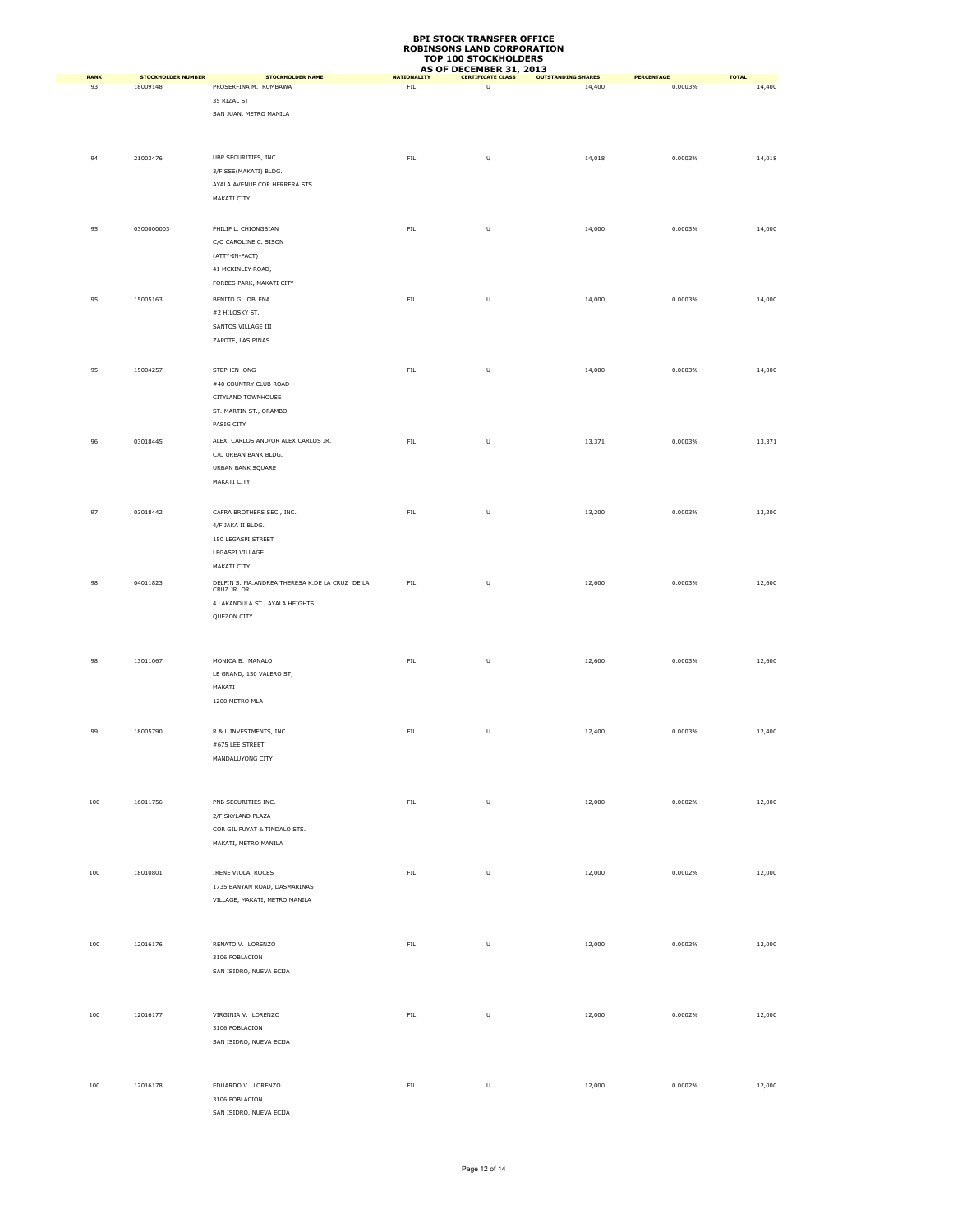| <b>RANK</b> | <b>STOCKHOLDER NUMBER</b> | <b>STOCKHOLDER NAME</b>                  | <b>NATIONALITY</b> | AS OF DECEMBER 31, 2013<br><b>CERTIFICATE CLASS</b> | <b>OUTSTANDING SHARES</b> | PERCENTAGE | <b>TOTAL</b> |
|-------------|---------------------------|------------------------------------------|--------------------|-----------------------------------------------------|---------------------------|------------|--------------|
| 100         | 25003877                  | AMELIA C. YLAGAN                         | ${\sf FIL}$        | $\cup$                                              | 12,000                    | 0.0002%    | 12,000       |
|             |                           | PHIL AIRLINES TREASURY DEPT              |                    |                                                     |                           |            |              |
|             |                           | PAL BLDG II LEGASPI ST LEGASPI           |                    |                                                     |                           |            |              |
|             |                           | 1200 MAKATI METRO MANILA                 |                    |                                                     |                           |            |              |
|             |                           |                                          |                    |                                                     |                           |            |              |
| 100         | 25003892                  | CLIFFORD CHUA VELASCO YU                 | ${\sf FIL}$        | U                                                   | 12,000                    | 0.0002%    | 12,000       |
|             |                           | 2A 8TH ST., CORNER                       |                    |                                                     |                           |            |              |
|             |                           | VICTORIA AVENUE, NEW MANILA              |                    |                                                     |                           |            |              |
|             |                           | QUEZON CITY 1112                         |                    |                                                     |                           |            |              |
|             |                           |                                          |                    |                                                     |                           |            |              |
| 100         | 25003938                  | HERMIN TAN YU                            | ${\sf FIL}$        | U                                                   | 12,000                    | 0.0002%    | 12,000       |
|             |                           | HYATT CENTER                             |                    |                                                     |                           |            |              |
|             |                           | 3RD FLOOR, ORTIGAS AVE.,                 |                    |                                                     |                           |            |              |
|             |                           | MANDALUYONG, 1550                        |                    |                                                     |                           |            |              |
|             |                           |                                          |                    |                                                     |                           |            |              |
| 100         | 25003911                  | RUBEN YU                                 | ${\sf FIL}$        | U                                                   | 12,000                    | 0.0002%    | 12,000       |
|             |                           | 86 N ROXAS ST                            |                    |                                                     |                           |            |              |
|             |                           | QUEZON CITY                              |                    |                                                     |                           |            |              |
|             |                           |                                          |                    |                                                     |                           |            |              |
|             |                           |                                          |                    |                                                     |                           |            |              |
|             |                           |                                          |                    |                                                     |                           |            |              |
| 100         | 21003469                  | UY PHIEK TONG<br>585 MANGA AVE           | FIL                | U                                                   | 12,000                    | 0.0002%    | 12,000       |
|             |                           | MANILA                                   |                    |                                                     |                           |            |              |
|             |                           |                                          |                    |                                                     |                           |            |              |
|             |                           |                                          |                    |                                                     |                           |            |              |
|             |                           |                                          |                    |                                                     |                           |            |              |
| 100         | 20008978                  | WILSON TY                                | ${\sf FIL}$        | U                                                   | 12,000                    | 0.0002%    | 12,000       |
|             |                           | #2 POLK ST., NORTH GREENHILLS            |                    |                                                     |                           |            |              |
|             |                           | MANDALUYONG CITY                         |                    |                                                     |                           |            |              |
|             |                           |                                          |                    |                                                     |                           |            |              |
|             |                           |                                          |                    |                                                     |                           |            |              |
| 100         | 20008877                  | ANITA L. TIU                             | ${\sf FIL}$        | U                                                   | 12,000                    | 0.0002%    | 12,000       |
|             |                           | 501 JUAN LUNA ST.,                       |                    |                                                     |                           |            |              |
|             |                           | BINONDO, MANILA                          |                    |                                                     |                           |            |              |
|             |                           |                                          |                    |                                                     |                           |            |              |
|             |                           |                                          |                    |                                                     |                           |            |              |
| 100         | 20008799                  | CIRILO T. TOLOSA                         | ${\sf FIL}$        | U                                                   | 12,000                    | 0.0002%    | 12,000       |
|             |                           | 5F, SYCIP LAW ALL ASIA CENTER            |                    |                                                     |                           |            |              |
|             |                           | 105 PASEO DE ROXAS                       |                    |                                                     |                           |            |              |
|             |                           | 1200 MAKATI METRO MANILA                 |                    |                                                     |                           |            |              |
|             |                           |                                          |                    |                                                     |                           |            |              |
| 100         | 06008675                  | F. YAP SECURITIES, INC.                  | ${\sf FIL}$        | U                                                   | 12,000                    | 0.0002%    | 12,000       |
|             |                           | UNIT 2301 & 2302                         |                    |                                                     |                           |            |              |
|             |                           | 23/F PHIL STOCK EXCHANGE CTR             |                    |                                                     |                           |            |              |
|             |                           | <b>EXCHANGE ROAD</b>                     |                    |                                                     |                           |            |              |
|             |                           | PASIG, M. MLA.                           |                    |                                                     |                           |            |              |
| 100         | 07009722                  | OSCAR GRANDE                             | ${\sf FIL}$        | $\sf U$                                             | 12,000                    | 0.0002%    | 12,000       |
|             |                           | 14 3RD ST., BO. KAPITOLYO                |                    |                                                     |                           |            |              |
|             |                           | PASIG, METRO MANILA                      |                    |                                                     |                           |            |              |
|             |                           |                                          |                    |                                                     |                           |            |              |
|             |                           |                                          |                    |                                                     |                           |            |              |
| 100         | 11002996                  | M. KRISHNAN                              | ${\sf FIL}$        | $\sf U$                                             | 12,000                    | 0.0002%    | 12,000       |
|             |                           | C/O SUN HUNG KAI SEC. (PHILS)            |                    |                                                     |                           |            |              |
|             |                           | 17/F BA-LEPANTO BLDG.                    |                    |                                                     |                           |            |              |
|             |                           | #8747 PASEO DE ROXAS                     |                    |                                                     |                           |            |              |
|             |                           | MAKATI CITY                              |                    |                                                     |                           |            |              |
| 100         | 12010316                  | MARY ELIZABETH S. LESACA                 | ${\sf FIL}$        | U                                                   | 12,000                    | 0.0002%    | 12,000       |
|             |                           | 1908 SINEGUELAS ST.                      |                    |                                                     |                           |            |              |
|             |                           | DASMARINAS VILLAGE, MAKATI               |                    |                                                     |                           |            |              |
|             |                           | 1200 METRO MANILA                        |                    |                                                     |                           |            |              |
|             |                           |                                          |                    |                                                     |                           |            |              |
|             |                           |                                          |                    |                                                     |                           |            |              |
| 100         | 12010356                  | BENITO Y. LUNA                           | FIL                | U                                                   | 12,000                    | 0.0002%    | 12,000       |
|             |                           | 356 QUINTIN PAREDES ST                   |                    |                                                     |                           |            |              |
|             |                           | BINONDO, MANILA                          |                    |                                                     |                           |            |              |
|             |                           |                                          |                    |                                                     |                           |            |              |
|             |                           |                                          |                    |                                                     |                           |            |              |
| 100         | 08007146                  | CARMEN HENARES AND/OR ANTONIO M. HENARES | ${\sf FIL}$        | U                                                   | 12,000                    | 0.0002%    | 12,000       |
|             |                           | D-211 C GUZMAN ST.                       |                    |                                                     |                           |            |              |
|             |                           | MALIBAY, PASAY CITY                      |                    |                                                     |                           |            |              |
|             |                           |                                          |                    |                                                     |                           |            |              |
|             |                           |                                          |                    |                                                     |                           |            |              |
| 100         | 03018410                  | EDWIN L. CHENG                           | ${\sf FIL}$        | $\sf U$                                             | 12,000                    | 0.0002%    | 12,000       |
|             |                           | 2964 ORION ST.                           |                    |                                                     |                           |            |              |
|             |                           | TONDO, MANILA                            |                    |                                                     |                           |            |              |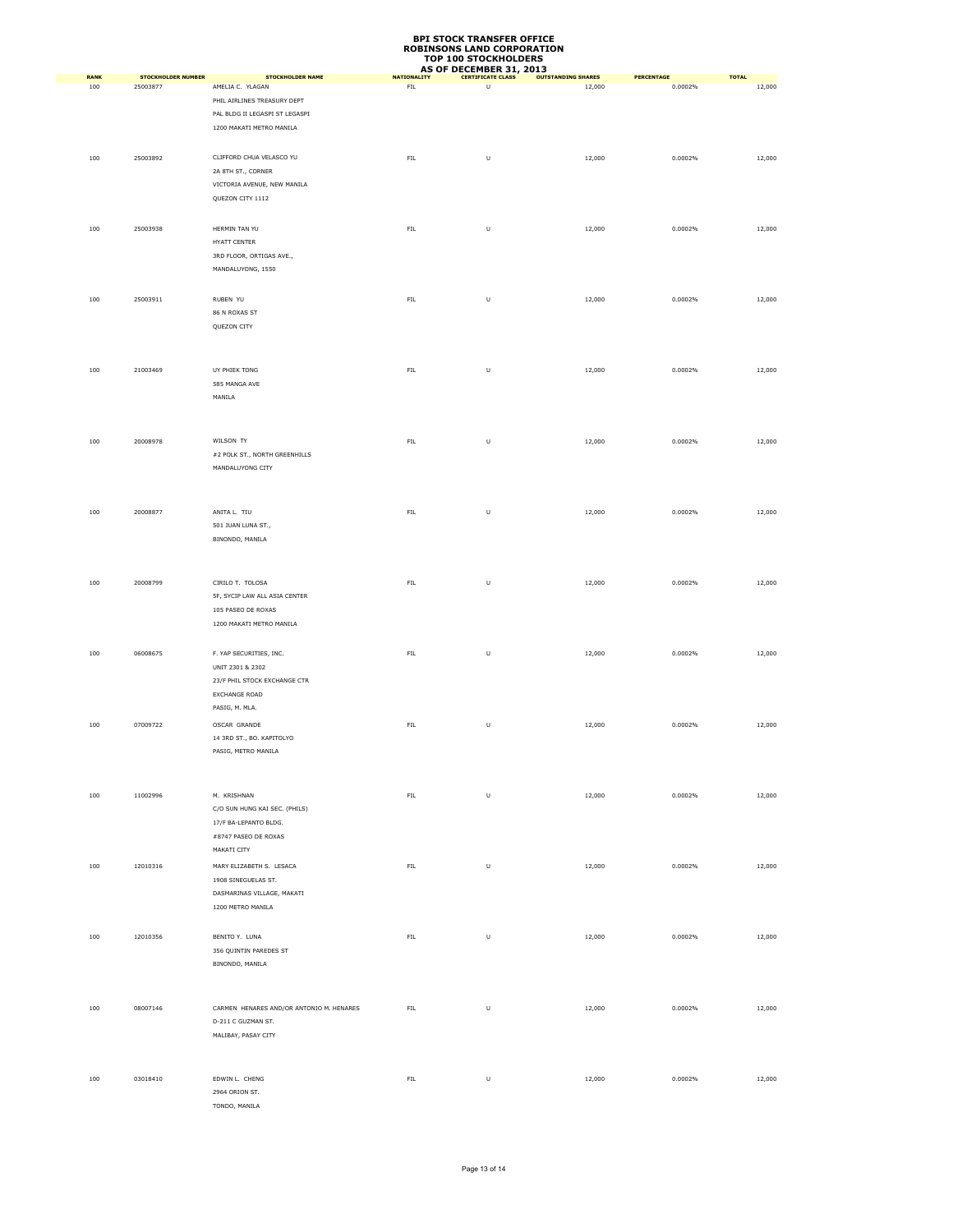|                    |                                       |                                        |                          | AS OF DECEMBER 31, 2013                             |                                     |                              |                        |
|--------------------|---------------------------------------|----------------------------------------|--------------------------|-----------------------------------------------------|-------------------------------------|------------------------------|------------------------|
| <b>RANK</b><br>100 | <b>STOCKHOLDER NUMBER</b><br>03018368 | <b>STOCKHOLDER NAME</b><br>LUCIE Y. CU | <b>NATIONALITY</b><br>FL | <b>CERTIFICATE CLASS</b><br>$\cup$                  | <b>OUTSTANDING SHARES</b><br>12,000 | <b>PERCENTAGE</b><br>0.0002% | <b>TOTAL</b><br>12,000 |
|                    |                                       | #16 TABUENA ST.,                       |                          |                                                     |                                     |                              |                        |
|                    |                                       | CORINTHIAN                             |                          |                                                     |                                     |                              |                        |
|                    |                                       | QUEZON CITY                            |                          |                                                     |                                     |                              |                        |
|                    |                                       |                                        |                          |                                                     |                                     |                              |                        |
|                    |                                       |                                        |                          |                                                     |                                     |                              |                        |
| 100                | 03018317                              | EDUARDO J. CORTES                      | FIL.                     | U                                                   | 12,000                              | 0.0002%                      | 12,000                 |
|                    |                                       | 6 COR JERUSALEM & ISRAEL STS.          |                          |                                                     |                                     |                              |                        |
|                    |                                       | MERVILLE, PARANAQUE                    |                          |                                                     |                                     |                              |                        |
|                    |                                       | METRO MANILA                           |                          |                                                     |                                     |                              |                        |
|                    |                                       |                                        |                          |                                                     |                                     |                              |                        |
| $100\,$            | 04007354                              | JOSE DE GUZMAN                         | ${\sf FIL}$              | $\sf U$                                             | 12,000                              | 0.0002%                      | 12,000                 |
|                    |                                       | LANDMARK TOWN HOUSE                    |                          |                                                     |                                     |                              |                        |
|                    |                                       | KAIMITO ST. VALLE VERDE 11             |                          |                                                     |                                     |                              |                        |
|                    |                                       | PASIG, METRO MANILA                    |                          |                                                     |                                     |                              |                        |
|                    |                                       |                                        |                          |                                                     |                                     |                              |                        |
| 100                | 04007340                              | MERLE F. DE LA CRUZ-ODI                | ${\sf FIL}$              | $\cup$                                              | 12,000                              | 0.0002%                      | 12,000                 |
|                    |                                       | MOQ-15 LT. ALFABENTO ST.               |                          |                                                     |                                     |                              |                        |
|                    |                                       | CAMP CRAME, QUEZON CITY                |                          |                                                     |                                     |                              |                        |
|                    |                                       |                                        |                          |                                                     |                                     |                              |                        |
|                    |                                       |                                        |                          |                                                     |                                     |                              |                        |
| 100                | 03018302                              | LUCY CHUA                              | FL                       | $\cup$                                              | 12,000                              | 0.0002%                      | 12,000                 |
|                    |                                       | 1211 MASANGKAY ST                      |                          |                                                     |                                     |                              |                        |
|                    |                                       | 4-D DIAMOND TOWER, STA CRUZ            |                          |                                                     |                                     |                              |                        |
|                    |                                       |                                        |                          |                                                     |                                     |                              |                        |
|                    |                                       | MANILA                                 |                          |                                                     |                                     |                              |                        |
|                    |                                       |                                        |                          |                                                     |                                     |                              |                        |
| 100                | 02008075                              | FELIXBERTO U. BUSTOS JR.               | ${\sf FIL}$              | $\sf U$                                             | 12,000                              | 0.0002%                      | 12,000                 |
|                    |                                       | 24 SCOUT LOZANO ST.,                   |                          |                                                     |                                     |                              |                        |
|                    |                                       | QUEZON CITY                            |                          |                                                     |                                     |                              |                        |
|                    |                                       |                                        |                          |                                                     |                                     |                              |                        |
|                    |                                       |                                        |                          |                                                     |                                     |                              |                        |
| 100                | 02008080                              | ANNADEL K. UY BOMPING                  | ${\sf FIL}$              | U                                                   | 12,000                              | 0.0002%                      | 12,000                 |
|                    |                                       | C/O ASI SECURITIES INC.                |                          |                                                     |                                     |                              |                        |
|                    |                                       | 9TH FLR., METROBANK PLAZA              |                          |                                                     |                                     |                              |                        |
|                    |                                       | SEN. GIL J. PUYAT AVENUE               |                          |                                                     |                                     |                              |                        |
|                    |                                       | MAKATI CITY                            |                          |                                                     |                                     |                              |                        |
| $100\,$            | 02008067                              | LUTGARDA C. BAQUIRAN                   | ${\sf FIL}$              | U                                                   | 12,000                              | 0.0002%                      | 12,000                 |
|                    |                                       | 10 ALEGRIA HOMES                       |                          |                                                     |                                     |                              |                        |
|                    |                                       | <b>B GONZALES ST</b>                   |                          |                                                     |                                     |                              |                        |
|                    |                                       | XAVIERVILLE SUBD, QUEZON CITY          |                          |                                                     |                                     |                              |                        |
|                    |                                       |                                        |                          |                                                     |                                     |                              |                        |
|                    |                                       |                                        |                          |                                                     |                                     |                              |                        |
| 100                | 01017806                              | EDUARDO C. ARROJADO                    | ${\sf FIL}$              | $\cup$                                              | 12,000                              | 0.0002%                      | 12,000                 |
|                    |                                       | 50 MABITOAN ST,                        |                          |                                                     |                                     |                              |                        |
|                    |                                       | SFDM, QUEZON CITY                      |                          |                                                     |                                     |                              |                        |
|                    |                                       |                                        |                          |                                                     |                                     |                              |                        |
|                    |                                       |                                        |                          |                                                     |                                     |                              |                        |
| 100                | 01017896                              | BENJAMIN P. ANGELES                    | ${\sf FIL}$              | U                                                   | 12,000                              | 0.0002%                      | 12,000                 |
|                    |                                       | C/O BAYER PHILS INC                    |                          |                                                     |                                     |                              |                        |
|                    |                                       | 3F EBC BLDG, ORTIGAS AVENUE            |                          |                                                     |                                     |                              |                        |
|                    |                                       | GREENHILLS, SAN JUAN MM                |                          |                                                     |                                     |                              |                        |
|                    |                                       |                                        |                          |                                                     |                                     |                              |                        |
| <b>GRAND TOTAL</b> |                                       |                                        |                          | Data Regions within table/matrix cells are ignored. |                                     |                              | 4,091,629,977          |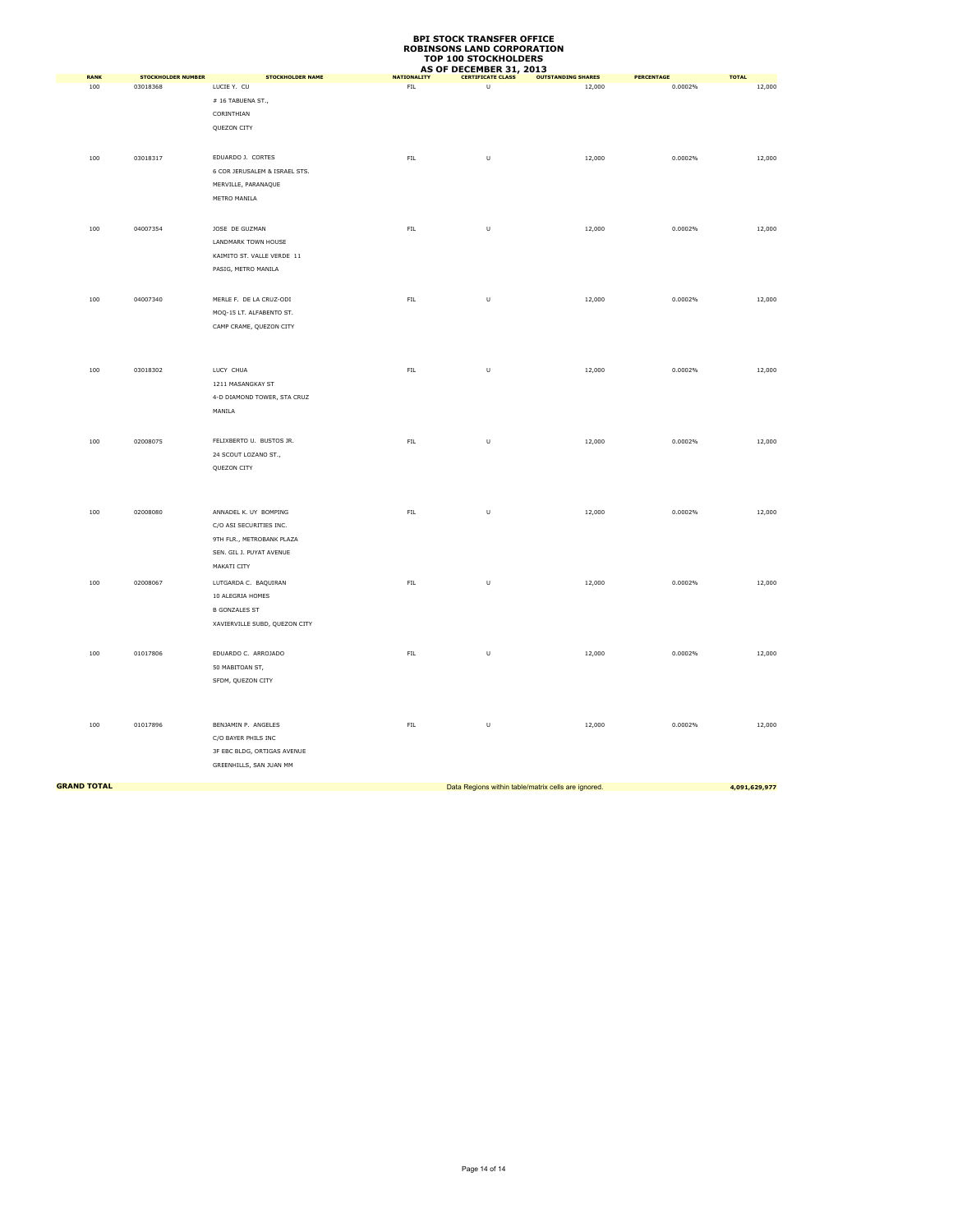**RBKPS006** 

#### Philippine Depository & Trust Corp.

**PCDUSER1** 

Philippine Depository & Trust Corp.

**F** PDTC

#### **OUTSTANDING BALANCES FOR A SPECIFIC COMPANY**

Company Code - RLC000000000 & Company Name - ROBINSON LAND

Business Date  $12/27/2013$ 

| <b>BPID</b><br><b>ACCOUNT NO. ADDRESS</b> | <b>BP NAME</b>                                                                                                                                          | <b>ACCOUNT TYPE</b><br><b>TELEPHONE NUMBER</b>  | <b>ID TYPE</b><br><b>ID NUMBER</b>                 | <b>INVESTOR TYPE</b><br><b>COUNTRY</b> | <b>HOLDINGS</b><br><b>TAXCODE</b> |
|-------------------------------------------|---------------------------------------------------------------------------------------------------------------------------------------------------------|-------------------------------------------------|----------------------------------------------------|----------------------------------------|-----------------------------------|
| 10100000000<br>5                          | A & A SECURITIES, INC.<br>Rm. 1906 Ayala Ave. Condominium 6776 Ayala Ave. 810-54-01<br>Makati City<br>Metropolitan Manila<br>1200                       | <b>Omnibus Without Client</b>                   | Tax Identification Number<br>2                     | Domestic<br><b>PHILIPPINES</b>         | 756,250.00<br><b>PH10</b>         |
| 10200000000<br>5                          | ABACUS SECURITIES CORPORATION<br>Unit 2904-A East Tower, PSE Centre Exchange Road 634-2105<br>Ortigas Center Pasig City<br>Metropolitan Manila<br>1600  | <b>Omnibus Without Client</b>                   | Tax Identification Number<br>3                     | Domestic<br><b>PHILIPPINES</b>         | 2,652,965.00<br><b>PH10</b>       |
| 10200000000                               | ABACUS SECURITIES CORPORATION<br>Unit 2904-A East Tower, PSE Centre Exchange Road. 634-2105<br>Ortigas Center Pasig City<br>Metropolitan Manila<br>1600 | Own                                             | Tax Identification Number                          | Domestic<br><b>PHILIPPINES</b>         | 12,692.00<br><b>NWT</b>           |
| 10300000000                               | ACCORD CAPITAL EQUITIES CORPORATION<br>Unit 1101 Orient Square Building Emerald Avenue<br>Ortigas Center, Pasig City<br>Metropolitan Manila<br>1600     | <b>Omnibus Without Client</b><br>687-5071 to 74 | <b>Tax Identification Number</b><br>$\overline{4}$ | Foreign<br><b>PHILIPPINES</b>          | 13,859.00<br>FMX1                 |
| 10300000000<br>5                          | ACCORD CAPITAL EQUITIES CORPORATION<br>Unit 1101 Orient Square Building Emerald Avenue<br>Ortigas Center, Pasig City<br>Metropolitan Manila<br>1600     | Omnibus Without Client<br>687-5071 to 74        | Tax Identification Number<br>4                     | Domestic<br><b>PHILIPPINES</b>         | 556,157.00<br><b>PH10</b>         |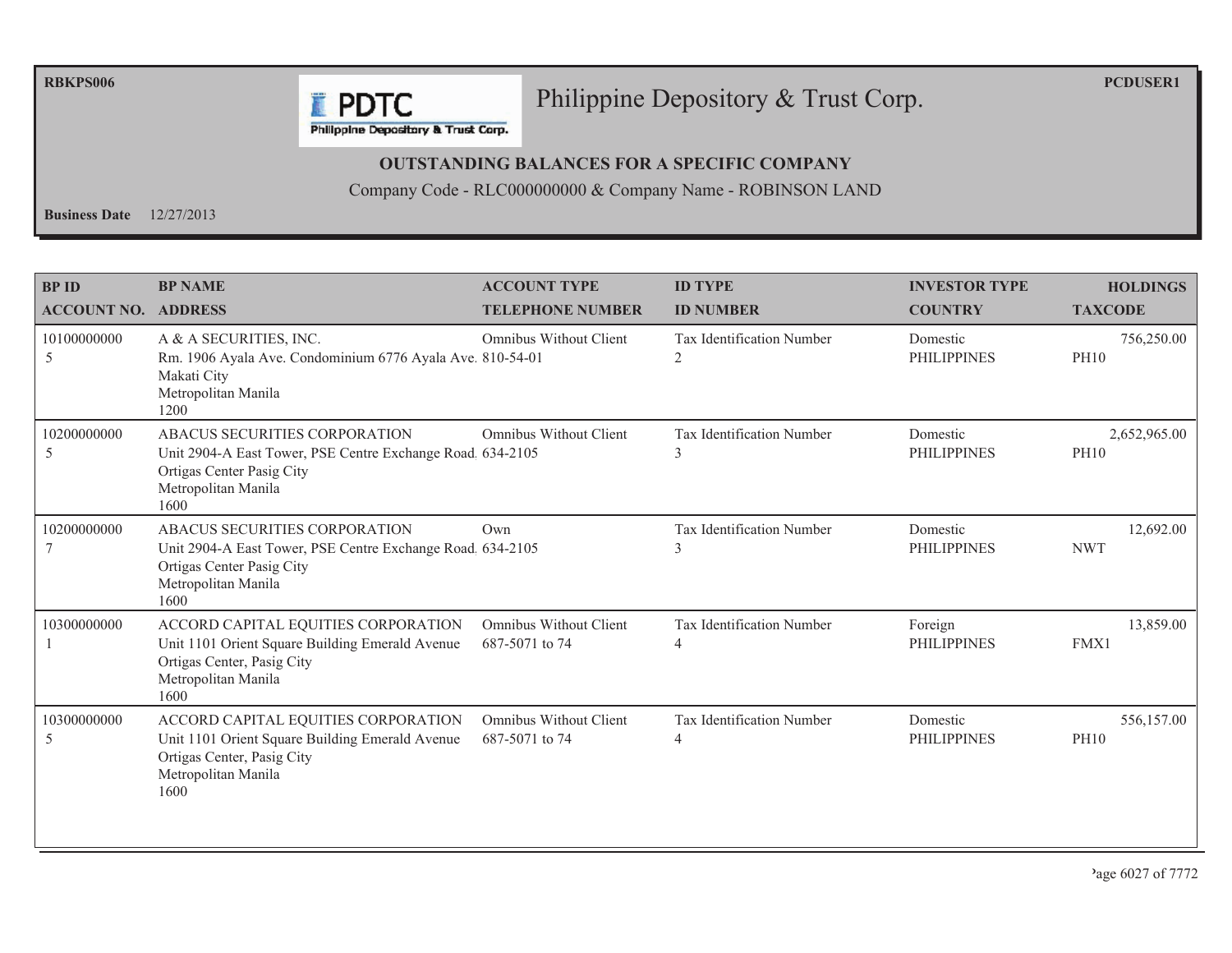| <b>BPID</b>                | <b>BP NAME</b>                                                                                                                                                                      | <b>ACCOUNT TYPE</b>               | <b>ID TYPE</b>                  | <b>INVESTOR TYPE</b>           | <b>HOLDINGS</b>           |
|----------------------------|-------------------------------------------------------------------------------------------------------------------------------------------------------------------------------------|-----------------------------------|---------------------------------|--------------------------------|---------------------------|
| <b>ACCOUNT NO. ADDRESS</b> |                                                                                                                                                                                     | <b>TELEPHONE NUMBER</b>           | <b>ID NUMBER</b>                | <b>COUNTRY</b>                 | <b>TAXCODE</b>            |
| 10400000000<br>-1          | A. T. DE CASTRO SECURITIES CORP.<br>Suite 701, 7/F Ayala Tower I, Exchange Plaza, Ayala 848-7160 to 65<br>Triangle, Ayala Ave., Makati City<br>Metropolitan Manila<br>1226          | Omnibus Without Client            | Tax Identification Number<br>5  | Foreign<br><b>PHILIPPINES</b>  | 5,500.00<br>FMX1          |
| 10400000000<br>5           | A. T. DE CASTRO SECURITIES CORP.<br>Suite 701, 7/F Ayala Tower I, Exchange Plaza, Ayala 848-7160 to 65<br>Triangle, Ayala Ave., Makati City<br>Metropolitan Manila<br>1226          | Omnibus Without Client            | Tax Identification Number<br>5  | Domestic<br><b>PHILIPPINES</b> | 23,560.00<br><b>PH10</b>  |
| 10600000000<br>5           | ALPHA SECURITIES CORP.<br>UNIT 3003, ONE CORPORATE CENTRE, 30TH<br>FLOOR, JULIA VARGAS STREET, COR MERALC<br>AVENUE STREET, ORTIGAS CENTER, PASIG CI<br>Metropolitan Manila<br>1200 | Omnibus Without Client<br>6546806 | Tax Identification Number<br>7  | Domestic<br><b>PHILIPPINES</b> | 21,500.00<br><b>PH10</b>  |
| 10600000000<br>20          | ALPHA SECURITIES CORP.<br>UNIT 3003, ONE CORPORATE CENTRE, 30TH<br>FLOOR, JULIA VARGAS STREET, COR MERALC<br>AVENUE STREET, ORTIGAS CENTER, PASIG CI<br>Metropolitan Manila<br>1200 | Settlement<br>6546806             | Tax Identification Number<br>7  | Foreign<br><b>PHILIPPINES</b>  | 90,000.00<br>SZ07         |
| 10900000000<br>5           | BA SECURITIES, INC.<br>Rm 401-403 CLMC Bldg, 256-259 EDSA Greenhills 727-5374<br>Mandaluyong City<br>Metropolitan Manila<br>1550                                                    | Omnibus Without Client            | Tax Identification Number<br>10 | Domestic<br><b>PHILIPPINES</b> | 8.00<br><b>PH10</b>       |
| 10900000000<br>6           | BA SECURITIES, INC.<br>Rm 401-403 CLMC Bldg, 256-259 EDSA Greenhills 727-5374<br>Mandaluyong City<br>Metropolitan Manila<br>1550                                                    | Settlement                        | Tax Identification Number<br>10 | Domestic<br><b>PHILIPPINES</b> | 137,842.00<br><b>NWT</b>  |
| 11000000000<br>5           | ANGPING & ASSOCIATES SECURITIES, INC.<br>Suites 2002/2004, The Peak, 107 Alfaro St., Salcedo<br>Village, Makati City<br>Metropolitan Manila<br>1227                                 | Omnibus Without Client<br>8482915 | Tax Identification Number<br>11 | Domestic<br><b>PHILIPPINES</b> | 378,345.00<br><b>PH10</b> |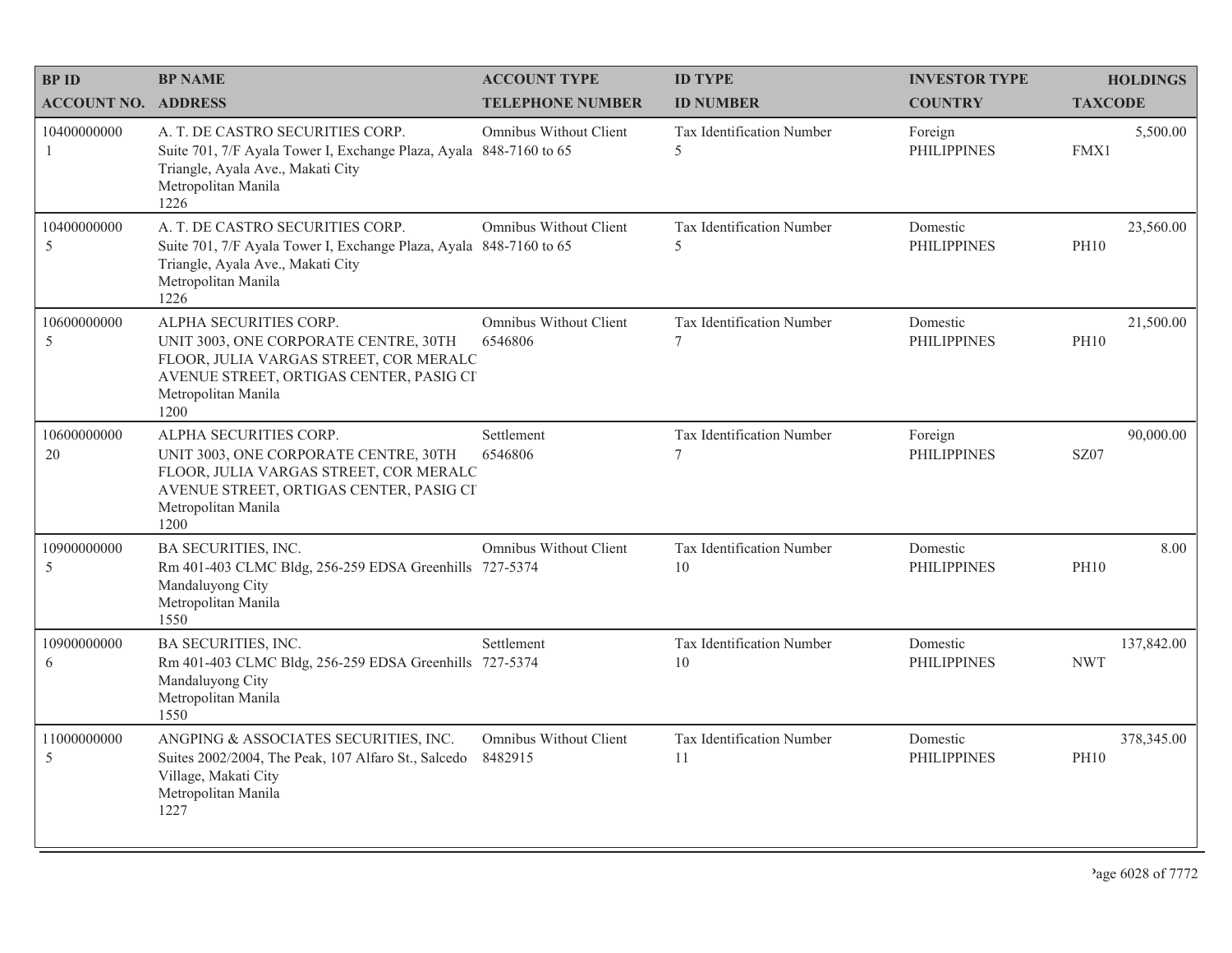| <b>BPID</b>                | <b>BP NAME</b>                                                                                                                 | <b>ACCOUNT TYPE</b>                | <b>ID TYPE</b>                  | <b>INVESTOR TYPE</b>           | <b>HOLDINGS</b>             |
|----------------------------|--------------------------------------------------------------------------------------------------------------------------------|------------------------------------|---------------------------------|--------------------------------|-----------------------------|
| <b>ACCOUNT NO. ADDRESS</b> |                                                                                                                                | <b>TELEPHONE NUMBER</b>            | <b>ID NUMBER</b>                | <b>COUNTRY</b>                 | <b>TAXCODE</b>              |
| 11100000000<br>5           | ANSALDO, GODINEZ & CO., INC.<br>340 Nueva St., Binondo Manila<br>Metropolitan Manila<br>1006                                   | Omnibus Without Client<br>242-5127 | Tax Identification Number<br>12 | Domestic<br><b>PHILIPPINES</b> | 651,210.00<br><b>PH10</b>   |
| 11200000000<br>5           | AB CAPITAL SECURITIES, INC.<br>8/F Phinma Plaza 39 Plaza Drive, Rockwell Center<br>Makati City<br>Metropolitan Manila<br>1200  | Omnibus Without Client<br>814-5601 | Tax Identification Number<br>13 | Domestic<br><b>PHILIPPINES</b> | 16,800.00<br><b>PH10</b>    |
| 11200000000<br>6           | AB CAPITAL SECURITIES, INC.<br>8/F Phinma Plaza 39 Plaza Drive, Rockwell Center<br>Makati City<br>Metropolitan Manila<br>1200  | Settlement<br>814-5601             | Tax Identification Number<br>13 | Domestic<br><b>PHILIPPINES</b> | 72,810.00<br><b>NWT</b>     |
| 11200000000<br>14          | AB CAPITAL SECURITIES, INC.<br>8/F Phinma Plaza 39 Plaza Drive, Rockwell Center<br>Makati City<br>Metropolitan Manila<br>1200  | Settlement<br>814-5601             | Tax Identification Number<br>13 | Domestic<br><b>PHILIPPINES</b> | 167,679.00<br><b>PH10</b>   |
| 11500000000<br>1           | SB EQUITIES, INC.<br>18/F, Security Bank Centre 6776 Ayala Avenue,<br>Makati City<br>Metropolitan Manila<br>1226               | Omnibus Without Client<br>8911037  | Tax Identification Number<br>15 | Foreign<br><b>PHILIPPINES</b>  | 636,103.00<br>FMX1          |
| 11500000000<br>5           | SB EQUITIES, INC.<br>18/F, Security Bank Centre 6776 Ayala Avenue,<br>Makati City<br>Metropolitan Manila<br>1226               | Omnibus Without Client<br>8911037  | Tax Identification Number<br>15 | Domestic<br><b>PHILIPPINES</b> | 1,107,397.00<br><b>PH10</b> |
| 11600000000                | ASIA PACIFIC CAPITAL EQUITIES & SECURITII Omnibus Without Client                                                               |                                    | Tax Identification Number       | Domestic                       | 5,800.00                    |
| 5                          | CORP.<br>24/F Galleria Corporate Center EDSA corner Ortigas 6345621 to 26<br>Avenue, Pasig City<br>Metropolitan Manila<br>1605 |                                    | 16                              | <b>PHILIPPINES</b>             | <b>PH10</b>                 |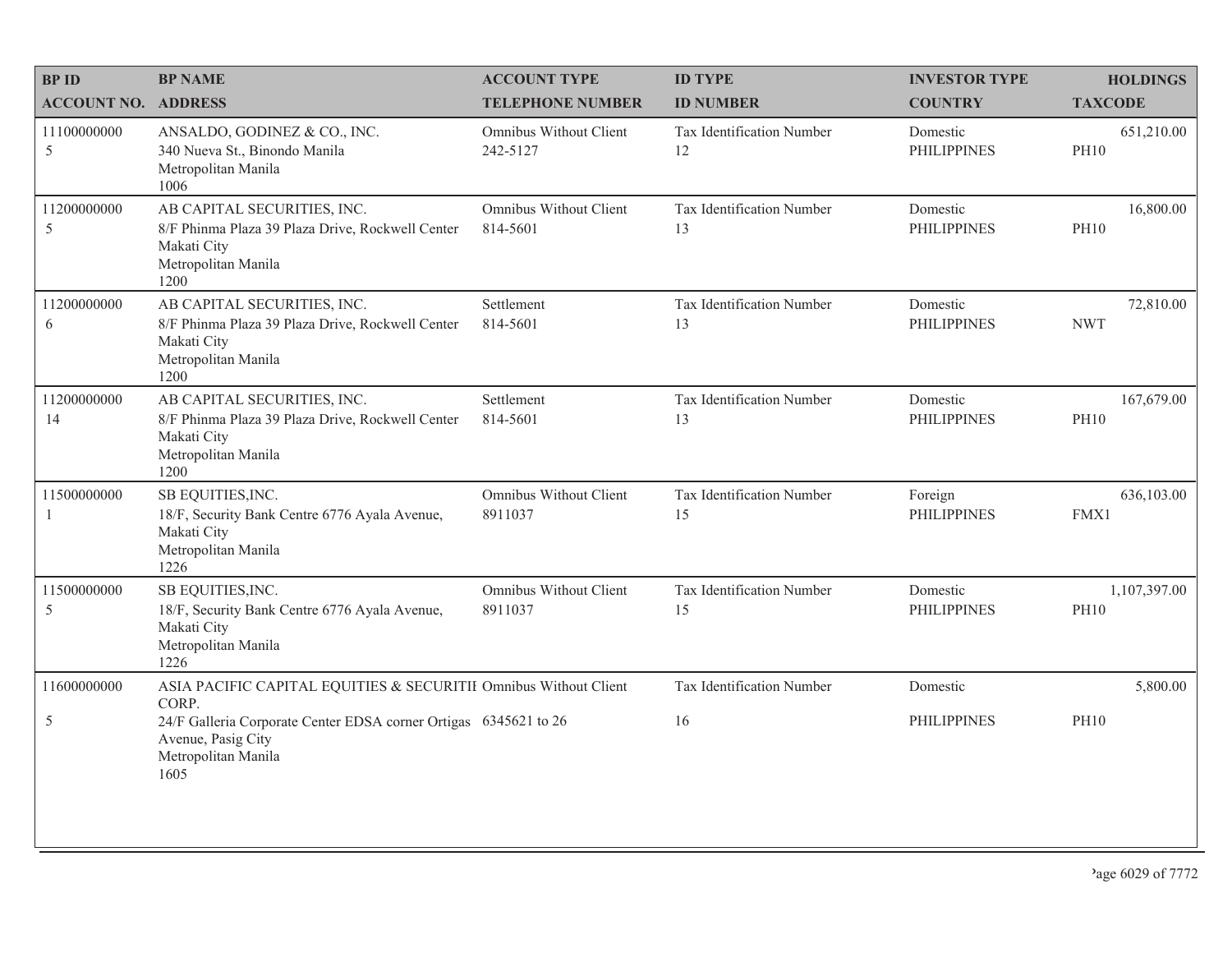| <b>BPID</b>                | <b>BP NAME</b>                                                                                                                                     | <b>ACCOUNT TYPE</b>                   | <b>ID TYPE</b>                  | <b>INVESTOR TYPE</b>           | <b>HOLDINGS</b>           |
|----------------------------|----------------------------------------------------------------------------------------------------------------------------------------------------|---------------------------------------|---------------------------------|--------------------------------|---------------------------|
| <b>ACCOUNT NO. ADDRESS</b> |                                                                                                                                                    | <b>TELEPHONE NUMBER</b>               | <b>ID NUMBER</b>                | <b>COUNTRY</b>                 | <b>TAXCODE</b>            |
| 11800000000<br>5           | ASIASEC EQUITIES, INC.<br>8/F Chatham House<br>116 Valero cor. V.A. Rufino Sts<br>Salcedo Village, Makati City 1227<br>Metropolitan Manila<br>1227 | Omnibus Without Client<br>8937981     | Tax Identification Number<br>18 | Domestic<br><b>PHILIPPINES</b> | 267,200.00<br><b>PH10</b> |
| 11900000000<br>5           | ASTRA SECURITIES CORPORATION<br>Units 1204-1205 Ayala Tower One Ayala Ave. cor.<br>Paseo de Roxas Makati City<br>Metropolitan Manila<br>1200       | Omnibus Without Client<br>848-6421/27 | Tax Identification Number<br>19 | Domestic<br><b>PHILIPPINES</b> | 49,500.00<br><b>PH10</b>  |
| 12000000000<br>5           | ATC SECURITIES, INC.<br>Unit 6f, 6th Floor 8101 Pearl Plaza, Pearl Drive Ortiga 687-1768<br>Center, Pasig City<br>Metropolitan Manila<br>12        | Omnibus Without Client                | Tax Identification Number<br>20 | Domestic<br><b>PHILIPPINES</b> | 900.00<br><b>PH10</b>     |
| 12100000004                | MACQUARIE CAPITAL SECURITIES (PHILIPPIN Client<br>INC.                                                                                             |                                       | Tax Identification Number       | Foreign                        | 1,000.00                  |
|                            | 22F 6750 AYALA AVENUE BUILDING AYALA<br><b>AVENUE MAKATI CITY</b><br>Metropolitan Manila<br>1226                                                   | 857-0838                              | 516                             | <b>PHILIPPINES</b>             | FMX1                      |
| 12200000000<br>5           | BELSON SECURITIES, INC.<br>4th Floor Belson House 271 Edsa, Mandaluyong City 724-7586loc21<br>Metropolitan Manila<br>1554                          | Omnibus Without Client                | Tax Identification Number<br>22 | Domestic<br><b>PHILIPPINES</b> | 200,550.00<br><b>PH10</b> |
| 12300000000<br>5           | BENJAMIN CO CA & CO., INC.<br>Rm. 301 Downtown Ctr Bldg., 516 Quintin Paredes St 6345186<br>Binondo, Manila<br>Metropolitan Manila<br>1006         | Omnibus Without Client                | Tax Identification Number<br>23 | Domestic<br><b>PHILIPPINES</b> | 21,600.00<br><b>PH10</b>  |
| 12400000000<br>5           | <b>B. H. CHUA SECURITIES CORPORATION</b><br>872 G. Araneta Avenue, Quezon City<br>Metropolitan Manila<br>1135                                      | Omnibus Without Client<br>412-3444    | Tax Identification Number<br>24 | Domestic<br><b>PHILIPPINES</b> | 113,406.00<br><b>PH10</b> |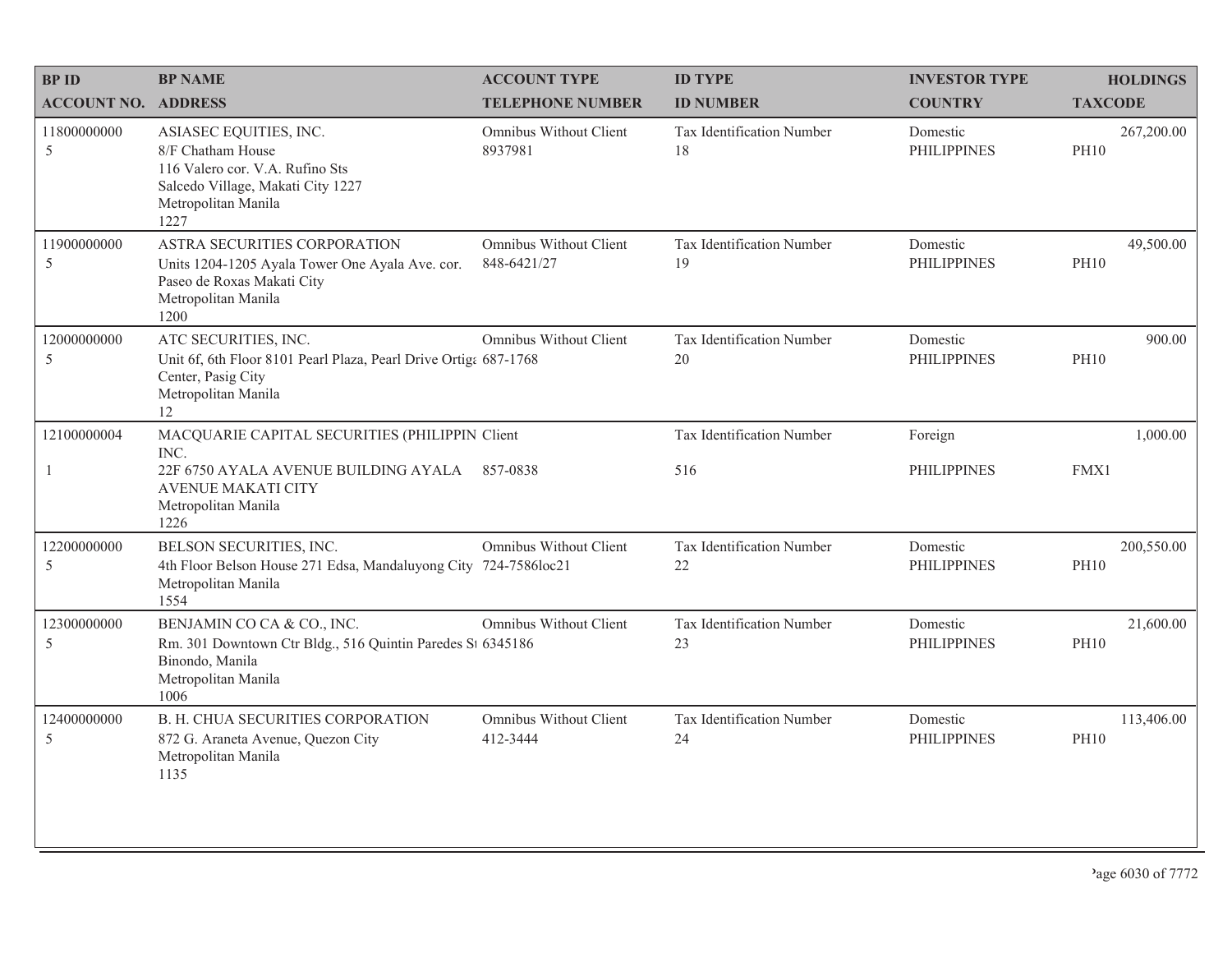| <b>BPID</b>                 | <b>BP NAME</b>                                                                                                                                             | <b>ACCOUNT TYPE</b>               | <b>ID TYPE</b>                   | <b>INVESTOR TYPE</b>           | <b>HOLDINGS</b>              |
|-----------------------------|------------------------------------------------------------------------------------------------------------------------------------------------------------|-----------------------------------|----------------------------------|--------------------------------|------------------------------|
| <b>ACCOUNT NO. ADDRESS</b>  |                                                                                                                                                            | <b>TELEPHONE NUMBER</b>           | <b>ID NUMBER</b>                 | <b>COUNTRY</b>                 | <b>TAXCODE</b>               |
| 12600000000<br>$\mathbf{1}$ | BPI SECURITIES CORPORATION<br>8/F BPI Head Office Bldg., Ayala Ave., cor. Paseo de<br>Roxas Makati City<br>Metropolitan Manila<br>1226                     | Omnibus Without Client<br>8196535 | Tax Identification Number<br>26  | Foreign<br><b>PHILIPPINES</b>  | 63,450.00<br>FMX1            |
| 12600000000<br>5            | BPI SECURITIES CORPORATION<br>8/F BPI Head Office Bldg., Ayala Ave., cor. Paseo de 8196535<br>Roxas Makati City<br>Metropolitan Manila<br>1226             | Omnibus Without Client            | Tax Identification Number<br>26  | Domestic<br><b>PHILIPPINES</b> | 33,251,405.00<br><b>PH10</b> |
| 12600000001                 | BPI SECURITIES CORPORATION<br>8/F BPI Head Office Bldg., Ayala Ave., cor. Paseo de<br>Roxas Makati City<br>Metropolitan Manila<br>1226                     | Client<br>816-9020                | Tax Identification Number<br>523 | Domestic<br><b>PHILIPPINES</b> | 2,001,900.00<br><b>NWT</b>   |
| 12600000005<br>1            | BPI SECURITIES CORPORATION<br>8/F BPI Head Office Bldg., Ayala Ave., cor. Paseo de<br>Roxas Makati City<br>Metropolitan Manila<br>1226                     | Client<br>816-9080                | Tax Identification Number<br>222 | Domestic<br><b>PHILIPPINES</b> | 709,300.00<br><b>NWT</b>     |
| 12600000007<br>1            | BPI SECURITIES CORPORATION<br>8/F BPI Head Office Bldg., Ayala Ave., cor. Paseo de 816-9080<br>Roxas Makati City<br>Metropolitan Manila<br>1226            | Client                            | Tax Identification Number<br>225 | Domestic<br><b>PHILIPPINES</b> | 923,700.00<br><b>NWT</b>     |
| 12800000000<br>5            | CAMPOS, LANUZA & COMPANY, INC.<br>Unit 2003B East Tower, PSE Center Exchange Road, 634-6881/87<br>Ortigas Center Pasig City<br>Metropolitan Manila<br>1605 | Omnibus Without Client            | Tax Identification Number<br>27  | Domestic<br><b>PHILIPPINES</b> | 1,962,700.00<br><b>PH10</b>  |
| 12800000000<br>6            | CAMPOS, LANUZA & COMPANY, INC.<br>Unit 2003B East Tower, PSE Center Exchange Road, 634-6881/87<br>Ortigas Center Pasig City<br>Metropolitan Manila<br>1605 | Settlement                        | Tax Identification Number<br>27  | Domestic<br><b>PHILIPPINES</b> | 46,000.00<br><b>NWT</b>      |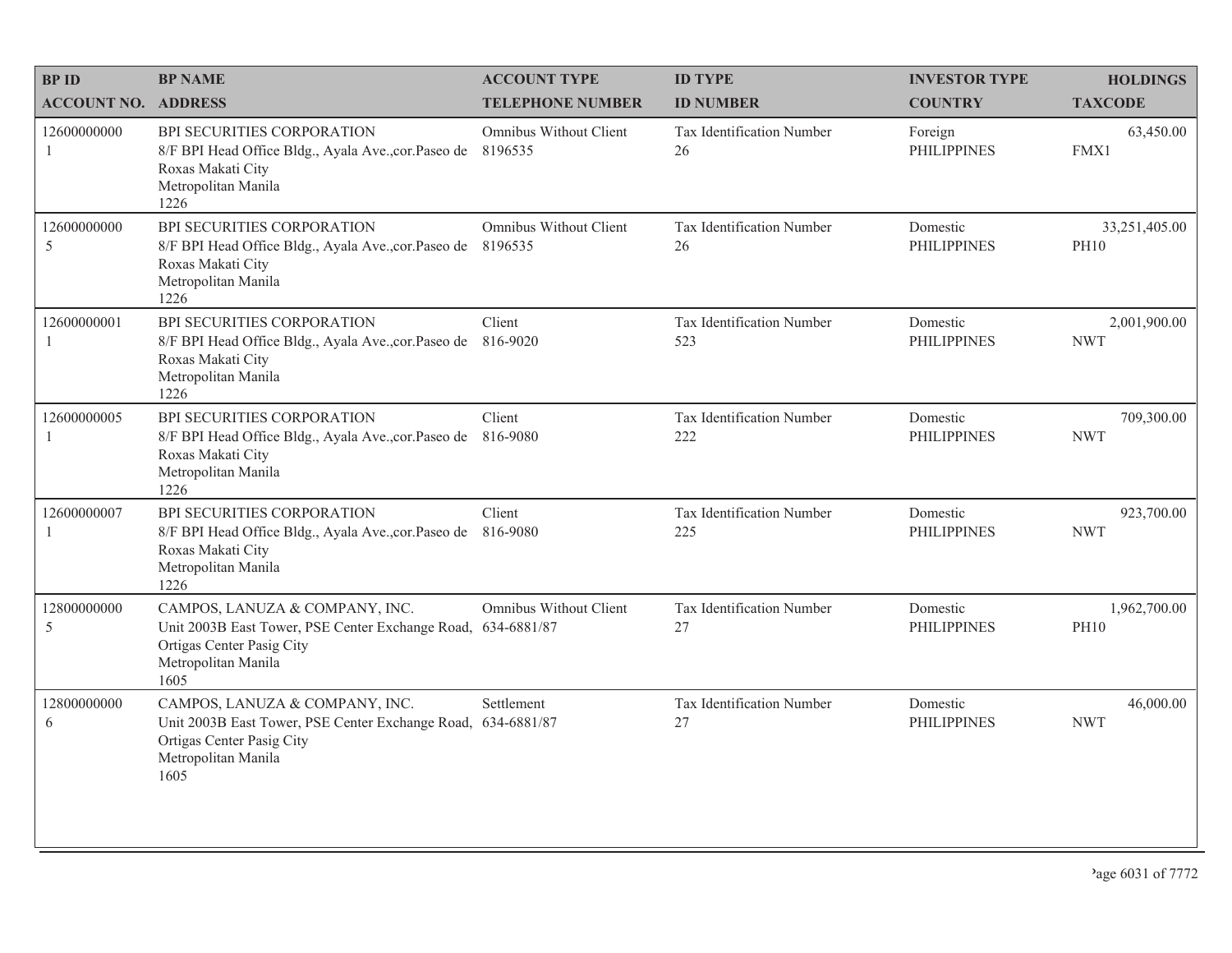| <b>BPID</b>                    | <b>BP NAME</b>                                                                                                                                             | <b>ACCOUNT TYPE</b>                       | <b>ID TYPE</b>                  | <b>INVESTOR TYPE</b>           | <b>HOLDINGS</b>             |
|--------------------------------|------------------------------------------------------------------------------------------------------------------------------------------------------------|-------------------------------------------|---------------------------------|--------------------------------|-----------------------------|
| <b>ACCOUNT NO. ADDRESS</b>     |                                                                                                                                                            | <b>TELEPHONE NUMBER</b>                   | <b>ID NUMBER</b>                | <b>COUNTRY</b>                 | <b>TAXCODE</b>              |
| 12800000000<br>$7\phantom{.0}$ | CAMPOS, LANUZA & COMPANY, INC.<br>Unit 2003B East Tower, PSE Center Exchange Road, 634-6881/87<br>Ortigas Center Pasig City<br>Metropolitan Manila<br>1605 | Own                                       | Tax Identification Number<br>27 | Domestic<br><b>PHILIPPINES</b> | 25,800.00<br><b>NWT</b>     |
| 12800000000<br>18              | CAMPOS, LANUZA & COMPANY, INC.<br>Unit 2003B East Tower, PSE Center Exchange Road, 634-6881/87<br>Ortigas Center Pasig City<br>Metropolitan Manila<br>1605 | Settlement                                | Tax Identification Number<br>27 | Foreign<br><b>PHILIPPINES</b>  | 7,200.00<br><b>RA10</b>     |
| 12900000000<br>5               | SINCERE SECURITIES CORPORATION<br>1203-A East Tower, PSE Centre, Exchange Road,<br>Ortigas Center, Pasig City<br>Metropolitan Manila<br>$\overline{0}$     | <b>Omnibus Without Client</b><br>638-3549 | Tax Identification Number<br>28 | Domestic<br><b>PHILIPPINES</b> | 4,400.00<br><b>PH10</b>     |
| 13000000000<br>5               | CENTURY SECURITIES CORPORATION<br>1105 Galleria Corporate Center Ortigas Ave., Quezon 633-7044/47<br>City<br>Metropolitan Manila<br>1600                   | Omnibus Without Client                    | Tax Identification Number<br>29 | Domestic<br><b>PHILIPPINES</b> | 1,861,800.00<br><b>PH10</b> |
| 13100000000<br>5               | PCIB SECURITIES, INC.<br>8/F PCIB Tower 2, Dela Costa St., Makati City<br>Metropolitan Manila<br>1002                                                      | Omnibus Without Client<br>8912028         | Tax Identification Number<br>30 | Domestic<br><b>PHILIPPINES</b> | 433,800.00<br><b>PH10</b>   |
| 13100000000<br>6               | PCIB SECURITIES, INC.<br>8/F PCIB Tower 2, Dela Costa St., Makati City<br>Metropolitan Manila<br>1002                                                      | Settlement<br>8912028                     | Tax Identification Number<br>30 | Domestic<br><b>PHILIPPINES</b> | 11,400.00<br><b>NWT</b>     |
| 13300000000<br>5               | CITISECURITIES, INC.<br>Rm. 2701-B Tektite Tower Center Exchange Rd, Pasi; 635-5735<br>City<br>Metropolitan Manila<br>1600                                 | Omnibus Without Client                    | Tax Identification Number<br>31 | Domestic<br><b>PHILIPPINES</b> | 1,156,200.00<br><b>PH10</b> |
| 13300000000<br>7               | CITISECURITIES, INC.<br>Rm. 2701-B Tektite Tower Center Exchange Rd, Pasi; 635-5735<br>City<br>Metropolitan Manila<br>1600                                 | Own                                       | Tax Identification Number<br>31 | Domestic<br><b>PHILIPPINES</b> | 11,850.00<br><b>NWT</b>     |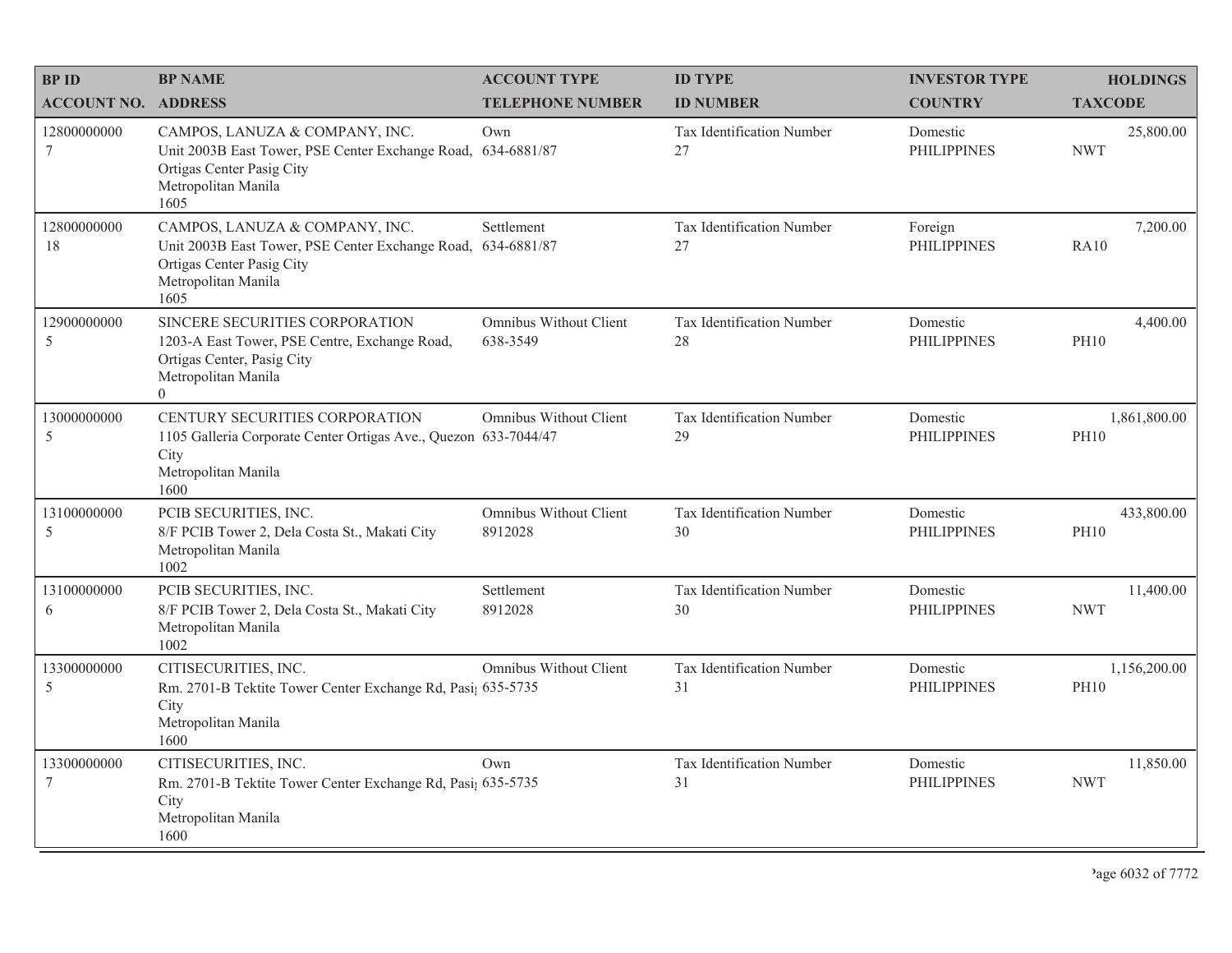| <b>BP ID</b>                   | <b>BP NAME</b>                                                                                                                                         | <b>ACCOUNT TYPE</b>                   | <b>ID TYPE</b>                  | <b>INVESTOR TYPE</b>           | <b>HOLDINGS</b>           |
|--------------------------------|--------------------------------------------------------------------------------------------------------------------------------------------------------|---------------------------------------|---------------------------------|--------------------------------|---------------------------|
| <b>ACCOUNT NO. ADDRESS</b>     |                                                                                                                                                        | <b>TELEPHONE NUMBER</b>               | <b>ID NUMBER</b>                | <b>COUNTRY</b>                 | <b>TAXCODE</b>            |
| 13600000000<br>5               | TRITON SECURITIES CORP.<br>26/F LKG Tower, 6801 Ayala Avenue Makati City<br>Metropolitan Manila<br>$\Omega$                                            | Omnibus Without Client<br>5238311     | Tax Identification Number<br>34 | Domestic<br><b>PHILIPPINES</b> | 52,050.00<br><b>PH10</b>  |
| 14000000000<br>5               | IGC SECURITIES INC.<br>Suite 1006, Tower I & Exchange Plaza Ayala Triangle 816-39-86<br>Ayala Avenue Makati City<br>Metropolitan Manila<br>1200        | Omnibus Without Client                | Tax Identification Number<br>38 | Domestic<br><b>PHILIPPINES</b> | 597,300.00<br><b>PH10</b> |
| 14000000000<br>7               | IGC SECURITIES INC.<br>Suite 1006, Tower I & Exchange Plaza Ayala Triangle 816-39-86<br>Ayala Avenue Makati City<br>Metropolitan Manila<br>1200        | Own                                   | Tax Identification Number<br>38 | Domestic<br><b>PHILIPPINES</b> | 22,650.00<br><b>NWT</b>   |
| 14100000000<br>5               | CUALOPING SECURITIES CORPORATION<br>Suite 1801 Tytana Centre Condominium Plaza Lorenz 241-0262<br>Ruiz, Binondo, Manila<br>Metropolitan Manila<br>1006 | Omnibus Without Client                | Tax Identification Number<br>39 | Domestic<br><b>PHILIPPINES</b> | 4,750.00<br><b>PH10</b>   |
| 14300000000<br>5               | DAVID GO SECURITIES CORP.<br>Rm. 309 Federation Center Bldg. Muelle de Binondo, 242-2379<br>Binondo, Manila<br>Metropolitan Manila<br>1006             | Omnibus Without Client                | Tax Identification Number<br>41 | Domestic<br><b>PHILIPPINES</b> | 186,017.00<br><b>PH10</b> |
| 14300000000<br>$7\phantom{.0}$ | DAVID GO SECURITIES CORP.<br>Rm. 309 Federation Center Bldg. Muelle de Binondo, 242-2379<br>Binondo, Manila<br>Metropolitan Manila<br>1006             | Own                                   | Tax Identification Number<br>41 | Domestic<br><b>PHILIPPINES</b> | 30,000.00<br><b>NWT</b>   |
| 14500000000<br>5               | DIVERSIFIED SECURITIES, INC.<br>5/F PDCP Bank Centre, Herrera cor. Alfaro Sts.,<br>Salcedo Village, Makati City<br>Metropolitan Manila<br>1600         | Omnibus Without Client<br>634-6630/31 | Tax Identification Number<br>43 | Domestic<br><b>PHILIPPINES</b> | 331,050.00<br><b>PH10</b> |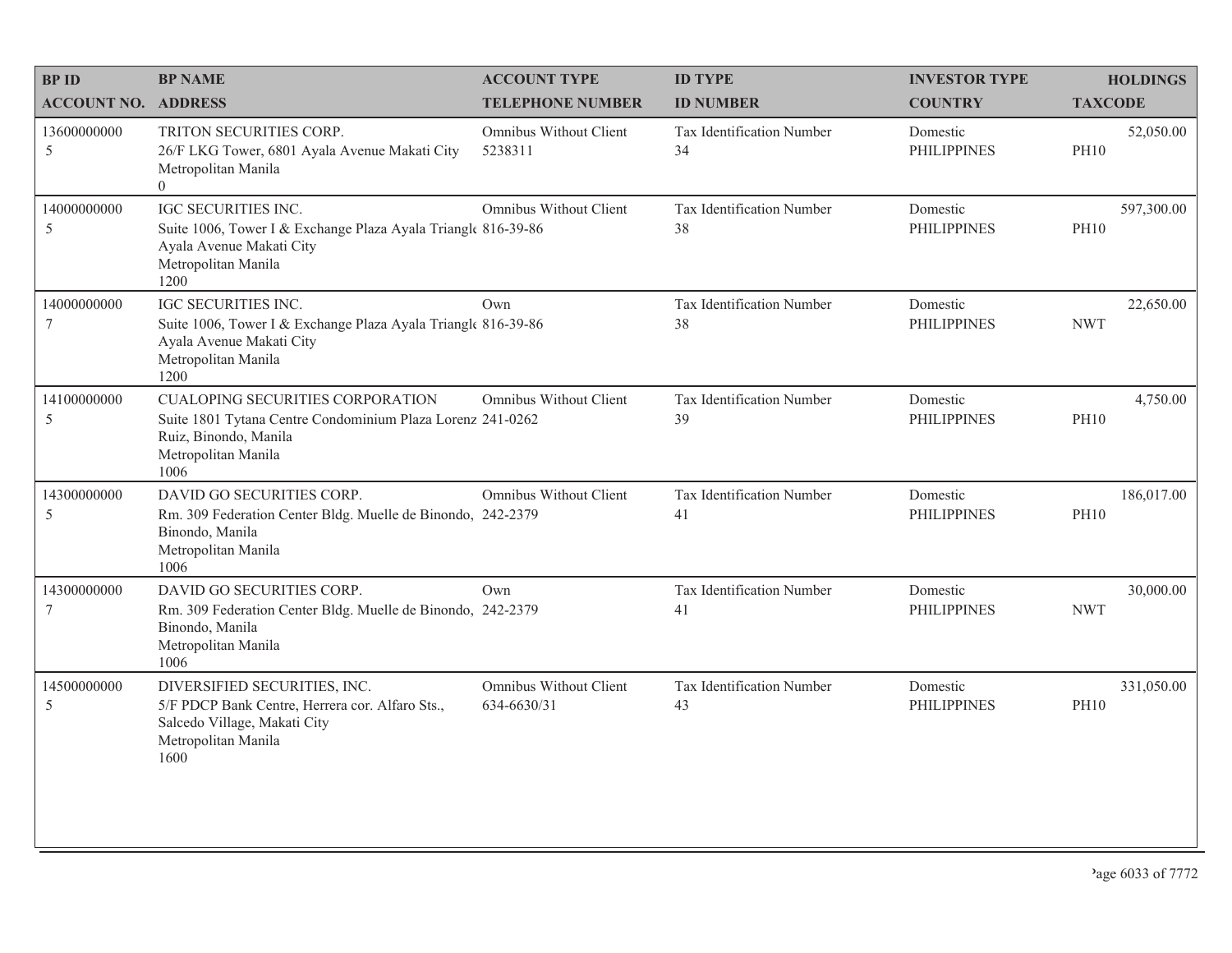| <b>BPID</b>                | <b>BP NAME</b>                                                                                                                                          | <b>ACCOUNT TYPE</b>                          | <b>ID TYPE</b>                         | <b>INVESTOR TYPE</b>           | <b>HOLDINGS</b>           |
|----------------------------|---------------------------------------------------------------------------------------------------------------------------------------------------------|----------------------------------------------|----------------------------------------|--------------------------------|---------------------------|
| <b>ACCOUNT NO. ADDRESS</b> |                                                                                                                                                         | <b>TELEPHONE NUMBER</b>                      | <b>ID NUMBER</b>                       | <b>COUNTRY</b>                 | <b>TAXCODE</b>            |
| 14500000000<br>14          | DIVERSIFIED SECURITIES, INC.<br>5/F PDCP Bank Centre, Herrera cor. Alfaro Sts.,<br>Salcedo Village, Makati City<br>Metropolitan Manila<br>1600          | Settlement<br>634-6630/31                    | <b>Tax Identification Number</b><br>43 | Domestic<br><b>PHILIPPINES</b> | 4,800.00<br><b>PH10</b>   |
| 14700000000<br>5           | E. CHUA CHIACO SECURITIES, INC.<br>113 Renta St., Binondo, Manila<br>Metropolitan Manila<br>1006                                                        | Omnibus Without Client<br>242-5145           | Tax Identification Number<br>45        | Domestic<br><b>PHILIPPINES</b> | 286,206.00<br><b>PH10</b> |
| 14700000000                | E. CHUA CHIACO SECURITIES, INC.<br>113 Renta St., Binondo, Manila<br>Metropolitan Manila<br>1006                                                        | Own<br>242-5145                              | Tax Identification Number<br>45        | Domestic<br><b>PHILIPPINES</b> | 2,571.00<br><b>NWT</b>    |
| 14800000000<br>5           | EQUITABLE SECURIITES (PHILS.) INC.<br>3/F Cacho-Gonzalez Bldg, Aguirre cor. Trasierra St,<br>Legaspi Village Makati City<br>Metropolitan Manila<br>1229 | <b>Omnibus Without Client</b><br>810-4801/04 | Tax Identification Number<br>46        | Domestic<br><b>PHILIPPINES</b> | 830.00<br><b>PH10</b>     |
| 14900000000<br>5           | EAST WEST CAPITAL CORPORATION<br>2/F U-Bix Building 1331 Angono St., Makati City<br>Metropolitan Manila<br>1208                                         | Omnibus Without Client<br>891-98901          | Tax Identification Number<br>47        | Domestic<br><b>PHILIPPINES</b> | 42,000.00<br><b>PH10</b>  |
| 14900000000<br>6           | EAST WEST CAPITAL CORPORATION<br>2/F U-Bix Building 1331 Angono St., Makati City<br>Metropolitan Manila<br>1208                                         | Settlement<br>891-98901                      | Tax Identification Number<br>47        | Domestic<br><b>PHILIPPINES</b> | 800.00<br><b>NWT</b>      |
| 15000000000                | EASTERN SECURITIES DEVELOPMENT<br><b>CORPORATION</b>                                                                                                    | <b>Omnibus Without Client</b>                | Tax Identification Number              | Domestic                       | 328,495.00                |
| 5                          | 1701 Tytana Ctr. Bldg, Binondo, Manila<br>Metropolitan Manila<br>1006                                                                                   | 242-4006/11                                  | 48                                     | <b>PHILIPPINES</b>             | <b>PH10</b>               |
| 15300000000<br>5           | EQUITIWORLD SECURITIES, INC.<br>807-809 Philippine Stock Exchange Ayala Tower 1,<br>Ayala Avenue Makati City<br>Metropolitan Manila<br>1226             | Omnibus Without Client<br>848-5401/09        | Tax Identification Number<br>51        | Domestic<br><b>PHILIPPINES</b> | 45,180.00<br><b>PH10</b>  |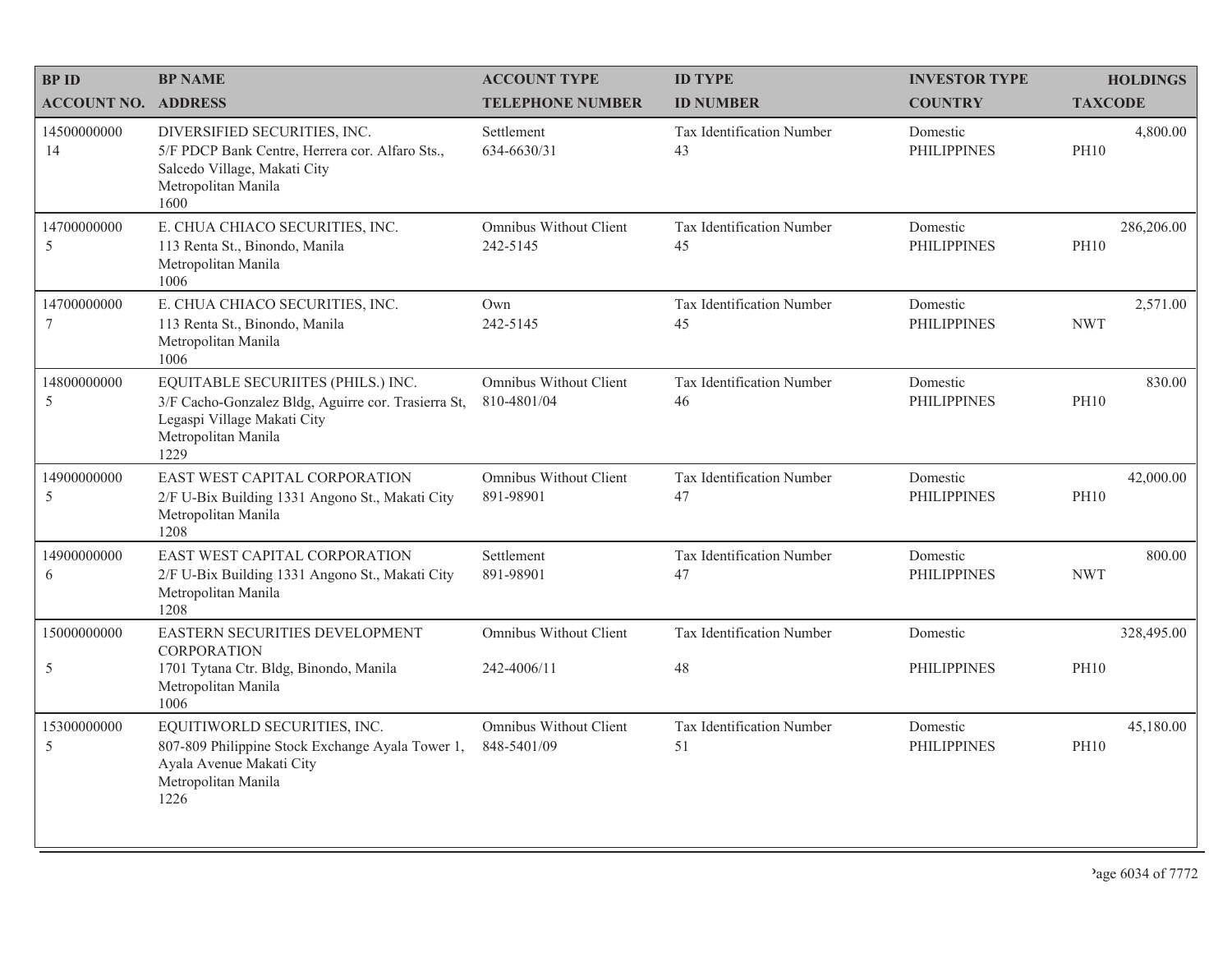| <b>BPID</b>                  | <b>BP NAME</b>                                                                                                                                                                                                 | <b>ACCOUNT TYPE</b>                 | <b>ID TYPE</b>                  | <b>INVESTOR TYPE</b>           | <b>HOLDINGS</b>           |
|------------------------------|----------------------------------------------------------------------------------------------------------------------------------------------------------------------------------------------------------------|-------------------------------------|---------------------------------|--------------------------------|---------------------------|
| <b>ACCOUNT NO. ADDRESS</b>   |                                                                                                                                                                                                                | <b>TELEPHONE NUMBER</b>             | <b>ID NUMBER</b>                | <b>COUNTRY</b>                 | <b>TAXCODE</b>            |
| 15300000000<br>$\tau$        | EQUITIWORLD SECURITIES, INC.<br>807-809 Philippine Stock Exchange Ayala Tower 1,<br>Ayala Avenue Makati City<br>Metropolitan Manila<br>1226                                                                    | Own<br>848-5401/09                  | Tax Identification Number<br>51 | Domestic<br><b>PHILIPPINES</b> | 13,500.00<br><b>NWT</b>   |
| 15400000000<br>5             | EVERGREEN STOCK BROKERAGE & SEC., INC. Omnibus Without Client<br>Suite 606 - 607, 6th Floor, Tower One Phil. Stock<br>Exchange Plaza, Ayala Triangle, Ayala Ave. Makati<br>City<br>Metropolitan Manila<br>1200 | 891-9451                            | Tax Identification Number<br>52 | Domestic<br><b>PHILIPPINES</b> | 249,300.00<br><b>PH10</b> |
| 15400000000<br>$\tau$        | EVERGREEN STOCK BROKERAGE & SEC., INC. Own<br>Suite 606 - 607, 6th Floor, Tower One Phil. Stock<br>Exchange Plaza, Ayala Triangle, Ayala Ave. Makati<br>City<br>Metropolitan Manila<br>1200                    | 891-9451                            | Tax Identification Number<br>52 | Domestic<br><b>PHILIPPINES</b> | 59.00<br><b>NWT</b>       |
| 15900000000<br>$\mathfrak s$ | FIRST INTEGRATED CAPITAL SECURITIES, INC Omnibus Without Client<br>Units 1211-1212 Tower I & Exchange Plaza, Ayala<br>Ave. Cor. Paseo de Roxas, Makati City<br>Metropolitan Manila<br>1200                     | 759-4320 to 23                      | Tax Identification Number<br>57 | Domestic<br><b>PHILIPPINES</b> | 120,000.00<br><b>PH10</b> |
| 16100000000<br>5             | FRANCISCO ORTIGAS SECURITIES, INC.<br>10/F Ortigas Bldg. Ortigas Ave, Pasig City<br>Metropolitan Manila<br>1600                                                                                                | Omnibus Without Client<br>631-26-74 | Tax Identification Number<br>59 | Domestic<br><b>PHILIPPINES</b> | 73,429.00<br><b>PH10</b>  |
| 16200000000                  | F. YAP SECURITIES, INC.<br>Unit 2301 PSE Center (East Tower) Exchange Rd.,<br>Ortigas Center Pasig City<br>Metropolitan Manila<br>1603                                                                         | Omnibus Without Client<br>635-4126  | Tax Identification Number<br>60 | Foreign<br><b>PHILIPPINES</b>  | 1,000.00<br>FMX1          |
| 16200000000<br>5             | F. YAP SECURITIES, INC.<br>Unit 2301 PSE Center (East Tower) Exchange Rd.,<br>Ortigas Center Pasig City<br>Metropolitan Manila<br>1603                                                                         | Omnibus Without Client<br>635-4126  | Tax Identification Number<br>60 | Domestic<br><b>PHILIPPINES</b> | 36,291.00<br><b>PH10</b>  |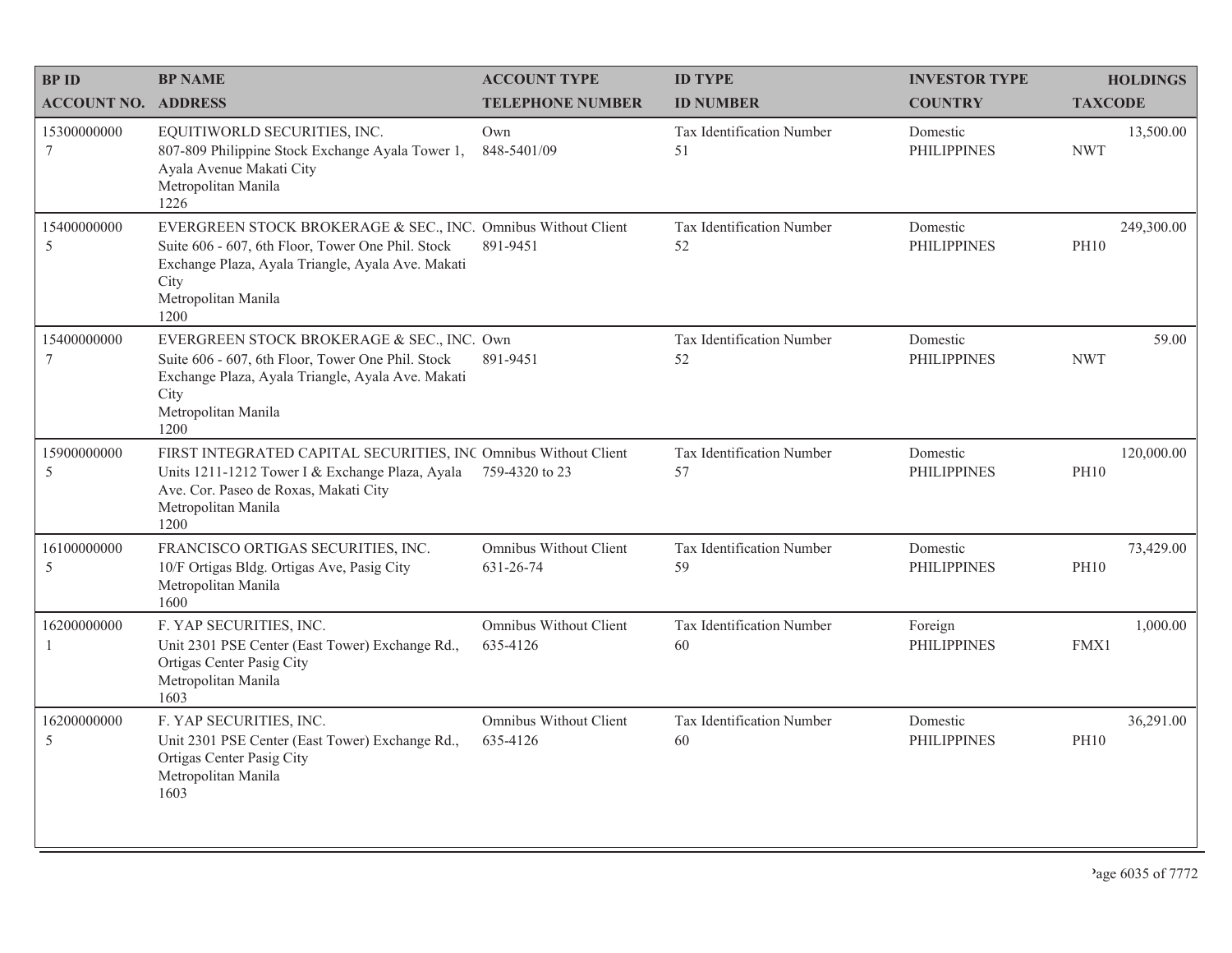| <b>BPID</b>                | <b>BP NAME</b>                                                                                                                                           | <b>ACCOUNT TYPE</b>           | <b>ID TYPE</b>                  | <b>INVESTOR TYPE</b>           | <b>HOLDINGS</b>           |
|----------------------------|----------------------------------------------------------------------------------------------------------------------------------------------------------|-------------------------------|---------------------------------|--------------------------------|---------------------------|
| <b>ACCOUNT NO. ADDRESS</b> |                                                                                                                                                          | <b>TELEPHONE NUMBER</b>       | <b>ID NUMBER</b>                | <b>COUNTRY</b>                 | <b>TAXCODE</b>            |
| 16700000000<br>5           | AURORA SECURITIES, INC.<br>UNIT 2405A WEST TOWER PHILIPPINE STOCK 633-5892<br>EXCHANGE CENTRE ORTIGAS, PASIG CITY<br>Metropolitan Manila<br>1605         | Omnibus Without Client        | Tax Identification Number<br>64 | Domestic<br><b>PHILIPPINES</b> | 35,500.00<br><b>PH10</b>  |
| 16800000000<br>5           | GLOBALINKS SECURITIES & STOCKS, INC.<br>#706 Ayala Tower One Ayala Avenue Cor. Paseo de 759-4136<br>Roxas St. Makati City<br>Metropolitan Manila<br>1226 | Omnibus Without Client        | Tax Identification Number<br>65 | Domestic<br><b>PHILIPPINES</b> | 244,733.00<br><b>PH10</b> |
| 16800000000<br>6           | GLOBALINKS SECURITIES & STOCKS, INC.<br>#706 Ayala Tower One Ayala Avenue Cor. Paseo de 759-4136<br>Roxas St. Makati City<br>Metropolitan Manila<br>1226 | Settlement                    | Tax Identification Number<br>65 | Domestic<br><b>PHILIPPINES</b> | 145,279.00<br><b>NWT</b>  |
| 16800000000<br>$\tau$      | GLOBALINKS SECURITIES & STOCKS, INC.<br>#706 Ayala Tower One Ayala Avenue Cor. Paseo de 759-4136<br>Roxas St. Makati City<br>Metropolitan Manila<br>1226 | Own                           | Tax Identification Number<br>65 | Domestic<br><b>PHILIPPINES</b> | 40.00<br><b>NWT</b>       |
| 16900000000<br>5           | JSG SECURITIES, INC.<br>4th Floor, A&T Building, 244 Escolta Street, Binondo 2429414<br>Manila<br>Metropolitan Manila<br>1006                            | Omnibus Without Client        | Tax Identification Number<br>66 | Domestic<br><b>PHILIPPINES</b> | 11,000.00<br><b>PH10</b>  |
| 16900000000<br>6           | JSG SECURITIES, INC.<br>4th Floor, A&T Building, 244 Escolta Street, Binondo 2429414<br>Manila<br>Metropolitan Manila<br>1006                            | Settlement                    | Tax Identification Number<br>66 | Domestic<br><b>PHILIPPINES</b> | 16,000.00<br><b>NWT</b>   |
| 17000000000<br>5           | GOLDSTAR SECURITIES, INC.<br>2201-B East Tower, PSE Centre Exchange Rd, Ortiga 633-7485/86<br>Center Pasig City<br>Metropolitan Manila<br>1600           | <b>Omnibus Without Client</b> | Tax Identification Number<br>67 | Domestic<br><b>PHILIPPINES</b> | 10,000.00<br><b>PH10</b>  |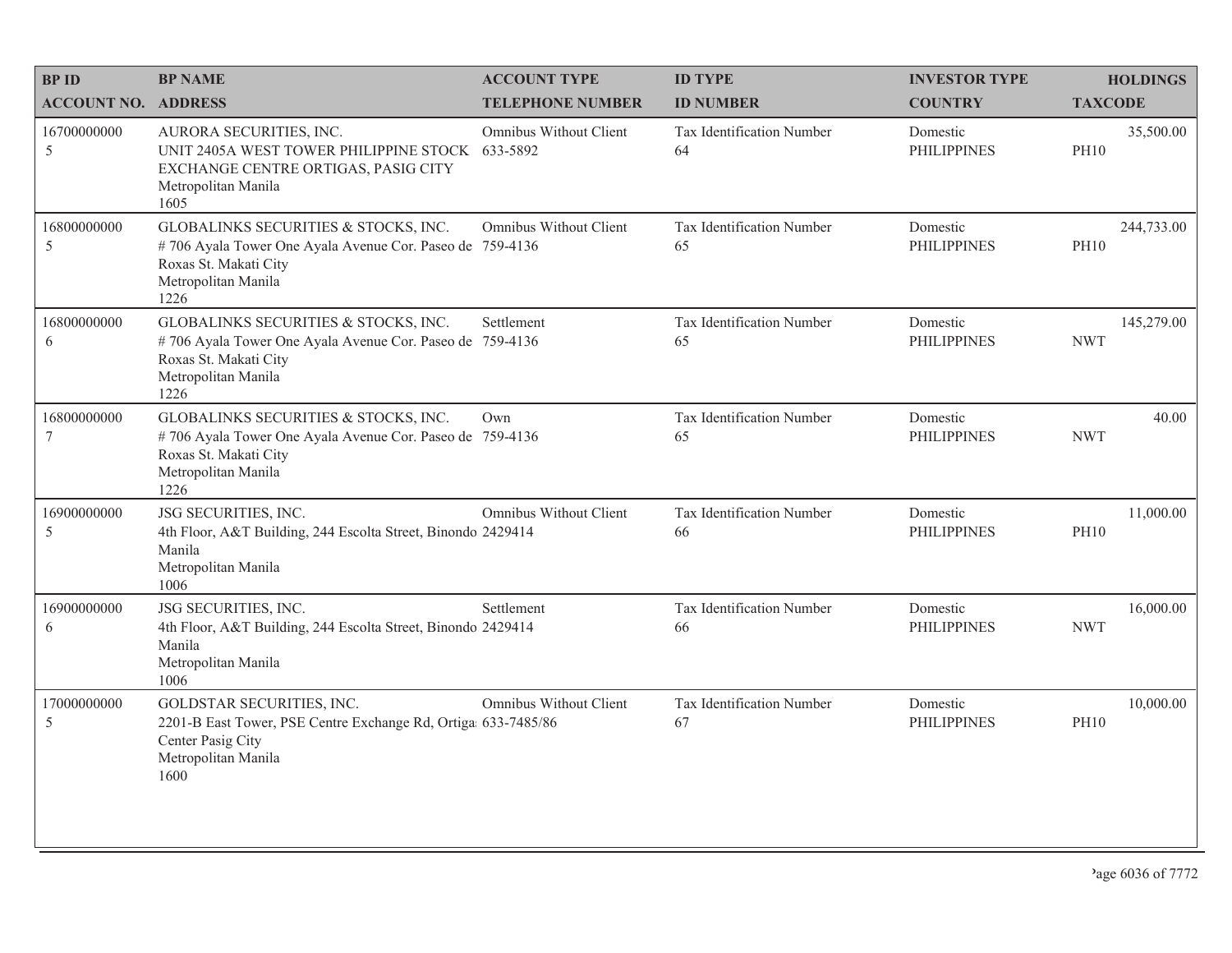| <b>BPID</b>                   | <b>BP NAME</b>                                                                                                                                            | <b>ACCOUNT TYPE</b>                     | <b>ID TYPE</b>                  | <b>INVESTOR TYPE</b>           | <b>HOLDINGS</b>           |
|-------------------------------|-----------------------------------------------------------------------------------------------------------------------------------------------------------|-----------------------------------------|---------------------------------|--------------------------------|---------------------------|
| <b>ACCOUNT NO. ADDRESS</b>    |                                                                                                                                                           | <b>TELEPHONE NUMBER</b>                 | <b>ID NUMBER</b>                | <b>COUNTRY</b>                 | <b>TAXCODE</b>            |
| 17000000000<br>14             | GOLDSTAR SECURITIES, INC.<br>2201-B East Tower, PSE Centre Exchange Rd, Ortiga 633-7485/86<br>Center Pasig City<br>Metropolitan Manila<br>1600            | Settlement                              | Tax Identification Number<br>67 | Domestic<br><b>PHILIPPINES</b> | 4,400.00<br><b>PH10</b>   |
| 17200000000<br>5              | <b>GUILD SECURITIES, INC.</b><br>Unit 1215 Tower One & Exchange Plaza Ayala Ave., 8919232<br>Makati City<br>Metropolitan Manila<br>1226                   | Omnibus Without Client                  | Tax Identification Number<br>69 | Domestic<br><b>PHILIPPINES</b> | 73,073.00<br><b>PH10</b>  |
| 17400000000<br>5              | HDI SECURITIES, INC.<br>UNIT 2305-B 23/F ORIENT SQUARE BLDG., F.<br>ORTIGAS, JR. ROAD, ORTIGAS CENTRE, PASIG<br>CITY, 1605<br>Metropolitan Manila<br>1605 | Omnibus Without Client<br>891-9598      | Tax Identification Number<br>71 | Domestic<br><b>PHILIPPINES</b> | 30,050.00<br><b>PH10</b>  |
| 17500000000<br>5              | H. E. BENNETT SECURITIES, INC.<br>Rm. 1704 World Trade Exchange Bldg., 215 Juan Lur 242-5733<br>St., Binondo, Manila<br>Metropolitan Manila<br>1006       | Omnibus Without Client                  | Tax Identification Number<br>72 | Domestic<br><b>PHILIPPINES</b> | 49,000.00<br><b>PH10</b>  |
| 17500000000<br>$\overline{7}$ | H. E. BENNETT SECURITIES, INC.<br>Rm. 1704 World Trade Exchange Bldg., 215 Juan Lur 242-5733<br>St., Binondo, Manila<br>Metropolitan Manila<br>1006       | Own                                     | Tax Identification Number<br>72 | Domestic<br><b>PHILIPPINES</b> | 7,000.00<br><b>NWT</b>    |
| 17800000000<br>5              | HK SECURITIES, INC.<br>Suite 102 Columbia Tower, Ortigas Ave.,<br>Mandaluyong City<br>Metropolitan Manila<br>1600                                         | Omnibus Without Client<br>6336991 to 96 | Tax Identification Number<br>75 | Domestic<br><b>PHILIPPINES</b> | 100.00<br><b>PH10</b>     |
| 17900000000<br>5              | I. ACKERMAN & CO., INC.<br>Suite 705, Tower I Bldg. PSE Plaza, Ayala Triangle<br>Ayala Ave., Makati City<br>Metropolitan Manila<br>1226                   | Omnibus Without Client<br>891-9071      | Tax Identification Number<br>76 | Domestic<br><b>PHILIPPINES</b> | 244,853.00<br><b>PH10</b> |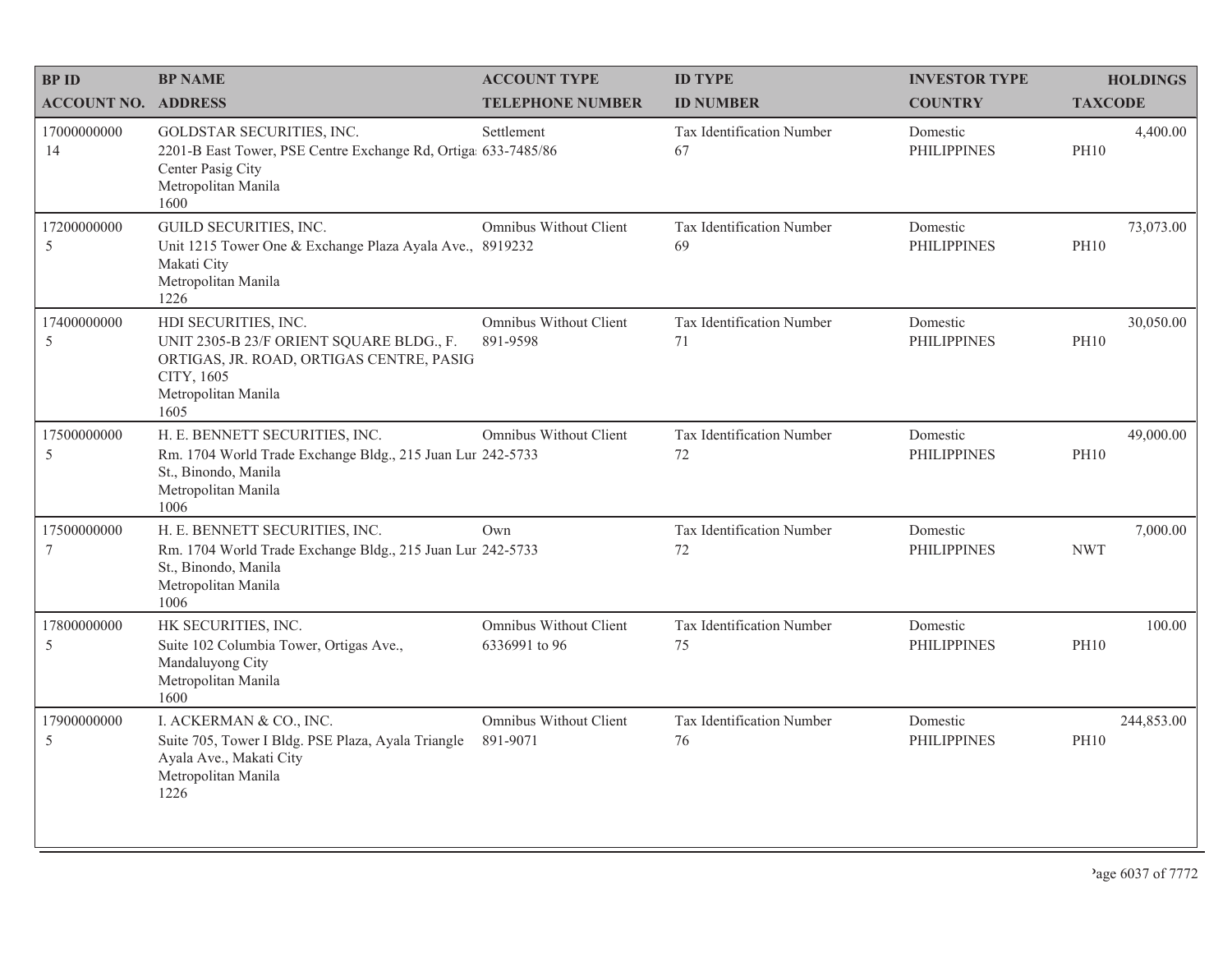| <b>BPID</b>                | <b>BP NAME</b>                                                                                                                                                    | <b>ACCOUNT TYPE</b>                      | <b>ID TYPE</b>                  | <b>INVESTOR TYPE</b>           | <b>HOLDINGS</b>           |
|----------------------------|-------------------------------------------------------------------------------------------------------------------------------------------------------------------|------------------------------------------|---------------------------------|--------------------------------|---------------------------|
| <b>ACCOUNT NO. ADDRESS</b> |                                                                                                                                                                   | <b>TELEPHONE NUMBER</b>                  | <b>ID NUMBER</b>                | <b>COUNTRY</b>                 | <b>TAXCODE</b>            |
| 17900000000<br>6           | I. ACKERMAN & CO., INC.<br>Suite 705, Tower I Bldg. PSE Plaza, Ayala Triangle<br>Ayala Ave., Makati City<br>Metropolitan Manila<br>1226                           | Settlement<br>891-9071                   | Tax Identification Number<br>76 | Domestic<br><b>PHILIPPINES</b> | 1,500.00<br><b>NWT</b>    |
| 18000000000<br>5           | I. B. GIMENEZ SECURITIES, INC.<br>NO. 42 3/F NEW ROSARIO ORTIGAS ARCADE,<br>ROSARIO ORTIGAS EXTENSION, PASIG CITY<br>Metropolitan Manila<br>1600                  | Omnibus Without Client<br>634-2344/48    | Tax Identification Number<br>77 | Domestic<br><b>PHILIPPINES</b> | 734,000.00<br><b>PH10</b> |
| 18000000000<br>7           | I. B. GIMENEZ SECURITIES, INC.<br>NO. 42 3/F NEW ROSARIO ORTIGAS ARCADE,<br>ROSARIO ORTIGAS EXTENSION, PASIG CITY<br>Metropolitan Manila<br>1600                  | Own<br>634-2344/48                       | Tax Identification Number<br>77 | Domestic<br><b>PHILIPPINES</b> | 49,100.00<br><b>NWT</b>   |
| 18100000000<br>5           | INVESTORS SECURITIES, INC,<br>Unit 604-605 Tower One & Exchange Plaza Ayala<br>Triangle, Ayala Ave. cor Paseo de Roxas Makati City<br>Metropolitan Manila<br>1200 | <b>Omnibus Without Client</b><br>8431210 | Tax Identification Number<br>78 | Domestic<br><b>PHILIPPINES</b> | 188,800.00<br><b>PH10</b> |
| 18200000000<br>5           | IMPERIAL, DE GUZMAN, ABALOS & CO., INC.<br>Ground Floor, EDSA Central Square Shaw Boulevard 6332686<br>Mandaluyong City<br>Metropolitan Manila<br>1552            | Omnibus Without Client                   | Tax Identification Number<br>79 | Domestic<br><b>PHILIPPINES</b> | 343,442.00<br><b>PH10</b> |
| 18200000000<br>6           | IMPERIAL, DE GUZMAN, ABALOS & CO., INC.<br>Ground Floor, EDSA Central Square Shaw Boulevard 6332686<br>Mandaluyong City<br>Metropolitan Manila<br>1552            | Settlement                               | Tax Identification Number<br>79 | Domestic<br><b>PHILIPPINES</b> | 3,600.00<br><b>NWT</b>    |
| 18300000000<br>5           | INTRA-INVEST SECURITIES, INC.<br>11/F ACT Tower, 135 Sen. Gil Puyat Ave., Salcedo<br>Vill., Makati City<br>Metropolitan Manila<br>1200                            | Omnibus Without Client<br>8106934        | Tax Identification Number<br>80 | Domestic<br><b>PHILIPPINES</b> | 30,426.00<br><b>PH10</b>  |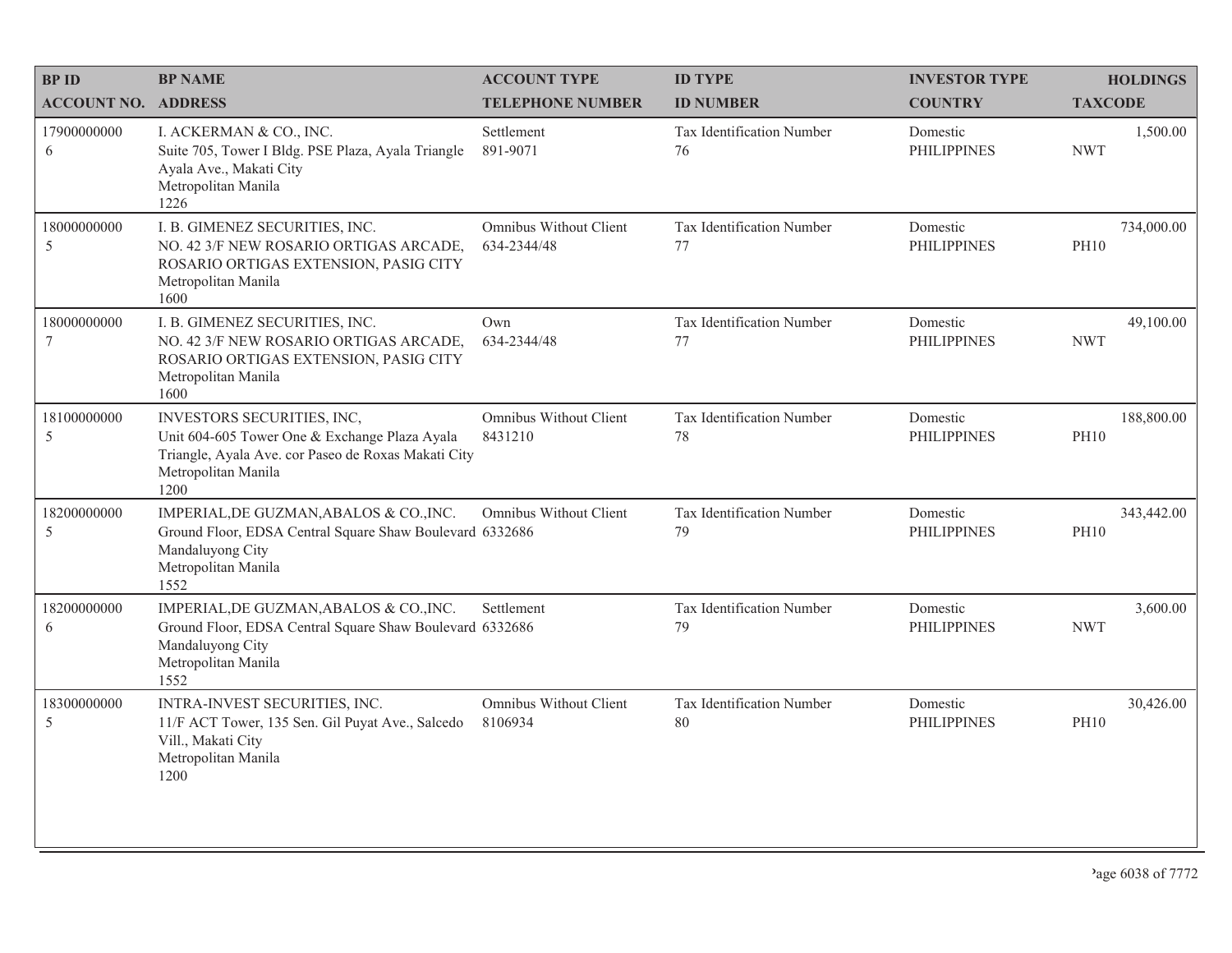| <b>BPID</b>                  | <b>BP NAME</b>                                                                                                                                     | <b>ACCOUNT TYPE</b>                | <b>ID TYPE</b>                  | <b>INVESTOR TYPE</b>           | <b>HOLDINGS</b>          |
|------------------------------|----------------------------------------------------------------------------------------------------------------------------------------------------|------------------------------------|---------------------------------|--------------------------------|--------------------------|
| <b>ACCOUNT NO. ADDRESS</b>   |                                                                                                                                                    | <b>TELEPHONE NUMBER</b>            | <b>ID NUMBER</b>                | <b>COUNTRY</b>                 | <b>TAXCODE</b>           |
| 18700000000<br>5             | ASIAN CAPITAL EQUITIES, INC.<br>6/F Tower 1 & Exchange Plaza Ayala Ave., cor Paseo 8485126<br>de Roxas, Makati City<br>Metropolitan Manila<br>1226 | Omnibus Without Client             | Tax Identification Number<br>84 | Domestic<br><b>PHILIPPINES</b> | 200.00<br><b>PH10</b>    |
| 18800000000<br>5             | J.M. BARCELON & CO., INC.<br>#5 PENNSYLVANNIA STREET, BRGY. MARIAN/ 661-8396<br>NEW MANILA, QUEZON CITY<br>Metropolitan Manila<br>1100             | Omnibus Without Client             | Tax Identification Number<br>85 | Domestic<br><b>PHILIPPINES</b> | 28,500.00<br><b>PH10</b> |
| 19200000000<br>5             | STRATEGIC EQUITIES CORP.<br>Unit 610-611 PSE Plaza, Tower I, Ayala Triangle,<br>Ayala Ave., Makati City<br>Metropolitan Manila<br>1226             | Omnibus Without Client<br>759-4055 | Tax Identification Number<br>89 | Domestic<br><b>PHILIPPINES</b> | 5,000.00<br><b>PH10</b>  |
| 19200000000<br>6             | STRATEGIC EQUITIES CORP.<br>Unit 610-611 PSE Plaza, Tower I, Ayala Triangle,<br>Ayala Ave., Makati City<br>Metropolitan Manila<br>1226             | Settlement<br>759-4055             | Tax Identification Number<br>89 | Domestic<br><b>PHILIPPINES</b> | 20,000.00<br><b>NWT</b>  |
| 19200000000<br>14            | STRATEGIC EQUITIES CORP.<br>Unit 610-611 PSE Plaza, Tower I, Ayala Triangle,<br>Ayala Ave., Makati City<br>Metropolitan Manila<br>1226             | Settlement<br>759-4055             | Tax Identification Number<br>89 | Domestic<br><b>PHILIPPINES</b> | 5,000.00<br><b>PH10</b>  |
| 19300000000<br>$\mathfrak s$ | LARRGO SECURITIES CO., INC.<br>Rm. 202 2/F Rufino Building, Ayala Avenue, Makati 8101353<br>City<br>Metropolitan Manila<br>1226                    | Omnibus Without Client             | Tax Identification Number<br>90 | Domestic<br><b>PHILIPPINES</b> | 1,400.00<br><b>PH10</b>  |
| 19700000000<br>5             | LOPEZ, LOCSIN, LEDESMA & CO., INC.<br>405 URBAN BUILDING, SEN. GIL. PUYAT AVEN 8127482<br><b>MAKATI CITY</b><br>Metropolitan Manila<br>1226        | Omnibus Without Client             | Tax Identification Number<br>94 | Domestic<br><b>PHILIPPINES</b> | 3,188.00<br><b>PH10</b>  |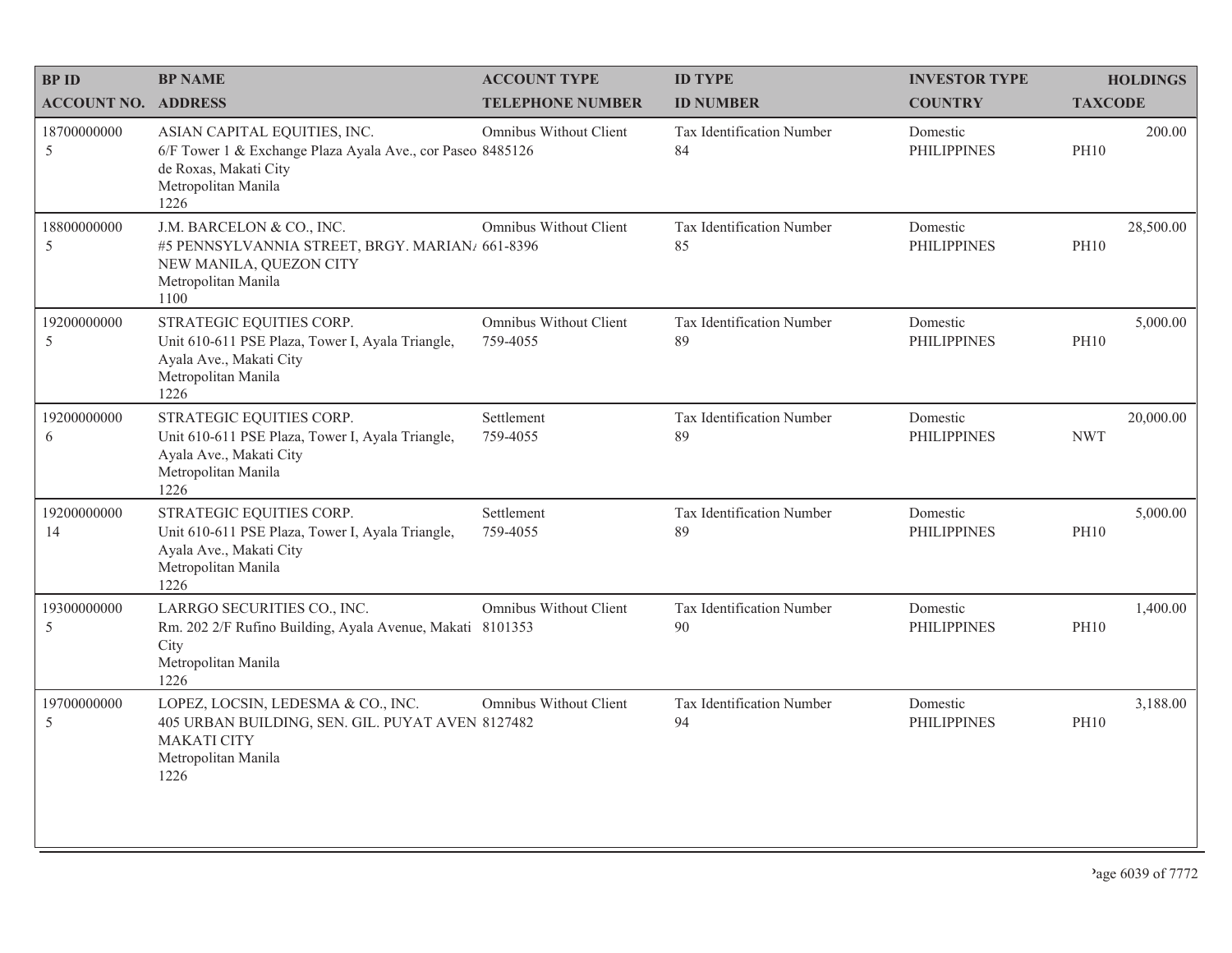| <b>BPID</b>                 | <b>BP NAME</b>                                                                                                                                       | <b>ACCOUNT TYPE</b>                   | <b>ID TYPE</b>                   | <b>INVESTOR TYPE</b>           | <b>HOLDINGS</b>             |
|-----------------------------|------------------------------------------------------------------------------------------------------------------------------------------------------|---------------------------------------|----------------------------------|--------------------------------|-----------------------------|
| <b>ACCOUNT NO. ADDRESS</b>  |                                                                                                                                                      | <b>TELEPHONE NUMBER</b>               | <b>ID NUMBER</b>                 | <b>COUNTRY</b>                 | <b>TAXCODE</b>              |
| 19700000000<br>6            | LOPEZ, LOCSIN, LEDESMA & CO., INC.<br>405 URBAN BUILDING, SEN. GIL. PUYAT AVEN 8127482<br><b>MAKATI CITY</b><br>Metropolitan Manila<br>1226          | Settlement                            | Tax Identification Number<br>94  | Domestic<br><b>PHILIPPINES</b> | 22,572.00<br><b>NWT</b>     |
| 19800000000<br>5            | LUCKY SECURITIES, INC.<br>Unit 1402-B PSE Center Exchange Road, Ortigas<br>Center Pasig City<br>Metropolitan Manila<br>1600                          | Omnibus Without Client<br>6346747/60  | Tax Identification Number<br>95  | Domestic<br><b>PHILIPPINES</b> | 315,300.00<br><b>NWT</b>    |
| 19900000000<br>5            | LUYS SECURITIES COMPANY, INC.<br>28/F LKG Tower 6801 Ayala Ave. Makati City<br>Metropolitan Manila<br>1200                                           | Omnibus Without Client<br>5231040     | Tax Identification Number<br>96  | Domestic<br><b>PHILIPPINES</b> | 64,839.00<br><b>PH10</b>    |
| 20000000000<br>$\sqrt{5}$   | MANDARIN SECURITIES CORPORATION<br>28/F LKG Tower 6801 Ayala Ave. Makati City<br>Metropolitan Manila<br>1200                                         | Omnibus Without Client<br>523-8311/16 | Tax Identification Number<br>97  | Domestic<br><b>PHILIPPINES</b> | 41,136.00<br><b>PH10</b>    |
| 20300000000<br>$\mathbf{1}$ | COL Financial Group, Inc.<br>2401-B EAST TOWER, PSE CENTRE EXCHANGE 635-5735<br>ROAD, ORTIGAS CENTER PASIG CITY<br>Metropolitan Manila<br>1605       | Omnibus Without Client                | Tax Identification Number<br>100 | Foreign<br><b>PHILIPPINES</b>  | 68,050.00<br>FMX1           |
| 20300000000<br>5            | COL Financial Group, Inc.<br>2401-B EAST TOWER, PSE CENTRE EXCHANGE 635-5735<br>ROAD, ORTIGAS CENTER PASIG CITY<br>Metropolitan Manila<br>1605       | Omnibus Without Client                | Tax Identification Number<br>100 | Domestic<br><b>PHILIPPINES</b> | 4,151,987.00<br><b>PH10</b> |
| 20400000000<br>14           | DA MARKET SECURITIES, INC.<br>Unit 2402-B West Tower, PSE Center Exchange Roac 637-42-42<br>Ortigas Center Pasig City<br>Metropolitan Manila<br>1600 | Settlement                            | Tax Identification Number<br>101 | Domestic<br><b>PHILIPPINES</b> | 16,129.00<br><b>PH10</b>    |
|                             |                                                                                                                                                      |                                       |                                  |                                |                             |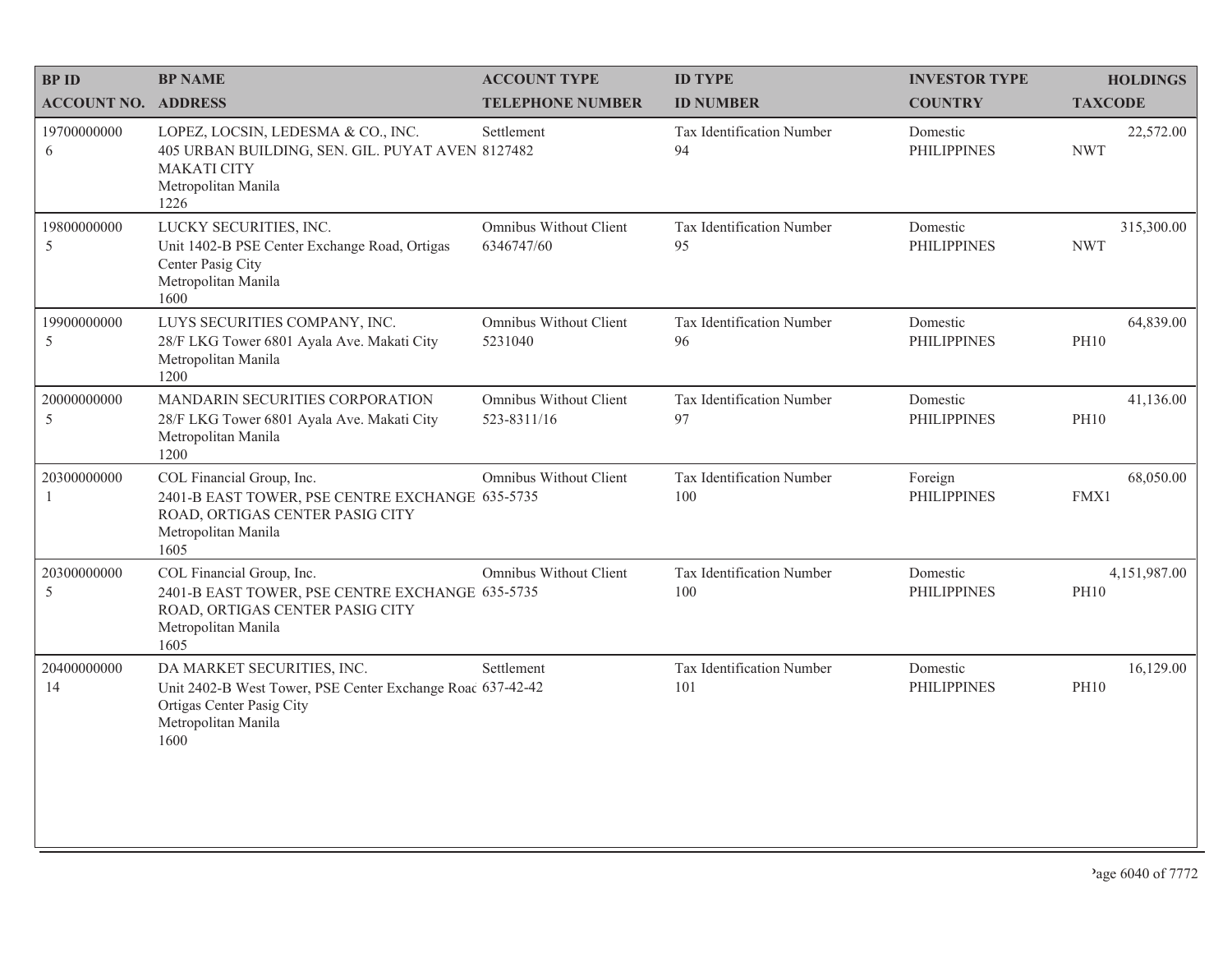| <b>BPID</b>                   | <b>BP NAME</b>                                                                                                                              | <b>ACCOUNT TYPE</b>                | <b>ID TYPE</b>                   | <b>INVESTOR TYPE</b>           | <b>HOLDINGS</b>          |
|-------------------------------|---------------------------------------------------------------------------------------------------------------------------------------------|------------------------------------|----------------------------------|--------------------------------|--------------------------|
| <b>ACCOUNT NO. ADDRESS</b>    |                                                                                                                                             | <b>TELEPHONE NUMBER</b>            | <b>ID NUMBER</b>                 | <b>COUNTRY</b>                 | <b>TAXCODE</b>           |
| 20500000000<br>5              | MERCANTILE SECURITIES CORP.<br>3RD FLOOR GOODWILL BUILDING<br>393 SE. GIL PUYAT AVENUE<br><b>MAKATI CITY</b><br>Metropolitan Manila<br>1226 | Omnibus Without Client<br>898-2984 | Tax Identification Number<br>102 | Domestic<br><b>PHILIPPINES</b> | 6,525.00<br><b>PH10</b>  |
| 20600000000<br>$\overline{5}$ | MERIDIAN SECURITIES, INC.<br>Suite 2702B&C Tektite Tower I Ortigas Centre, Pasig 634-6931/36<br>City<br>Metropolitan Manila<br>1600         | Omnibus Without Client             | Tax Identification Number<br>103 | Domestic<br><b>PHILIPPINES</b> | 7,000.00<br><b>PH10</b>  |
| 20800000000<br>5              | MDR SECURITIES, INC.<br>Unit 1806, 8/F Medical Plaza Ortigas Bldg., Pasig Cit 891-9225<br>Metropolitan Manila<br>1226                       | Omnibus Without Client             | Tax Identification Number<br>105 | Domestic<br><b>PHILIPPINES</b> | 62,200.00<br><b>PH10</b> |
| 20900000000<br>$\overline{4}$ | DEUTSCHE REGIS PARTNERS, INC.<br>23/F Tower I, Ayala Triangle, Makati City<br>Metropolitan Manila<br>1226                                   | Settlement<br>894-6620             | Tax Identification Number<br>106 | Foreign<br><b>PHILIPPINES</b>  | 14,512.00<br><b>RA02</b> |
| 20900000000<br>14             | DEUTSCHE REGIS PARTNERS, INC.<br>23/F Tower I, Ayala Triangle, Makati City<br>Metropolitan Manila<br>1226                                   | Settlement<br>894-6620             | Tax Identification Number<br>106 | Domestic<br><b>PHILIPPINES</b> | 37,000.00<br><b>PH10</b> |
| 20900000001<br>-1             | DEUTSCHE REGIS PARTNERS, INC.<br>23/F Tower I, Ayala Triangle, Makati City<br>Metropolitan Manila<br>1226                                   | Client<br>894-6620                 | Tax Identification Number<br>381 | Domestic<br><b>PHILIPPINES</b> | 7,900.00<br><b>NWT</b>   |
| 21000000000<br>5              | MOUNT PEAK SECURITIES, INC.<br>#748 C.K. Bldg., Juan Luna St., Binondo, Manila<br>Metropolitan Manila<br>1006                               | Omnibus Without Client<br>241-8043 | Tax Identification Number<br>107 | Domestic<br><b>PHILIPPINES</b> | 87,850.00<br><b>PH10</b> |
| 21100000000<br>$\overline{5}$ | NEW WORLD SECURITIES CO., INC.<br>Rm. 202 Fil-Am Resources Bldg. 231 Juan Luna St.<br>Binondo, Manila<br>Metropolitan Manila<br>1006        | Omnibus Without Client<br>2421767  | Tax Identification Number<br>108 | Domestic<br><b>PHILIPPINES</b> | 19,050.00<br><b>PH10</b> |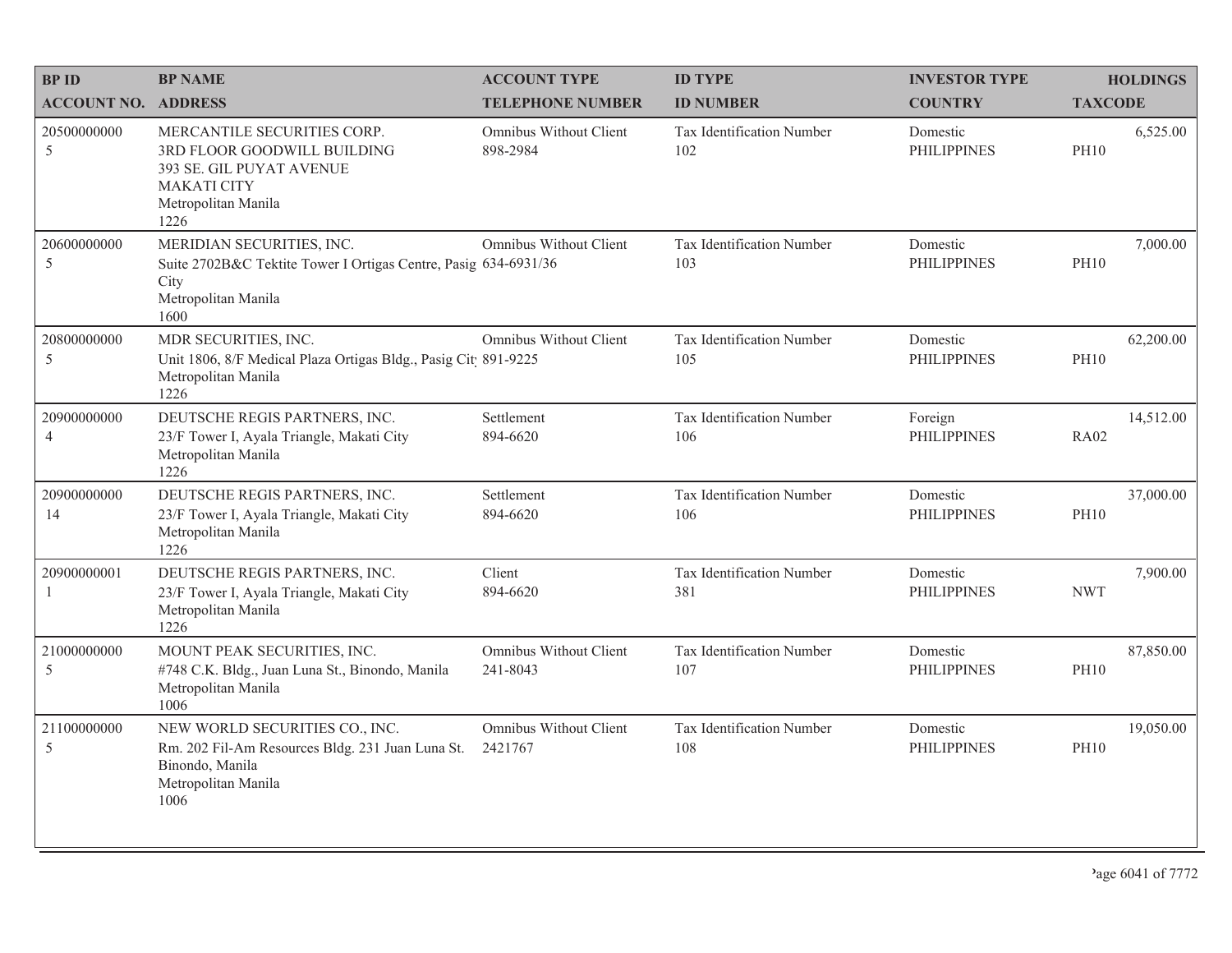| <b>BPID</b>                    | <b>BP NAME</b>                                                                                                                                                              | <b>ACCOUNT TYPE</b>                   | <b>ID TYPE</b>                   | <b>INVESTOR TYPE</b>           | <b>HOLDINGS</b>             |
|--------------------------------|-----------------------------------------------------------------------------------------------------------------------------------------------------------------------------|---------------------------------------|----------------------------------|--------------------------------|-----------------------------|
| <b>ACCOUNT NO. ADDRESS</b>     |                                                                                                                                                                             | <b>TELEPHONE NUMBER</b>               | <b>ID NUMBER</b>                 | <b>COUNTRY</b>                 | <b>TAXCODE</b>              |
| 21100000000<br>$7\phantom{.0}$ | NEW WORLD SECURITIES CO., INC.<br>Rm. 202 Fil-Am Resources Bldg. 231 Juan Luna St.<br>Binondo, Manila<br>Metropolitan Manila<br>1006                                        | Own<br>2421767                        | Tax Identification Number<br>108 | Domestic<br><b>PHILIPPINES</b> | 9,900.00<br><b>NWT</b>      |
| 21300000000<br>5               | NIEVES SECURITIES, INC.<br>UNIT 106, G/F TYTANA PLAZA V. TYTANA COR 4777888<br>INSULAR STS. PLAZA LORENZO RUIZ, BINONE<br><b>MANILA CITY</b><br>Metropolitan Manila<br>1006 | Omnibus Without Client                | Tax Identification Number<br>110 | Domestic<br><b>PHILIPPINES</b> | 32,400.00<br><b>PH10</b>    |
| 21500000000<br>$\mathfrak s$   | OPTIMUM SECURITIES CORPORATION<br>No. 11 E. O. Bldg., United St. cor. 2nd St. Bo.<br>Kapitolyo, Pasig City<br>Metropolitan Manila<br>1650                                   | Omnibus Without Client<br>631-7831/36 | Tax Identification Number<br>112 | Domestic<br><b>PHILIPPINES</b> | 67,920.00<br><b>PH10</b>    |
| 21700000000<br>5               | RCBC SECURITIES, INC.<br>Unit 1008 Tower I & Exchange Plaza Ayala Avenue, 8485183<br>Makati City<br>Metropolitan Manila<br>1200                                             | Omnibus Without Client                | Tax Identification Number<br>113 | Domestic<br><b>PHILIPPINES</b> | 351,919.00<br><b>PH10</b>   |
| 21700000000<br>28              | RCBC SECURITIES, INC.<br>Unit 1008 Tower I & Exchange Plaza Ayala Avenue,<br>Makati City<br>Metropolitan Manila<br>1200                                                     | Settlement<br>8485183                 | Tax Identification Number<br>113 | Foreign<br><b>PHILIPPINES</b>  | 200.00<br>JA03              |
| 21800000000<br>5               | PAN ASIA SECURITIES CORP.<br>910 Tower One & Exchange Plaza Ayala Avenue,<br>Makati City<br>Metropolitan Manila<br>1200                                                     | Omnibus Without Client<br>8919173     | Tax Identification Number<br>114 | Domestic<br><b>PHILIPPINES</b> | 11,750.00<br><b>PH10</b>    |
| 21900000000<br>5               | PAPA SECURITIES CORPORATION<br>6/F, S & L Building Dela Rosa cor. Esteban Sts.<br>Legaspi Village, Makati City<br>Metropolitan Manila<br>1200                               | Omnibus Without Client<br>817-8433    | Tax Identification Number<br>115 | Domestic<br><b>PHILIPPINES</b> | 1,183,801.00<br><b>PH10</b> |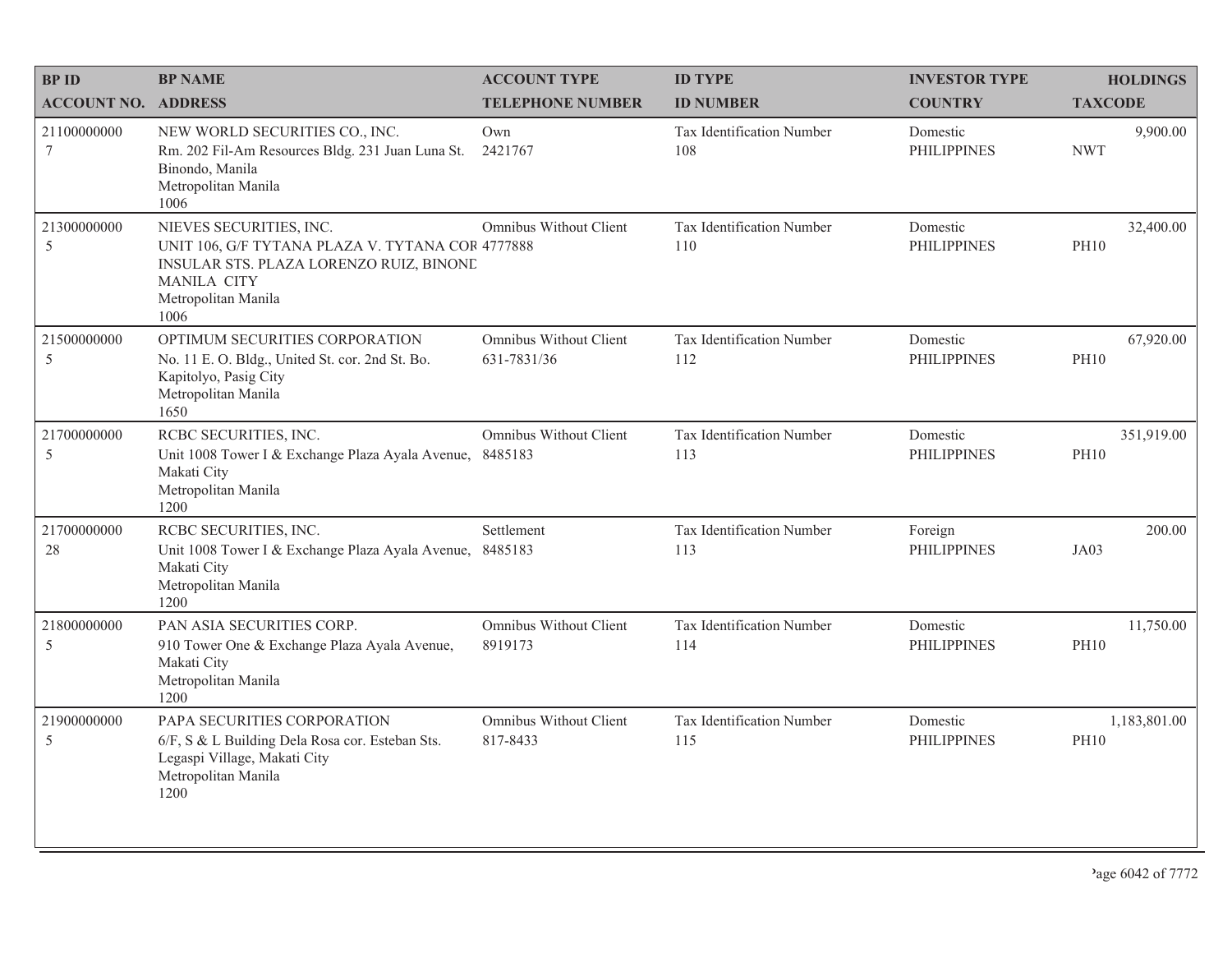| <b>BP NAME</b>                                                                                                                                      | <b>ACCOUNT TYPE</b>           | <b>ID TYPE</b>                       | <b>INVESTOR TYPE</b>           | <b>HOLDINGS</b>               |
|-----------------------------------------------------------------------------------------------------------------------------------------------------|-------------------------------|--------------------------------------|--------------------------------|-------------------------------|
| <b>ACCOUNT NO. ADDRESS</b>                                                                                                                          | <b>TELEPHONE NUMBER</b>       | <b>ID NUMBER</b>                     | <b>COUNTRY</b>                 | <b>TAXCODE</b>                |
| PAPA SECURITIES CORPORATION<br>6/F, S & L Building Dela Rosa cor. Esteban Sts.<br>Legaspi Village, Makati City<br>Metropolitan Manila<br>1200       | Settlement<br>817-8433        | Tax Identification Number<br>115     | Domestic<br><b>PHILIPPINES</b> | 30,800.00<br><b>NWT</b>       |
| MAYBANK ATR KIM ENG SECURITIES, INC.<br>17/F Tower One & Exchange Plaza, Ayala Triangle,<br>Ayala Avenue Makati City<br>Metropolitan Manila<br>1226 | Settlement<br>849-8855        | Tax Identification Number<br>116     | Foreign<br><b>PHILIPPINES</b>  | 4,498,610.00<br>FMX1          |
| MAYBANK ATR KIM ENG SECURITIES, INC.<br>17/F Tower One & Exchange Plaza, Ayala Triangle,<br>Ayala Avenue Makati City<br>Metropolitan Manila<br>1226 | Settlement<br>849-8855        | Tax Identification Number<br>116     | Domestic<br><b>PHILIPPINES</b> | 1,454,592.00<br><b>NWT</b>    |
| MAYBANK ATR KIM ENG SECURITIES, INC.<br>17/F Tower One & Exchange Plaza, Ayala Triangle,<br>Ayala Avenue Makati City<br>Metropolitan Manila<br>1226 | Settlement<br>849-8855        | Tax Identification Number<br>116     | Domestic<br><b>PHILIPPINES</b> | 112,031,833.00<br><b>PH10</b> |
| MAYBANK ATR KIM ENG SECURITIES, INC.<br>17/F Tower One & Exchange Plaza, Ayala Triangle,<br>Ayala Avenue Makati City<br>Metropolitan Manila<br>1226 | Settlement<br>849-8855        | Tax Identification Number<br>116     | Foreign<br><b>PHILIPPINES</b>  | 15,000.00<br><b>RA10</b>      |
| ATR KIMENG CAPITAL PARTNERS, INC. AS                                                                                                                | Client                        | Tax Identification Number            | Domestic                       | 5,108,764.00                  |
| IMA. 10-IM-08<br>17/F TOWER ONE & EXCHANGE PLAZA, AYAL<br>AVENUE, MAKATI CITY<br>Metropolitan Manila<br>1226                                        | 848-1381                      | 000-166-719                          | <b>PHILIPPINES</b>             | <b>NWT</b>                    |
| ATR KIMENG SEC. INC.<br>17/F Tower One & Exchange Plaza, Ayala Triangle,<br>Ayala Avenue Makati City<br>Metropolitan Manila                         | Client<br>849-8855            | Tax Identification Number<br>116 XXX | Foreign<br><b>PHILIPPINES</b>  | 201,500.00<br><b>FTXN</b>     |
|                                                                                                                                                     | <b>INVESTMENT MANAGER FOR</b> |                                      |                                |                               |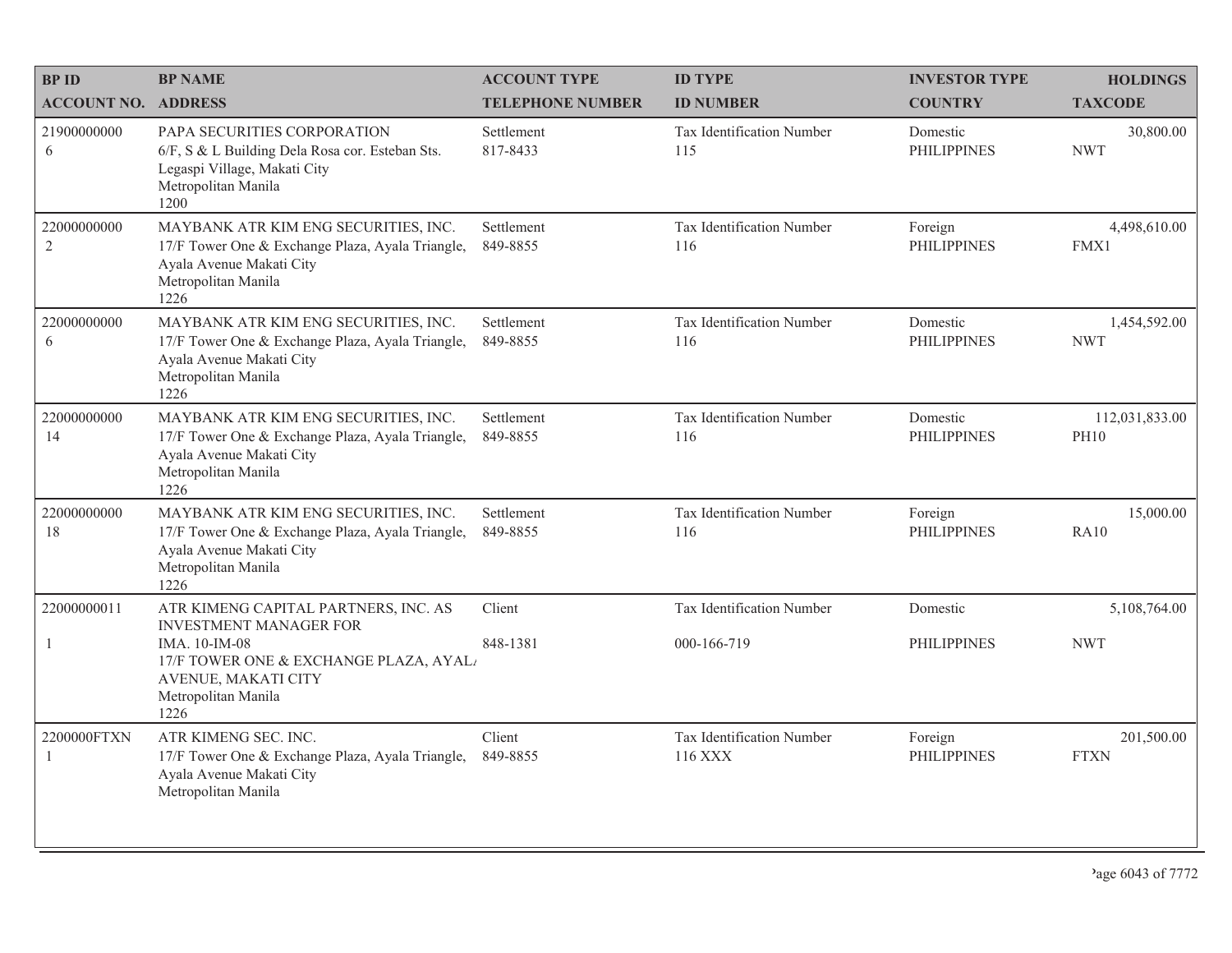| <b>BPID</b>                | <b>BP NAME</b>                                                                                                                                             | <b>ACCOUNT TYPE</b>                | <b>ID TYPE</b>                   | <b>INVESTOR TYPE</b>           | <b>HOLDINGS</b>           |
|----------------------------|------------------------------------------------------------------------------------------------------------------------------------------------------------|------------------------------------|----------------------------------|--------------------------------|---------------------------|
| <b>ACCOUNT NO. ADDRESS</b> |                                                                                                                                                            | <b>TELEPHONE NUMBER</b>            | <b>ID NUMBER</b>                 | <b>COUNTRY</b>                 | <b>TAXCODE</b>            |
| 22300000000<br>5           | PLATINUM SECURITIES, INC.<br>Unit 801, Antel Corporate Ctr., 121 Valero St., Salced 887-11-78<br>Village Makati City<br>Metropolitan Manila<br>1200        | Omnibus Without Client             | Tax Identification Number<br>119 | Domestic<br><b>PHILIPPINES</b> | 3,000.00<br><b>PH10</b>   |
| 22400000000<br>5           | PNB SECURITIES, INC.<br>3/F PNB Financial Center Roxas Blvd., Pasay City<br>Metropolitan Manila<br>1300                                                    | Omnibus Without Client<br>526-3466 | Tax Identification Number<br>120 | Domestic<br><b>PHILIPPINES</b> | 89,100.00<br><b>PH10</b>  |
| 22500000000<br>5           | PREMIUM SECURITIES, INC.<br>Unit 1415, Tower 1 & Exchange Plaza Ayala Avenue 848-5915/17<br>cor. Paseo de Roxas Makati City<br>Metropolitan Manila<br>1259 | Omnibus Without Client             | Tax Identification Number<br>121 | Domestic<br><b>PHILIPPINES</b> | 156,050.00<br><b>PH10</b> |
| 22500000000<br>16          | PREMIUM SECURITIES, INC.<br>Unit 1415, Tower 1 & Exchange Plaza Ayala Avenue 848-5915/17<br>cor. Paseo de Roxas Makati City<br>Metropolitan Manila<br>1259 | Settlement                         | Tax Identification Number<br>121 | Foreign<br><b>PHILIPPINES</b>  | 75,000.00<br><b>RA02</b>  |
| 22800000000<br>5           | PRYCE SECURITIES, INC.<br>15/F PRYCE CENTER BUILDING, 1179 CHINO R( 816-2426/27<br><b>AVENUE</b><br>BAGTIKAN, MAKATI CITY<br>Metropolitan Manila<br>1226   | Omnibus Without Client             | Tax Identification Number<br>124 | Domestic<br><b>PHILIPPINES</b> | 557.00<br><b>PH10</b>     |
| 23000000000                | <b>QUALITY INVESTMENTS &amp; SECURITIES</b><br><b>CORPORATION</b>                                                                                          | Omnibus Without Client             | Tax Identification Number        | Domestic                       | 1,969,935.00              |
| 5                          | Suite 1602 Tytana Plaza Oriente St, Binondo Manila 241-0547<br>Metropolitan Manila<br>1006                                                                 |                                    | 126                              | <b>PHILIPPINES</b>             | <b>PH10</b>               |
| 23000000000                | QUALITY INVESTMENTS & SECURITIES<br><b>CORPORATION</b>                                                                                                     | Settlement                         | Tax Identification Number        | Domestic                       | 3,350.00                  |
| 6                          | Suite 1602 Tytana Plaza Oriente St, Binondo Manila 241-0547<br>Metropolitan Manila<br>1006                                                                 |                                    | 126                              | <b>PHILIPPINES</b>             | <b>NWT</b>                |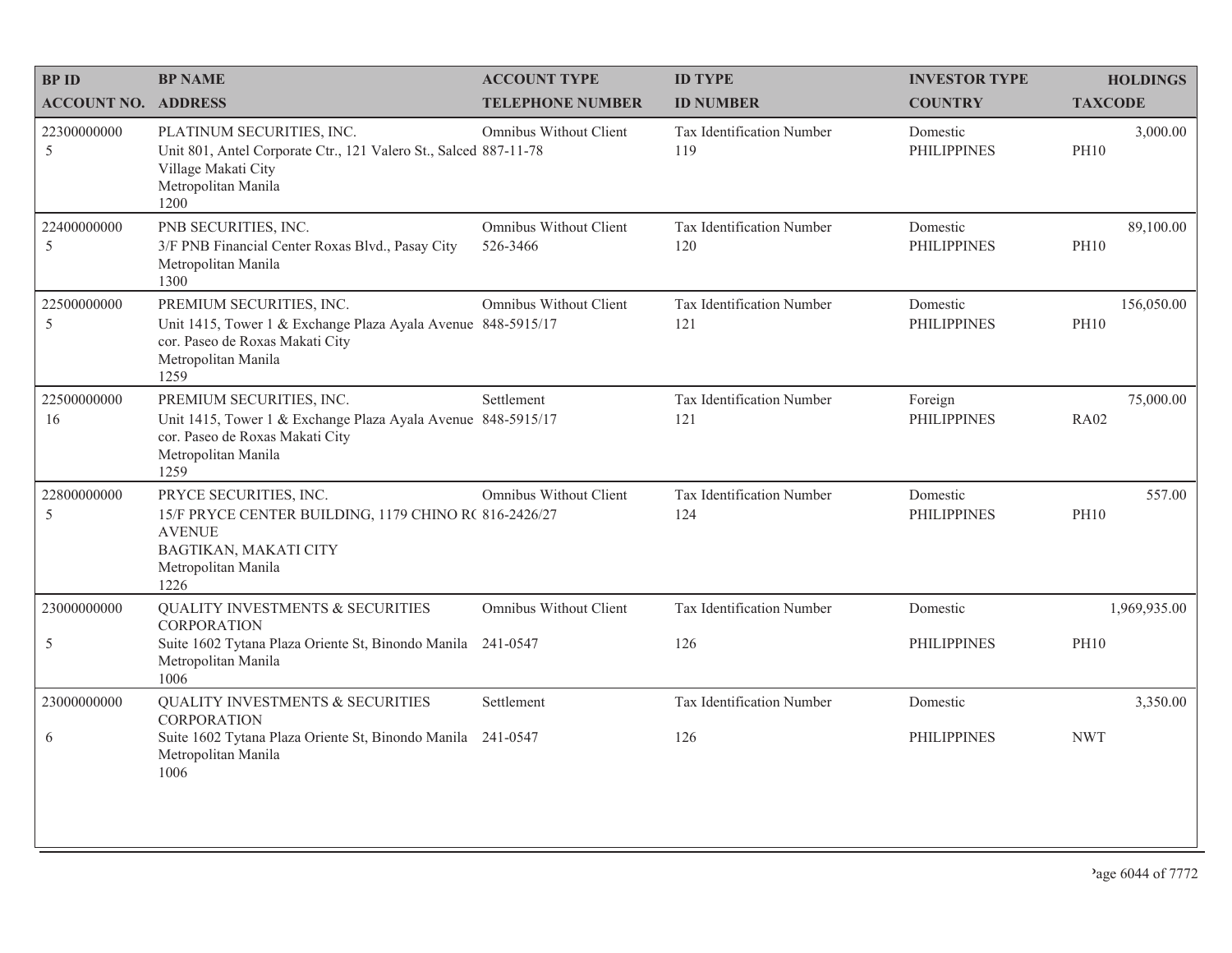| <b>BPID</b>                  | <b>BP NAME</b>                                                                                                                                          | <b>ACCOUNT TYPE</b>                      | <b>ID TYPE</b>                   | <b>INVESTOR TYPE</b>           | <b>HOLDINGS</b>           |
|------------------------------|---------------------------------------------------------------------------------------------------------------------------------------------------------|------------------------------------------|----------------------------------|--------------------------------|---------------------------|
| <b>ACCOUNT NO. ADDRESS</b>   |                                                                                                                                                         | <b>TELEPHONE NUMBER</b>                  | <b>ID NUMBER</b>                 | <b>COUNTRY</b>                 | <b>TAXCODE</b>            |
| 23000000000                  | <b>QUALITY INVESTMENTS &amp; SECURITIES</b><br><b>CORPORATION</b>                                                                                       | Own                                      | Tax Identification Number        | Domestic                       | 5,000.00                  |
| $7\phantom{.0}$              | Suite 1602 Tytana Plaza Oriente St, Binondo Manila<br>Metropolitan Manila<br>1006                                                                       | 241-0547                                 | 126                              | <b>PHILIPPINES</b>             | <b>NWT</b>                |
| 23000000000                  | QUALITY INVESTMENTS & SECURITIES<br><b>CORPORATION</b>                                                                                                  | Settlement                               | Tax Identification Number        | Foreign                        | 91,863.00                 |
| 18                           | Suite 1602 Tytana Plaza Oriente St, Binondo Manila<br>Metropolitan Manila<br>1006                                                                       | 241-0547                                 | 126                              | <b>PHILIPPINES</b>             | <b>RA10</b>               |
| 23000000000                  | <b>QUALITY INVESTMENTS &amp; SECURITIES</b><br><b>CORPORATION</b>                                                                                       | Settlement                               | Tax Identification Number        | Foreign                        | 1,400.00                  |
| $20\,$                       | Suite 1602 Tytana Plaza Oriente St, Binondo Manila 241-0547<br>Metropolitan Manila<br>1006                                                              |                                          | 126                              | <b>PHILIPPINES</b>             | <b>FTXN</b>               |
| 23100000000<br>5             | R & L INVESTMENTS, INC.<br>675 Lee St., Mandaluyong City                                                                                                | Omnibus Without Client<br>7247210/705207 | Tax Identification Number<br>127 | Domestic<br><b>PHILIPPINES</b> | 2,600.00<br><b>PH10</b>   |
|                              | Metropolitan Manila<br>1501                                                                                                                             |                                          |                                  |                                |                           |
| 23200000000<br>5             | ALAKOR SECURITIES CORPORATION<br>9/F Quad Alpha Centrum, 125 Pioneer St.<br>Mandaluyong City<br>Metropolitan Manila<br>1550                             | Omnibus Without Client<br>631-8041/42    | Tax Identification Number<br>128 | Domestic<br><b>PHILIPPINES</b> | 1,000.00<br><b>PH10</b>   |
| 23300000000<br>$\mathfrak s$ | R. COYIUTO SECURITIES, INC.<br>5/F Corinthian Plaza, Paseo de Roxas, Legaspi Village 811-3064<br>Makati City<br>Metropolitan Manila<br>$\Omega$         | Omnibus Without Client                   | Tax Identification Number<br>129 | Domestic<br><b>PHILIPPINES</b> | 629,800.00<br><b>PH10</b> |
| 23300000000<br>6             | R. COYIUTO SECURITIES, INC.<br>5/F Corinthian Plaza, Paseo de Roxas, Legaspi Village 811-3064<br>Makati City<br>Metropolitan Manila<br>$\boldsymbol{0}$ | Settlement                               | Tax Identification Number<br>129 | Domestic<br><b>PHILIPPINES</b> | 2,800.00<br><b>NWT</b>    |
|                              |                                                                                                                                                         |                                          |                                  |                                |                           |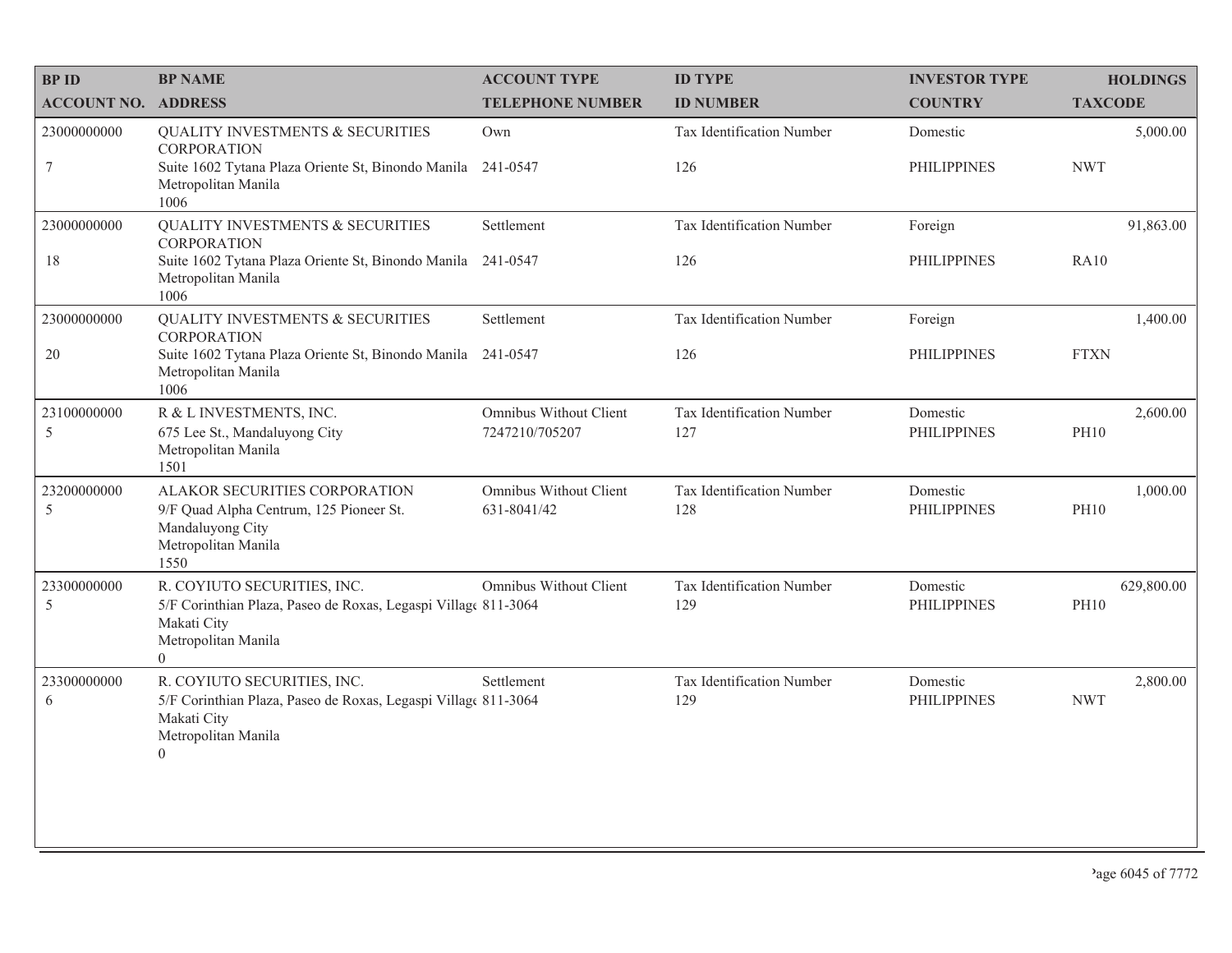| <b>BPID</b>                 | <b>BP NAME</b>                                                                                                                                                                             | <b>ACCOUNT TYPE</b>     | <b>ID TYPE</b>                              | <b>INVESTOR TYPE</b>           | <b>HOLDINGS</b>           |
|-----------------------------|--------------------------------------------------------------------------------------------------------------------------------------------------------------------------------------------|-------------------------|---------------------------------------------|--------------------------------|---------------------------|
| <b>ACCOUNT NO. ADDRESS</b>  |                                                                                                                                                                                            | <b>TELEPHONE NUMBER</b> | <b>ID NUMBER</b>                            | <b>COUNTRY</b>                 | <b>TAXCODE</b>            |
| 23300000000<br>$\tau$       | R. COYIUTO SECURITIES, INC.<br>5/F Corinthian Plaza, Paseo de Roxas, Legaspi Village 811-3064<br>Makati City<br>Metropolitan Manila<br>$\overline{0}$                                      | Own                     | Tax Identification Number<br>129            | Domestic<br><b>PHILIPPINES</b> | 1,200.00<br><b>NWT</b>    |
| 23500000000<br>5            | REGINA CAPITAL DEVELOPMENT CORPORATI Omnibus Without Client<br>Unit 806 Tower 1 & Exchange Plaza Ayala Triangle, 848-5482/84<br>Ayala Avenue Makati City<br>Metropolitan Manila<br>1226    |                         | Tax Identification Number<br>131            | Domestic<br><b>PHILIPPINES</b> | 464,162.00<br><b>PH10</b> |
| 23500000000<br>6            | REGINA CAPITAL DEVELOPMENT CORPORATI Settlement<br>Unit 806 Tower 1 & Exchange Plaza Ayala Triangle, 848-5482/84<br>Ayala Avenue Makati City<br>Metropolitan Manila<br>1226                |                         | Tax Identification Number<br>131            | Domestic<br><b>PHILIPPINES</b> | 7,550.00<br><b>NWT</b>    |
| 23600000000<br>$\sqrt{5}$   | R. NUBLA SECURITIES, INC.<br>Room 604, Fil-Am Resources Bldg., 231 Juan Luna S 242-1596<br>Binondo, Manila<br>Metropolitan Manila<br>1006                                                  | Omnibus Without Client  | Tax Identification Number<br>132            | Domestic<br><b>PHILIPPINES</b> | 490,757.00<br><b>PH10</b> |
| 23700000000<br>5            | AAA SOUTHEAST EQUITIES, INCORPORATED Omnibus Without Client<br>Ground Floor, Fortune Life Building #162 Legaspi St. 816-2918<br>Legaspi Village Makati City<br>Metropolitan Manila<br>1229 |                         | Tax Identification Number<br>133            | Domestic<br><b>PHILIPPINES</b> | 1,314.00<br><b>PH10</b>   |
| 23700000002<br>1            | FORTUNE GENERAL INSURANCE CORPORATIC Client<br>4TH/F CITYSTATE CENTRE, 709 SHAW<br><b>BOULEVARD, PASIG CITY</b><br>Metropolitan Manila<br>1600                                             | 706-3959                | Tax Identification Number<br>220.           | Domestic<br><b>PHILIPPINES</b> | 1,800.00<br><b>NWT</b>    |
| 23700000003<br>$\mathbf{1}$ | FORTUNE LIFE INSURANCE CO., INC.<br>162 LEGAZPI ST., LEGAZPI VILLAGE MAKATI 812-2702<br><b>CITY</b><br>Metropolitan Manila<br>1229                                                         | Client                  | Tax Identification Number<br>$220^{\wedge}$ | Domestic<br><b>PHILIPPINES</b> | 400.00<br><b>NWT</b>      |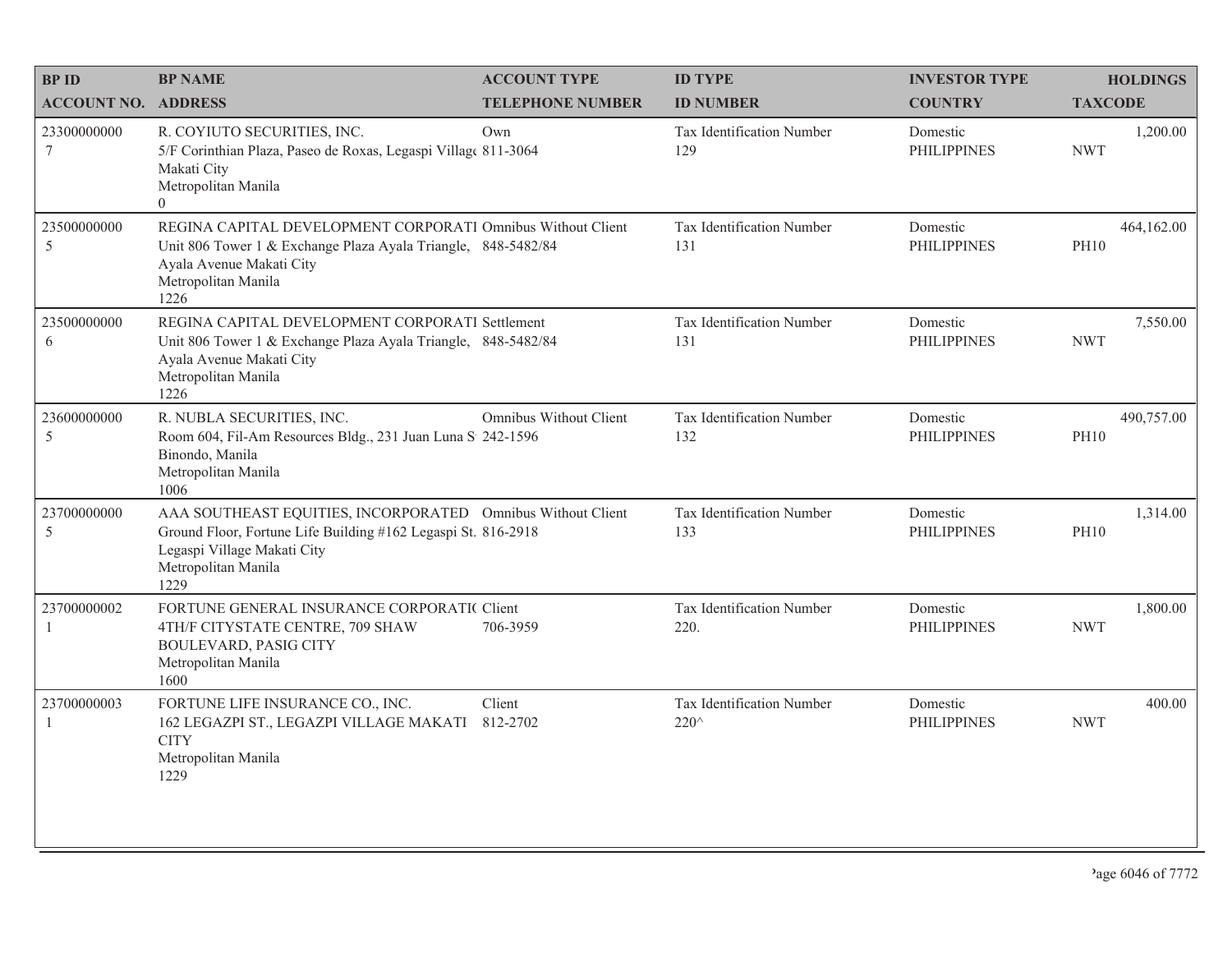| <b>BP NAME</b>                                                                                                                                    | <b>ACCOUNT TYPE</b>                     | <b>ID TYPE</b>                                    | <b>INVESTOR TYPE</b>           | <b>HOLDINGS</b>           |
|---------------------------------------------------------------------------------------------------------------------------------------------------|-----------------------------------------|---------------------------------------------------|--------------------------------|---------------------------|
|                                                                                                                                                   | <b>TELEPHONE NUMBER</b>                 | <b>ID NUMBER</b>                                  | <b>COUNTRY</b>                 | <b>TAXCODE</b>            |
| R. S. LIM & CO., INC.<br>1509 Galvani Street San Isidro, Makati City<br>Metropolitan Manila<br>1234                                               | Omnibus Without Client<br>8919670       | Tax Identification Number<br>134                  | Domestic<br><b>PHILIPPINES</b> | 825,665.00<br><b>PH10</b> |
| RTG & COMPANY, INC.<br>Unit 602 Tower 1 & Exchange Plaza Ayala Triangle,<br>Makati City<br>Metropolitan Manila<br>1200                            | Omnibus Without Client<br>8919482       | Tax Identification Number<br>135                  | Domestic<br><b>PHILIPPINES</b> | 23,100.00<br><b>PH10</b>  |
| S.J. ROXAS & CO., INC.<br>Unit 612 Tower One, & Exchange Plaza, Ayala<br>Triangle, Ayala Avenue, Makati City<br>Metropolitan Manila<br>$\theta$   | Omnibus Without Client<br>848-5065      | Tax Identification Number<br>136                  | Domestic<br><b>PHILIPPINES</b> | 12,354.00<br><b>PH10</b>  |
| S.J. ROXAS & CO., INC.<br>Makati City<br>Metropolitan Manila<br>$\theta$                                                                          | Client<br>8485065 TO 69                 | Tax Identification Number<br>546                  | Domestic<br><b>PHILIPPINES</b> | 1,455.00<br><b>NWT</b>    |
| SECURITIES SPECIALISTS, INC.<br>Unit 903 National Life Insurance Building,<br>6762 Ayala Avenue, Makati City<br>Metropolitan Manila<br>1000       | Omnibus Without Client<br>523-5595      | Tax Identification Number<br>138                  | Domestic<br><b>PHILIPPINES</b> | 30,050.00<br><b>PH10</b>  |
| FIDELITY SECURITIES, INC.<br>2103-B PSE Centre, Exchange Road, Ortigas, Pasig<br>City<br>Metropolitan Manila<br>1600                              | Omnibus Without Client<br>6345038       | Tax Identification Number<br>139                  | Domestic<br><b>PHILIPPINES</b> | 15,200.00<br><b>PH10</b>  |
| SUMMIT SECURITIES, INC.<br>Unit 2102 B/C PSE Center Tektite Tower East<br>Exchange Road, Ortigas Center Pasig City<br>Metropolitan Manila<br>1600 | Omnibus Without Client<br>6311032 to 37 | Tax Identification Number<br>141                  | Domestic<br><b>PHILIPPINES</b> | 8,450.00<br><b>PH10</b>   |
|                                                                                                                                                   | <b>ACCOUNT NO. ADDRESS</b>              | Unit 612 Tower One, Ayala Triangle, Ayala Avenue, |                                |                           |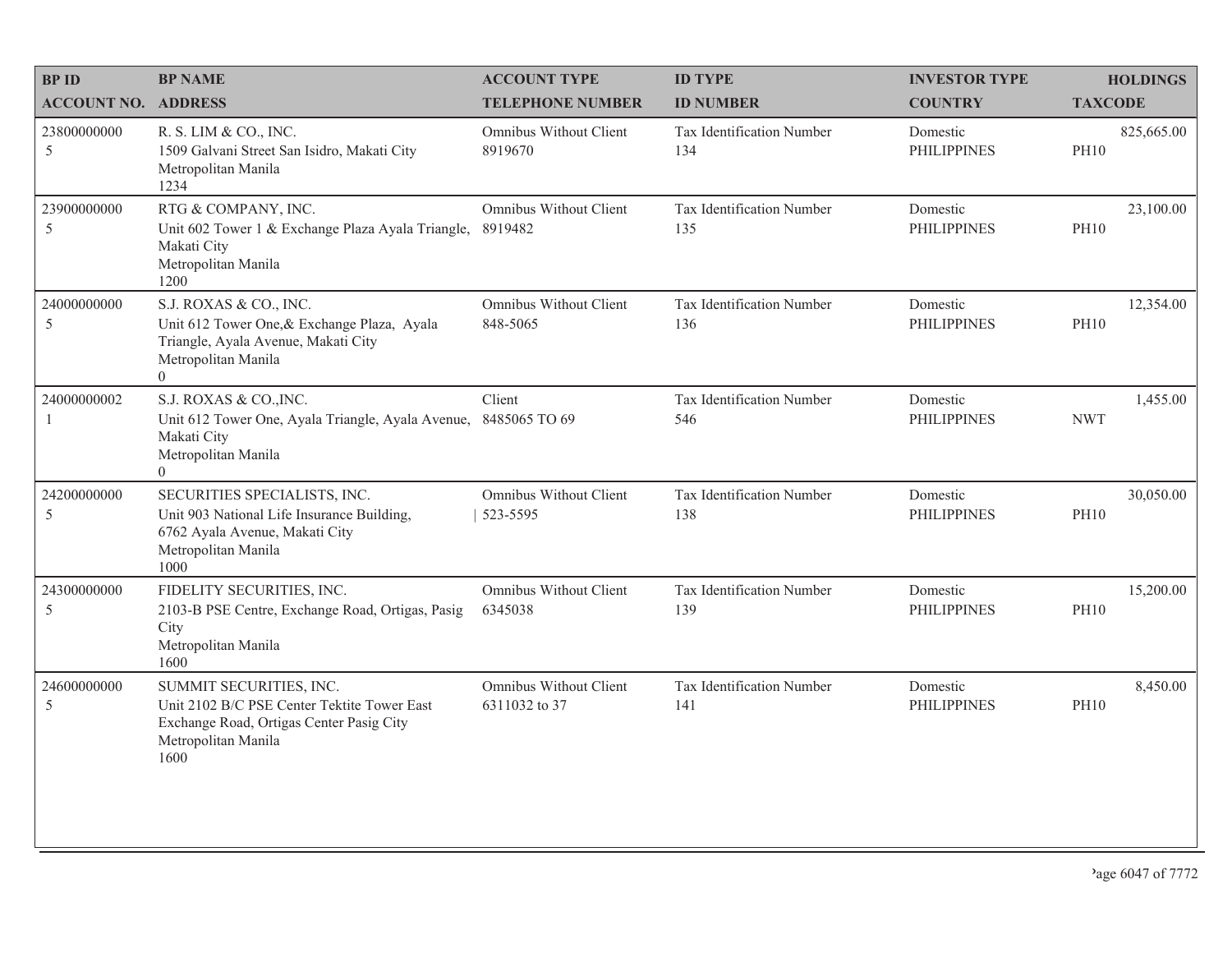| <b>BPID</b>                    | <b>BP NAME</b>                                                                                                                                                             | <b>ACCOUNT TYPE</b>               | <b>ID TYPE</b>                   | <b>INVESTOR TYPE</b>           | <b>HOLDINGS</b>             |
|--------------------------------|----------------------------------------------------------------------------------------------------------------------------------------------------------------------------|-----------------------------------|----------------------------------|--------------------------------|-----------------------------|
| <b>ACCOUNT NO. ADDRESS</b>     |                                                                                                                                                                            | <b>TELEPHONE NUMBER</b>           | <b>ID NUMBER</b>                 | <b>COUNTRY</b>                 | <b>TAXCODE</b>              |
| 24600000000<br>6               | SUMMIT SECURITIES, INC.<br>Unit 2102 B/C PSE Center Tektite Tower East<br>Exchange Road, Ortigas Center Pasig City<br>Metropolitan Manila<br>1600                          | Settlement<br>6311032 to 37       | Tax Identification Number<br>141 | Domestic<br><b>PHILIPPINES</b> | 46,000.00<br><b>NWT</b>     |
| 24700000000<br>5               | STANDARD SECURITIES CORPORATION<br>#34 Jefferson St., GHW, San Juan Metro Manila<br>Metropolitan Manila<br>0 <sub>0</sub>                                                  | Omnibus Without Client<br>8486149 | Tax Identification Number<br>142 | Domestic<br><b>PHILIPPINES</b> | 878,483.00<br><b>PH10</b>   |
| 24900000000<br>5               | SUPREME STOCKBROKERS, INC<br>UNIT G. GARDEN LEVEL, CORINTHIAN PLAZA 5764384<br>PASEO DE ROXAS AVENUE, LEGASPI VILLAGE<br><b>MAKATI CITY</b><br>Metropolitan Manila<br>1226 | <b>Omnibus Without Client</b>     | Tax Identification Number<br>144 | Domestic<br><b>PHILIPPINES</b> | 6,000.00<br><b>PH10</b>     |
| 25100000000<br>5               | TANSENGCO & CO., INC.<br>U-2308 World Trade Exchange Condominium 215 Jul 241-7155<br>Luna St., Binondo, Manila<br>Metropolitan Manila<br>1006                              | Omnibus Without Client            | Tax Identification Number<br>146 | Domestic<br><b>PHILIPPINES</b> | 268,294.00<br><b>PH10</b>   |
| 25200000000                    | THE FIRST RESOURCES MANAGEMENT &<br><b>SECURITIES CORP.</b>                                                                                                                | Omnibus Without Client            | Tax Identification Number        | Domestic                       | 181,300.00                  |
| 5                              | Rms. 801-802, PSE Tower 1 Ayala Ave., cor. Paseo d 8486311 to 18<br>Roxas, Ayala Triangle, Makati City<br>Metropolitan Manila<br>1200                                      |                                   | 147                              | PHILIPPINES                    | <b>PH10</b>                 |
| 25300000000<br>5               | TOWER SECURITIES, INC.<br>1802-C Tektite Tower I Exchange Road, Ortigas Cent 6354448<br>Pasig City<br>Metropolitan Manila<br>1600                                          | Omnibus Without Client            | Tax Identification Number<br>148 | Domestic<br><b>PHILIPPINES</b> | 1,226,631.00<br><b>PH10</b> |
| 25300000000<br>$7\phantom{.0}$ | TOWER SECURITIES, INC.<br>1802-C Tektite Tower I Exchange Road, Ortigas Cent 6354448<br>Pasig City<br>Metropolitan Manila<br>1600                                          | Own                               | Tax Identification Number<br>148 | Domestic<br><b>PHILIPPINES</b> | 1,500.00<br><b>NWT</b>      |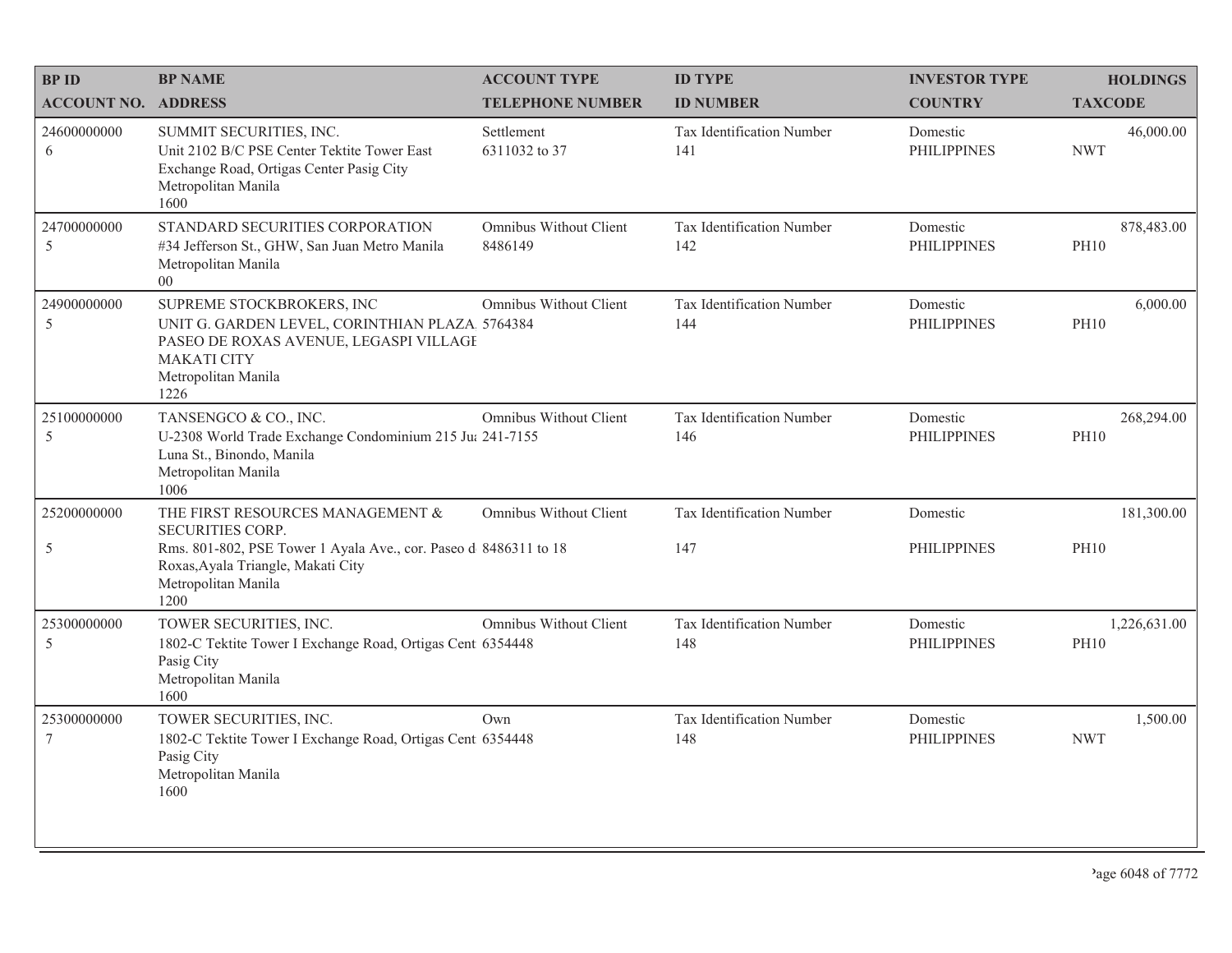| <b>BPID</b>                   | <b>BP NAME</b>                                                                                                                                                                                          | <b>ACCOUNT TYPE</b>                | <b>ID TYPE</b>                   | <b>INVESTOR TYPE</b>           | <b>HOLDINGS</b>           |
|-------------------------------|---------------------------------------------------------------------------------------------------------------------------------------------------------------------------------------------------------|------------------------------------|----------------------------------|--------------------------------|---------------------------|
| <b>ACCOUNT NO. ADDRESS</b>    |                                                                                                                                                                                                         | <b>TELEPHONE NUMBER</b>            | <b>ID NUMBER</b>                 | <b>COUNTRY</b>                 | <b>TAXCODE</b>            |
| 25400000000<br>5              | TRANS-ASIA SECURITIES, INC.<br>Rm. 601-S, State Centre 333 Juan Luna St., Binondo, 242-28-23<br>Manila<br>Metropolitan Manila<br>1006                                                                   | Omnibus Without Client             | Tax Identification Number<br>149 | Domestic<br><b>PHILIPPINES</b> | 3.00<br><b>PH10</b>       |
| 25600000000<br>5              | TRENDLINE SECURITIES CORPORATION<br>Rm. 503 Tytana Plaza Lorenzo Ruiz St., Binondo,<br>Manila<br>Metropolitan Manila<br>1006                                                                            | Omnibus Without Client<br>241-0387 | Tax Identification Number<br>151 | Domestic<br><b>PHILIPPINES</b> | 92,800.00<br><b>PH10</b>  |
| 25700000000<br>5              | TRI-STATE SECURITIES, INC.<br>Unit 1007, 10/F Ayala Triangle Tower I, Ayala<br>Avenue, Makati City<br>Metropolitan Manila<br>1226                                                                       | Omnibus Without Client<br>8485042  | Tax Identification Number<br>152 | Domestic<br><b>PHILIPPINES</b> | 12,429.00<br><b>PH10</b>  |
| 25900000000<br>5              | UCPB SECURITIES, INC.<br>Suite 1612, 16/F Ayala Tower I Exchange Plaza, Ayal 8485678<br>Ave. cor. Paseo de Roxas Makati City<br>Metropolitan Manila<br>1226                                             | <b>Omnibus Without Client</b>      | Tax Identification Number<br>154 | Domestic<br><b>PHILIPPINES</b> | 788,550.00<br><b>PH10</b> |
| 25900000000<br>6              | UCPB SECURITIES, INC.<br>Suite 1612, 16/F Ayala Tower I Exchange Plaza, Ayal 8485678<br>Ave. cor. Paseo de Roxas Makati City<br>Metropolitan Manila<br>1226                                             | Settlement                         | Tax Identification Number<br>154 | Domestic<br><b>PHILIPPINES</b> | 185,850.00<br><b>NWT</b>  |
| 26000000000<br>$\overline{2}$ | UOB KAY HIAN SECURITIES (PHILS.), INC.<br>UOB Kay Hian Securities (Phils.), Inc. Unit 404 LV<br>Locsin Bldg. 6752 Ayala Avenue, cor. Makati<br>Avenue, 1226, Makati City<br>Metropolitan Manila<br>1200 | Settlement<br>887-7973             | Tax Identification Number<br>155 | Foreign<br><b>PHILIPPINES</b>  | 259,000.00<br>FMX1        |
| 26100000003<br>$\overline{1}$ | E.SECURITIES, INC. ITF VARIOUS CLIENTS<br>11/F Exportbank Plaza Chino Roces cor Sen. Gil J.<br>Puyat Ave, Makati City<br>Metropolitan Manila<br>1251                                                    | Client<br>878-0775                 | Tax Identification Number<br>369 | Domestic<br><b>PHILIPPINES</b> | 1,400.00<br><b>NWT</b>    |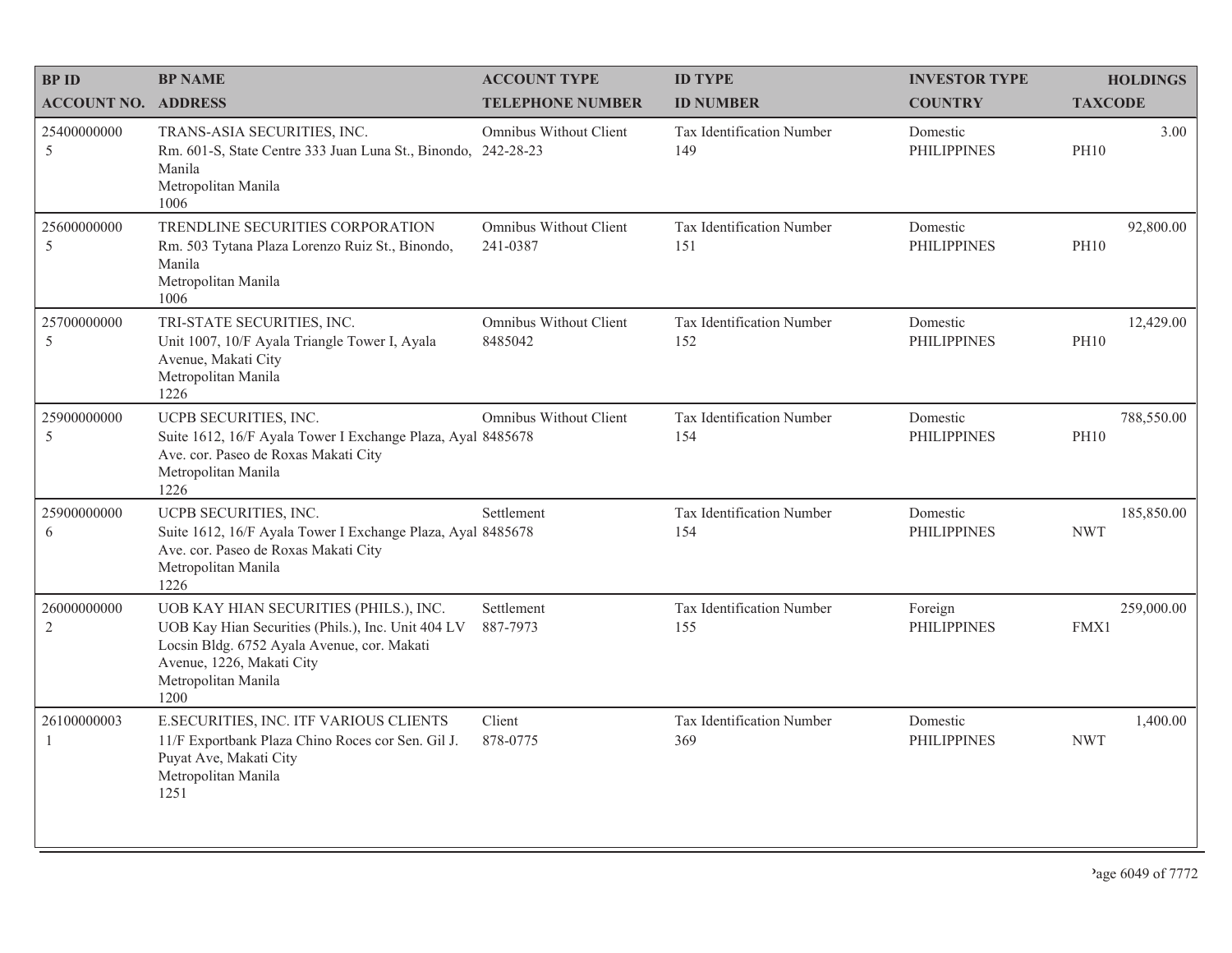| <b>BPID</b>                   | <b>BP NAME</b>                                                                                                                                                                               | <b>ACCOUNT TYPE</b>     | <b>ID TYPE</b>                   | <b>INVESTOR TYPE</b>           | <b>HOLDINGS</b>             |
|-------------------------------|----------------------------------------------------------------------------------------------------------------------------------------------------------------------------------------------|-------------------------|----------------------------------|--------------------------------|-----------------------------|
| <b>ACCOUNT NO. ADDRESS</b>    |                                                                                                                                                                                              | <b>TELEPHONE NUMBER</b> | <b>ID NUMBER</b>                 | <b>COUNTRY</b>                 | <b>TAXCODE</b>              |
| 26100000004<br>$\mathbf{1}$   | E.SECURITIES, INC. ITF VARIOUS CLIENTS<br>11/F Exportbank Plaza Chino Roces cor Sen. Gil J.<br>Puyat Ave, Makati City<br>Metropolitan Manila<br>1251                                         | Client                  | Tax Identification Number<br>560 | Domestic<br><b>PHILIPPINES</b> | 48,800.00<br><b>PH10</b>    |
| 26300000000<br>$\overline{2}$ | VENTURE SECURITIES, INC.<br>Unit 811 Tower One & Exchange Plaza Ayala Triangl 8486505<br>Ayala Ave. cor. Paseo de Roxas Makati City<br>Metropolitan Manila<br>1226                           | Settlement              | Tax Identification Number<br>158 | Foreign<br><b>PHILIPPINES</b>  | 500.00<br>FMX1              |
| 26300000000<br>6              | VENTURE SECURITIES, INC.<br>Unit 811 Tower One & Exchange Plaza Ayala Triangl 8486505<br>Ayala Ave. cor. Paseo de Roxas Makati City<br>Metropolitan Manila<br>1226                           | Settlement              | Tax Identification Number<br>158 | Domestic<br><b>PHILIPPINES</b> | 37,570.00<br><b>NWT</b>     |
| 26300000000<br>$8\,$          | VENTURE SECURITIES, INC.<br>Unit 811 Tower One & Exchange Plaza Ayala Triangl 8486505<br>Ayala Ave. cor. Paseo de Roxas Makati City<br>Metropolitan Manila<br>1226                           | Settlement              | Tax Identification Number<br>158 | Domestic<br><b>PHILIPPINES</b> | 500.00<br><b>NWT</b>        |
| 26700000000                   | FIRST METRO SECURITIES BROKERAGE CORP. Omnibus Without Client<br>Unit 1515, 15/F Ayala Tower One Ayala Triangle,<br>Ayala Ave. cor Paseo de Roxas Makati City<br>Metropolitan Manila<br>1226 | 759-4133/34             | Tax Identification Number<br>162 | Foreign<br><b>PHILIPPINES</b>  | 15,400.00<br>FMX1           |
| 26700000000<br>$\sqrt{2}$     | FIRST METRO SECURITIES BROKERAGE CORP. Settlement<br>Unit 1515, 15/F Ayala Tower One Ayala Triangle,<br>Ayala Ave. cor Paseo de Roxas Makati City<br>Metropolitan Manila<br>1226             | 759-4133/34             | Tax Identification Number<br>162 | Foreign<br><b>PHILIPPINES</b>  | 800.00<br>FMX1              |
| 26700000000<br>5              | FIRST METRO SECURITIES BROKERAGE CORP. Omnibus Without Client<br>Unit 1515, 15/F Ayala Tower One Ayala Triangle,<br>Ayala Ave. cor Paseo de Roxas Makati City<br>Metropolitan Manila<br>1226 | 759-4133/34             | Tax Identification Number<br>162 | Domestic<br><b>PHILIPPINES</b> | 1,301,279.00<br><b>PH10</b> |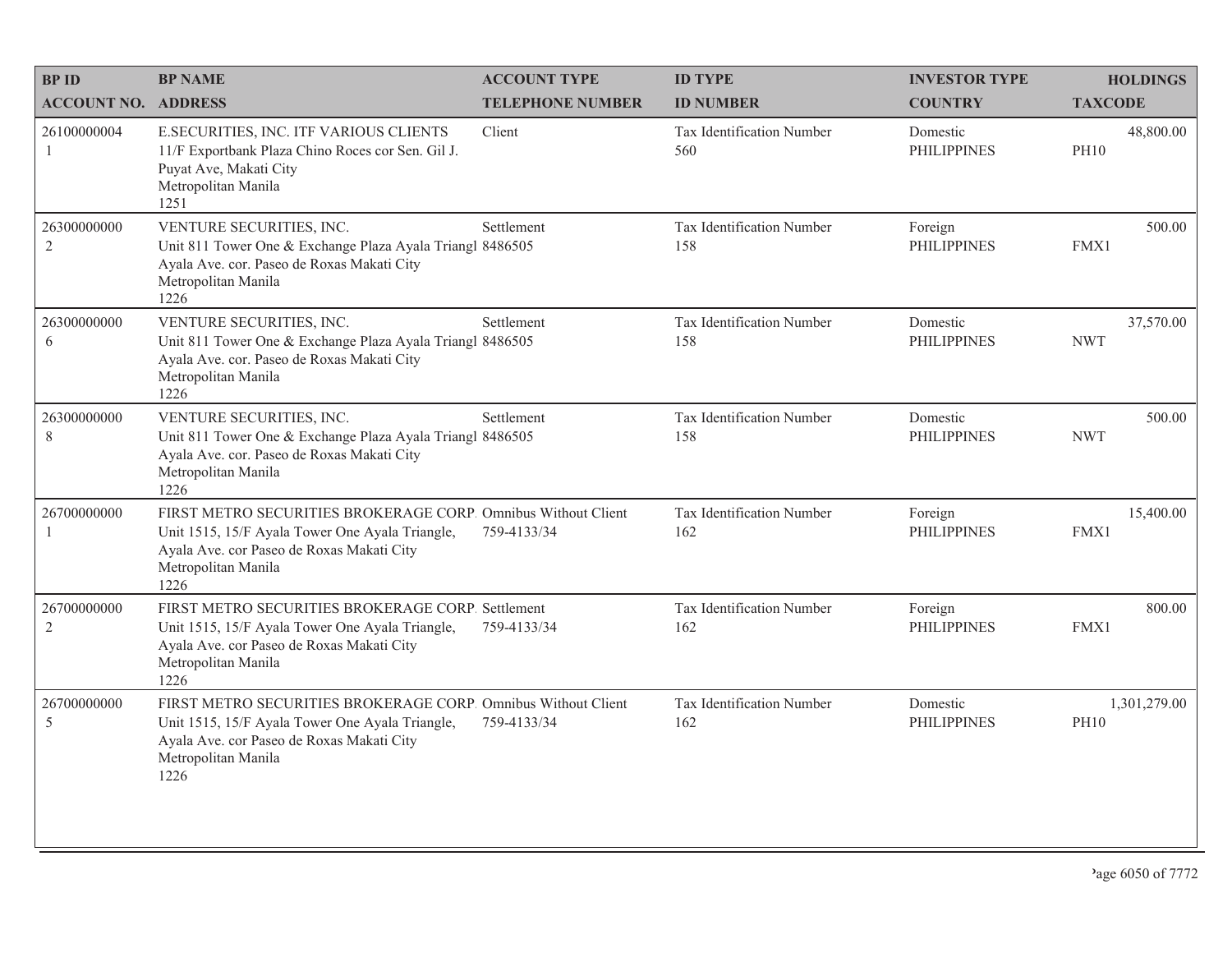| <b>BP ID</b>                   | <b>BP NAME</b>                                                                                                                                                                   | <b>ACCOUNT TYPE</b>                       | <b>ID TYPE</b>                   | <b>INVESTOR TYPE</b>           | <b>HOLDINGS</b>            |
|--------------------------------|----------------------------------------------------------------------------------------------------------------------------------------------------------------------------------|-------------------------------------------|----------------------------------|--------------------------------|----------------------------|
| <b>ACCOUNT NO. ADDRESS</b>     |                                                                                                                                                                                  | <b>TELEPHONE NUMBER</b>                   | <b>ID NUMBER</b>                 | <b>COUNTRY</b>                 | <b>TAXCODE</b>             |
| 26700000000<br>6               | FIRST METRO SECURITIES BROKERAGE CORP. Settlement<br>Unit 1515, 15/F Ayala Tower One Ayala Triangle,<br>Ayala Ave. cor Paseo de Roxas Makati City<br>Metropolitan Manila<br>1226 | 759-4133/34                               | Tax Identification Number<br>162 | Domestic<br><b>PHILIPPINES</b> | 156,709.00<br><b>NWT</b>   |
| 26900000000<br>5               | WEALTH SECURITIES, INC.<br>2103 PSE Centre, Exchange Road Ortigas Centre, Pas 634-5038<br>City<br>Metropolitan Manila<br>1600                                                    | Omnibus Without Client                    | Tax Identification Number<br>164 | Domestic<br><b>PHILIPPINES</b> | 708,537.00<br><b>PH10</b>  |
| 26900000000<br>$7\phantom{.0}$ | WEALTH SECURITIES, INC.<br>2103 PSE Centre, Exchange Road Ortigas Centre, Pas 634-5038<br>City<br>Metropolitan Manila<br>1600                                                    | Own                                       | Tax Identification Number<br>164 | Domestic<br><b>PHILIPPINES</b> | 762.00<br><b>NWT</b>       |
| 26900000002                    | WEALTH SECURITIES, INC.<br>2103 PSE Centre, Exchange Road Ortigas Centre, Pas 689-8080<br>City<br>Metropolitan Manila<br>1600                                                    | Client                                    | Tax Identification Number<br>320 | Domestic<br><b>PHILIPPINES</b> | 4,518,450.00<br><b>NWT</b> |
| 26900000003<br>-1              | WEALTH SECURITIES, INC.<br>2103 PSE Centre, Exchange Road Ortigas Centre, Pas 689-8080<br>City<br>Metropolitan Manila<br>1600                                                    | Client                                    | Tax Identification Number<br>321 | Domestic<br><b>PHILIPPINES</b> | 92,500.00<br><b>NWT</b>    |
| 27000000000<br>5               | WESTLINK GLOBAL EQUITIES, INC.<br>6/F Philippine Stock Exchange Plaza Ayala Avenue,<br>Makati City<br>Metropolitan Manila<br>1200                                                | <b>Omnibus Without Client</b><br>848-6231 | Tax Identification Number<br>165 | Domestic<br><b>PHILIPPINES</b> | 7,500.00<br><b>PH10</b>    |
| 27200000000<br>5               | BERNAD SECURITIES, INC.<br>3/F 1033 M.H. del Pilar St. Ermita, Manila<br>Metropolitan Manila<br>1000                                                                             | Omnibus Without Client<br>5245186         | Tax Identification Number<br>167 | Domestic<br><b>PHILIPPINES</b> | 617.00<br><b>PH10</b>      |
|                                |                                                                                                                                                                                  |                                           |                                  |                                |                            |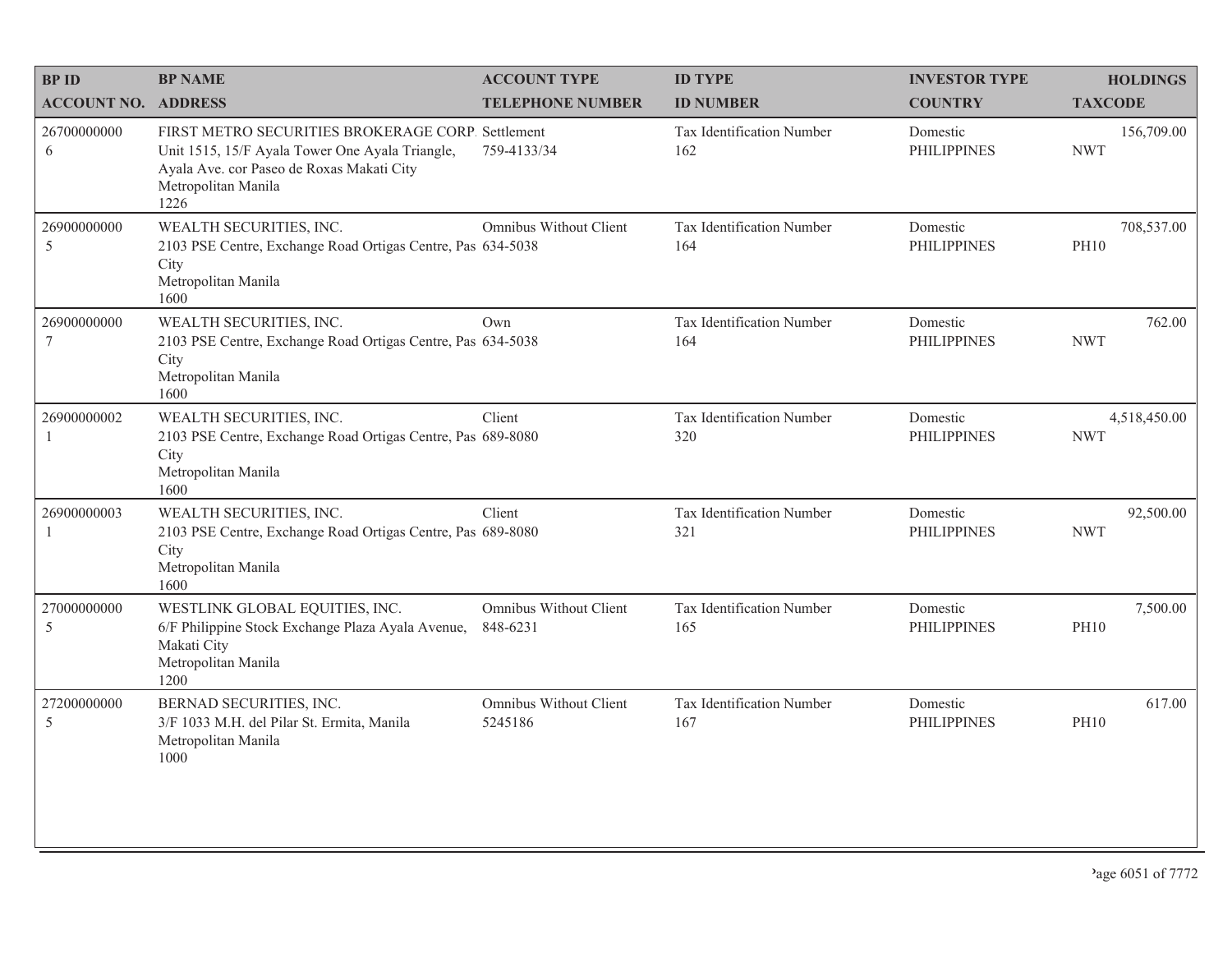| <b>BPID</b>                | <b>BP NAME</b>                                                                                                                                                 | <b>ACCOUNT TYPE</b>                        | <b>ID TYPE</b>                   | <b>INVESTOR TYPE</b>           | <b>HOLDINGS</b>             |
|----------------------------|----------------------------------------------------------------------------------------------------------------------------------------------------------------|--------------------------------------------|----------------------------------|--------------------------------|-----------------------------|
| <b>ACCOUNT NO. ADDRESS</b> |                                                                                                                                                                | <b>TELEPHONE NUMBER</b>                    | <b>ID NUMBER</b>                 | <b>COUNTRY</b>                 | <b>TAXCODE</b>              |
| 27300000000<br>5           | WONG SECURITIES CORPORATION<br>1402-B A. Mabini St., cor. Sta. Monica St., Ermita,<br>Manila<br>Metropolitan Manila<br>1000                                    | Omnibus Without Client<br>5217794          | Tax Identification Number<br>168 | Domestic<br><b>PHILIPPINES</b> | 7,000.00<br><b>PH10</b>     |
| 27300000000<br>18          | WONG SECURITIES CORPORATION<br>1402-B A. Mabini St., cor. Sta. Monica St., Ermita,<br>Manila<br>Metropolitan Manila<br>1000                                    | Settlement<br>5217794                      | Tax Identification Number<br>168 | Foreign<br><b>PHILIPPINES</b>  | 25,000.00<br>RA10           |
| 27500000000<br>5           | YAO & ZIALCITA, INC.<br>Yao & Zialcita, Inc., 5G Vernida I Condominium, 120 5274019 to 21<br>Amorsolo St., Legaspi Village, Makati City<br>Metropolitan Manila | Omnibus Without Client                     | Tax Identification Number<br>170 | Domestic<br><b>PHILIPPINES</b> | 190,695.00<br><b>PH10</b>   |
| 27800000000<br>5           | YU & COMPANY, INC.<br>Unit E 1606-B Tektite Tower 1 Exhange Road, Ortiga 634-6248<br>Center Pasig City<br>Metropolitan Manila<br>1600                          | Omnibus Without Client                     | Tax Identification Number<br>173 | Domestic<br><b>PHILIPPINES</b> | 48,800.00<br><b>PH10</b>    |
| 27900000000<br>1           | <b>BDO SECURITIES CORPORATION</b><br>27/F Tower I & Exchange Plaza Ayala Ave., Makati<br>City<br>Metropolitan Manila<br>1226                                   | <b>Omnibus Without Client</b><br>759-41-44 | Tax Identification Number<br>174 | Foreign<br><b>PHILIPPINES</b>  | 30,000.00<br>FMX1           |
| 27900000000<br>5           | <b>BDO SECURITIES CORPORATION</b><br>27/F Tower I & Exchange Plaza Ayala Ave., Makati<br>City<br>Metropolitan Manila<br>1226                                   | Omnibus Without Client<br>759-41-44        | Tax Identification Number<br>174 | Domestic<br><b>PHILIPPINES</b> | 2,616,185.00<br><b>PH10</b> |
| 28200000000<br>6           | PCCI SECURITIES BROKERS CORP.<br>3/F PCCI Corporate Centre 118 Alfaro St, Salcedo<br>Village Makati City<br>Metropolitan Manila<br>1227                        | Settlement<br>893-3920                     | Tax Identification Number<br>177 | Domestic<br><b>PHILIPPINES</b> | 45,000.00<br><b>NWT</b>     |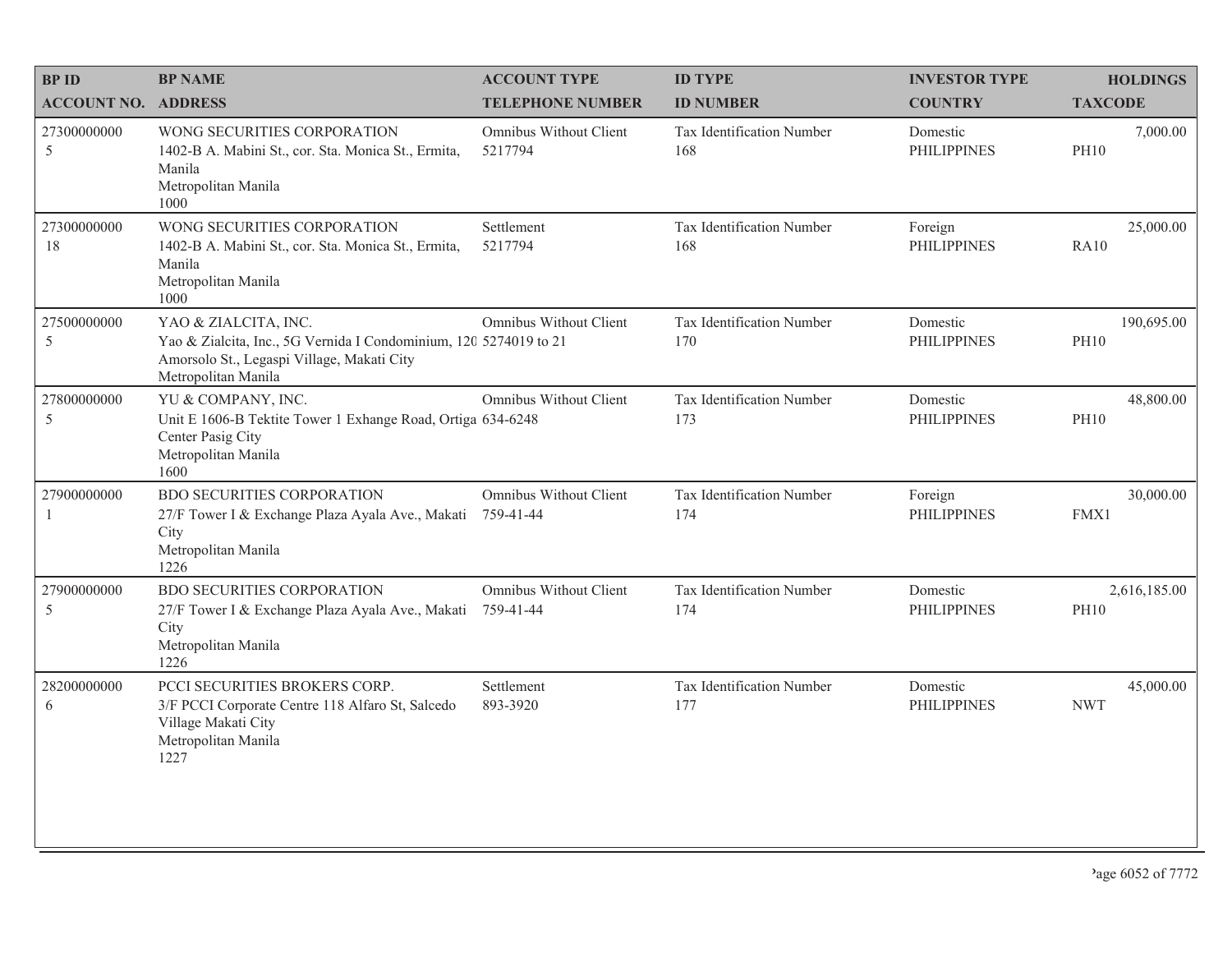| <b>BPID</b>                   | <b>BP NAME</b>                                                                                                                                                               | <b>ACCOUNT TYPE</b>     | <b>ID TYPE</b>                   | <b>INVESTOR TYPE</b>           | <b>HOLDINGS</b>           |
|-------------------------------|------------------------------------------------------------------------------------------------------------------------------------------------------------------------------|-------------------------|----------------------------------|--------------------------------|---------------------------|
| <b>ACCOUNT NO. ADDRESS</b>    |                                                                                                                                                                              | <b>TELEPHONE NUMBER</b> | <b>ID NUMBER</b>                 | <b>COUNTRY</b>                 | <b>TAXCODE</b>            |
| 28200000000<br>14             | <b>PCCI SECURITIES BROKERS CORP.</b><br>3/F PCCI Corporate Centre 118 Alfaro St, Salcedo<br>Village Makati City<br>Metropolitan Manila<br>1227                               | Settlement<br>893-3920  | Tax Identification Number<br>177 | Domestic<br><b>PHILIPPINES</b> | 800.00<br><b>PH10</b>     |
| 28500000000<br>5              | GOLDEN TOWER SECURITIES & HOLDINGS, IN Omnibus Without Client<br>4-B Vernida I Condominium, 120 Amorsolo St.,<br>Legaspi Village, Makati City<br>Metropolitan Manila<br>1229 | 8132839                 | Tax Identification Number<br>179 | Domestic<br><b>PHILIPPINES</b> | 32,000.00<br><b>PH10</b>  |
| 28500000000<br>$\overline{7}$ | GOLDEN TOWER SECURITIES & HOLDINGS, IN Own<br>4-B Vernida I Condominium, 120 Amorsolo St.,<br>Legaspi Village, Makati City<br>Metropolitan Manila<br>1229                    | 8132839                 | Tax Identification Number<br>179 | Domestic<br><b>PHILIPPINES</b> | 19,400.00<br><b>NWT</b>   |
| 28600000000<br>-1             | SOLAR SECURITIES, INC.<br>Unit 3002-A East Tower, Phil. Stock Exchange Centre 6366301<br>Exchange Road, Ortigas Complex, Pasig City<br>Metropolitan Manila<br>1605           | Omnibus Without Client  | Tax Identification Number<br>180 | Foreign<br><b>PHILIPPINES</b>  | 39,600.00<br>RA10         |
| 28600000000<br>5              | SOLAR SECURITIES, INC.<br>Unit 3002-A East Tower, Phil. Stock Exchange Centre 6366301<br>Exchange Road, Ortigas Complex, Pasig City<br>Metropolitan Manila<br>1605           | Omnibus Without Client  | Tax Identification Number<br>180 | Domestic<br><b>PHILIPPINES</b> | 286,800.00<br><b>PH10</b> |
| 28800000000<br>5              | G.D. TAN & COMPANY, INC.<br>Unit 2203-A East Tower, PSE Center Exchange Road. 6339989<br>Ortigas Center, Pasig City<br>Metropolitan Manila<br>1600                           | Omnibus Without Client  | Tax Identification Number<br>181 | Domestic<br><b>PHILIPPINES</b> | 5,000.00<br><b>PH10</b>   |
| 28800000000<br>6              | G.D. TAN & COMPANY, INC.<br>Unit 2203-A East Tower, PSE Center Exchange Road, 6339989<br>Ortigas Center, Pasig City<br>Metropolitan Manila<br>1600                           | Settlement              | Tax Identification Number<br>181 | Domestic<br><b>PHILIPPINES</b> | 21,173.00<br><b>NWT</b>   |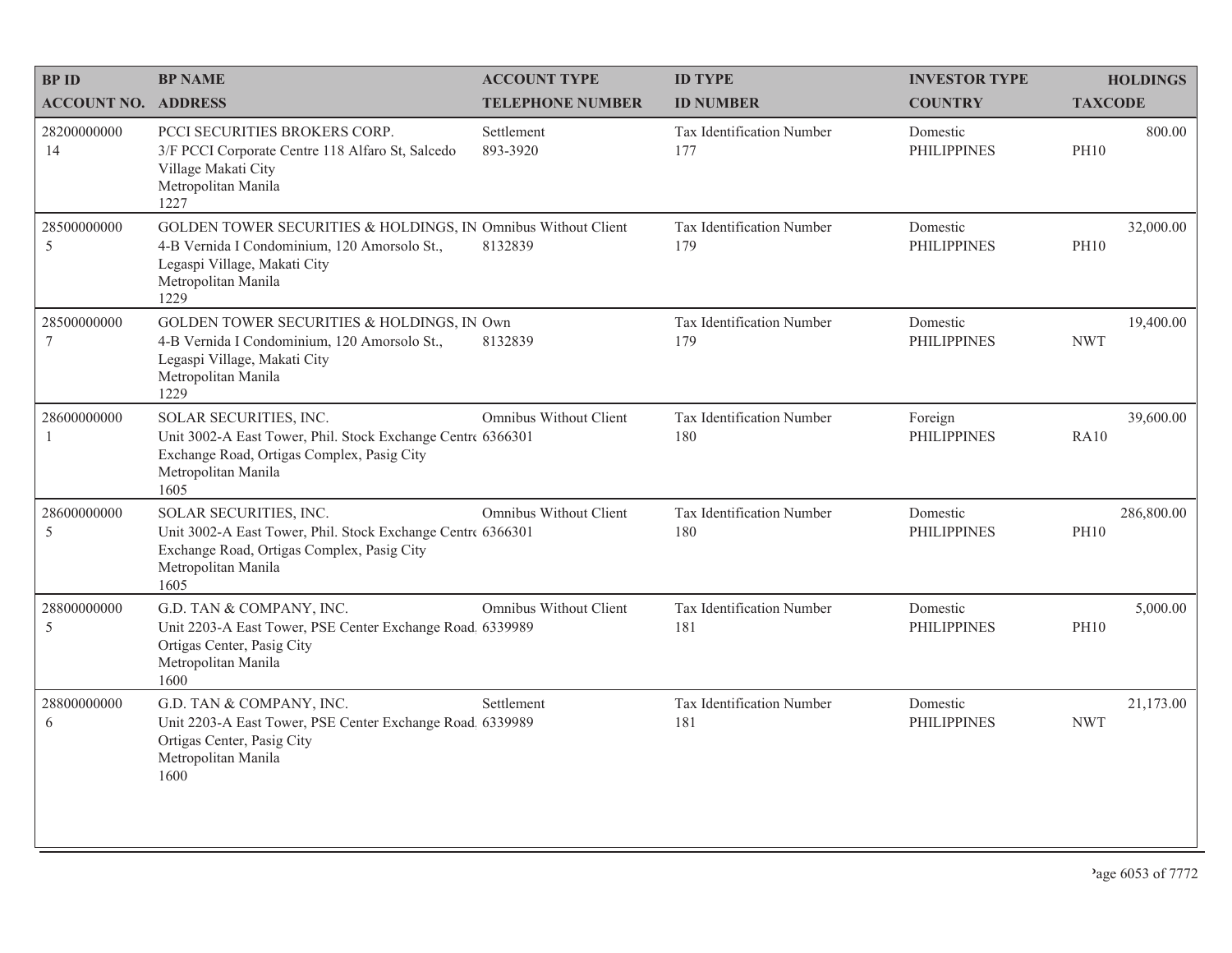| <b>BPID</b>                   | <b>BP NAME</b>                                                                                                                                                     | <b>ACCOUNT TYPE</b>               | <b>ID TYPE</b>                   | <b>INVESTOR TYPE</b>           | <b>HOLDINGS</b>           |
|-------------------------------|--------------------------------------------------------------------------------------------------------------------------------------------------------------------|-----------------------------------|----------------------------------|--------------------------------|---------------------------|
| <b>ACCOUNT NO. ADDRESS</b>    |                                                                                                                                                                    | <b>TELEPHONE NUMBER</b>           | <b>ID NUMBER</b>                 | <b>COUNTRY</b>                 | <b>TAXCODE</b>            |
| 28800000000<br>18             | G.D. TAN & COMPANY, INC.<br>Unit 2203-A East Tower, PSE Center Exchange Road. 6339989<br>Ortigas Center, Pasig City<br>Metropolitan Manila<br>1600                 | Settlement                        | Tax Identification Number<br>181 | Foreign<br><b>PHILIPPINES</b>  | 10,500.00<br><b>RA10</b>  |
| 32300000000<br>$\overline{4}$ | CLSA PHILIPPINES, INC.<br>Trafalgar Plaza, Unit 17-D, 105 H.V. dela Costa St.,<br>Salcedo Vill., Makati City<br>Metropolitan Manila<br>1227                        | Settlement<br>848-3699            | Tax Identification Number<br>183 | Foreign<br><b>PHILIPPINES</b>  | 1,074.00<br><b>RA02</b>   |
| 32300000000<br>14             | CLSA PHILIPPINES, INC.<br>Trafalgar Plaza, Unit 17-D, 105 H.V. dela Costa St.,<br>Salcedo Vill., Makati City<br>Metropolitan Manila<br>1227                        | Settlement<br>848-3699            | Tax Identification Number<br>183 | Domestic<br><b>PHILIPPINES</b> | 34,000.00<br><b>PH10</b>  |
| 32300000002<br>1              | CLSA PHILIPPINES, INC.<br>Trafalgar Plaza, Unit 17-D, 105 H.V. dela Costa St.,<br>Salcedo Vill., Makati City<br>Metropolitan Manila<br>1227                        | Client                            | Tax Identification Number<br>425 | Domestic<br><b>PHILIPPINES</b> | 100,000.00<br><b>NWT</b>  |
| 32800000000<br>5              | DW CAPITAL INC.<br>UNIT 1610-1611 TOWER ONE & EXCHANGE<br>PLAZA, AYALA TRIANGLE, AYALA AVENUE,<br><b>MAKATI CITY 1226</b><br>Metropolitan Manila<br>$\overline{0}$ | Omnibus Without Client<br>8369633 | Tax Identification Number<br>184 | Domestic<br><b>PHILIPPINES</b> | 46,945.00<br><b>PH10</b>  |
| 33800000000<br>8              | PHILIPPINE EQUITY PARTNERS, INC.<br>Unit 19C Citibank Tower Citibank Plaza 8741 Paseo (8145788)<br>Roxas Makati City<br>Metropolitan Manila<br>1226                | Settlement                        | Tax Identification Number<br>186 | Domestic<br><b>PHILIPPINES</b> | 206.00<br><b>NWT</b>      |
| 33800000002<br>1              | PHILIPPINE EQUITY PARTNERS, INC.<br>Unit 19C Citibank Tower Citibank Plaza 8741 Paseo o<br>Roxas Makati City<br>Metropolitan Manila<br>1226                        | Client                            | Tax Identification Number<br>426 | Domestic<br><b>PHILIPPINES</b> | 100,000.00<br><b>PH10</b> |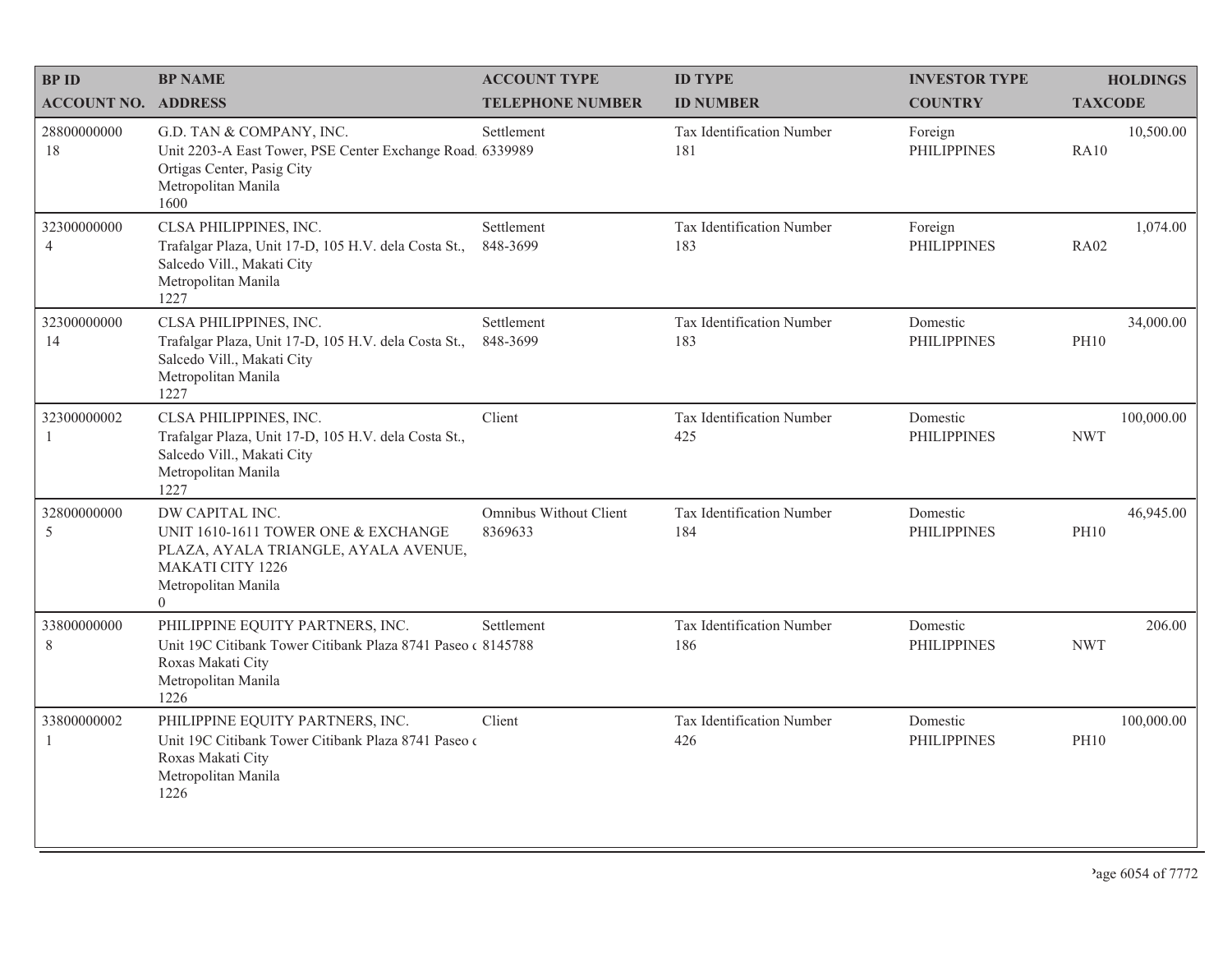| <b>BPID</b>                 | <b>BP NAME</b>                                                                                                                                                          | <b>ACCOUNT TYPE</b>     | <b>ID TYPE</b>                           | <b>INVESTOR TYPE</b>           | <b>HOLDINGS</b>           |
|-----------------------------|-------------------------------------------------------------------------------------------------------------------------------------------------------------------------|-------------------------|------------------------------------------|--------------------------------|---------------------------|
| <b>ACCOUNT NO. ADDRESS</b>  |                                                                                                                                                                         | <b>TELEPHONE NUMBER</b> | <b>ID NUMBER</b>                         | <b>COUNTRY</b>                 | <b>TAXCODE</b>            |
| 34500000000<br>5            | UNICAPITAL SECURITIES INC.<br>4F Majalco Bldg Benavidez cor Trasierra Sts Legaspi 750-2030<br>Vill., Makati City<br>Metropolitan Manila<br>1200                         | Omnibus Without Client  | Tax Identification Number<br>187         | Domestic<br><b>PHILIPPINES</b> | 599,300.00<br><b>PH10</b> |
| 34500000000<br>6            | UNICAPITAL SECURITIES INC.<br>4F Majalco Bldg Benavidez cor Trasierra Sts Legaspi<br>Vill., Makati City<br>Metropolitan Manila<br>1200                                  | Settlement<br>750-2030  | Tax Identification Number<br>187         | Domestic<br><b>PHILIPPINES</b> | 244,710.00<br><b>NWT</b>  |
| 34500000000<br>14           | UNICAPITAL SECURITIES INC.<br>4F Majalco Bldg Benavidez cor Trasierra Sts Legaspi 750-2030<br>Vill., Makati City<br>Metropolitan Manila<br>1200                         | Settlement              | Tax Identification Number<br>187         | Domestic<br><b>PHILIPPINES</b> | 340.00<br><b>PH10</b>     |
| 34500000004<br>$\mathbf{1}$ | UNICAPITAL SECURITIES INC.<br>4F Majalco Bldg Benavidez cor Trasierra Sts Legaspi 8122514<br>Vill., Makati City<br>Metropolitan Manila<br>1200                          | Client                  | Tax Identification Number<br>419         | Domestic<br><b>PHILIPPINES</b> | 180,900.00<br><b>NWT</b>  |
| 38800000000<br>5            | ARMSTRONG SECURITIES, INC.<br>Unit 2205-A, 22/F PSE Centre Exchange Road, Ortiga 6346337 to 39<br>Centre, Pasig City<br>Metropolitan Manila<br>1600                     | Omnibus Without Client  | Tax Identification Number<br>191         | Domestic<br><b>PHILIPPINES</b> | 500.00<br><b>PH10</b>     |
| 38900000000<br>5            | KING'S POWER SECURITIES, INC.<br>RM 1602 FEDERAL TOWER DASMARINAS ST.,<br><b>BINONDO, MANILA</b><br>Metropolitan Manila<br>$\overline{0}$                               | Omnibus Without Client  | Tax Identification Number<br>192         | Domestic<br><b>PHILIPPINES</b> | 7,500.00<br><b>PH10</b>   |
| B1020000013<br>1            | PARAMOUNT LIFE & GENERAL INSURANCE<br><b>CORPORATION</b><br>14/F SAGE HOUSE, 110 V.A. RUFINO ST. LEGAS  893-7921<br>VILLAGE, MAKATI CITY<br>Metropolitan Manila<br>1229 | Client                  | Tax Identification Number<br>000-487-644 | Domestic<br><b>PHILIPPINES</b> | 18,000.00<br><b>NWT</b>   |
|                             |                                                                                                                                                                         |                         |                                          |                                |                           |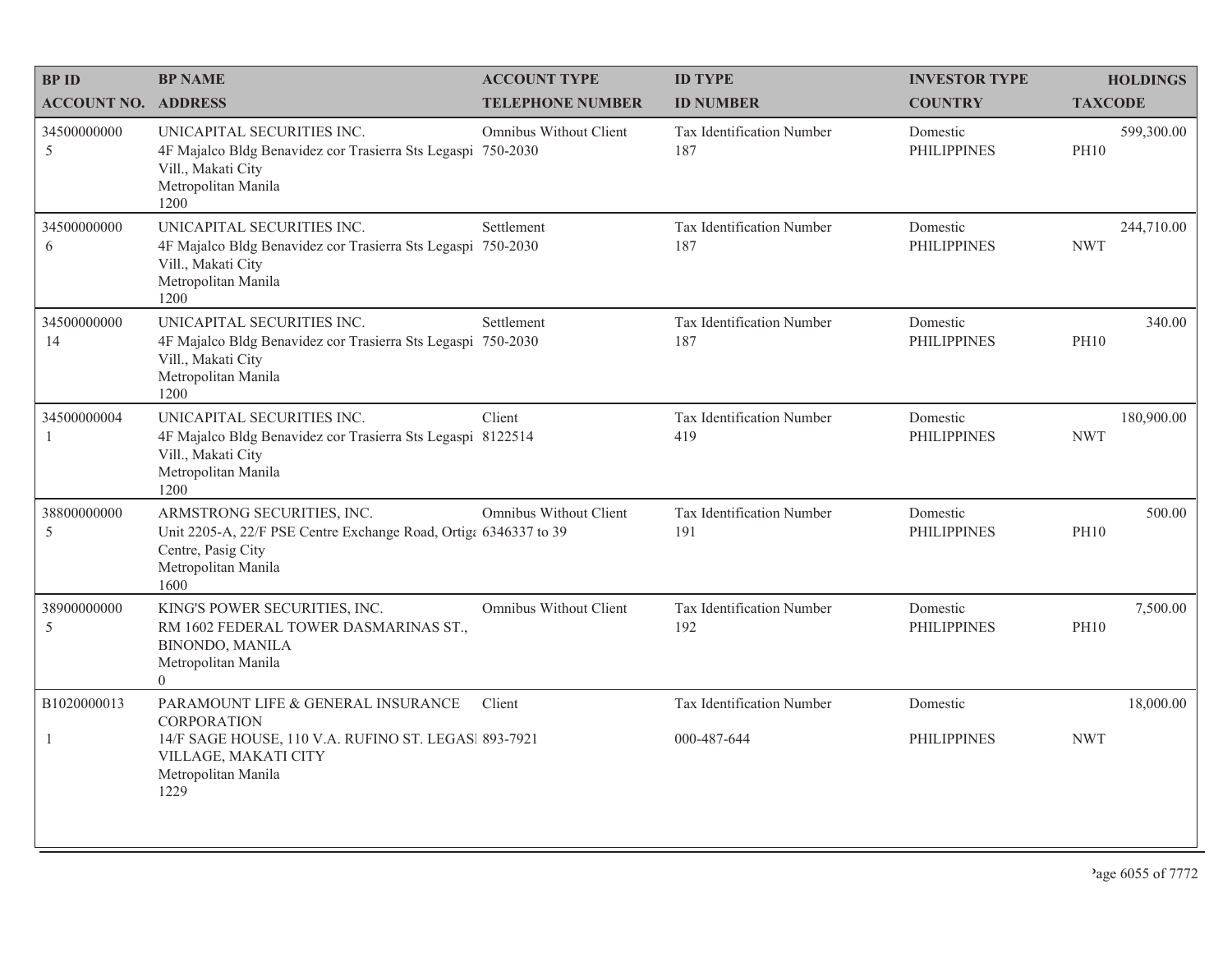| <b>BPID</b>                 | <b>BP NAME</b>                                                                                                                                                                | <b>ACCOUNT TYPE</b>     | <b>ID TYPE</b>                    | <b>INVESTOR TYPE</b>           | <b>HOLDINGS</b>             |
|-----------------------------|-------------------------------------------------------------------------------------------------------------------------------------------------------------------------------|-------------------------|-----------------------------------|--------------------------------|-----------------------------|
| <b>ACCOUNT NO. ADDRESS</b>  |                                                                                                                                                                               | <b>TELEPHONE NUMBER</b> | <b>ID NUMBER</b>                  | <b>COUNTRY</b>                 | <b>TAXCODE</b>              |
| BCDO2000000<br>$\mathbf{1}$ | BANCO DE ORO - TRUST BANKING GROUP<br>17/F, South Tower, BDO Corporate Centre cor H.V.<br>Dela Costa and Makati Avenue Makati City City<br>Metropolitan Manila<br>1200        | Own<br>634 4660         | Tax Identification Number<br>962  | Domestic<br><b>PHILIPPINES</b> | 13,192,808.00<br><b>NWT</b> |
| BCDO2000003                 | BANCO DE ORO - TRUST BANKING GROUP<br>17/F, South Tower, BDO Corporate Centre cor H.V.<br>Dela Costa and Makati Avenue Makati City City<br>Metropolitan Manila<br>1200        | Client<br>634 4660      | Tax Identification Number<br>1244 | Domestic<br><b>PHILIPPINES</b> | 88,400.00<br><b>NWT</b>     |
| BCDO2000005                 | <b>GENERALI PILIPINAS LIFE ASSURANCE</b><br><b>COMPANY - GF</b>                                                                                                               | Client                  | Tax Identification Number         | Domestic                       | 4,120,000.00                |
| 1                           | 17/F, South Tower, BDO Corporate Centre cor H.V.<br>Dela Costa and Makati Avenue Makati City City<br>Metropolitan Manila<br>1200                                              | 634 4660                | 1242                              | <b>PHILIPPINES</b>             | <b>NWT</b>                  |
| BCDO2000007<br>$\mathbf{1}$ | <b>BANCO DE ORO - TRUST BANKING GROUP</b><br>17/F, South Tower, BDO Corporate Centre cor H.V.<br>Dela Costa and Makati Avenue Makati City City<br>Metropolitan Manila<br>1200 | Client<br>634 4660      | Tax Identification Number<br>1224 | Domestic<br><b>PHILIPPINES</b> | 926,300.00<br><b>NWT</b>    |
| BCDO2000009                 | BANCO DE ORO - TRUST BANKING GROUP<br>17/F, South Tower, BDO Corporate Centre cor H.V.<br>Dela Costa and Makati Avenue Makati City City<br>Metropolitan Manila<br>1200        | Client<br>634 4660      | Tax Identification Number<br>1222 | Domestic<br><b>PHILIPPINES</b> | 5,219,350.00<br><b>NWT</b>  |
| BCDO2000010<br>-1           | BANCO DE ORO - TRUST BANKING GROUP<br>17/F, South Tower, BDO Corporate Centre cor H.V.<br>Dela Costa and Makati Avenue Makati City City<br>Metropolitan Manila<br>1200        | Client<br>634 4660      | Tax Identification Number<br>1221 | Domestic<br><b>PHILIPPINES</b> | 6,904,800.00<br><b>NWT</b>  |
| BCDO2000014<br>1            | BANCO DE ORO - TRUST BANKING GROUP<br>17/F, South Tower, BDO Corporate Centre cor H.V.<br>Dela Costa and Makati Avenue Makati City City<br>Metropolitan Manila<br>1200        | Client<br>634 4660      | Tax Identification Number<br>1226 | Domestic<br><b>PHILIPPINES</b> | 33,500.00<br><b>NWT</b>     |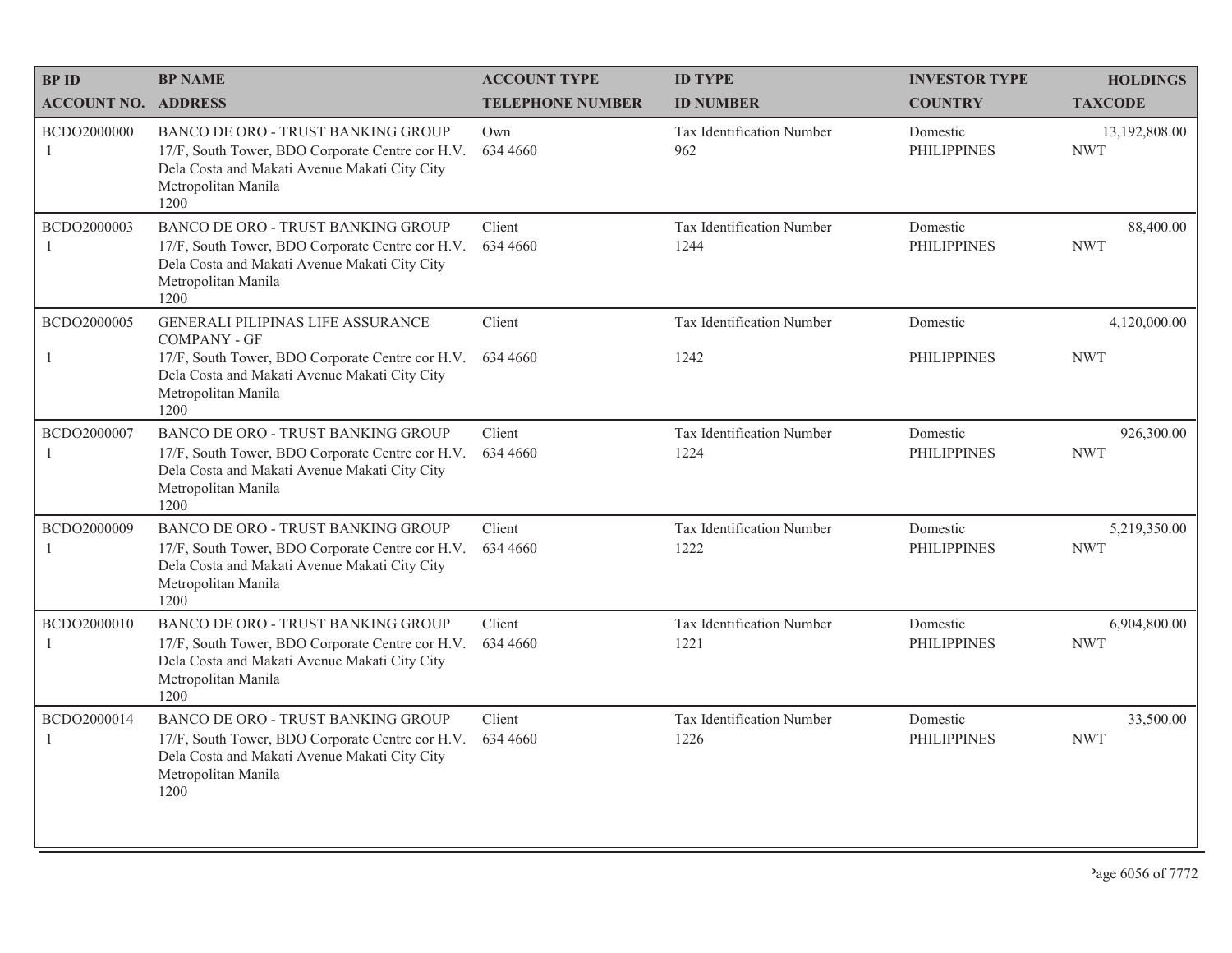| <b>BPID</b>                | <b>BP NAME</b>                                                                                                                                                                              | <b>ACCOUNT TYPE</b>     | <b>ID TYPE</b>                           | <b>INVESTOR TYPE</b>           | <b>HOLDINGS</b>             |
|----------------------------|---------------------------------------------------------------------------------------------------------------------------------------------------------------------------------------------|-------------------------|------------------------------------------|--------------------------------|-----------------------------|
| <b>ACCOUNT NO. ADDRESS</b> |                                                                                                                                                                                             | <b>TELEPHONE NUMBER</b> | <b>ID NUMBER</b>                         | <b>COUNTRY</b>                 | <b>TAXCODE</b>              |
| BCDO2000015<br>1           | BANCO DE ORO - TRUST BANKING GROUP<br>17/F, South Tower, BDO Corporate Centre cor H.V.<br>Dela Costa and Makati Avenue Makati City City<br>Metropolitan Manila<br>1200                      | Client<br>634 4660      | <b>Tax Identification Number</b><br>1227 | Domestic<br><b>PHILIPPINES</b> | 32,400.00<br><b>NWT</b>     |
| BCDO2000017<br>1           | CLIMBS LIFE AND GENERAL INSURANCE<br><b>COOPERATIVE</b><br>17/F, South Tower, BDO Corporate Centre cor H.V.<br>Dela Costa and Makati Avenue Makati City City<br>Metropolitan Manila<br>1200 | Client<br>634 4660      | Tax Identification Number<br>1314        | Domestic<br><b>PHILIPPINES</b> | 26,300.00<br><b>NWT</b>     |
| BCDO2000026<br>1           | BANCO DE ORO - TRUST BANKING GROUP<br>17/F, South Tower, BDO Corporate Centre cor H.V.<br>Dela Costa and Makati Avenue Makati City City<br>Metropolitan Manila<br>1200                      | Client<br>634 4660      | Tax Identification Number<br>1236        | Domestic<br><b>PHILIPPINES</b> | 452,750.00<br><b>NWT</b>    |
| BCDO2000027<br>1           | BANCO DE ORO - TRUST BANKING GROUP<br>17/F, South Tower, BDO Corporate Centre cor H.V.<br>Dela Costa and Makati Avenue Makati City City<br>Metropolitan Manila<br>1200                      | Client<br>634 4660      | Tax Identification Number<br>1316        | Domestic<br><b>PHILIPPINES</b> | 35,900.00<br><b>NWT</b>     |
| BCDO2000028<br>1           | BANCO DE ORO - TRUST BANKING GROUP<br>17/F, South Tower, BDO Corporate Centre cor H.V.<br>Dela Costa and Makati Avenue Makati City City<br>Metropolitan Manila<br>1200                      | Client<br>634 4660      | Tax Identification Number<br>1237        | Domestic<br><b>PHILIPPINES</b> | 46,650.00<br><b>NWT</b>     |
| BCDO2000033<br>1           | BANCO DE ORO - TRUST BANKING GROUP<br>17/F, South Tower, BDO Corporate Centre cor H.V.<br>Dela Costa and Makati Avenue Makati City City<br>Metropolitan Manila<br>1200                      | Client<br>634 4660      | Tax Identification Number<br>1246        | Domestic<br><b>PHILIPPINES</b> | 16,188,600.00<br><b>NWT</b> |
| BCDO2000037<br>-1          | <b>BDO TRUST BANKING GROUP</b><br>16/F SOUTH TOWER, BDO CORPORATE CENTEI 8407000<br>7899 MAKATI AVE., MAKATI CITY<br>Metropolitan Manila                                                    | Client                  | Commercial Registration Number<br>1246   | Domestic<br><b>PHILIPPINES</b> | 24,200.00<br><b>NWT</b>     |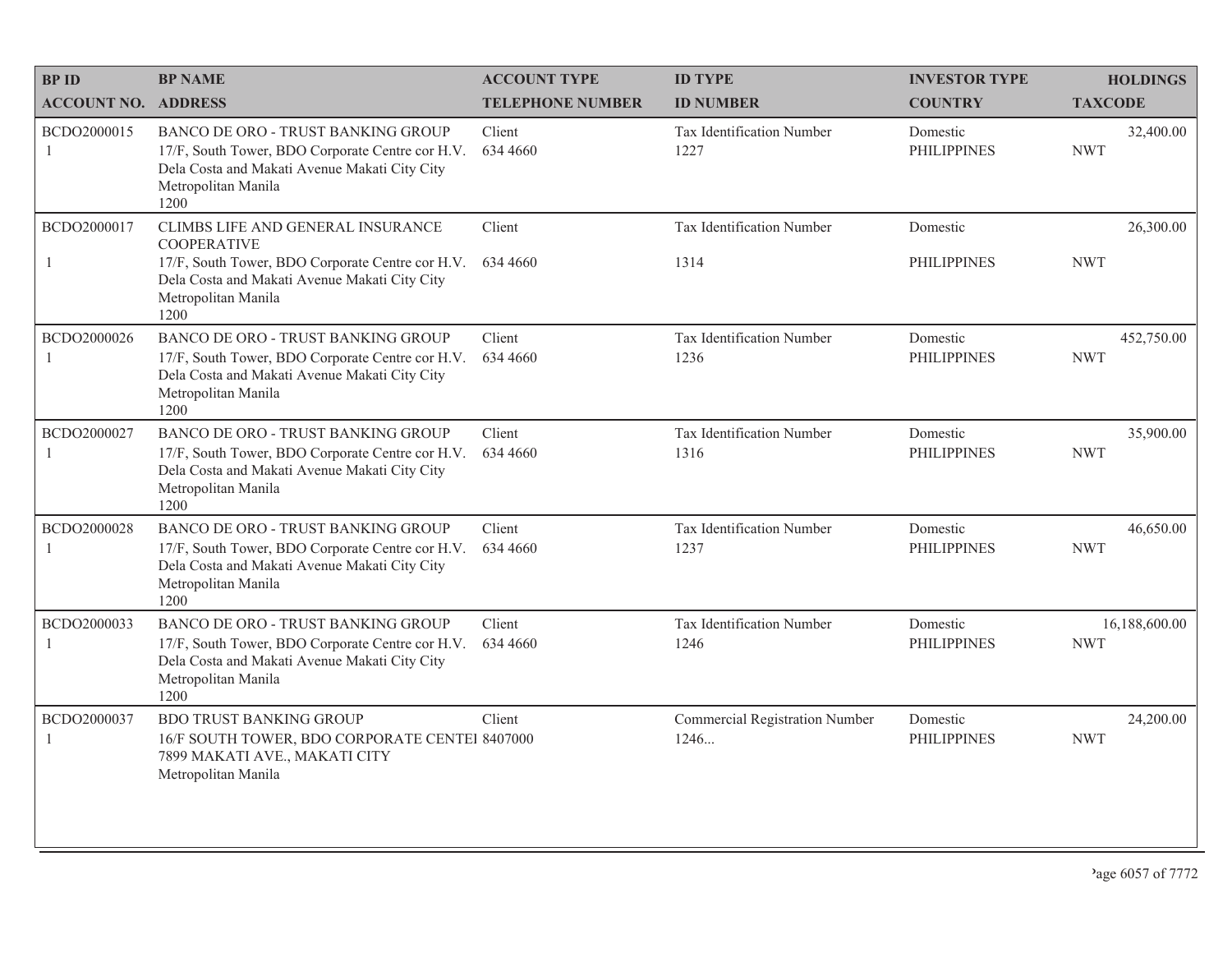| <b>BPID</b>                 | <b>BP NAME</b>                                                                                                                                       | <b>ACCOUNT TYPE</b>     | <b>ID TYPE</b>                                          | <b>INVESTOR TYPE</b>           | <b>HOLDINGS</b>          |
|-----------------------------|------------------------------------------------------------------------------------------------------------------------------------------------------|-------------------------|---------------------------------------------------------|--------------------------------|--------------------------|
| <b>ACCOUNT NO. ADDRESS</b>  |                                                                                                                                                      | <b>TELEPHONE NUMBER</b> | <b>ID NUMBER</b>                                        | <b>COUNTRY</b>                 | <b>TAXCODE</b>           |
| BCDO2000051<br>$\mathbf{1}$ | <b>BDO TRUST BANKING GROUP</b><br>16F SOUTH TOWER, BDO CORPORATE CENTER 8407000<br>7899 MAKATI AVE., MAKATI CITY<br>Metropolitan Manila              | Client                  | Tax Identification Number<br>1246****                   | Domestic<br><b>PHILIPPINES</b> | 194,700.00<br><b>NWT</b> |
| BCDO2000052<br>1            | <b>BDO TRUST BANKING GROUP</b><br>16F SOUTH TOWER, BDO CORPORATE CENTER 8407000<br>7899 MAKATI AVE., MAKATI CITY<br>Metropolitan Manila              | Client                  | Tax Identification Number<br>1246*****                  | Domestic<br><b>PHILIPPINES</b> | 19,200.00<br><b>NWT</b>  |
| BCDO2000053<br>1            | <b>BDO TRUST BANKING GROUP</b><br>16F SOUTH TOWER, BDO CORPORATE CENTER 8407000<br>7899 MAKATI AVE., MAKATI CITY<br>Metropolitan Manila              | Client                  | Tax Identification Number<br>1246 ******                | Domestic<br><b>PHILIPPINES</b> | 281,130.00<br><b>NWT</b> |
| BCDO2000063<br>1            | FEDERAL PHOENIX ASSURANCE CO., INC.<br>16F SOUTH TOWER, BDO CORPORATE CENTER 8407000<br>7899 MAKATI AVE., MAKATI CITY<br>Metropolitan Manila<br>0726 | Client                  | Tax Identification Number<br>962!                       | Domestic<br><b>PHILIPPINES</b> | 334,090.00<br><b>NWT</b> |
| BCDO2000064<br>$\mathbf{1}$ | <b>BDO TRUST BANKING GROUP</b><br>16F SOUTH TOWER, BDO CORPORATE CENTER 8407000<br>7899 MAKATI AVE., MAKATI CITY<br>Metropolitan Manila<br>0726      | Client                  | Certificate Of Incorporation<br>962'                    | Domestic<br><b>PHILIPPINES</b> | 138,100.00<br><b>NWT</b> |
| BCDO2000065<br>1            | <b>BDO TRUST BANKING GROUP</b><br>16F SOUTH TOWER, BDO CORPORATE CENTER 8407000<br>7899 MAKATI AVE., MAKATI CITY<br>Metropolitan Manila<br>0726      | Client                  | Certificate Of Incorporation<br>IMA#201-78059-0 NO ID   | Domestic<br><b>PHILIPPINES</b> | 183,200.00<br><b>NWT</b> |
| BCDO2000066<br>1            | <b>BDO TRUST BANKING GROUP</b><br>16F SOUTH TOWER, BDO CORPORATE CENTER 840-7000<br>7899 MAKATI AVE., MAKATI CITY<br>Metropolitan Manila<br>0726     | Client                  | Certificate Of Incorporation<br>IMA#201-78064-0 - NO ID | Domestic<br><b>PHILIPPINES</b> | 100,400.00<br><b>NWT</b> |
| BCDO2000068<br>1            | IMA#208-78180-7<br>16F SOUTH TOWER, BDO CORPORATE CENTER 840-7000<br>7899 MAKATI AVE., MAKATI CITY<br>Metropolitan Manila<br>0726                    | Client                  | Tax Identification Number<br>002-856-707-000*           | Domestic<br><b>PHILIPPINES</b> | 5,700.00<br><b>NWT</b>   |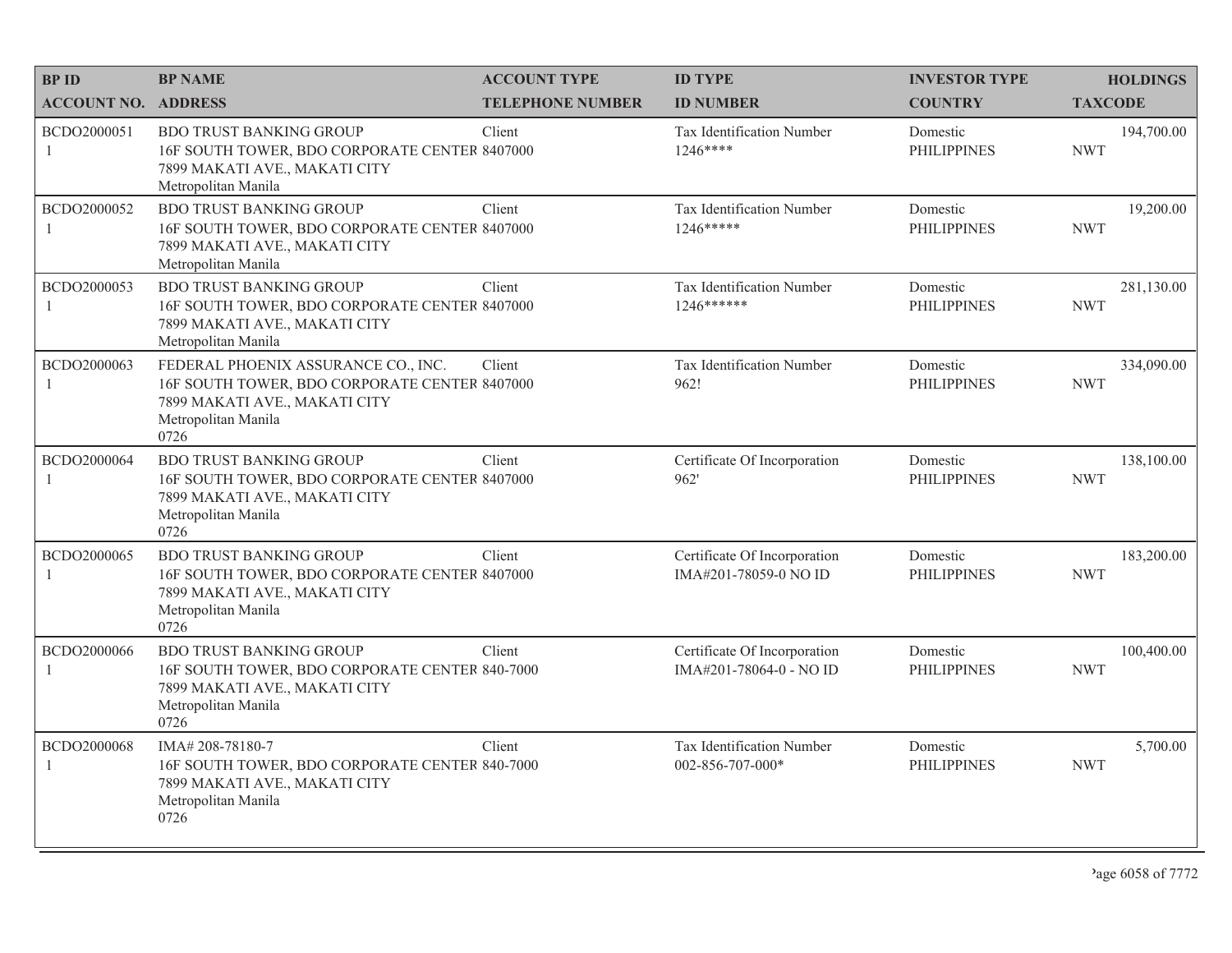| <b>BPID</b>                   | <b>BP NAME</b>                                                                                                                     | <b>ACCOUNT TYPE</b>     | <b>ID TYPE</b>                                           | <b>INVESTOR TYPE</b>           | <b>HOLDINGS</b>          |
|-------------------------------|------------------------------------------------------------------------------------------------------------------------------------|-------------------------|----------------------------------------------------------|--------------------------------|--------------------------|
| <b>ACCOUNT NO. ADDRESS</b>    |                                                                                                                                    | <b>TELEPHONE NUMBER</b> | <b>ID NUMBER</b>                                         | <b>COUNTRY</b>                 | <b>TAXCODE</b>           |
| BCDO2000069<br>$\overline{2}$ | IMA# 201-78068<br>16F SOUTH TOWER, BDO CORPORATE CENTER 840-7000<br>7899 MAKATI AVE., MAKATI CITY<br>Metropolitan Manila<br>0726   | Client                  | Tax Identification Number<br>$002 - 856 - 707 - 000$ *** | Domestic<br><b>PHILIPPINES</b> | 13,940.00<br><b>NWT</b>  |
| BCDO2000070<br>$\mathbf{1}$   | IMA# 201-78069<br>16F SOUTH TOWER, BDO CORPORATE CENTER 8407000<br>7899 MAKATI AVE., MAKATI CITY<br>Metropolitan Manila<br>0726    | Client                  | Tax Identification Number<br>002-856-707-.000            | Domestic<br><b>PHILIPPINES</b> | 930.00<br><b>NWT</b>     |
| BCDO2000071                   | IMA#201-78074<br>16/F SOUTH TOWER, BDO CORPORATE CENTRI 840-7000<br>7899 MAKATI AVENUE, MAKATI CITY<br>Metropolitan Manila<br>0726 | Client                  | Tax Identification Number<br>002-856-707-000?            | Domestic<br><b>PHILIPPINES</b> | 614,800.00<br><b>NWT</b> |
| BCDO2000072                   | IMA#201-78037<br>16/FLR SOUTH TOWER, BDO CORPORATE<br>CENTRE, 7899 MAKATI AVENUE, MAKATI CITY<br>Metropolitan Manila<br>0726       | Client<br>840-7000      | Tax Identification Number<br>$002 - 856 - 707 - 000$     | Domestic<br><b>PHILIPPINES</b> | 51,400.00<br><b>NWT</b>  |
| BCDO2000078<br>1              | IMA#201-78076<br>16F SOUTH TOWER, BDO CORPORATE CENTER 840-7000<br>7899 MAKATI AVE., MAKATI CITY<br>Metropolitan Manila            | Client                  | Tax Identification Number<br>002-856-707-000TINNUMBER    | Domestic<br><b>PHILIPPINES</b> | 12,600.00<br><b>NWT</b>  |
| BCDO2000085<br>1              | IMA#208-50271<br>16/F SOUTH TOWER, BDO CORPORATE CENTEI 840-7000<br>7899 MAKATI AVE., MAKATI CITY<br>Metropolitan Manila<br>0726   | Client                  | Tax Identification Number<br>002-856-707-000tg           | Domestic<br><b>PHILIPPINES</b> | 17,600.00<br><b>NWT</b>  |
| BCDO2000086<br>1              | IMA#201-78082<br>16F SOUTH TOWER, BDO CORPORATE CENTER 840-7000<br>7899 MAKATI AVE., MAKATI CITY<br>Metropolitan Manila<br>0726    | Client                  | Tax Identification Number<br>002-856-707-000.fo          | Domestic<br><b>PHILIPPINES</b> | 249,500.00<br><b>NWT</b> |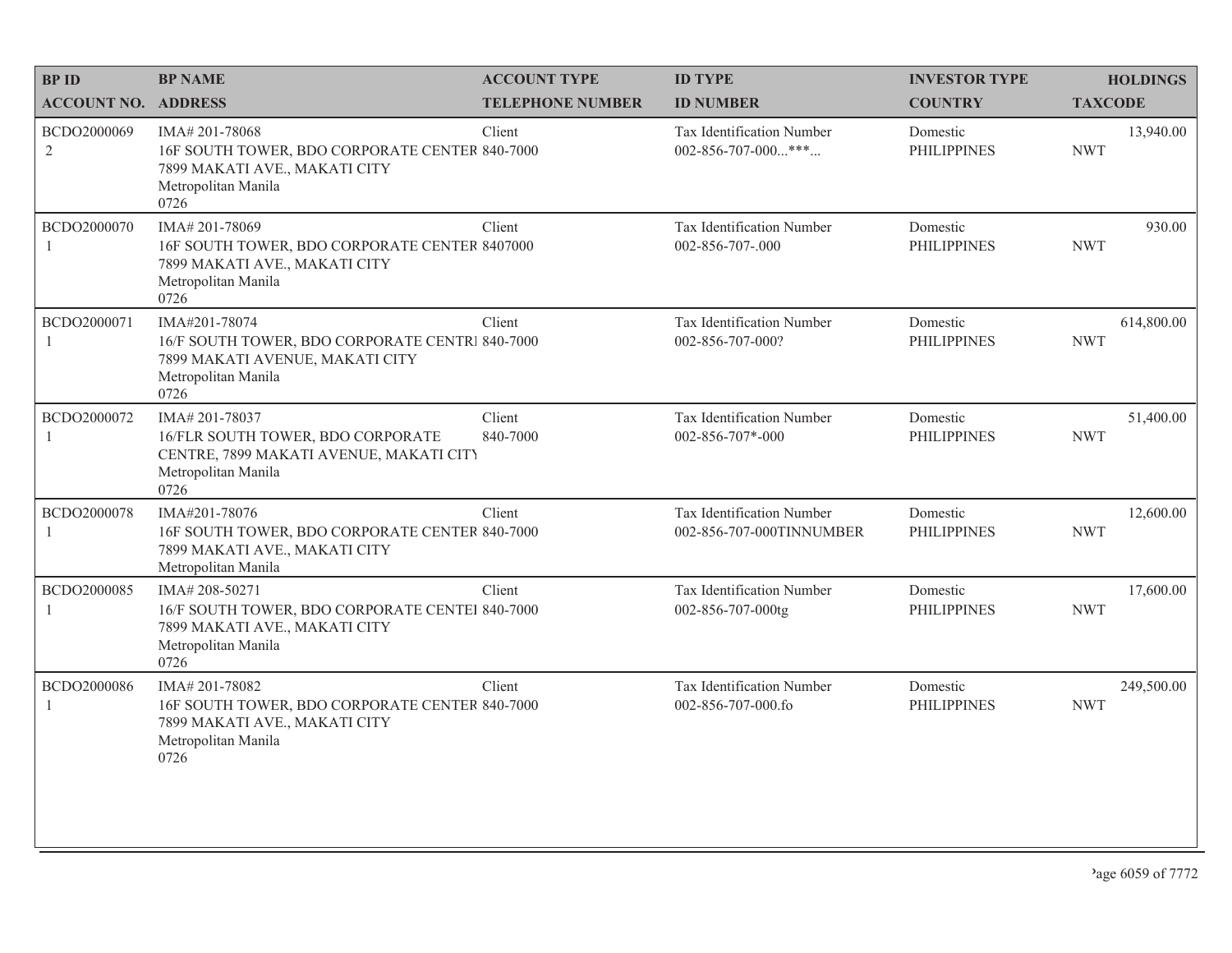| <b>BPID</b>                   | <b>BP NAME</b>                                                                                                                                | <b>ACCOUNT TYPE</b>     | <b>ID TYPE</b>                                     | <b>INVESTOR TYPE</b>           | <b>HOLDINGS</b>          |
|-------------------------------|-----------------------------------------------------------------------------------------------------------------------------------------------|-------------------------|----------------------------------------------------|--------------------------------|--------------------------|
| <b>ACCOUNT NO. ADDRESS</b>    |                                                                                                                                               | <b>TELEPHONE NUMBER</b> | <b>ID NUMBER</b>                                   | <b>COUNTRY</b>                 | <b>TAXCODE</b>           |
| BCDO2000089<br>1              | IMA# 201-78086-3<br>16F SOUTH TOWER, BDO CORPORATE CENTER 840-7000<br>7899 MAKATI AVE., MAKATI CITY<br>Metropolitan Manila<br>STMT-E          | Client                  | Tax Identification Number<br>002-856-707-000.FR    | Domestic<br><b>PHILIPPINES</b> | 155,300.00<br><b>NWT</b> |
| BCDO2000090<br>$\mathbf{1}$   | IMA#201-78090-5<br>16F SOUTH TOWER, BDO CORPORATE CENTER 840-7000<br>7899 MAKATI AVE., MAKATI CITY<br>Metropolitan Manila<br>STMT-E           | Client                  | Tax Identification Number<br>002-856-707-000.GB    | Domestic<br><b>PHILIPPINES</b> | 53,200.00<br><b>NWT</b>  |
| BCDO2000091                   | BDO TRUST FAO GENERALI PILIPINAS LIFE<br>ASSURANCE COMPANY- BALANCED FUND                                                                     | Client                  | Tax Identification Number                          | Domestic                       | 18,500.00                |
| 1                             | 16F SOUTH TOWER, BDO CORPORATE CENTER 840-7000<br>7899 MAKATI AVE., MAKATI CITY<br>Metropolitan Manila<br>STMT-E                              |                         | 002-856-707-000.JN                                 | <b>PHILIPPINES</b>             | <b>NWT</b>               |
| BCDO2000092                   | BDO TRUST FAO GENERALI PILIPINAS LIFE<br>ASSURANCE COMPANY- EQUITY FUND                                                                       | Client                  | Tax Identification Number                          | Domestic                       | 16,400.00                |
| $\mathbf{1}$                  | 16F SOUTH TOWER, BDO CORPORATE CENTER 840-7000<br>7899 MAKATI AVE., MAKATI CITY<br>Metropolitan Manila<br>STMT-E                              |                         | 002-856-707-000.HB                                 | <b>PHILIPPINES</b>             | <b>NWT</b>               |
| BCDO2000093<br>1              | BLUE CROSS INSURANCE INC.<br>16F SOUTH TOWER, BDO CORPORATE CENTER 840-7000<br>7899 MAKATI AVE., MAKATI CITY<br>Metropolitan Manila<br>STMT-E | Client                  | Certificate Of Incorporation<br>002-856-707-000.JM | Domestic<br><b>PHILIPPINES</b> | 3,200.00<br><b>NWT</b>   |
| BCDO2000094<br>$\overline{1}$ | IMA#101-78104-5<br>16F SOUTH TOWER, BDO CORPORATE CENTER 840-7000<br>7899 MAKATI AVE., MAKATI CITY<br>Metropolitan Manila<br>STMT-E           | Client                  | Tax Identification Number<br>002-856-707-000.HN    | Domestic<br><b>PHILIPPINES</b> | 24,700.00<br><b>NWT</b>  |
| BCDO2000095<br>-1             | IMA#101-78105-1<br>16F SOUTH TOWER, BDO CORPORATE CENTER 840-7000<br>7899 MAKATI AVE., MAKATI CITY<br>Metropolitan Manila<br>STMT-E           | Client                  | Tax Identification Number<br>002-856-707-000.AZ    | Domestic<br><b>PHILIPPINES</b> | 5,800.00<br><b>NWT</b>   |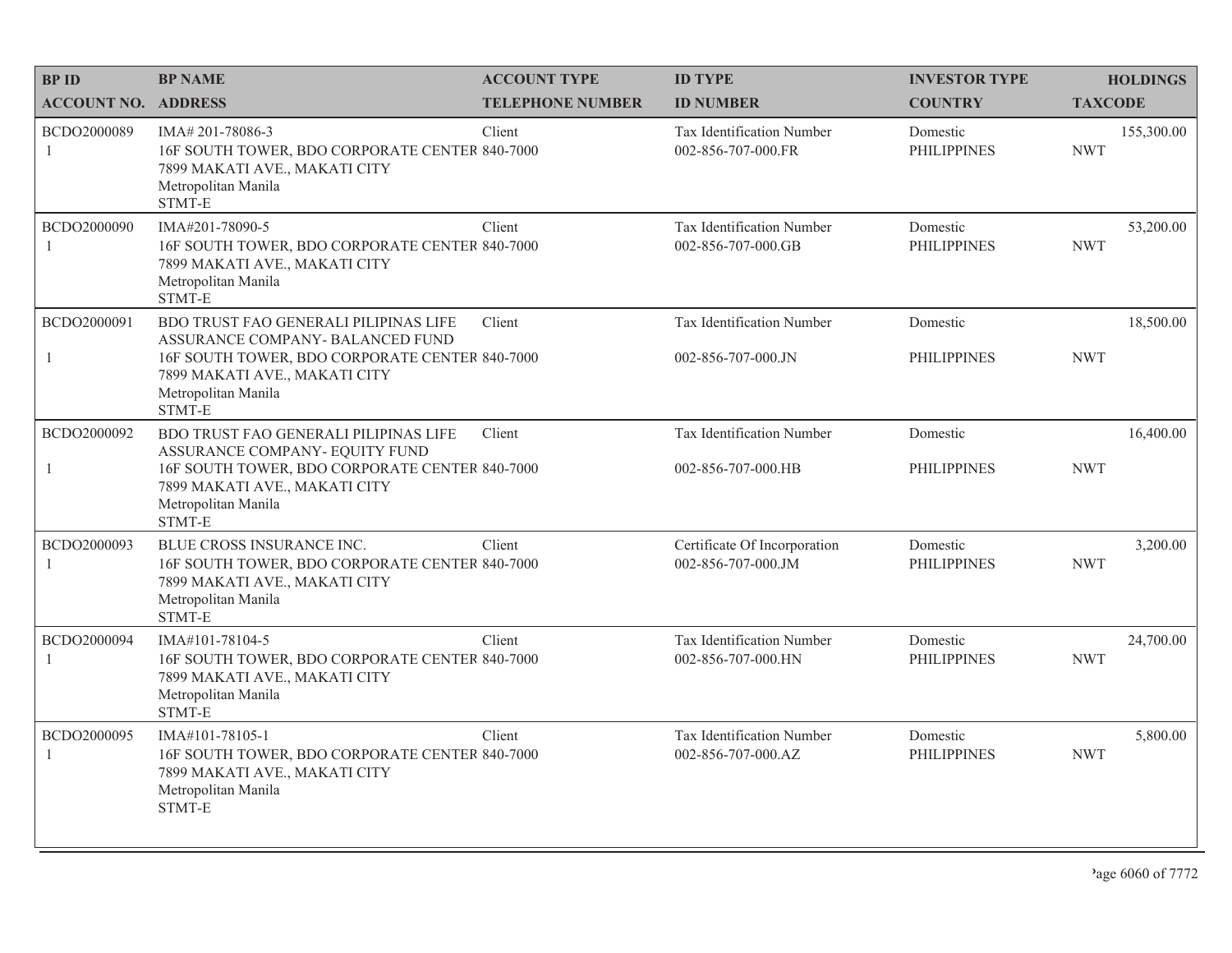| <b>BPID</b>                   | <b>BP NAME</b>                                                                                                                                              | <b>ACCOUNT TYPE</b>     | <b>ID TYPE</b>                                  | <b>INVESTOR TYPE</b>           | <b>HOLDINGS</b>           |
|-------------------------------|-------------------------------------------------------------------------------------------------------------------------------------------------------------|-------------------------|-------------------------------------------------|--------------------------------|---------------------------|
| <b>ACCOUNT NO. ADDRESS</b>    |                                                                                                                                                             | <b>TELEPHONE NUMBER</b> | <b>ID NUMBER</b>                                | <b>COUNTRY</b>                 | <b>TAXCODE</b>            |
| BCDO2000096<br>1              | IMA#101-78107-8<br>16F SOUTH TOWER, BDO CORPORATE CENTER 840-7000<br>7899 MAKATI AVE., MAKATI CITY<br>Metropolitan Manila<br>STMT-E                         | Client                  | Passport<br>002-856-707-000.AF                  | Domestic<br><b>PHILIPPINES</b> | 3,700.00<br><b>NWT</b>    |
| BCDO2000097<br>$\mathbf{1}$   | IMA#201-78093-9<br>16F SOUTH TOWER, BDO CORPORATE CENTER 840-7000<br>7899 MAKATI AVE., MAKATI CITY<br>Metropolitan Manila<br>STMT-E                         | Client                  | Tax Identification Number<br>002-856-707-000.SX | Domestic<br><b>PHILIPPINES</b> | 3,800.00<br><b>NWT</b>    |
| BCDO2000099<br>1              | IMA#201-78098-8<br>16F SOUTH TOWER, BDO CORPORATE CENTER 840-7000<br>7899 MAKATI AVE., MAKATI CITY<br>Metropolitan Manila<br>STMT-E                         | Client                  | Tax Identification Number<br>002-856-707-000AQ  | Domestic<br><b>PHILIPPINES</b> | 15,500.00<br><b>NWT</b>   |
| CHBC1000004<br>$\overline{2}$ | CHINA BANKING CORPORATION TRUST GROU Client<br>8/F CBC BUILDING, 8745 PASEO DE ROXAS COI 817-7981<br>VILLAR STS. MAKATI CITY<br>Metropolitan Manila<br>1216 |                         | Certificate Of Incorporation<br>1216            | Domestic<br><b>PHILIPPINES</b> | 1,300.00<br><b>NWT</b>    |
| CHBC1000010<br>2              | CHINA BANKING CORPORATION<br>8/F CBC BLDG., 8745 PASEO DE ROXAS COR.<br>VILLAR STS., MAKATI CITY<br>Metropolitan Manila                                     | Client<br>8855854       | Passport<br><b>BALANCED FUND NO ID</b>          | Domestic<br><b>PHILIPPINES</b> | 700,000.00<br><b>PH10</b> |
| CHBC1000018<br>2              | CHINA BANKING CORPORATION<br>8/F CBC BLDG., 8745 PASEO DE ROXAS COR.<br>VILLA ST., MAKATI CITY<br>Metropolitan Manila<br>1226                               | Client<br>885-5854      | Passport<br>CHBC1000018                         | Domestic<br><b>PHILIPPINES</b> | 520,000.00<br><b>PH10</b> |
| CITI1000000                   | CITIBANK N.A.<br>11/F Citibank Tower Villar corner Valero Sts. Makati 8947841<br>City, MM<br>Metropolitan Manila<br>1200                                    | Own                     | Tax Identification Number<br>946                | Foreign<br><b>PHILIPPINES</b>  | 155,947,613.00<br>FMX1    |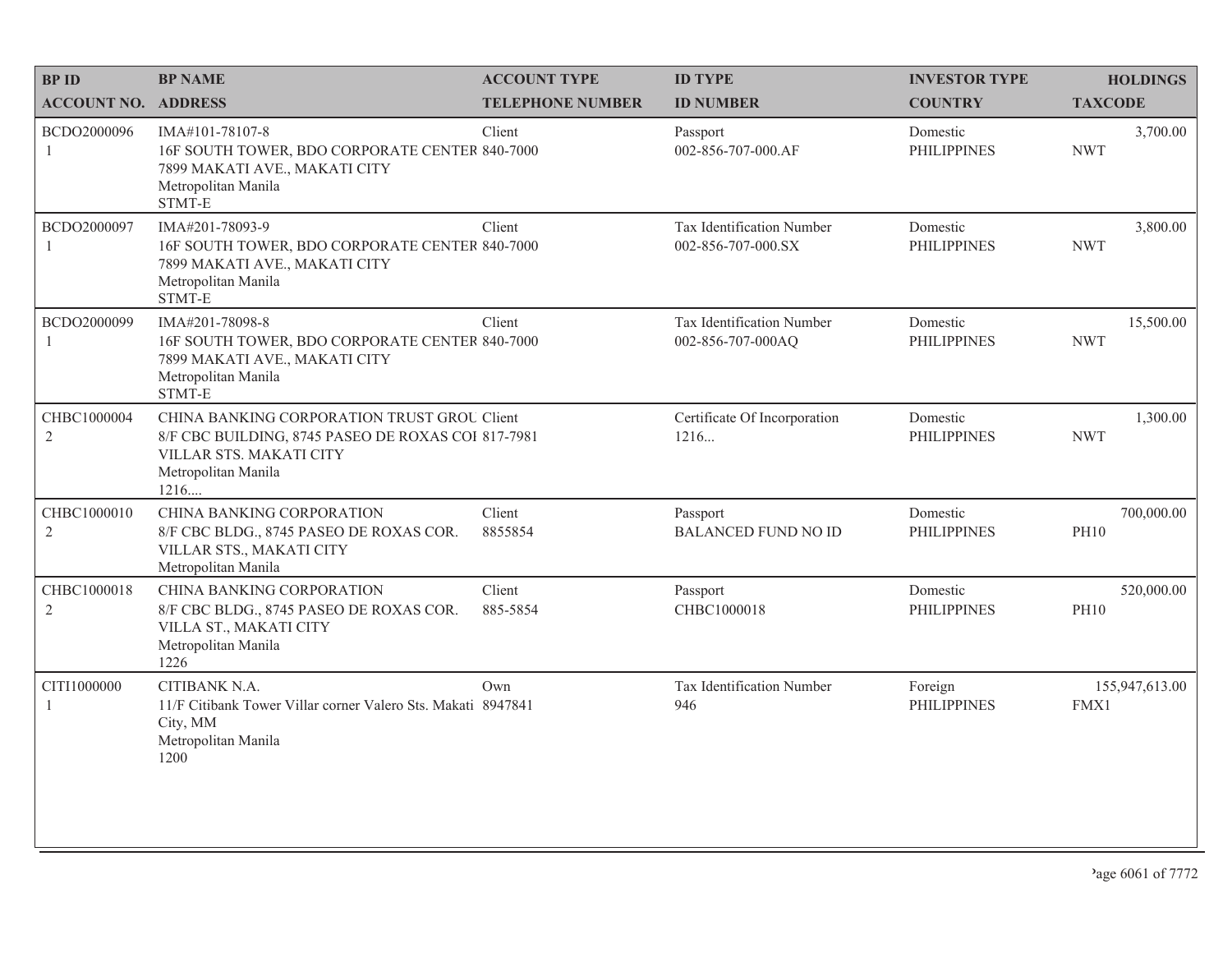| <b>BPID</b>                   | <b>BP NAME</b>                                                                                                           | <b>ACCOUNT TYPE</b>     | <b>ID TYPE</b>                    | <b>INVESTOR TYPE</b>           | <b>HOLDINGS</b>             |
|-------------------------------|--------------------------------------------------------------------------------------------------------------------------|-------------------------|-----------------------------------|--------------------------------|-----------------------------|
| <b>ACCOUNT NO. ADDRESS</b>    |                                                                                                                          | <b>TELEPHONE NUMBER</b> | <b>ID NUMBER</b>                  | <b>COUNTRY</b>                 | <b>TAXCODE</b>              |
| CITI1000001<br>-1             | CITIBANK N.A.<br>11/F Citibank Tower Villar corner Valero Sts. Makati 8947841<br>City, MM<br>Metropolitan Manila<br>1200 | Client                  | Tax Identification Number<br>1098 | Domestic<br><b>PHILIPPINES</b> | 31,085,007.00<br><b>NWT</b> |
| CITI1000003<br>$\mathbf{1}$   | CITIBANK N.A.<br>11/F Citibank Tower Villar corner Valero Sts. Makati 8947841<br>City, MM<br>Metropolitan Manila<br>1200 | Client                  | Tax Identification Number<br>1102 | Domestic<br><b>PHILIPPINES</b> | 1,231,900.00<br><b>NWT</b>  |
| CITI1000004<br>$\overline{1}$ | CITIBANK N.A.<br>11/F Citibank Tower Villar corner Valero Sts. Makati 8947841<br>City, MM<br>Metropolitan Manila<br>1200 | Client                  | Tax Identification Number<br>1101 | Foreign<br><b>PHILIPPINES</b>  | 6,779,607.00<br><b>RA02</b> |
| CITI1000006                   | CITIBANK FAO PHILIPPINE AXA WEALTH<br><b>BALANCED</b>                                                                    | Client                  | Tax Identification Number         | Domestic                       | 2,858,985.00                |
| 1                             | 11/F Citibank Tower Villar corner Valero Sts. Makati 8947841<br>City, MM<br>Metropolitan Manila<br>1200                  |                         | 1295                              | <b>PHILIPPINES</b>             | <b>NWT</b>                  |
| CITI1000007                   | CITIBANK FAO PHILIPPINE AXA WEALTH<br><b>EQUITY</b>                                                                      | Client                  | Tax Identification Number         | Domestic                       | 5,171,656.00                |
| $\mathbf{1}$                  | 11/F Citibank Tower Villar corner Valero Sts. Makati 8947841<br>City, MM<br>Metropolitan Manila<br>1200                  |                         | 1103                              | <b>PHILIPPINES</b>             | <b>NWT</b>                  |
| CITI1000008                   | CITIBANK FAO PHILIPPINE AXA LOCKED AND Client<br><b>LOADED-EQUITIES</b>                                                  |                         | Tax Identification Number         | Domestic                       | 98,818.00                   |
| $\mathbf{1}$                  | 11/F Citibank Tower Villar corner Valero Sts. Makati 8947841<br>City, MM<br>Metropolitan Manila<br>1200                  |                         | 1105                              | <b>PHILIPPINES</b>             | <b>NWT</b>                  |
| CITI1000010<br>$\overline{1}$ | CITIBANK N.A.<br>11/F Citibank Tower Villar corner Valero Sts. Makati 8947841<br>City, MM<br>Metropolitan Manila<br>1200 | Client                  | Tax Identification Number<br>1100 | Domestic<br><b>PHILIPPINES</b> | 13,927,559.00<br><b>NWT</b> |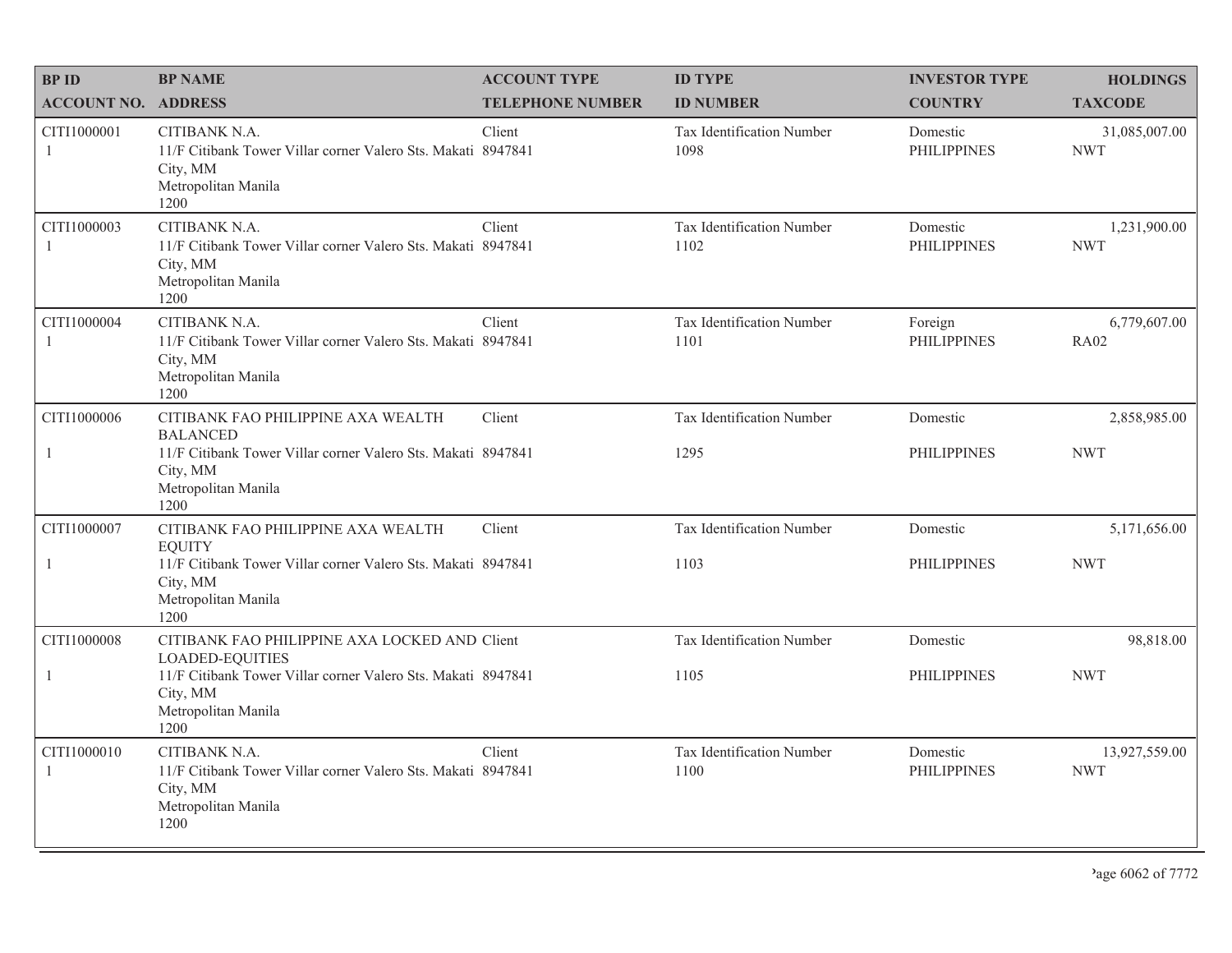| <b>BPID</b>                 | <b>BP NAME</b>                                                                                                                                                       | <b>ACCOUNT TYPE</b>     | <b>ID TYPE</b>                              | <b>INVESTOR TYPE</b>           | <b>HOLDINGS</b>            |
|-----------------------------|----------------------------------------------------------------------------------------------------------------------------------------------------------------------|-------------------------|---------------------------------------------|--------------------------------|----------------------------|
| <b>ACCOUNT NO. ADDRESS</b>  |                                                                                                                                                                      | <b>TELEPHONE NUMBER</b> | <b>ID NUMBER</b>                            | <b>COUNTRY</b>                 | <b>TAXCODE</b>             |
| CITI1000011<br>-1           | CITIBANK FAO PHILIPPINE AXA OPPORTUNIT' Client<br>2/F CITI TOWER, PASEO DE ROXAS, MAKATI<br><b>CITY</b><br>Metropolitan Manila<br>1226                               | 894-7714                | Tax Identification Number<br>$1100*$        | Domestic<br><b>PHILIPPINES</b> | 1,188,564.00<br><b>NWT</b> |
| CITI1000014<br>$\mathbf{1}$ | CITIBANK FAO PHILIPPINE AXA LIFE<br><b>INSURANCE CORP.</b><br>2ND CITIBANK TOWER 8741 PASEO DE ROXAS 894-7200<br><b>MAKATI CITY</b><br>Metropolitan Manila           | Client                  | Certificate Of Incorporation<br>CITI1000014 | Domestic<br><b>PHILIPPINES</b> | 446,941.00<br><b>NWT</b>   |
| CITI1000015<br>$\mathbf{1}$ | CITIBANK FAO PHILIPPINE AXA CHINESE<br><b>TYCOON</b><br>2ND FLOOR CITIBANK TOWER SECURITIES AN 894-7200<br>FUNDS SERVICES MAKATI CITY<br>Metropolitan Manila<br>1226 | Client                  | Certificate Of Incorporation<br>ID2         | Domestic<br><b>PHILIPPINES</b> | 686,000.00<br><b>NWT</b>   |
| DEUB1000000<br>-1           | DEUTSCHE BANK MANILA-CLIENTS A/C<br>26/F Ayala Tower One Ayala Triangle, Makati City<br>Metropolitan Manila<br>1226                                                  | Own<br>8946970          | Tax Identification Number<br>948            | Foreign<br><b>PHILIPPINES</b>  | 466,021,410.00<br>FMX1     |
| DEUB2000000<br>1            | DEUTSCHE BANK MANILA-CLIENTS A/C<br>26/F ayala Tower One, Ayala Triangle, Makati City<br>Metropolitan Manila<br>1226                                                 | Own<br>894-6970         | Tax Identification Number<br>949            | Domestic<br><b>PHILIPPINES</b> | 732,480.00<br><b>NWT</b>   |
| DEUB2000003<br>1            | DEUTSCHE BANK MANILA-CLIENTS A/C<br>26/F ayala Tower One, Ayala Triangle, Makati City<br>Metropolitan Manila<br>1226                                                 | Client<br>894-6970      | Tax Identification Number<br>1088           | Domestic<br><b>PHILIPPINES</b> | 1,003,595.00<br><b>NWT</b> |
| DEUB2000005<br>1            | DEUTSCHE BANK MANILA-CLIENTS A/C<br>26/F ayala Tower One, Ayala Triangle, Makati City<br>Metropolitan Manila<br>1226                                                 | Client<br>894-6970      | Tax Identification Number<br>1087           | Domestic<br><b>PHILIPPINES</b> | 7,700,876.00<br><b>NWT</b> |
| DEUB2000006<br>$\mathbf{1}$ | DEUTSCHE BANK MANILA-CLIENTS A/C<br>26/F ayala Tower One, Ayala Triangle, Makati City<br>Metropolitan Manila<br>1226                                                 | Client<br>894-6970      | Tax Identification Number<br>1290           | Domestic<br><b>PHILIPPINES</b> | 21,825.00<br><b>PH10</b>   |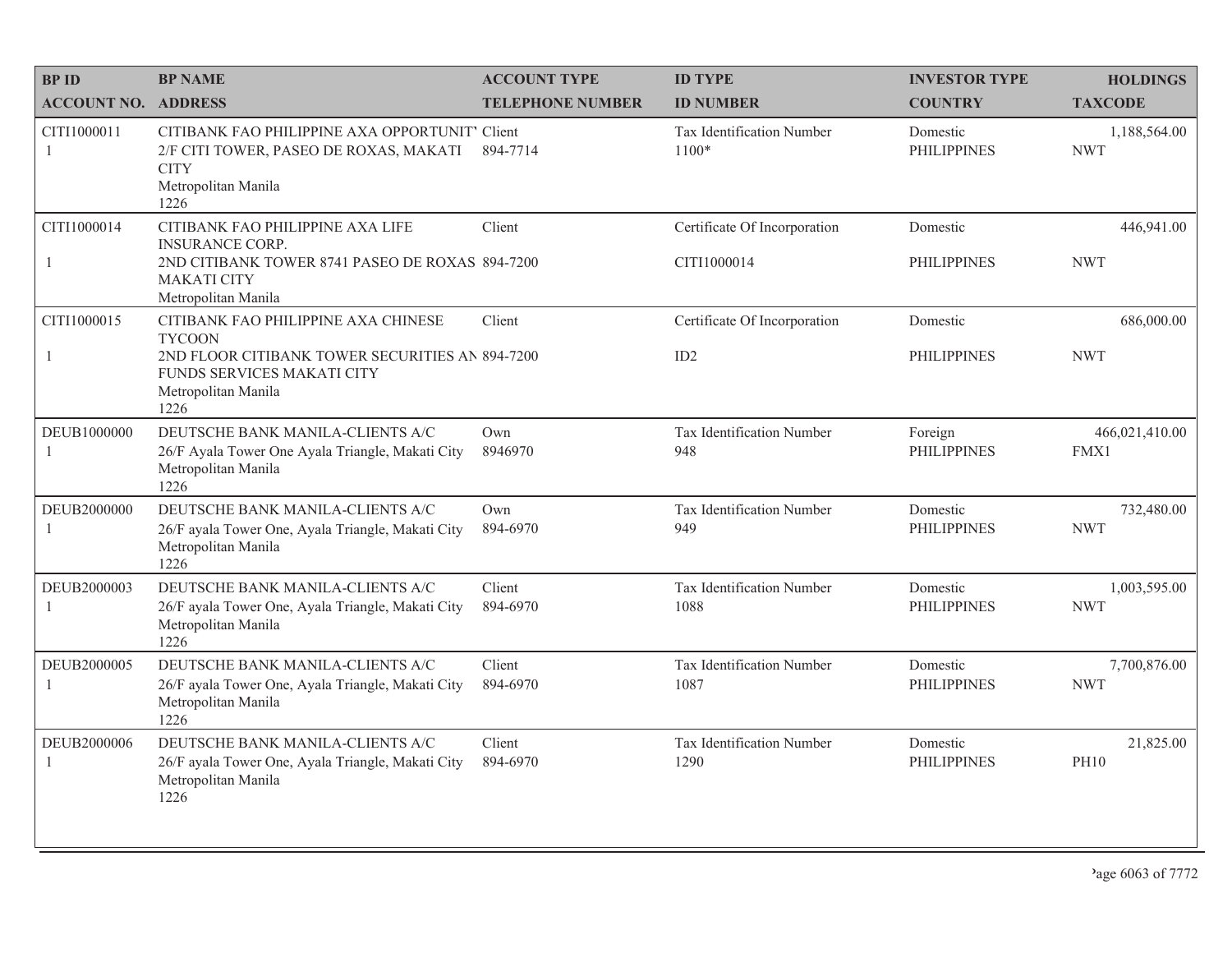| <b>BPID</b>                   | <b>BP NAME</b>                                                                                                                                                        | <b>ACCOUNT TYPE</b>     | <b>ID TYPE</b>                                  | <b>INVESTOR TYPE</b>           | <b>HOLDINGS</b>             |
|-------------------------------|-----------------------------------------------------------------------------------------------------------------------------------------------------------------------|-------------------------|-------------------------------------------------|--------------------------------|-----------------------------|
| <b>ACCOUNT NO. ADDRESS</b>    |                                                                                                                                                                       | <b>TELEPHONE NUMBER</b> | <b>ID NUMBER</b>                                | <b>COUNTRY</b>                 | <b>TAXCODE</b>              |
| DEUB2000007<br>1              | DEUTSCHE BANK AG MANILA BRANCH A/C<br><b>CLIENTS DEUB20</b><br>23F AYALA TOWER ONE AYALA AVE. MAKAT. 8946989<br><b>CITY</b>                                           | Client                  | Certificate Of Incorporation<br>000-449-586-000 | Domestic<br><b>PHILIPPINES</b> | 156,000.00<br><b>PH10</b>   |
|                               | Metropolitan Manila                                                                                                                                                   |                         |                                                 |                                |                             |
| GSIS1000000<br>$\overline{1}$ | GOVERNMENT SERVICE INSURANCE SYSTEM Own<br>GSIS Hqs., Financial Center Roxas Blvd., Pasay City 891-6346<br>Metropolitan Manila<br>$\Omega$                            |                         | Tax Identification Number<br>974                | Domestic<br><b>PHILIPPINES</b> | 49,152,844.00<br><b>NWT</b> |
| HSBC1000000                   | THE HONGKONG AND SHANGHAI BANKING<br>CORP. LTD. - CLIENTS' ACCT.                                                                                                      | Own                     | Tax Identification Number                       | Foreign                        | 339,947,146.00              |
| 1                             | HSBC Securities Services 12th Floor, The Enterprise 8145200<br>Center, Tower I 6766 Ayala Avenue corner Paseo de<br>Roxas Makati City<br>Metropolitan Manila<br>1200  |                         | 951                                             | <b>PHILIPPINES</b>             | FMX1                        |
| HSBC1000025                   | THE HONGKONG AND SHANGHAI BANKING<br>CORP. LTD. - CLIENTS' ACCT.                                                                                                      | Client                  | Tax Identification Number                       | Foreign                        | 22,714,500.00               |
| -1                            | HSBC Securities Services 12th Floor, The Enterprise 8145200<br>Center, Tower I 6766 Ayala Avenue corner Paseo de<br>Roxas Makati City<br>Metropolitan Manila<br>1200  |                         | 1288                                            | <b>PHILIPPINES</b>             | NO15                        |
| HSBC2000000                   | THE HONGKONG AND SHANGHAI BANKING<br>CORP. LTD. - CLIENTS' ACCT.                                                                                                      | Own                     | Tax Identification Number                       | Domestic                       | 72,129,836.00               |
| $\overline{1}$                | HSBC Securities Services 12th Floor, The Enterprise 814-5200<br>Center, Tower I 6766 Ayala Avenue corner Paseo de<br>Roxas Makati City<br>Metropolitan Manila<br>1200 |                         | 952                                             | <b>PHILIPPINES</b>             | <b>NWT</b>                  |
| HSBC2000002                   | THE HONGKONG AND SHANGHAI BANKING<br>CORP. LTD. - CLIENTS' ACCT.                                                                                                      | Client                  | Tax Identification Number                       | Domestic                       | 4,822,555.00                |
| -1                            | HSBC Securities Services 12th Floor, The Enterprise 814-5200<br>Center, Tower I 6766 Ayala Avenue corner Paseo de<br>Roxas Makati City<br>Metropolitan Manila<br>1200 |                         | 1055                                            | <b>PHILIPPINES</b>             | <b>PH10</b>                 |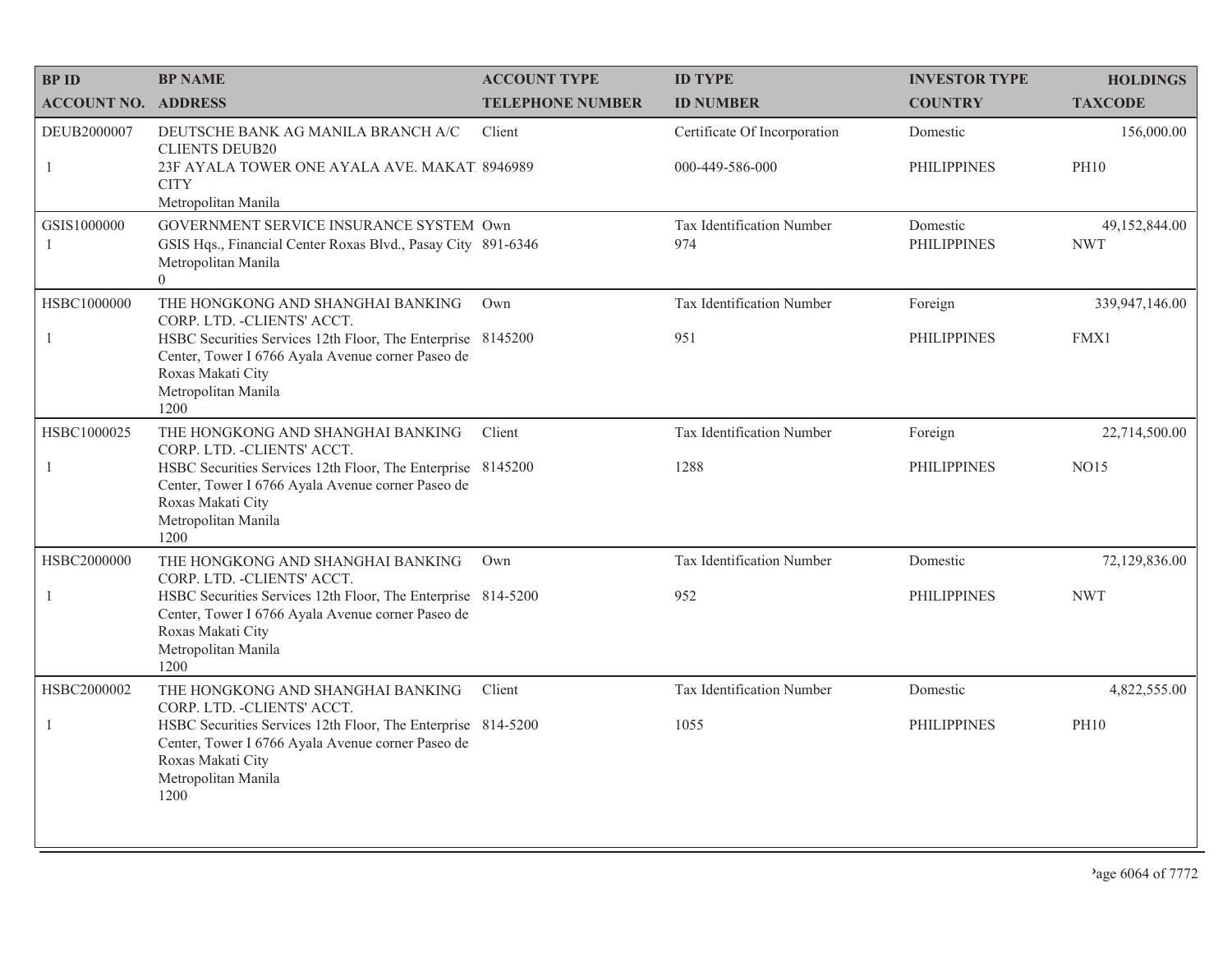| <b>BPID</b>                | <b>BP NAME</b>                                                                                                                                                                              | <b>ACCOUNT TYPE</b>     | <b>ID TYPE</b>                        | <b>INVESTOR TYPE</b>           | <b>HOLDINGS</b>            |
|----------------------------|---------------------------------------------------------------------------------------------------------------------------------------------------------------------------------------------|-------------------------|---------------------------------------|--------------------------------|----------------------------|
| <b>ACCOUNT NO. ADDRESS</b> |                                                                                                                                                                                             | <b>TELEPHONE NUMBER</b> | <b>ID NUMBER</b>                      | <b>COUNTRY</b>                 | <b>TAXCODE</b>             |
| HSBC2000005<br>1           | INSULAR LIFE ASSURANCE CO., LTD - VUL-EF Client<br>HSBC Securities Services 7th Floor, HSBC Centre,<br>3058 Fifth Avenue West, Bonifacio Global City,<br>Taguig City<br>Metropolitan Manila | 581-8203                | Tax Identification Number<br>$1054 -$ | Domestic<br><b>PHILIPPINES</b> | 3,501,000.00<br><b>NWT</b> |
| HSBC2000006                | ING BANK, N.V. MNL (TRUST DEPT.) FOR THE Client<br>ACCT OF PNB LIFE INS, INC.<br>20/F TOWER ONE, AYALA TRIANGLE AYALA<br>AVENUE, MAKATI CITY<br>Metropolitan Manila<br>1226                 | 902-7000                | Tax Identification Number<br>$1054*$  | Domestic<br><b>PHILIPPINES</b> | 795,301.00<br><b>NWT</b>   |
| HSBC2000007                | THE INSULAR LIFE ASSURANCE COMPANY, L1 Client<br>IL COPORATE CENTRE, INSULAR LIFE DRIVE, 582-1875<br>FILINVEST CORPORATE CITY, ALABANG<br>MUNTINLUPA CITY<br>Metropolitan Manila<br>1226    |                         | Certificate Of Incorporation<br>1054. | Domestic<br><b>PHILIPPINES</b> | 3,448,700.00<br><b>NWT</b> |
| HSBC2000008                | THE INSULAR LIFE ASSURANCE COMPANY, L1 Client<br>IL CORPORATE CENTRE, INSULAR LIFE DRIVE 7711915<br>FILINVEST CORPORATE CITY, ALABANG<br>MUNTINLUPA CITY<br>Metropolitan Manila<br>STMT-D   |                         | Certificate Of Incorporation<br>1054  | Domestic<br><b>PHILIPPINES</b> | 4,355,300.00<br><b>NWT</b> |
| HSBC2000009                | THE MANUFACTURERS LIFE INSURANCE CO. Client<br>(PHILS.), INC.                                                                                                                               |                         | Certificate Of Incorporation          | Domestic                       | 3,898,900.00               |
| 1                          | 16/F LKG TOWER, 6801 AYALA AVENUE, MAK/ 884-5409<br><b>CITY</b><br>Metropolitan Manila<br>STMT-D                                                                                            |                         | $NOID*$                               | <b>PHILIPPINES</b>             | <b>NWT</b>                 |
| HSBC2000010<br>-1          | MANULIFE CHINABANK LIFE ASSURANCE CO. Client<br>24/F LKG TOWER, 6801 AYALA AVENUE, MAK/ 884-5409<br><b>CITY</b><br>Metropolitan Manila<br><b>STMT-D</b>                                     |                         | Certificate Of Incorporation<br>NO ID | Domestic<br><b>PHILIPPINES</b> | 3,037,850.00<br><b>NWT</b> |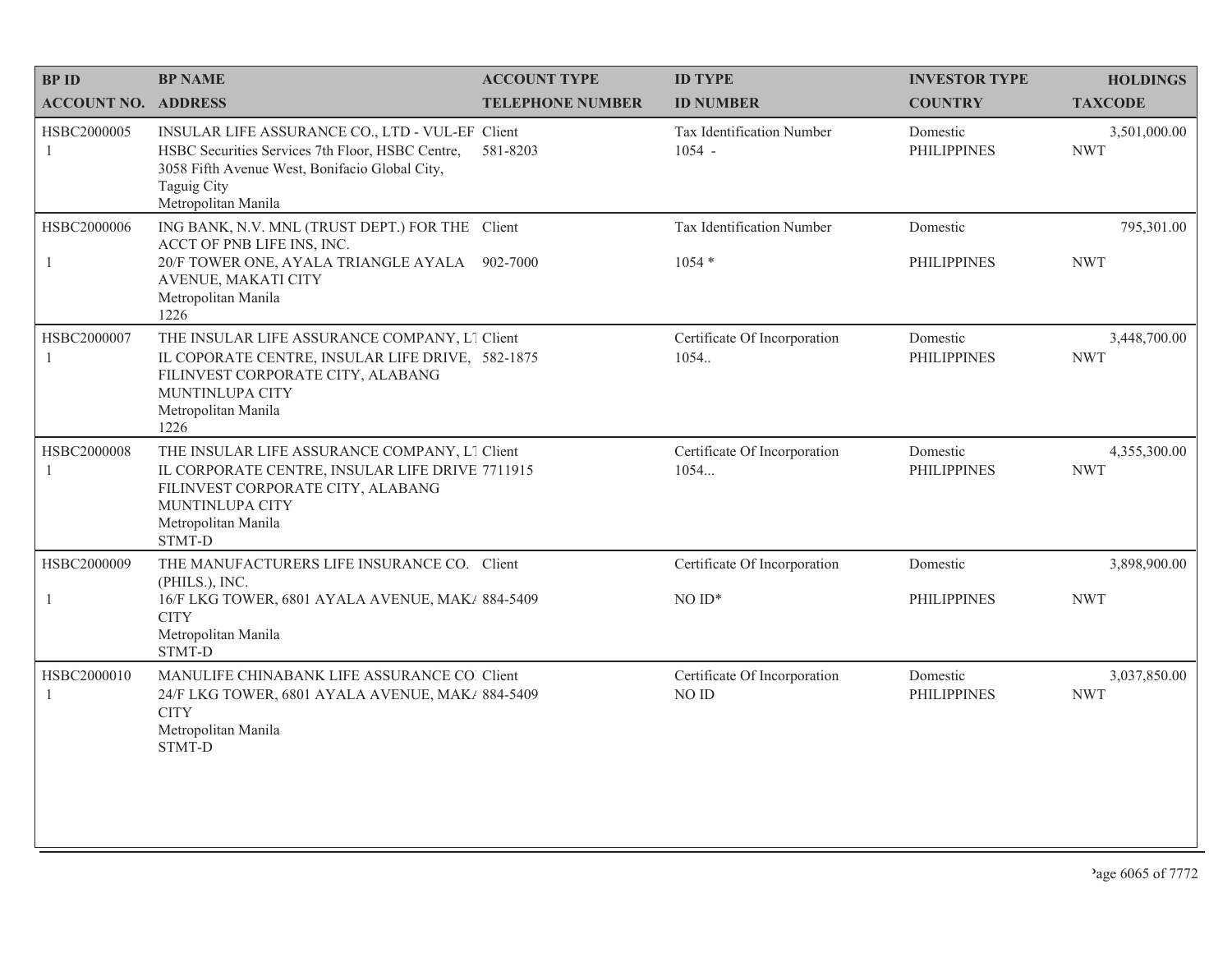| <b>BPID</b>                   | <b>BP NAME</b>                                                                                                                                                                                                                         | <b>ACCOUNT TYPE</b>     | <b>ID TYPE</b>                                       | <b>INVESTOR TYPE</b>           | <b>HOLDINGS</b>            |
|-------------------------------|----------------------------------------------------------------------------------------------------------------------------------------------------------------------------------------------------------------------------------------|-------------------------|------------------------------------------------------|--------------------------------|----------------------------|
| <b>ACCOUNT NO. ADDRESS</b>    |                                                                                                                                                                                                                                        | <b>TELEPHONE NUMBER</b> | <b>ID NUMBER</b>                                     | <b>COUNTRY</b>                 | <b>TAXCODE</b>             |
| HSBC2000011<br>$\overline{1}$ | SUN LIFE GREPA FINANCIAL, INC.<br>5/FLR SUNLIFE CENTRE 5TH AVENUE COR RIZ 555-8888<br>DRIVE, BONIFACIO GLOBAL CITY, TAGUIG CIT<br>Metropolitan Manila<br>1634                                                                          | Client                  | <b>Tax Identification Number</b><br>000-460-716-000  | Domestic<br><b>PHILIPPINES</b> | 6,719,100.00<br><b>NWT</b> |
| HSBC3000000<br>-1             | THE HONGKONG & SHANGHAI BANKING COR Own<br>LTD. - OWN ACCOUNT<br>HSBC Securities Services 12th Floor, The Enterprise 636-7370<br>Center, Tower I 6766 Ayala Avenue corner Paseo de<br>Roxas Makati City<br>Metropolitan Manila<br>1200 |                         | Tax Identification Number<br>953                     | Foreign<br><b>PHILIPPINES</b>  | 2.00<br><b>RA02</b>        |
| LBPT1000000<br>-1             | LAND BANK OF THE PHILIPPINES-TRUST<br><b>BANKING GROUP</b><br>LBP PLAZA 1598 M.H. DEL PILAR COR DR. J.<br>QUINTOS STS., MALATE MANILA<br>Metropolitan Manila<br>1004                                                                   | Own<br>405-7550         | Tax Identification Number<br>000-470-394-000         | Domestic<br><b>PHILIPPINES</b> | 18,050.00<br><b>NWT</b>    |
| LBPT1000009<br>-1             | LBP-TBG AS AGENT FOR 28568 TA 01<br>LAND BANK OF THE PHILIPPINES COR. DR. J.<br>QUINTOS STS., MALATE, MANILA<br>Metropolitan Manila                                                                                                    | Client<br>405-7554      | <b>Tax Identification Number</b><br>004-628-891-000* | Domestic<br><b>PHILIPPINES</b> | 35,900.00<br><b>NWT</b>    |
| LBPT1000013<br>-1             | LBP-TBG AS AGENT FOR 22594 TA 01<br>LANDBANK PLAZA M.H. DEL PILAR COR DR. J. 405-7554<br>QUINTOS STS. MALATE MANILA<br>Metropolitan Manila<br>1004                                                                                     | Client                  | <b>Tax Identification Number</b><br>000-839-862-000  | Domestic<br><b>PHILIPPINES</b> | 20,100.00<br><b>NWT</b>    |
| LBPT1000015<br>$\mathbf{1}$   | LBP-TBG AS AGENT FOR 49107 TA01<br>LANDBANK PLAZA M.H. DEL PILAR COR. DR. J 405-7554<br>QUINTOS STS., MALATE MANILA<br>Metropolitan Manila<br>STMT-E                                                                                   | Client                  | Certificate Of Incorporation<br>LBPT1000015          | Domestic<br><b>PHILIPPINES</b> | 35,550.00<br><b>NWT</b>    |
| LBPT1000016<br>-1             | LBP-TBG AS AGENT FOR 31712TA02<br>LANDBANK PLAZA M.H. DEL PILAR DR. J.<br>QUINTOS STS., MALATE MANILA<br>Metropolitan Manila<br>STMT-E                                                                                                 | Client<br>405-7554      | Certificate Of Incorporation<br>LBPT1000016          | Domestic<br><b>PHILIPPINES</b> | 6,000.00<br><b>NWT</b>     |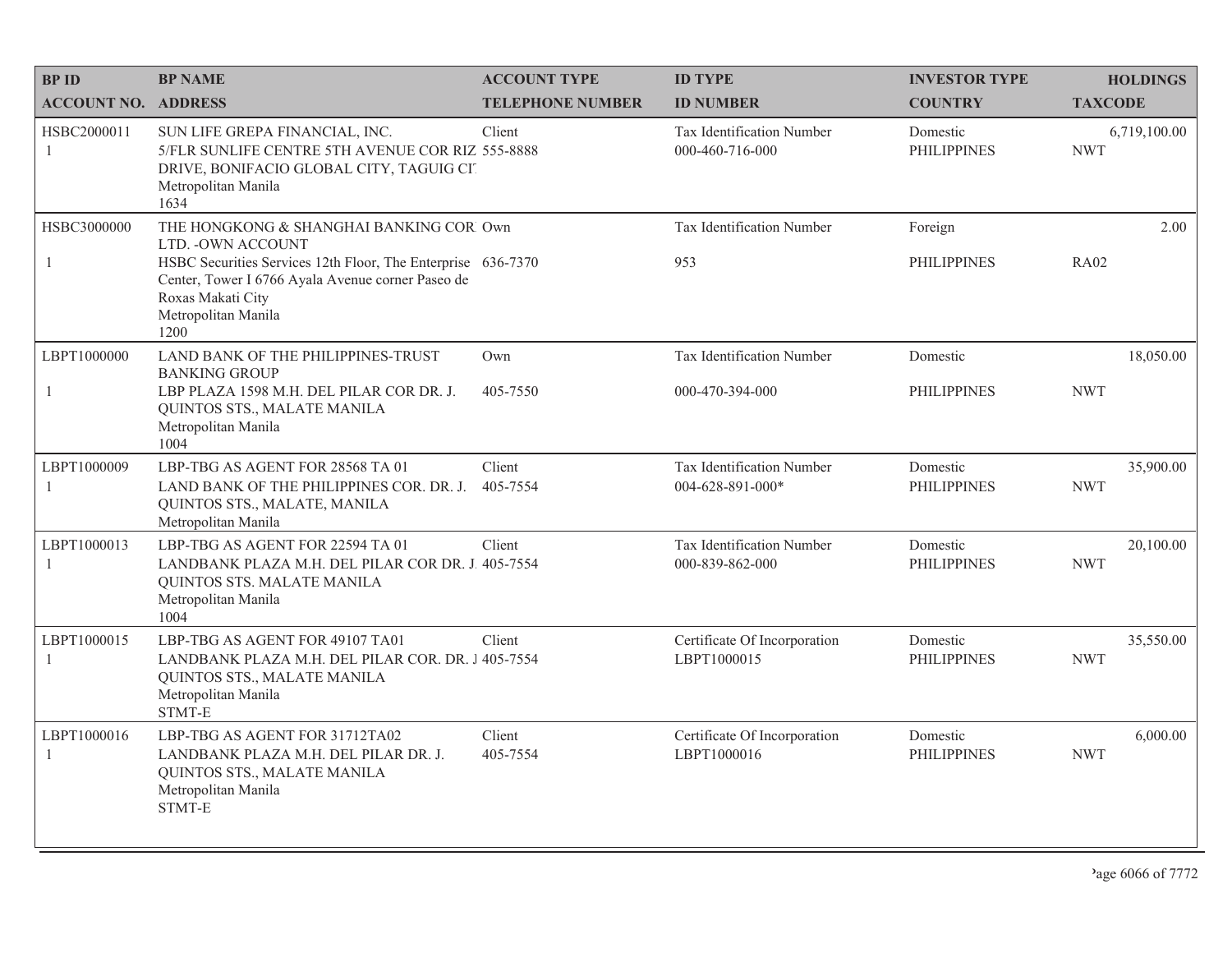| <b>BPID</b>                 | <b>BP NAME</b>                                                                                                                                                                                                                | <b>ACCOUNT TYPE</b>     | <b>ID TYPE</b>                              | <b>INVESTOR TYPE</b>           | <b>HOLDINGS</b>            |
|-----------------------------|-------------------------------------------------------------------------------------------------------------------------------------------------------------------------------------------------------------------------------|-------------------------|---------------------------------------------|--------------------------------|----------------------------|
| <b>ACCOUNT NO. ADDRESS</b>  |                                                                                                                                                                                                                               | <b>TELEPHONE NUMBER</b> | <b>ID NUMBER</b>                            | <b>COUNTRY</b>                 | <b>TAXCODE</b>             |
| OOVV1000000<br>-1           | UCPB GENERAL INSURANCE CO., INC.<br>25th Floor, LKG Tower Ayala Avenue, Makati City<br>Metropolitan Manila<br>1226                                                                                                            | Own<br>884-1225         | Tax Identification Number<br>1007           | Domestic<br><b>PHILIPPINES</b> | 50,000.00<br><b>NWT</b>    |
| PABC1000000<br>$\mathbf{1}$ | AB CAPITAL & INVESTMENT CORP. - TRUST & Own<br><b>INVESTMENT DIV.</b><br>G/F, Asianbank Centre Bldg., Sen. Gil Puyat Extensio 8930373<br>cor. Tordesillas St., Salcedo Village Makati City<br>Metropolitan Manila<br>$\theta$ |                         | Tax Identification Number<br>899            | Domestic<br><b>PHILIPPINES</b> | 50.00<br><b>NWT</b>        |
| PAUBEIF0000<br>$\sqrt{2}$   | PAUB1000000<br>33/F JOY-NOLSTALG CENTER, ADB AVE.<br>ORTIGAS, PASIG CITY<br>Metropolitan Manila                                                                                                                               | Client<br>470-9704      | Certificate Of Incorporation<br>PAUBEIF0000 | Domestic<br><b>PHILIPPINES</b> | 64,400.00<br><b>NWT</b>    |
| PCPL1000002                 | UNITED COCONUT PLANTERS LIFE ASSURAN( Client<br><b>CORPORATION</b>                                                                                                                                                            |                         | Tax Identification Number                   | Domestic                       | 20,000.00                  |
| 1                           | 6774 Cocolife Building, Ayala Avenue, Makati City 812-9070<br>Metropolitan Manila<br>1200                                                                                                                                     |                         | 1128                                        | <b>PHILIPPINES</b>             | <b>NWT</b>                 |
| PNBC2000000<br>-1           | <b>PNB-TBG T-10820</b><br>3/F PNB Financial Center Roxas Blvd., Pasay City<br>Metropolitan Manila<br>1300                                                                                                                     | Own<br>5263059          | Tax Identification Number<br>986            | Domestic<br><b>PHILIPPINES</b> | 4,527,600.00<br><b>NWT</b> |
| PPSB1000000                 | EASTWEST BANKING CORPORATION - TRUST Own<br><b>DIVISION</b>                                                                                                                                                                   |                         | Tax Identification Number                   | Domestic                       | 60,600.00                  |
| $\mathbf{1}$                | 20/F PBCOM TOWER, AYALA AVE., MAKATI<br><b>CITY</b><br>Metropolitan Manila<br>1229                                                                                                                                            | 885-0695 L8582          | 919                                         | <b>PHILIPPINES</b>             | <b>NWT</b>                 |
| PPSB1000008                 | EAST WEST BANKING CORP.-TRUST DIVISION Client<br>FAO 387-311-008354                                                                                                                                                           |                         | Passport                                    | Domestic                       | 2,200.00                   |
| $\mathbf{1}$                | (DANIEL ISIDORE BRIAN CRUZ BONZO OR<br><b>GLORIA DELA CRUZ BONZO)</b><br>5TH AVE. COR. 23RD ST. BONIFACIO GLOBAL<br><b>CITY TAGUIG CITY</b><br>Metropolitan Manila<br>STMT-E                                                  | 575-3838                | PPSB1000008                                 | <b>PHILIPPINES</b>             | <b>PH10</b>                |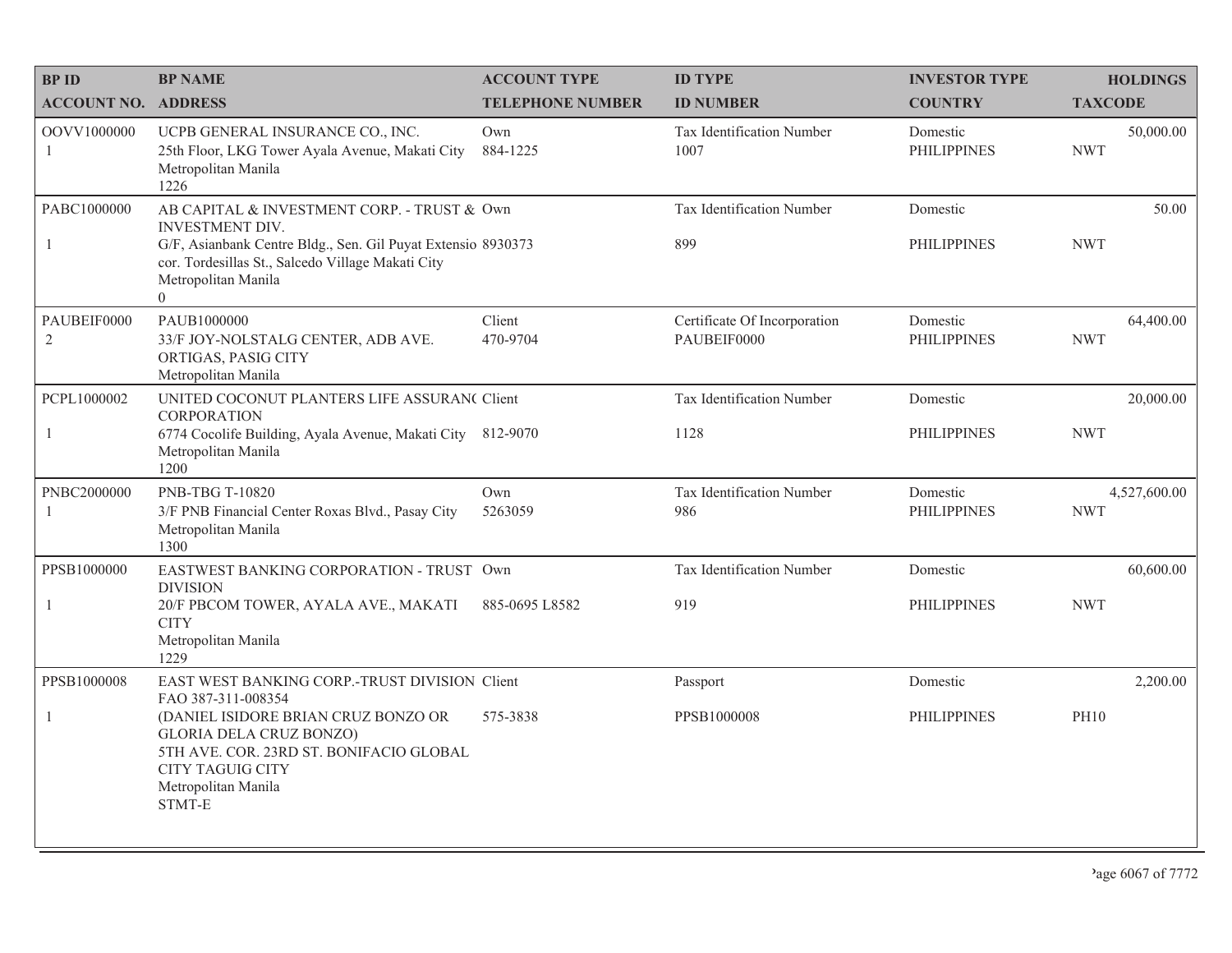| <b>BPID</b>                   | <b>BP NAME</b>                                                                                                                                                                              | <b>ACCOUNT TYPE</b>     | <b>ID TYPE</b>                              | <b>INVESTOR TYPE</b>           | <b>HOLDINGS</b>               |
|-------------------------------|---------------------------------------------------------------------------------------------------------------------------------------------------------------------------------------------|-------------------------|---------------------------------------------|--------------------------------|-------------------------------|
| <b>ACCOUNT NO. ADDRESS</b>    |                                                                                                                                                                                             | <b>TELEPHONE NUMBER</b> | <b>ID NUMBER</b>                            | <b>COUNTRY</b>                 | <b>TAXCODE</b>                |
| PSMC2000000<br>1              | SAN MIGUEL CORPORATION RETIREMENT<br>PLAN-STP<br>San Miguel Corporation Retirement Plan 40 San<br>Miguel Avenue, Ortigas Center Mandaluyong City<br>Metropolitan Manila<br>1550             | Own<br>632-3000         | Tax Identification Number<br>929            | Domestic<br><b>PHILIPPINES</b> | 1,332,000.00<br><b>NWT</b>    |
| RCBC1000000<br>$\overline{1}$ | RCBC TRUST & INVESTMENT DIVISION<br>333 Sen. Gil J. Puyat Ave. Makati City<br>Metropolitan Manila<br>1200                                                                                   | Own<br>894-9017/18      | Tax Identification Number<br>987            | Domestic<br><b>PHILIPPINES</b> | 883,900.00<br><b>NWT</b>      |
| RCBC1000052<br>1              | RCBC IMA NO. 80-185-2 FAO NATIONAL<br>REINSURANCE CORPORATION OF THE<br><b>PHILIPPINES</b><br>9TH FLOOR TOWER I, RCBC PLAZA 6819 AYAL<br>AVE., MAKATI CITY<br>Metropolitan Manila<br>STMT-E | Client<br>878-3325      | Certificate Of Incorporation<br>RCBC1000052 | Domestic<br><b>PHILIPPINES</b> | 290,500.00<br><b>NWT</b>      |
| RCBC3000000<br>-1             | RCBC TRUST & INVESTMENT DIVISION -<br><b>VARIOUS TAXABLE ACCTS</b><br>333 SEN. GIL J. PUYAT AVE., MAKATI CITY<br>Metropolitan Manila                                                        | Own<br>8783326          | Tax Identification Number<br>987.           | Domestic<br><b>PHILIPPINES</b> | 64,900.00<br><b>PH10</b>      |
| RCBC3000011<br>-1             | RCBC IMA NO. 81-034-7<br>9TH FLOOR TOWER 1, RCBC PLAZA, 6819 AYAI 878-3325<br>AVE., MAKATI CITY<br>Metropolitan Manila<br>STMT-E                                                            | Client                  | Passport<br>RCBC3000011                     | Domestic<br><b>PHILIPPINES</b> | 1,000.00<br><b>PH10</b>       |
| SCBK1000000<br>-1             | STANDARD CHARTERED BANK<br>6756 Ayala Avenue Makati City<br>Metropolitan Manila<br>1200                                                                                                     | Own<br>878-2879         | Tax Identification Number<br>957            | Foreign<br><b>PHILIPPINES</b>  | 21,948,050.00<br>FMX1         |
| SCBK1000048<br>-1             | STANDARD CHARTERED BANK<br>6756 Ayala Avenue Makati City<br>Metropolitan Manila<br>1200                                                                                                     | Client<br>878-2879      | Tax Identification Number<br>1015           | Foreign<br><b>PHILIPPINES</b>  | 30,000.00<br>NTT <sub>2</sub> |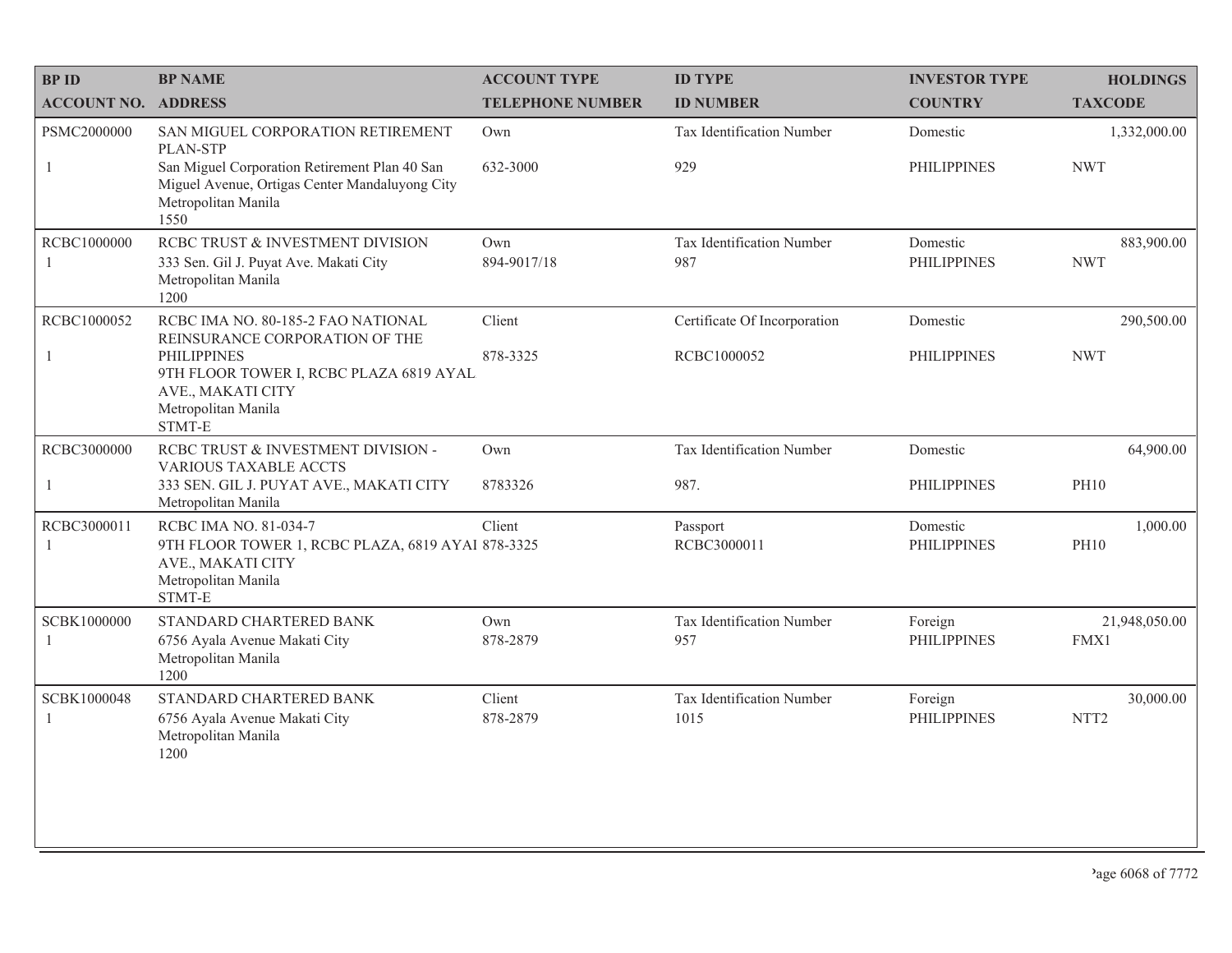| <b>BP ID</b>                  | <b>BP NAME</b>                                                                                                                           | <b>ACCOUNT TYPE</b>     | <b>ID TYPE</b>                               | <b>INVESTOR TYPE</b>           | <b>HOLDINGS</b>             |
|-------------------------------|------------------------------------------------------------------------------------------------------------------------------------------|-------------------------|----------------------------------------------|--------------------------------|-----------------------------|
| <b>ACCOUNT NO. ADDRESS</b>    |                                                                                                                                          | <b>TELEPHONE NUMBER</b> | <b>ID NUMBER</b>                             | <b>COUNTRY</b>                 | <b>TAXCODE</b>              |
| SCBK1000050<br>-1             | PRU LIFE INSURANCE CORP. OF UK - LINKED<br><b>FUND</b><br>5TH FLOOR 6788 AYALA AVENUE MAKATI CIT 878-2124<br>Metropolitan Manila<br>1200 | Client                  | Commercial Registration Number<br>AS096-0511 | Domestic<br><b>PHILIPPINES</b> | 10,508,850.00<br><b>NWT</b> |
| SCTD1000000<br>$\overline{1}$ | MBTC - TRUST BANKING GROUP<br>5/F Metrobank Plaza Sen. Gil J. Puyat Ave. Makati<br>City<br>Metropolitan Manila<br>1200                   | Own<br>894-8888         | Tax Identification Number<br>990             | Domestic<br><b>PHILIPPINES</b> | 18,419,248.00<br><b>NWT</b> |
| SCTD1000004                   | MBTC TBG AS IM FOR 3012-00022-07<br>17TH FLR. GT TOWER INTL AYALA AVE.,<br><b>MAKATI CITY</b><br>Metropolitan Manila                     | Client<br>857-5299      | Tax Identification Number<br>990.*.****      | Domestic<br><b>PHILIPPINES</b> | 46,000.00<br><b>PH10</b>    |
| SCTD1000008<br>-1             | MBTC TBG AS IM FOR WESTMONT RET PLAN<br>17TH FLR. GT TOWER INTL AYALA AVE.,<br><b>MAKATI CITY</b><br>Metropolitan Manila                 | Client<br>857-5299      | Certificate Of Incorporation<br>990"         | Domestic<br><b>PHILIPPINES</b> | 46,000.00<br><b>NWT</b>     |
| SCTD1000009<br>-1             | MBTC TBG AS IM FOR MEDICHEM RET PLAN<br>17TH FLR. GT TOWER INTL AYALA AVE.,<br><b>MAKATI CITY</b><br>Metropolitan Manila                 | Client<br>857-5299      | Certificate Of Incorporation<br>990``        | Domestic<br><b>PHILIPPINES</b> | 26,000.00<br><b>NWT</b>     |
| SCTD1000010<br>$\overline{1}$ | MBTC TBG AS IM FOR PEDIATRICA RET PLAN Client<br>17TH FLR. GT TOWER INTL AYALA AVE.,<br><b>MAKATI CITY</b><br>Metropolitan Manila        | 857-5299                | Certificate Of Incorporation<br>990          | Domestic<br><b>PHILIPPINES</b> | 20,000.00<br><b>NWT</b>     |
| SCTD1000011<br>-1             | MBTC TBG AS IM FOR MFI FOUNDATION, INC. Client<br>17TH FLR. GT TOWER INTL AYALA AVE.,<br><b>MAKATI CITY</b><br>Metropolitan Manila       | 857-5299                | Certificate Of Incorporation<br>990 *****    | Domestic<br><b>PHILIPPINES</b> | 13,050.00<br><b>NWT</b>     |
| SCTD1000012                   | MBTC TBG AS IM FOR TAKING CARE OF<br><b>BUSINESS CORP.</b>                                                                               | Client                  | Certificate Of Incorporation                 | Domestic                       | 50,000.00                   |
| -1                            | 17TH FLR. GT TOWER INTL AYALA AVE.,<br><b>MAKATI CITY</b><br>Metropolitan Manila                                                         | 857-5299                | 990 ****                                     | <b>PHILIPPINES</b>             | <b>NWT</b>                  |
|                               |                                                                                                                                          |                         |                                              |                                |                             |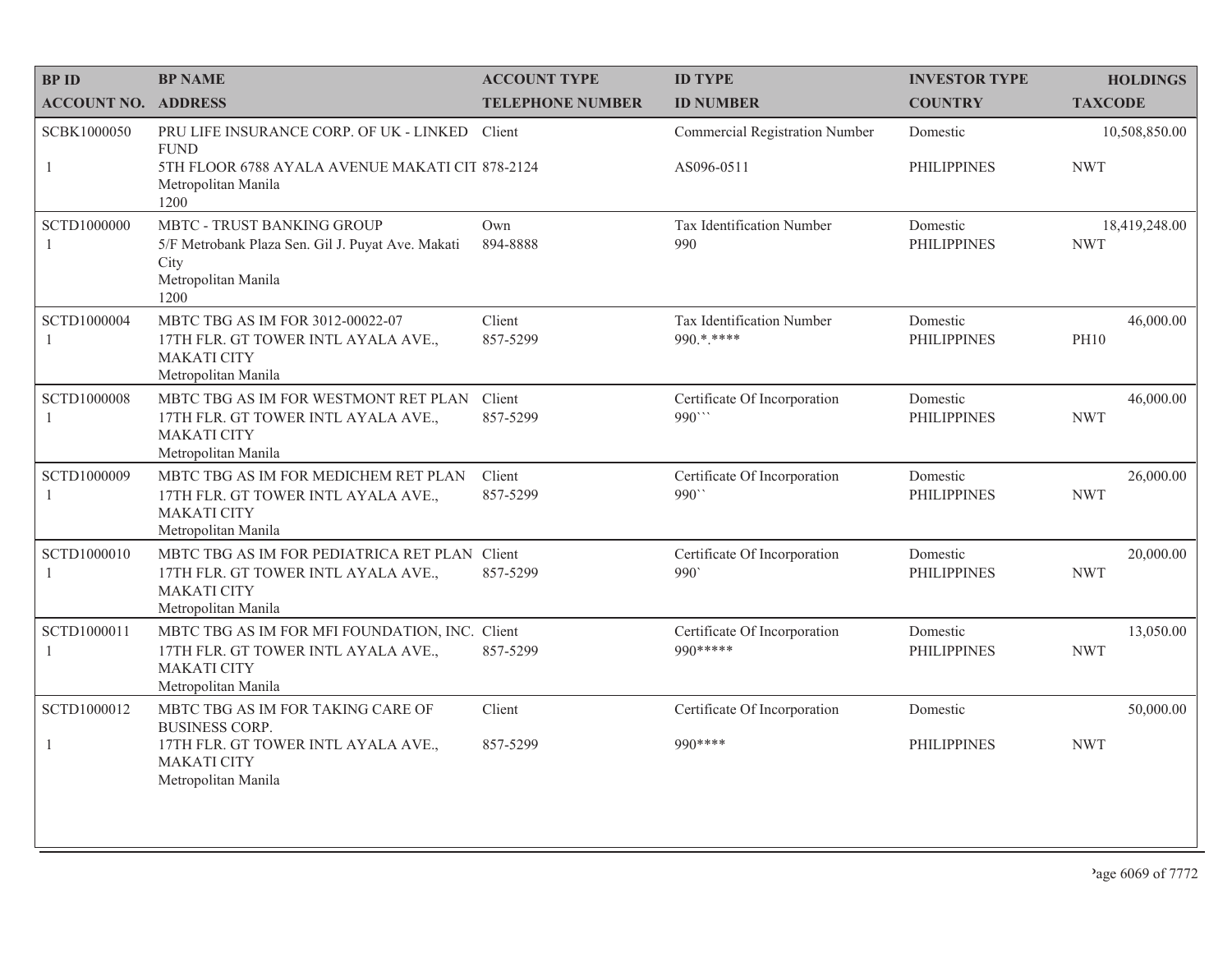| <b>BPID</b>                | <b>BP NAME</b>                                                                             | <b>ACCOUNT TYPE</b>     | <b>ID TYPE</b>                        | <b>INVESTOR TYPE</b>           | <b>HOLDINGS</b>         |
|----------------------------|--------------------------------------------------------------------------------------------|-------------------------|---------------------------------------|--------------------------------|-------------------------|
| <b>ACCOUNT NO. ADDRESS</b> |                                                                                            | <b>TELEPHONE NUMBER</b> | <b>ID NUMBER</b>                      | <b>COUNTRY</b>                 | <b>TAXCODE</b>          |
| SCTD1000014                | MBTC TBG AS IM FOR BOARD OF TRUSTEES O Client<br>PERAA RET FUND                            |                         | Certificate Of Incorporation          | Domestic                       | 493,150.00              |
| $\mathbf{1}$               | 17TH FLR. GT TOWER INTL AYALA AVE.,<br><b>MAKATI CITY</b><br>Metropolitan Manila           | 857-5299                | 990 **                                | <b>PHILIPPINES</b>             | <b>NWT</b>              |
| SCTD1000015                | MBTC TBG AS IM FOR BOARD OF TRUSTEES - Client<br>STANDARD CHARTERED RET PLAN               |                         | Certificate Of Incorporation          | Domestic                       | 53,000.00               |
| $\mathbf{1}$               | 17TH FLR. GT TOWER INTL AYALA AVE.,<br><b>MAKATI CITY</b><br>Metropolitan Manila           | 857-5299                | 990                                   | <b>PHILIPPINES</b>             | <b>NWT</b>              |
| SCTD1000016                | MBTC TBG AS IM FOR GOVT SERVICE<br><b>INSURANCE SYSTEM</b>                                 | Client                  | Certificate Of Incorporation          | Domestic                       | 4,848,400.00            |
| $\mathbf{1}$               | 17TH FLR. GT TOWER INTL AYALA AVE.,<br><b>MAKATI CITY</b><br>Metropolitan Manila           | 857-5299                | 990*                                  | <b>PHILIPPINES</b>             | <b>NWT</b>              |
| SCTD1000017                | MBTC TBG AS INV MGR FOR MERCURY GROU. Client                                               |                         | Tax Identification Number             | Domestic                       | 120,000.00              |
| -1                         | 17TH FLR. GT TOWER INTL AYALA AVE.,<br><b>MAKATI CITY</b><br>Metropolitan Manila<br>1200   | 857-5299                | $990*$                                | <b>PHILIPPINES</b>             | <b>NWT</b>              |
| SCTD1000018<br>-1          | MBTC-TBG AS INV MGR FOR SKETCHBOOKS, I Client<br>17TH FLR. GT TOWER INTL AYALA AVE.,       | 857-5299                | Tax Identification Number<br>$*$ *990 | Domestic<br><b>PHILIPPINES</b> | 33,000.00<br><b>NWT</b> |
|                            | <b>MAKATI CITY</b><br>Metropolitan Manila<br>1200                                          |                         |                                       |                                |                         |
| SCTD1000019                | MBTC-TBG AS INV MGR FLG MANAGEMENT & Client<br>DEVT. CORP.                                 |                         | Certificate Of Incorporation          | Domestic                       | 152,900.00              |
| $\mathbf{1}$               | 17TH FLR GT TOWER INTL, AYALA AVE.,<br><b>MAKATI CITY</b><br>Metropolitan Manila<br>STMT-D | 8575299                 | FLG MGNT NO ID                        | <b>PHILIPPINES</b>             | <b>NWT</b>              |
| SCTD1000022                | MBTC-TBG AS INV MGR FOR PHILIPPINE STOC Client<br><b>EXCHANGE</b>                          |                         | Tax Identification Number             | Domestic                       | 165,000.00              |
| $\mathbf{1}$               | 17TH FLR GT TOWER INTL AYALA AVE.,<br><b>MAKATI CITY</b><br>Metropolitan Manila<br>1200    | 8575299                 | 000477863000.                         | <b>PHILIPPINES</b>             | <b>NWT</b>              |
|                            |                                                                                            |                         |                                       |                                |                         |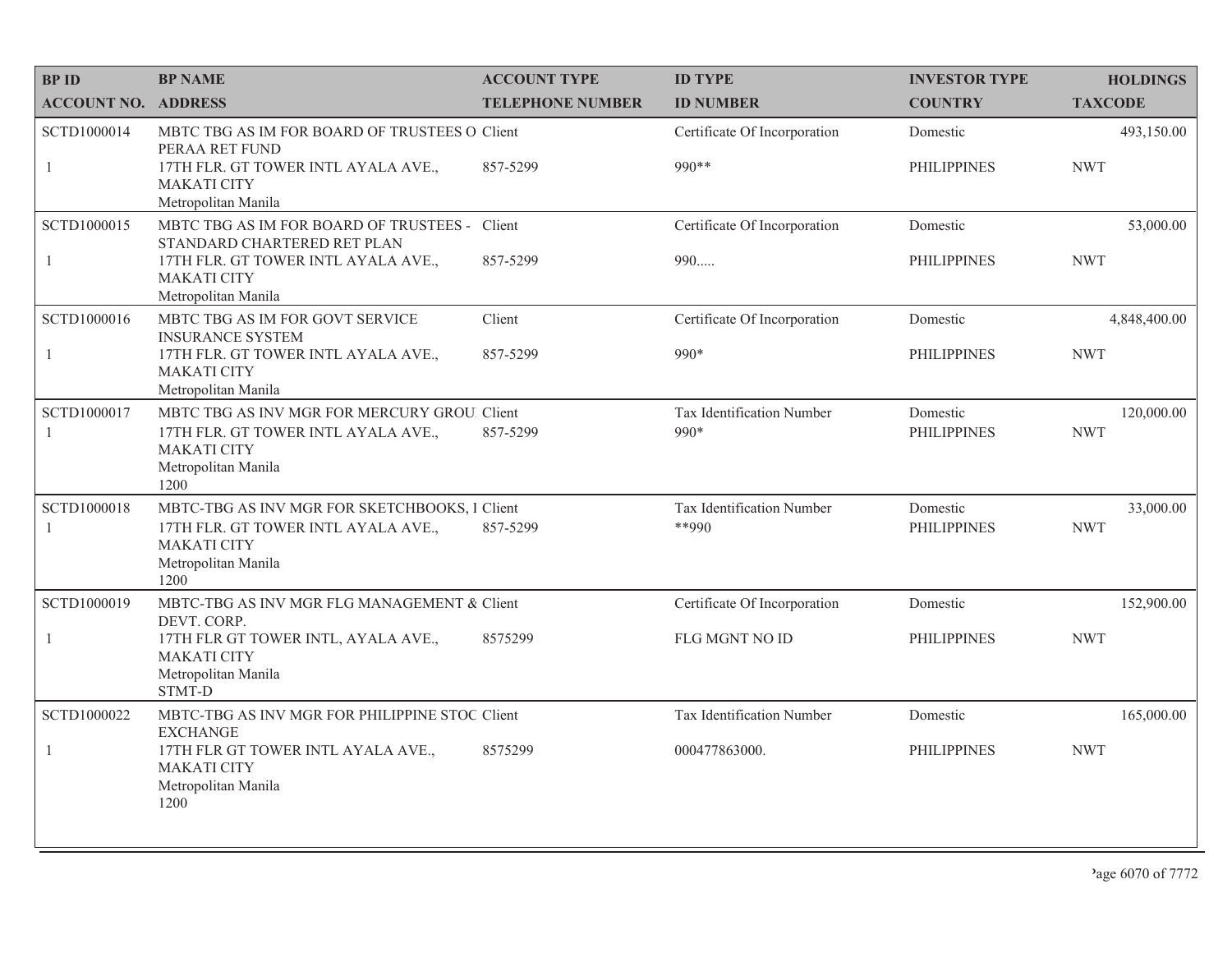| <b>BPID</b>                 | <b>BP NAME</b>                                                                                                                                                                          | <b>ACCOUNT TYPE</b>     | <b>ID TYPE</b>                            | <b>INVESTOR TYPE</b>           | <b>HOLDINGS</b>         |
|-----------------------------|-----------------------------------------------------------------------------------------------------------------------------------------------------------------------------------------|-------------------------|-------------------------------------------|--------------------------------|-------------------------|
| <b>ACCOUNT NO. ADDRESS</b>  |                                                                                                                                                                                         | <b>TELEPHONE NUMBER</b> | <b>ID NUMBER</b>                          | <b>COUNTRY</b>                 | <b>TAXCODE</b>          |
| SCTD1000023                 | MBTC-TBG AS INV MGR FOR MAJENT AGRO<br>INDUSTRIAL CORP. - CAROLINA BAMBOO<br><b>GARDENS</b><br>17TH FLR GT TOWER INTL, AYALA AVE.,<br><b>MAKATI CITY</b><br>Metropolitan Manila<br>1200 | Client                  | Tax Identification Number                 | Domestic                       | 64,000.00               |
| $\mathbf{1}$                |                                                                                                                                                                                         | 8575299                 | 000 477 863 000.                          | <b>PHILIPPINES</b>             | <b>NWT</b>              |
| SCTD1000029                 | MBTC TBG AS IM FOR NARRA PRINCETON                                                                                                                                                      | Client                  | Certificate Of Incorporation              | Foreign                        | 65,000.00               |
| $\mathbf{1}$                | <b>HOLDINGS LIMITED</b><br>17TH FLR GT TOWER INTERNATIONAL AYALA 857-5299<br>AVENUE, MAKATI CITY<br>Metropolitan Manila                                                                 |                         | SCTD1000029                               | <b>PHILIPPINES</b>             | VI24                    |
| SCTD1000030<br>$\mathbf{1}$ | MBTC TBG AS INVT. MNGR. FOR 3011-00033-12 Client<br>17TH FLR GT TOWER INTERNATIONAL AYALA 857-5299<br>AVENUE, MAKATI CITY<br>Metropolitan Manila                                        |                         | Tax Identification Number<br>121-689-178  | Domestic<br><b>PHILIPPINES</b> | 5,000.00<br><b>NWT</b>  |
| SCTD1000032<br>1            | MBTC TBG AS IM FOR HOLY ANGEL UNIVERSI Client<br>17TH FLR GT TOWER INTERNATIONAL AYALA 857-5299<br>AVENUE, MAKATI CITY<br>Metropolitan Manila<br>1200                                   |                         | Tax Identification Number<br>000772540000 | Domestic<br><b>PHILIPPINES</b> | 20,000.00<br><b>NWT</b> |
| <b>SCTD1000038</b>          | MBTC TBG AS IM FOR ATENEO DE MANILA<br>UNIVERSITY (QUEZON CITY), INC.                                                                                                                   | Client                  | Certificate Of Incorporation              | Domestic                       | 60,000.00               |
| $\mathbf{1}$                | 17TH FLR GT TOWER INTERNATIONAL AYALA 857-5299<br>AVENUE, MAKATI CITY<br>Metropolitan Manila<br>STMT-E                                                                                  |                         | 000-707-229-000                           | <b>PHILIPPINES</b>             | <b>NWT</b>              |
| SCTD1000039                 | MBTC TBG AS IM FOR PERLA COMPANIA DE<br>SEGUROS, INC.                                                                                                                                   | Client                  | Certificate Of Incorporation              | Domestic                       | 13,700.00               |
| $\mathbf{1}$                | 17TH FLR GT TOWER INTERNATIONAL AYALA 857-5299<br>AVENUE, MAKATI CITY<br>Metropolitan Manila<br>STMT-E                                                                                  |                         | 000-486-565                               | <b>PHILIPPINES</b>             | <b>NWT</b>              |